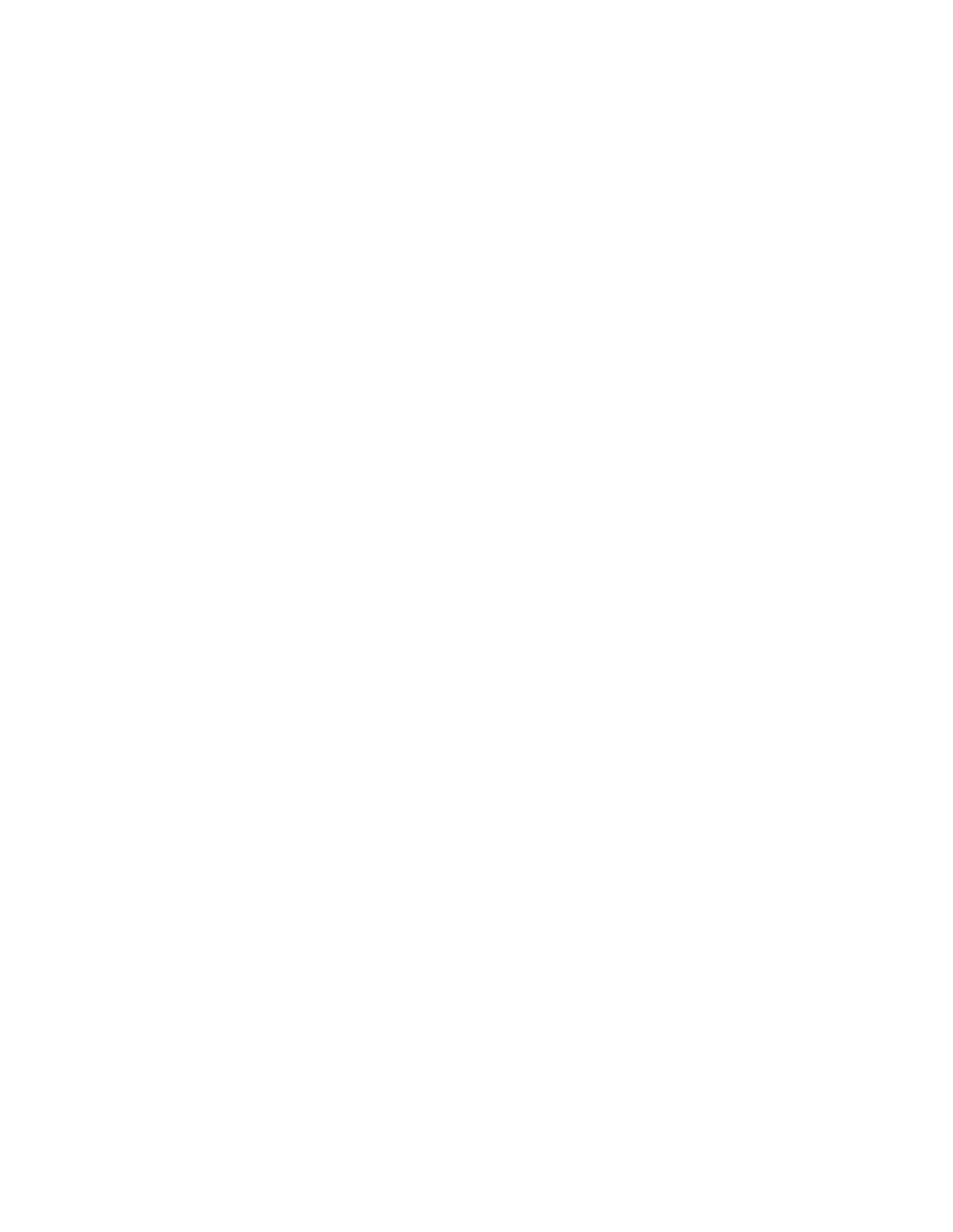The Ottawa River (Lima Area) Watershed Draft TMDL Report was available for public review from April 19 through May 20, 2013. This appendix contains the comments received and responses to those comments.

During the public review period, some dischargers requested more information about the data and models used in the project. This information was posted to the Ohio EPA FTP website for download. The dischargers also requested and were granted an additional two weeks to review the project and submit comments.

Six sets of comments were received on the draft report. The initials in parentheses following each comment denote the specific commenter, as listed in the following table:

| <b>Initials</b> | <b>Date Received</b> | <b>Name</b>         | Organization                                                                                                            |
|-----------------|----------------------|---------------------|-------------------------------------------------------------------------------------------------------------------------|
| DS.             | 5/20/2013            | Dwain Schroeder     | Lima Refining Company                                                                                                   |
| <b>RD</b>       | 5/29/2013            | Russell J. Decker   | Allen County Office of Homeland Security and<br>Emergency Management, on behalf of the Ottawa<br><b>River Coalition</b> |
| <b>BS</b>       | 5/31/2013            | <b>Beth Seibert</b> | Allen County Soil and Water Conservation District                                                                       |
| LS.             | 5/31/2013            | Lisa Strbik         | PCS Nitrogen Ohio, L.P.                                                                                                 |
| BH              | 5/31/2013            | <b>Bill Herz</b>    | The Fertilizer Institute                                                                                                |
| SS              | 5/31/2013            | Stephen P. Samuels  | Ice Miller, LLP, on behalf of the City of Lima                                                                          |

Because many comments addressed similar issues and/or were copies of others' comments, the comments were consolidated and organized them into four groups, as follows:

- Biology and water quality
- Modeling
- Permits
- TMDL  $\bullet$

A few comments addressed more than one subject, so they have been split and placed in the appropriate section. Page numbers cited in the comments refer to the draft TMDL and may not match those in the final TMDL report. References cited in the responses are listed at the end of the appendix.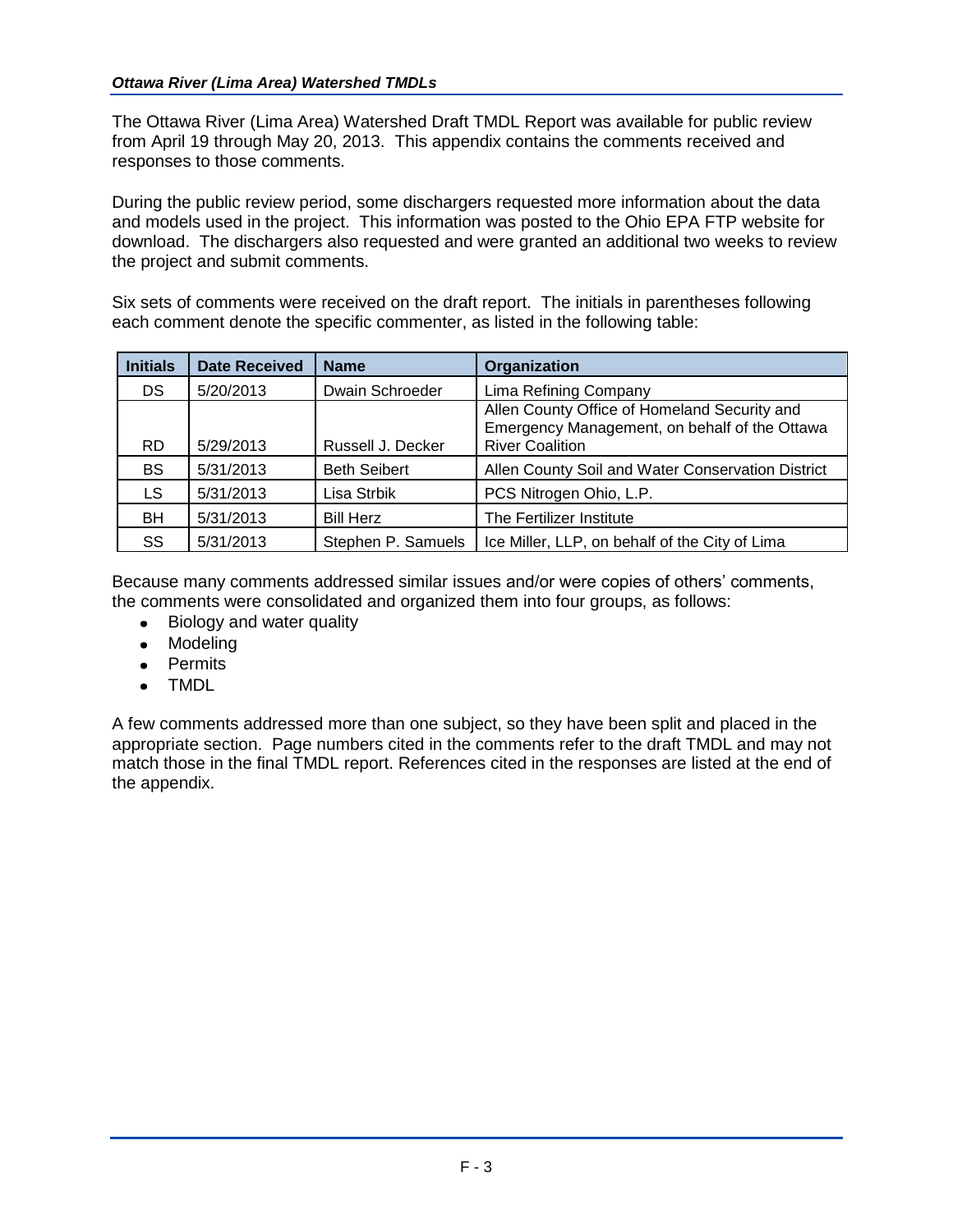# <span id="page-3-0"></span>**F1Biology and Water Quality**

# **Comment (DS)**

Reference Page 33 of the Draft Report - quote "The condition of the fish assemblage downstream from the Lima Refining Co, at RM 37.0 was markedly diminished .… the incidence of deformities, eroded fins, lesions, and tumors (DELT) anomalies rose sharply…" This analysis was taken from an old 1995 river study, and it is does not accurately describe the current condition of the river downstream of the refinery. In particular, DELTs are now at very low levels as shown in the attached chart which was prepared by the OEPA after the 2010 river monitoring work.

**Response:** The statement in question accurately describes the longitudinal performance of fish community indexes and related biometrics resulting from the 2010 survey. Relative to adjacent upstream reaches, community measures indicated a general decline beginning at RM 37.0 (e.g., WWH departure for both IBI *and* MIwb, rising DELTs, and loss of sensitive fish taxa). Regarding DELT anomalies, current levels through the reach in question are elevated (0.1- 1.3%), and the highest station average on the Ottawa mainstem in 2010 was observed at RM 37.0. This, however, is not intended detract from or otherwise diminish the dramatic improvements (including a radical reduction in DELTs) documented at this and other mainstem monitoring stations when compared against historical survey results.



Figure 73. Longitudinal frequency of DELT anomalies for the Ottawa River (mainstem), 2010. Shaded and unshaded areas (1a-3-a and 1b-2b) describe the DELT thresholds by sampler type (wading or boat). (Figure from Ohio EPA, 2013.)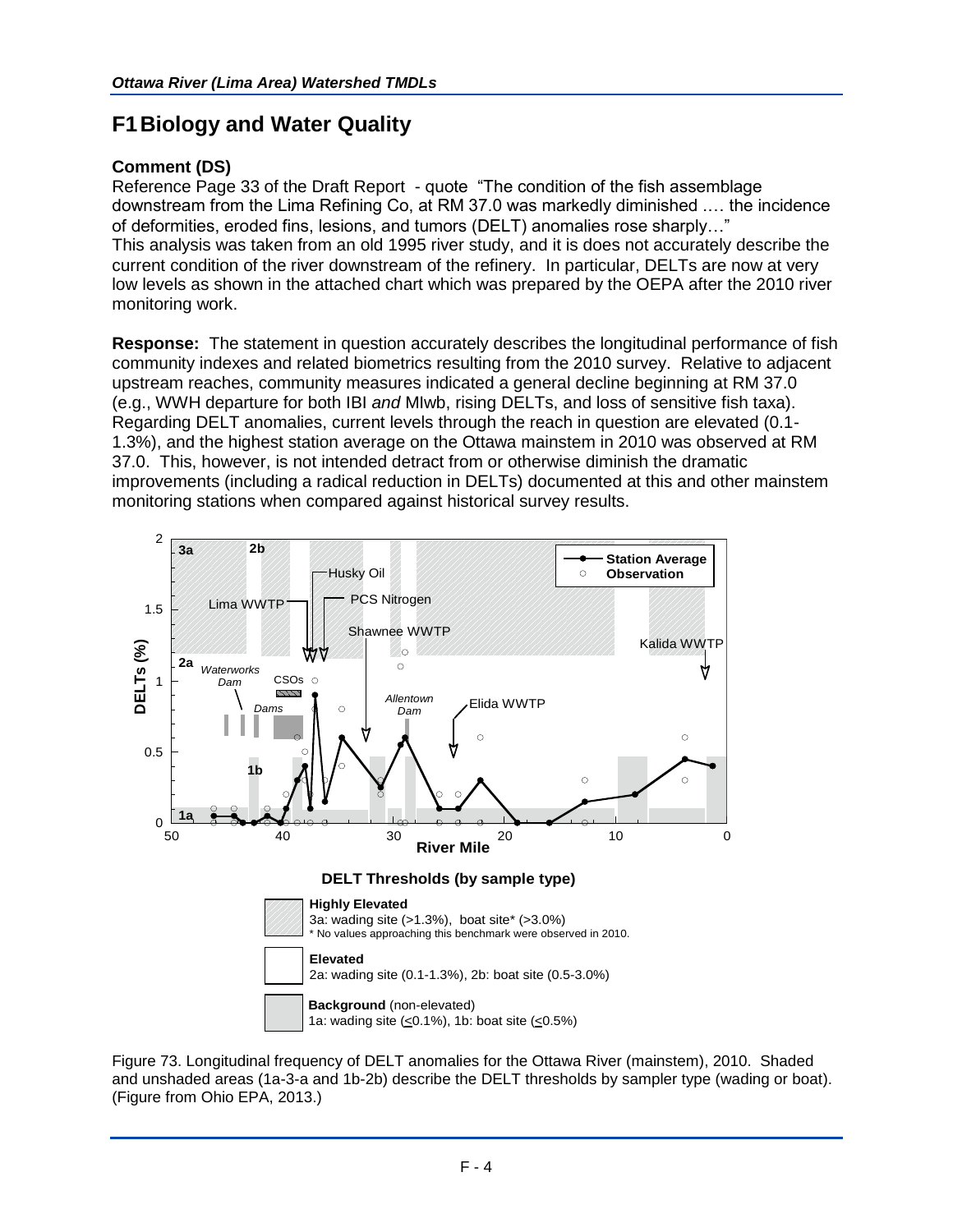#### **Comment (LS)**

#### *iv. Compliance with D.O. Water Quality Standard Not Evaluated*

While OEPA selected the 7Q10 flow condition as the critical condition based on OAC 3745-2- 05, because dissolved oxygen is an average water quality criterion, we note that the Draft TMDL does not present an evaluation showing that the dissolved oxygen criterion is exceeded under design conditions or that the dissolved oxygen criterion will be achieved when the wasteload allocation for TP is implemented. The only recent D.O. data presented in the TMDL for the Ottawa River are for model calibration (September 14, 2011) and model validation (July 13, 2011). (See, Draft TMDL, Appendix D Figure D-12 and Figure D-18, respectively) In addition, the Biological and Water Quality Study of the Ottawa River and Principal Tributaries, 2010 (OEPA, April 22, 2013; hereafter, the "Technical Report") presents diurnal data for a 2010 survey (July 26 – 29). (See, Technical Report, Figure 50) Each of these shows that the average D.O. criterion (5 mg/L) is easily achieved below the point source discharges, with average D.O. concentrations exceeding 6 mg/L. The only criterion exceeded is the minimum D.O., and the observed exceedances were relatively minor and over a small stretch of the river and in all are not necessarily indicative of a violation of the water quality standard.

U.S. EPA guidance on the development of TMDLs to address D.O./Eutrophication in rivers and streams<sup>1</sup> indicates that dynamic models should be used in situations where minimum D.O. levels must be attained.

A dynamic analysis may be justified only if standards require that minimum dissolved oxygen levels be maintained at all times or for a significant portion of the time (i.e., 95 percent of the time) and loads are known to cause variable dissolved oxygen levels in the stream.

(Technical Guidance Manual at 3-6)

 $\overline{a}$ 

Moreover, the assertion that the Ottawa River in the vicinity of the major point source dischargers (i.e., Lima WWTP, Husky Refinery, and PCS) is impaired for dissolved oxygen is not supported by the available data. The Biological and Water Quality Study of the Ottawa River and Principal Tributaries, 2010 (OEPA, April 22, 2013) provides the following summary of water quality data collected over a period spanning 19 years:

Data for trends in DO and oxygen demand for the Ottawa River were drawn from the results of chemical and physical sampling, part of four integrated water quality surveys undertaken by Ohio EPA between 1989 and 2010. DO data were derived from two methodologies: daytime field measurements made at an associated station during the various survey years (1989-2010) and diel DO monitoring (48-72 hrs.) from selected stations between late-July and mid-August 1991, 1996, and 2010. Five-day Biochemical Oxygen Demand (BOD5) is no longer a standard Ohio EPA water quality parameter, thus 2010 results are absent from the assessment of trends of oxygen demand.

Based upon daytime field measurements, remarkably few DO criteria exceedances or violations have been observed on the Ottawa River over the past 19 years (Ohio EPA 1991, 1998). Normalized by effort, the frequency of DO criteria excursions declined in recent years: 7.1%, 6.9%, and 1.4% from the survey years, 1991, 1996, and 2010, respectively.

 $1$  U.S. EPA. 1977. Technical Guidance Manual for Developing Total Maximum Daily Loads. Book 2: Streams and Rivers. Part 1: Biochemical Oxygen Demand/Dissolved Oxygen and Nutrients/Eutrophication. EPA 823-B-97-002. March 1997.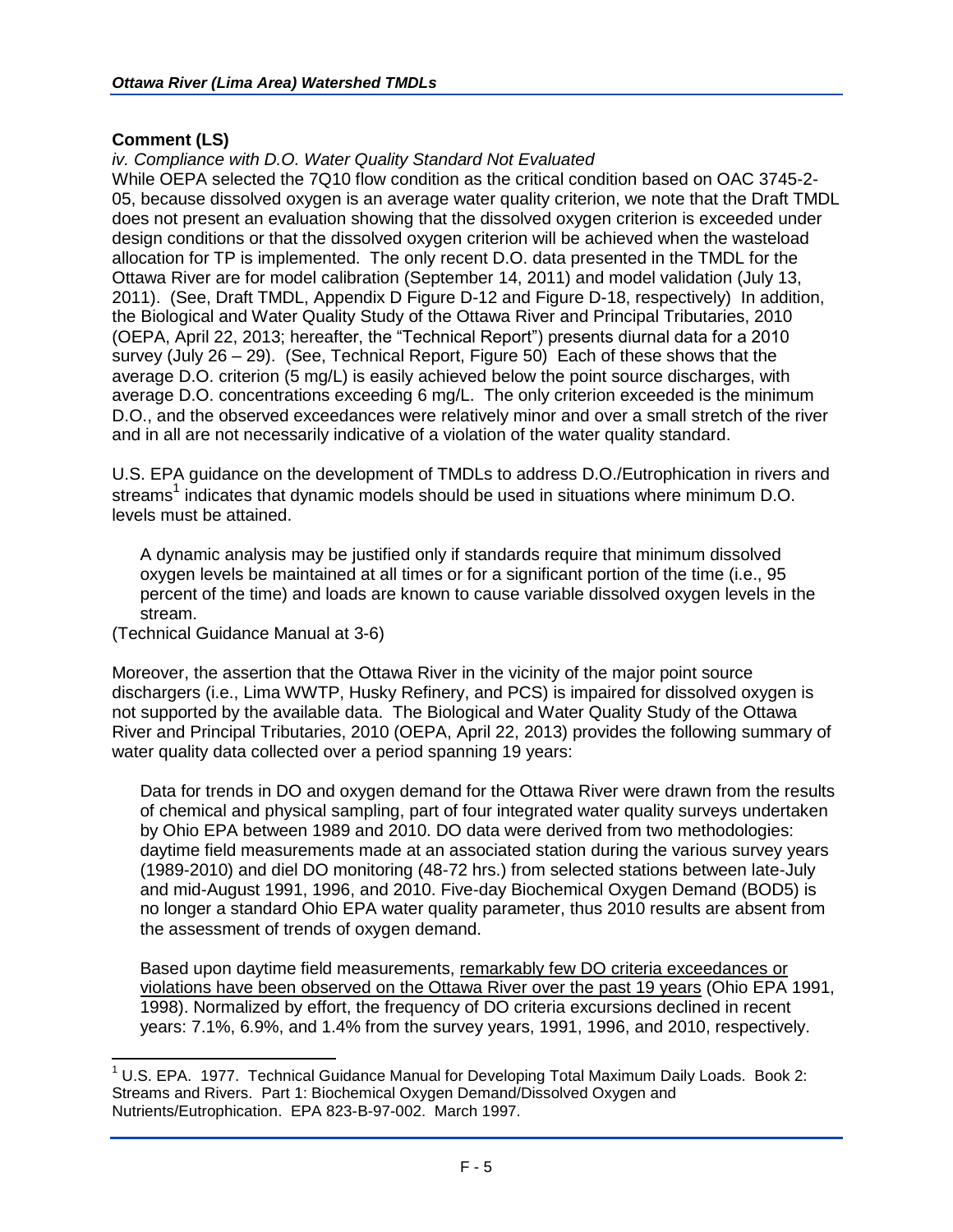Actual violations of the minimum WWH DO criterion (values less than 4 mg/l) were limited to a subset of exceedances from 1991 and 1996.

(Technical Report at 81) (Emphasis added)

OEPA is required, under the Clean Water Act, to develop TMDLs to restore designated uses to impaired waters by achieving compliance with applicable water quality standards. It is arbitrary and capricious for the State to develop a D.O. TMDL for waters that are not impaired for D.O.

## **Comment (SS)**

Comment 1.12 Ohio EPA did not adequately demonstrate the link between phosphorus and the designated aquatic life uses.

As Ohio EPA is aware, traditional dose-response relationships do not exist between nutrients and aquatic organisms. Instead, nutrients affect algal growth, which in turn affects dissolved oxygen concentrations. It is the resulting dissolved oxygen concentrations which directly affect aquatic life. In the TMDL, Ohio EPA states that a "leading cause" of impairment in the Ottawa River is nutrient enrichment, but the agency does not quantitatively evaluate or demonstrate this assertion. However, it is clear that many monitoring sites throughout the basin attain designated aquatic life uses even though phosphorus levels are generally above 0.1 milligrams per liter (mg/L) throughout the watershed (compare Tables B-3 through B-7 with Table B-1 in the Report). Therefore, it is not appropriate to assume that lowering phosphorus levels will result in attainment of beneficial uses at all sites.

Without a clear, quantifiable demonstration of the link between phosphorus and aquatic life uses, it is impossible to develop an appropriate management strategy that would restore the use. Ohio EPA should demonstrate this link before finalizing the TMDL. In addition, the following items related to the existing linkage analysis must be corrected:

- Algae levels were not evaluated. It does not appear that algal data were collected or analyzed to support the impairment determination in either the TMDL or 2010 study (Ohio EPA 2013). There were only a few periphyton data points presented. Ohio EPA should collect more robust algal data and quantify the relationship with nutrients and dissolved oxygen in the Ottawa River.
- The TMDL does not adequately demonstrate that the Ottawa River below the Lima wastewater treatment plant (WWTP) is impaired for dissolved oxygen. In the TMDL, Table B-2 indicates that dissolved oxygen criteria were exceeded in the Ottawa River above the Lima WWTP, but not below it. Thus, there is no apparent basis for Ohio EPA's conclusion that the TMDL will adequately address the purported nutrient related impairments.
- The TMDL did not demonstrate a quantifiable linkage between dissolved oxygen impairments and aquatic life use impairments, as discussed in Comment 3.1.

# **Comment (SS)**

Comment 2.7 As discussed in Section Three, the data presented in the TMDLs appear to demonstrate that total phosphorus is not well correlated with aquatic life use impairment in the Ottawa River. Relatedly, the TMDL does not remotely establish that the Ottawa River is impaired for dissolved oxygen.

#### **Comment (SS)**

Comment 3.1 The TMDL does not adequately demonstrate the link between phosphorus and the designated aquatic life uses.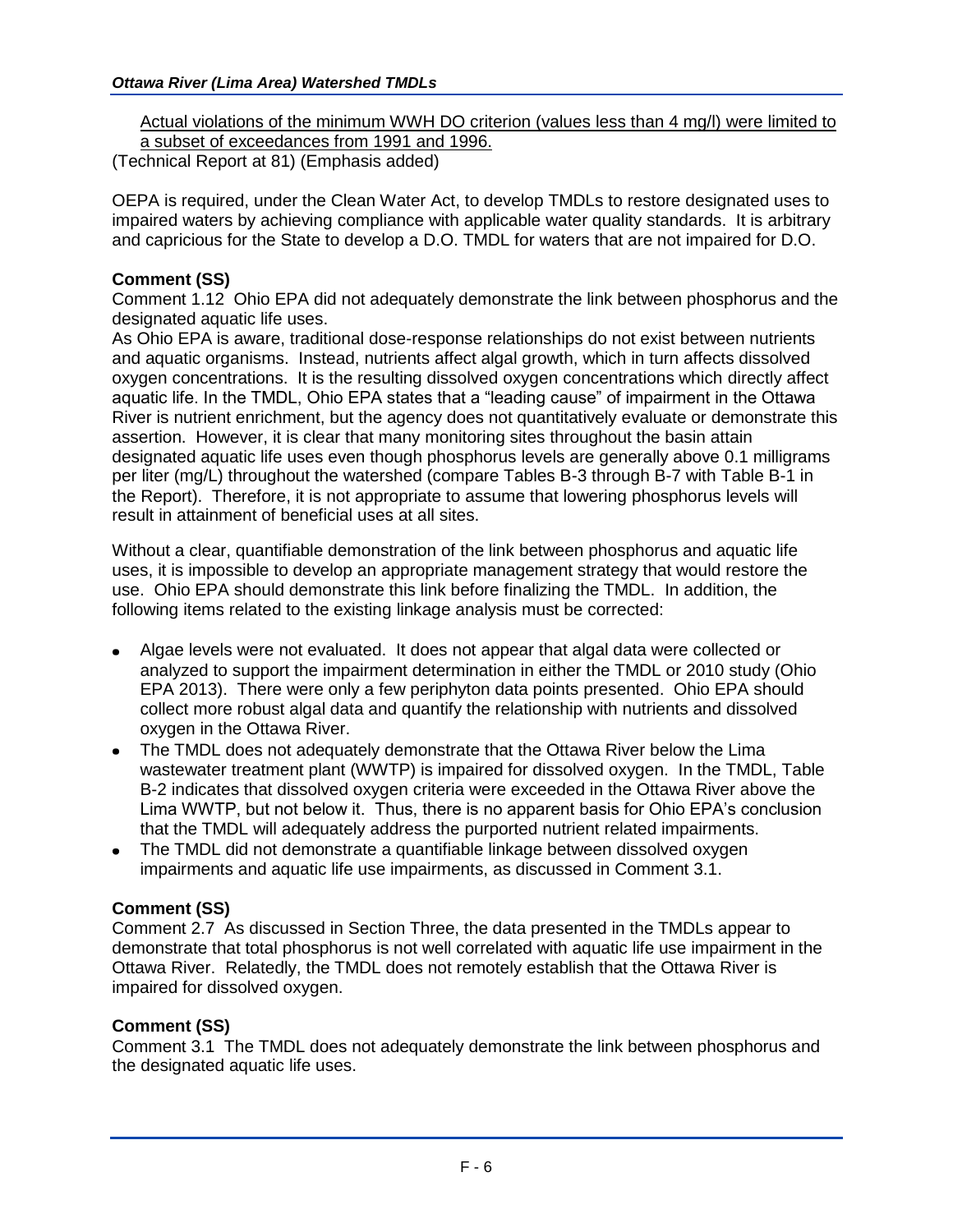As the recently Ohio EPA-promulgated draft TIC outreach documents demonstrate<sup>2</sup>, traditional dose-response relationships do not exist between nutrients and aquatic organisms. Instead, nutrients affect algal growth, which in turn affects dissolved oxygen concentrations. It is the resulting dissolved oxygen concentrations which directly affect aquatic life. In the TMDL, Ohio EPA states that a "leading cause" of impairment in the Ottawa River is nutrient enrichment, but the TMDL does not quantitatively evaluate or demonstrate this assertion. Indeed, many of the monitoring sites throughout the basin attain designated aquatic life uses even though phosphorus levels are generally above 0.1 milligrams per liter (mg/L) throughout the watershed. For example, in Table B-3 of the TMDL, the geometric mean total phosphorus for river miles 24.1, 18.8, and 3.7 are 0.34 milligrams per liter (mg/L), 0.3 mg/L, and 0.22 mg/L, yet these sites are in full attainment of aquatic life uses according to Table B-1. Therefore, it is not defensible to assume that lowering phosphorus levels will result in attainment of beneficial uses at all, or even many, sites.

Without a clear, quantifiable demonstration of the link between phosphorus and aquatic life uses, it is premature and inappropriate to impose fabulously expensive nutrient limits on point sources, and impossible to develop a management strategy that would restore the use. The TMDL should not be finalized until and unless a cause-effect link between specific nutrient levels and aquatic life throughout the watershed has been demonstrated. Without limiting the generality of the foregoing, the following items related to the existing linkage analysis must be addressed and corrected:

- Algae levels were not evaluated. It does not appear that algal data were collected or analyzed to support the putative impairment determination in the TMDL or the 2010 study (Ohio EPA 2013). The few periphyton data points included in the QUAL2K calibration run ranged from 64 milligrams per square meter (mg/m<sup>2</sup>), to 219 mg/m<sup>2</sup>. As a point of reference, 64 mg/m<sup>2</sup> is well below what some states perceive as a 150 mg/m<sup>2</sup> "nuisance threshold"<sup>3</sup>. A valid TMDL requires both a far more robust algal data set, and a legitimate quantification of the relationship of that data with nutrients and dissolved oxygen in the Ottawa River.
- The TMDL does not adequately demonstrate that the Ottawa River below the Lima wastewater treatment plant (WWTP) is impaired for dissolved oxygen. In the TMDL, Table B-2 indicates that dissolved oxygen criteria were exceeded in the Ottawa River above the Lima WWTP, but not below it. As the impact of nutrients in aquatic life is not direct, but mediated by the former's impact on dissolved oxygen levels, Ohio EPA's conclusion that the Ottawa River is impaired for nutrients is contradicted by the data.
- Ohio EPA must demonstrate that dissolved oxygen improvements will result in full aquatic  $\bullet$ life use attainment. Ohio EPA has used the relationship between dissolved oxygen, algae, and total phosphorus to establish phosphorus WLAs for point sources (See Section 6.1 of the TMDL). Ohio EPA has also assumed a linkage between dissolved oxygen levels and organic enrichment to establish CBOD<sub>5</sub> TMDLs (page D-5). Ohio EPA should clearly demonstrate a linkage between purported dissolved oxygen problems to impairments of aquatic life uses before establishing these TMDLs.

Although not presented in the TMDL, the 2010 study report (Ohio EPA 2013) states that daytime dissolved oxygen readings along the entire Ottawa River only fell below applicable

 2 http://www.epa.ohio.gov/Portals/35/rules/TIC\_rationaleandscoring.pdf

<sup>&</sup>lt;sup>3</sup> See for example, [http://www.colorado.gov/cs/Satellite?blobcol=urldata&blobheadername1=Content-](http://www.colorado.gov/cs/Satellite?blobcol=urldata&blobheadername1=Content-Disposition&blobheadername2=Content-Type&blobheadervalue1=inline%3B+filename%3D%22Exhibit+11.pdf%22&blobheadervalue2=application%2Fpdf&blobkey=id&blobtable=MungoBlobs&blobwhere=1251807046709&ssbinary=true)[Disposition&blobheadername2=Content-](http://www.colorado.gov/cs/Satellite?blobcol=urldata&blobheadername1=Content-Disposition&blobheadername2=Content-Type&blobheadervalue1=inline%3B+filename%3D%22Exhibit+11.pdf%22&blobheadervalue2=application%2Fpdf&blobkey=id&blobtable=MungoBlobs&blobwhere=1251807046709&ssbinary=true)

[Type&blobheadervalue1=inline%3B+filename%3D%22Exhibit+11.pdf%22&blobheadervalue2=application%2Fpdf&bl](http://www.colorado.gov/cs/Satellite?blobcol=urldata&blobheadername1=Content-Disposition&blobheadername2=Content-Type&blobheadervalue1=inline%3B+filename%3D%22Exhibit+11.pdf%22&blobheadervalue2=application%2Fpdf&blobkey=id&blobtable=MungoBlobs&blobwhere=1251807046709&ssbinary=true) [obkey=id&blobtable=MungoBlobs&blobwhere=1251807046709&ssbinary=true](http://www.colorado.gov/cs/Satellite?blobcol=urldata&blobheadername1=Content-Disposition&blobheadername2=Content-Type&blobheadervalue1=inline%3B+filename%3D%22Exhibit+11.pdf%22&blobheadervalue2=application%2Fpdf&blobkey=id&blobtable=MungoBlobs&blobwhere=1251807046709&ssbinary=true)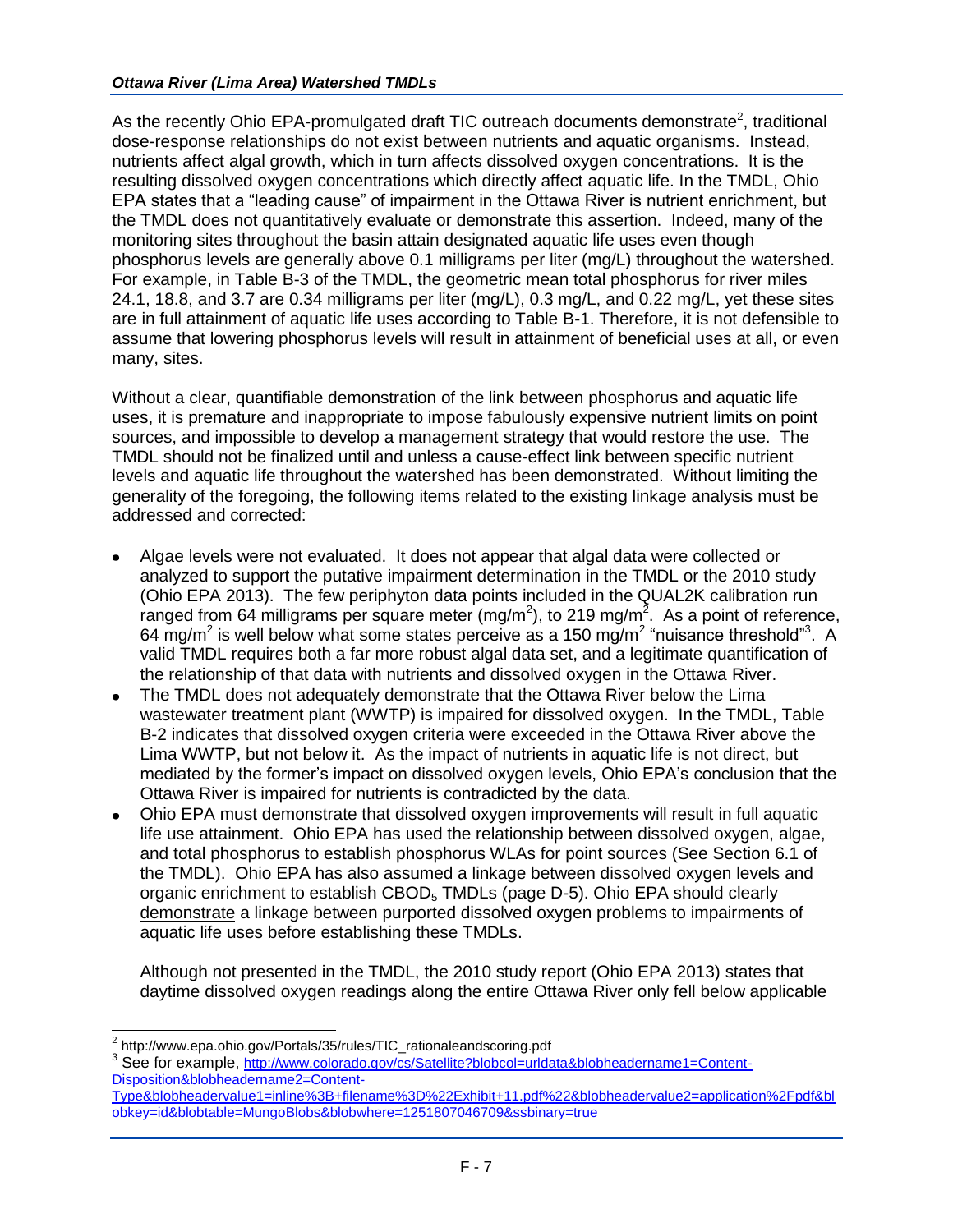minimum dissolved oxygen criteria 1.4% of the time in 2010 (page 81). Diel (24-hour period) dissolved oxygen data were also collected and appear to only be below the minimum criterion (4 mg/L for warmwater habitat) at one monitoring site, immediately downstream from the Shawnee WWTP. Because diel data were only reported graphically, it is impossible to determine how long dissolved oxygen levels were below the minimum criterion. It appears as though Ohio EPA considers these few low dissolved oxygen levels to be violations of the dissolved oxygen water quality standards even though occasional dissolved oxygen criteria excursions that are not harmful to aquatic life do occur and therefore, do not necessarily constitute a violation of dissolved oxygen criteria<sup>4</sup>. The TMDL fails to justify how improving dissolved oxygen minimum criterion compliance from 98.6% to 100%, or incrementally increasing minimum dissolved oxygen levels at one monitoring site, will result in improvements in aquatic life use attainment in the Ottawa River.

**Response:** In areas where background conditions and natural flows predominate, there can be a higher assimilation capacity in the stream for elevated nutrient concentrations (phosphorus and nitrogen). The macroinvertebrate density can increase to higher than normal background or natural conditions (~250 to <1000 organisms/ft.<sup>2</sup>), but there is an environmental "tipping point" where excess nutrients cause larger diel dissolved oxygen fluctuations sufficient to trigger decreased diversity (loss or decrease of sensitive taxa and / or decreases in the percentage of sensitive taxa) with an increase of facultative and more tolerant taxa. For example, low mean dissolved oxygen exceedances at Roush Rd. (RM 42.30) and excess dissolved oxygen range of > 12 mg/l (> 7 mg/l exceeds reasonable potential to affect aquatic life) with a parallel significant ICI decrease to 38 from very good and a score of 46 (exceptional) 1-2 miles upstream (Tables 6 and 7 in Ohio EPA, 2013). Large diel dissolved oxygen swings (14) with low dissolved oxygen violations corresponded to low macroinvertebrate community quality in dam pool by Collett St. (RM 38.63). Downstream from the largest three dischargers there were high maximum dissolved oxygen readings (13-17 mg/l) and large excess dissolved oxygen range violations (9.2-10.97 mg/l) at Ft. Amanda Rd. (RM 36.3) and Shawnee Rd. (RM 35.44) (Table 7 below, highlighted in yellow).

|                                                                                  | Mean  |       | <b>Median</b> |       | <b>Minimum</b> |      | <b>Maximum</b> |       | Range |      |
|----------------------------------------------------------------------------------|-------|-------|---------------|-------|----------------|------|----------------|-------|-------|------|
| <b>River Mile</b>                                                                | 7/28  | 9/15  | 7/28          | 9/15  | 7/28           | 9/15 | 7/28           | 9/15  | 7/28  | 9/15 |
| 04100007 03 06: Ottawa River below Little Hog Creek to above Little Ottawa River |       |       |               |       |                |      |                |       |       |      |
| 45.97                                                                            | 7.74  | 6.81  | 6.60          | 6.47  | 5.34           | 5.02 | 12.12          | 9.25  | 6.78  | 4.23 |
| 43.45                                                                            | 7.95  |       | 7.98          |       | 6.57           |      | 9.87           |       | 3.30  |      |
| 42.30                                                                            | 9.56  | 7.25  | 7.37          | 6.59  | 5.41           | 5.37 | 17.43          | 10.56 | 12.02 | 5.19 |
| 41.16                                                                            | 8.47  | 7.70  | 8.29          | 7.46  | 6.94           | 6.32 | 10.51          | 9.80  | 3.57  | 3.48 |
| 40.04                                                                            | 10.06 | 10.70 | 9.02          | 10.33 | 5.79           | 6.91 | 16.21          | 15.05 | 10.42 | 8.14 |
| 38.63                                                                            | 11.87 | 4.73  | 10.94         | 4.25  | 5.42           | 3.58 | 19.61          | 7.06  | 14.19 | 3.48 |
| 37.91                                                                            | 11.47 | 6.77  | 11.31         | 5.79  | 8.03           | 4.75 | 15.95          | 10.35 | 7.92  | 5.60 |
| 37.47                                                                            | 9.90  |       | 9.70          |       | 7.73           |      | 12.52          |       | 4.79  |      |
| 37.00                                                                            | 9.48  | 7.71  | 9.06          | 7.62  | 6.84           | 7.11 | <b>13.14</b>   | 8.41  | 6.30  | 1.30 |

Table 7. Summary of hourly dissolved oxygen measurements (mg/L) recorded by automatic meters deployed in Ottawa River on July 28 and September 15, 2010. Values highlighted in bold indicate either a violation of the outside mixing zone 24 hr. average criterion (5.0) outside mixing zone minimum criterion (4.0) or a range that exceeds reasonable potential to affect aquatic life (7.0).

<sup>&</sup>lt;sup>4</sup> U.S. Environmental Protection Agency. 1986. Ambient Water Quality Criteria for Dissolved Oxygen. Washington, D.C. USEPA. USEPA-400/5-86-003.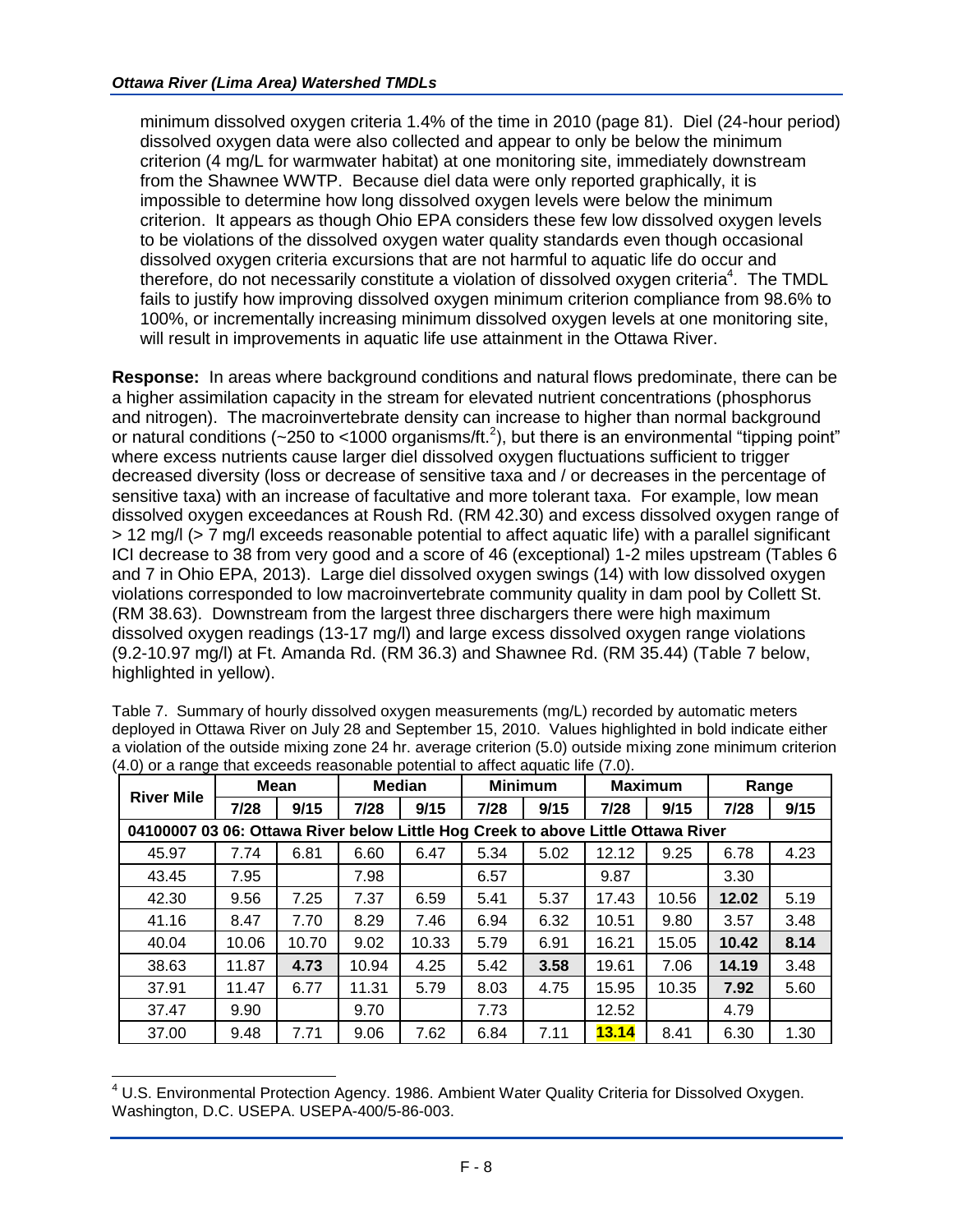*Ottawa River (Lima Area) Watershed TMDLs*

| 36.30                                                                   | 9.73 | 7.03 | 8.32 | 6.17 | 6.00 | 5.35 | 16.97 | 10.40 | 10.97 | 5.05 |  |
|-------------------------------------------------------------------------|------|------|------|------|------|------|-------|-------|-------|------|--|
| 35.44                                                                   | 7.96 | 6.43 | 6.82 | 6.03 | 4.75 | 4.99 | 14.02 | 8.86  | 9.27  | 3.87 |  |
| 04100007 04 03: Ottawa River below Little Ottawa River to below Dug Run |      |      |      |      |      |      |       |       |       |      |  |
| 34.30                                                                   |      | 7.21 |      | 7.08 |      | 4.95 |       | 10.09 |       | 5.14 |  |
| 32.60                                                                   |      | 7.75 |      | 7.09 |      | 5.74 |       | 10.79 |       | 5.05 |  |
| 31.03                                                                   | 9.03 | 7.55 | 6.22 | 7.19 | 3.71 | 6.10 | 20.69 | 9.61  | 16.98 | 3.51 |  |
| 30.12                                                                   |      | 7.81 |      | 7.43 |      | 6.37 |       | 10.03 |       | 3.66 |  |
| 29.26                                                                   | 7.54 | 8.03 | 6.20 | 7.64 | 4.59 | 6.28 | 11.40 | 11.08 | 6.81  | 4.80 |  |
| 28.85                                                                   | 7.20 | 8.03 | 6.11 | 7.60 | 4.89 | 6.37 | 10.23 | 10.76 | 5.34  | 4.39 |  |
| 25.75                                                                   | 6.18 | 7.76 | 5.94 | 7.47 | 4.93 | 6.44 | 8.12  | 9.41  | 3.19  | 2.97 |  |
| 04100007 04 06: Ottawa River below Dug Run to above Sugar Creek         |      |      |      |      |      |      |       |       |       |      |  |
| 22.14                                                                   | 6.84 |      | 6.37 |      | 5.49 |      | 9.06  |       | 3.57  |      |  |
| 18.68                                                                   | 7.16 | 9.02 | 6.68 | 8.56 | 5.48 | 6.11 | 10.08 | 12.89 | 4.60  | 6.78 |  |
| 15.98                                                                   | 7.50 |      | 6.98 |      | 6.02 |      | 9.65  |       | 3.63  |      |  |
| 12.75                                                                   | 7.33 | 8.75 | 6.75 | 8.49 | 5.72 | 5.93 | 10.34 | 12.38 | 4.62  | 6.45 |  |
| 04100007 05 03: Ottawa River below Sugar Creek to Auglaize River        |      |      |      |      |      |      |       |       |       |      |  |
| 5.60                                                                    | 7.00 |      | 6.70 |      | 6.17 |      | 8.43  |       | 2.26  |      |  |
| 0.96                                                                    | 6.77 |      | 6.70 |      | 5.76 |      | 8.12  |       | 2.36  |      |  |

Excess algae downstream from Lima Refinery in the Ottawa River was listed as one of the partial causes of impairment in addition to nutrient /eutrophication biological indicators having been listed at all impaired upstream sites. Low dissolved oxygen and/or excess dissolved oxygen range were listed at many sites as sources along with nutrients or biological indicators for nutrient/eutrophication (see Table B-1 in draft TMDL report). The largest diel dissolved oxygen range occurred downstream from the largest dischargers (by volume flow), which is a normal biological response to excess nutrient enrichment. The minimum dissolved oxygen violations were not "minimal" (see figure below) and algal production would be even higher with larger diel dissolved oxygen ranges if not for good reaeration from rocky riffle substrates and discharged effluents being cooler. In addition, shading from the full riparian corridor near Lima WWTP, Lima Refining Co. and PCS Nitrogen allowed some in-stream assimilation and delayed maximum photosynthesis.



Figure 50. Station average, minimum and maximum DO from continuous monitoring units (Datasonde), Ottawa River: 1991, 1996, and 2010 [excerpt].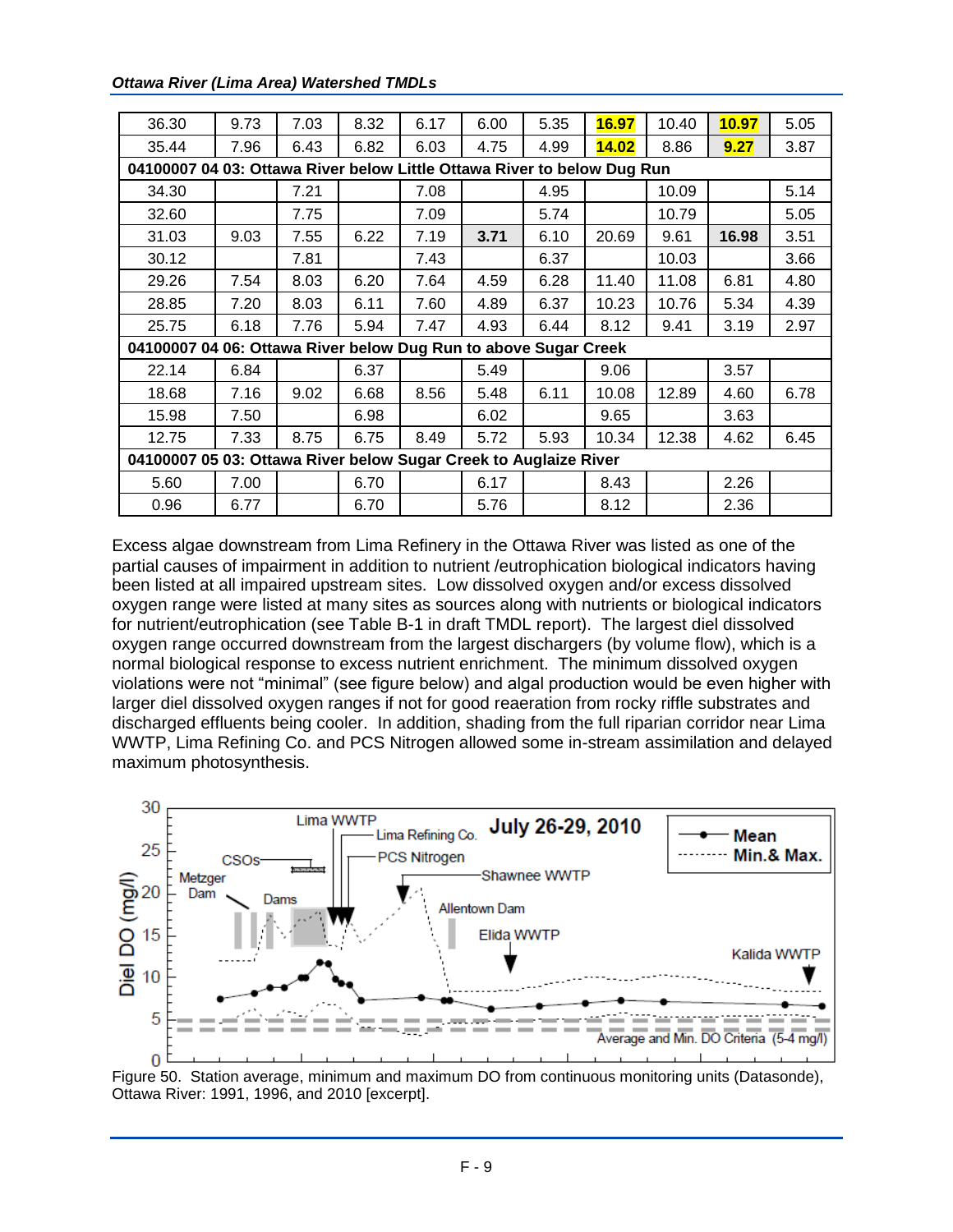In reaches where the use is designated as modified warmwater habitat or less, the low dissolved oxygen exceedances do usually correlate to lower biological diversity or performance, but the biological criteria are lower, and the biological performance met the lower expectations. Other streams where the warmwater habitat criterion was met in the biological community sampled but there was a dissolved oxygen exceedance (Table 7 above), the exceedance would indicate a stress to the aquatic community. That stress might be illustrated in some decreased diversity where some more sensitive taxa were not collected, but the community observed in the biological sample was of sufficient quality to meet the minimum biocriterion.

Research conducted by Ohio EPA indicates that a significant correlation exists between phosphorus and the health of aquatic communities (Miltner and Rankin, 1998). It was concluded that biological community performance in headwater and wading streams was highest where phosphorus concentrations were lowest. It was also determined that the lowest phosphorus concentrations were associated with the highest quality habitats, supporting the notion that habitat is a critical component of stream function. The report recommends warmwater habitat targets of 0.08 mg/l in headwater streams (<20 mi<sup>2</sup> watershed size), 0.10 mg/l in wading streams (>20-200 mi<sup>2</sup>) and 0.17 mg/l in small rivers (>200-1000 mi<sup>2</sup>). A reduction in phosphorus would decrease the nutrient impacts through these reaches where phosphorus is usually limiting nutrient.

Finally, regarding algal data, the wide dissolved oxygen swings make a compelling case on their own without the need for the benthic chlorophyll levels. The magnitude of the dissolved oxygen swings in and downstream from Lima is clear and incontestable.

# **Comment (RD)**

We find the end targets for the Total Phosphorus (TP) TMDL to be particularly severe and somewhat arbitrary, and do not believe a TP end target, much less one so stringent, is required by the federal Clean Water Act or Ohio's water quality act for the Ottawa River (Lima Area) Watershed. Based on the convincing technical analysis put forth during this public comment period by several of our members, we have no confidence that the nutrient limits that are slated to be integrated into the NPDES permits will accomplish the changes in the watershed that OEPA desires. It is widely held by our members that OEPA has not demonstrated a linkage between TP concentrations and an exceedence of an Ohio Water Quality Standard sufficient to establish a criterion. The enormous cost that would be imposed on point source dischargers in this watershed in the pursuit of attaining these limits with no likelihood of benefit in terms of meeting Water Quality Standards gives us grave concern. We support the call for OEPA to withdraw the proposed TP TMDL, to reevaluate nutrient loading in our watershed using a more appropriate modeling approach, such as the Trophic Index Criterion (TIC) (once that methodology is approved for Ohio by USEPA), and to allow stakeholders opportunity to participate substantively in this process.

**Response:** Effects of nutrient over-enrichment on water quality were clearly evident in the wide dissolved oxygen swings observed in Ottawa River. Given that the magnitude of the swings exceeded 9.0 mg/l at multiple locations, combined with biological non-attainment, assessment by the proposed TIC would rate most of the mainstem as impaired by nutrients. The link between wide dissolved oxygen swings and nutrient enrichment in rivers and streams has been well-documented in the literature and in the Ohio EPA technical study that supported development of the TIC.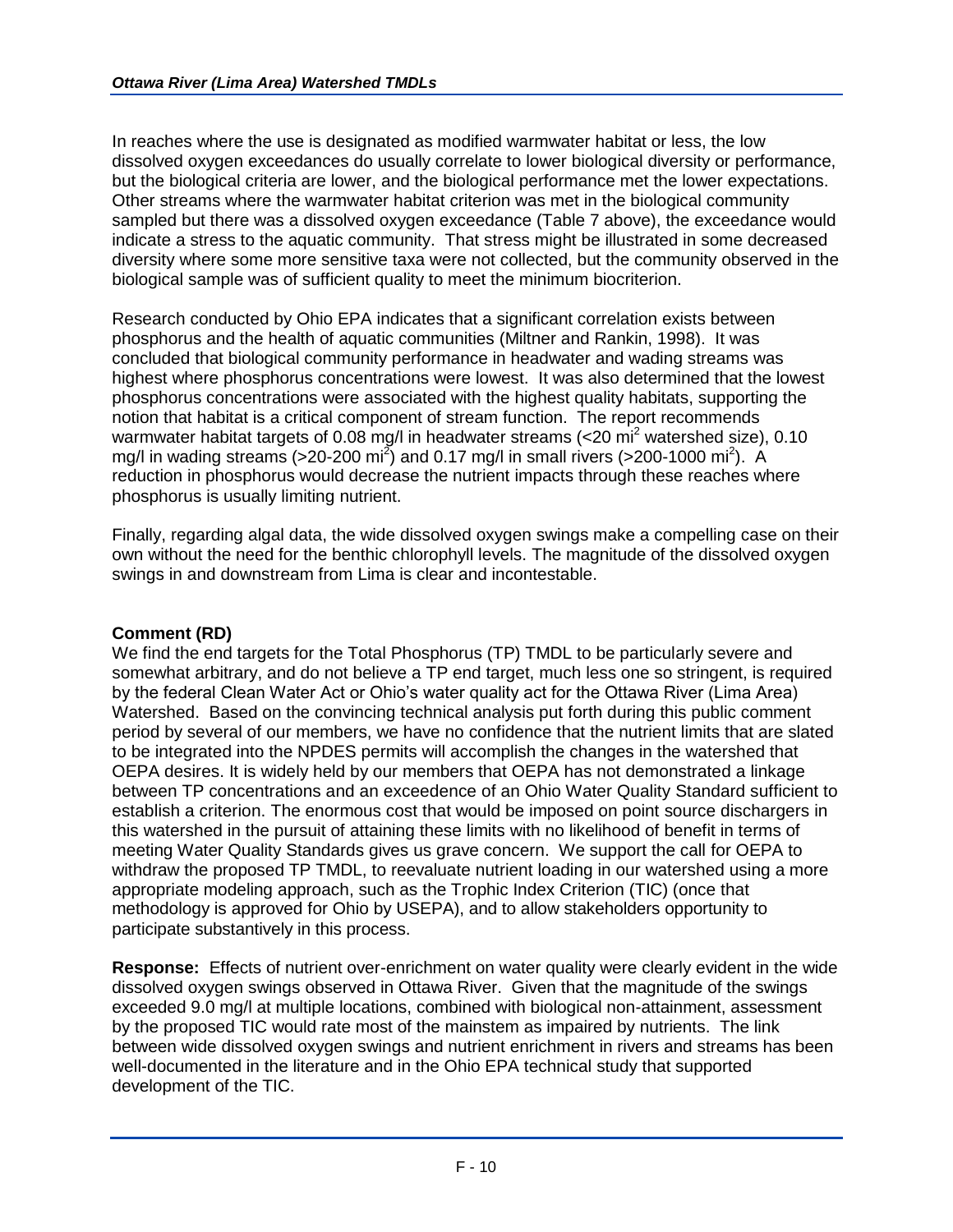Ohio EPA acknowledges that multiple sources contribute to the nutrient load in the Ottawa River, and that the manifestation of effects of over-enrichment is encouraged by hydrologic alterations within the system. Accordingly, Ohio EPA recognizes that restoring the beneficial use will require a combination of load reductions and structural improvements to the system, most importantly, long-term control of combined sewer overflows. It is in this light that permit limits are recommended in a phased and iterative approach, whereby demonstrated biological attainment would avert the most stringent limits proposed in the fourth phase (Table 6-2 of the draft TMDL report).

## **Comment (BS)**

Causes of impairments: The Executive Summary presents that Total Suspended Solids (TSS), Sediment/siltation, and Low Flow Alterations are several of the significant causes of impairments (Page x). The remaining sections of the report and the analyses fail to provide any evidence that these three elements are causes of impairments to the Ottawa River watershed or to what extent those impairments need to be alleviated. The wasteload allocations (WLAs) presented in the TMDL for the MS4 communities are speculative at best.

The report acknowledges that "TSS is commonly used as a loading parameter; however, gathering data that is reliable for calibration and validation is often uncertain" (page 52). The study makes no attempt to directly monitor, sample, or directly quantify TSS as a cause of impairment. Ohio EPA should not provide this statement as justification for failing to collect reliable data for a pollutant that is suggested as a main cause of impairment to the river system. A scientific understanding of the role TSS plays within the river system could be obtained with readily available monitoring equipment and protocols. Since no attempt at TSS data collection and evaluation is made, the validity of the TMDL to allocate sediment wasteload allocations should be considered as inadequate and invalid. There is no reasonable assurance that the Sediment TMDL suggested in the report can be allocated confidently, or if implemented, result in quantifiable improvements towards attainment. The Sediment TMDL, as outlined, would result in the expenditure of significant money that may fail to improve the beneficial uses of the stream, or due to the lack of scientific bases, even harm the river system.

#### **Comment (SS)**

Comment 6.2 Causes of impairments – The Executive Summary asserts that Total Suspended Solids (TSS), Sediment/siltation, and Low Flow Alterations are several of the significant causes of impairments (Page x). The remaining sections of the report and the analyses fail to provide any evidence that these three elements are causes of impairments to the Ottawa River watershed or to what extent those impairments need to be alleviated. The wasteload allocations (WLAs) presented in the TMDL for the MS4 communities are speculative at best.

The report acknowledges that "TSS is commonly used as a loading parameter; however, gathering data that is reliable for calibration and validation is often uncertain" (page 52). The study makes no attempt to directly monitor, sample, or directly quantify TSS as a cause of impairment, and OEPA's erroneous claim that data collection may be somewhat difficult is not a valid justification for failing to collect reliable data for a pollutant that OEPA asserts is a main cause of impairment to the river system. A scientific understanding of the role TSS plays within the river system could be obtained with readily available monitoring equipment and protocols. Since no attempt at TSS data collection and evaluation is made, the validity of the TMDL to allocate sediment wasteload allocations should be considered inadequate and invalid. There is no reasonable assurance that the Sediment TMDL suggested in the report can be allocated confidently, or if implemented, result in quantifiable improvements towards attainment. The Sediment TMDL, as outlined, would result in the expenditure of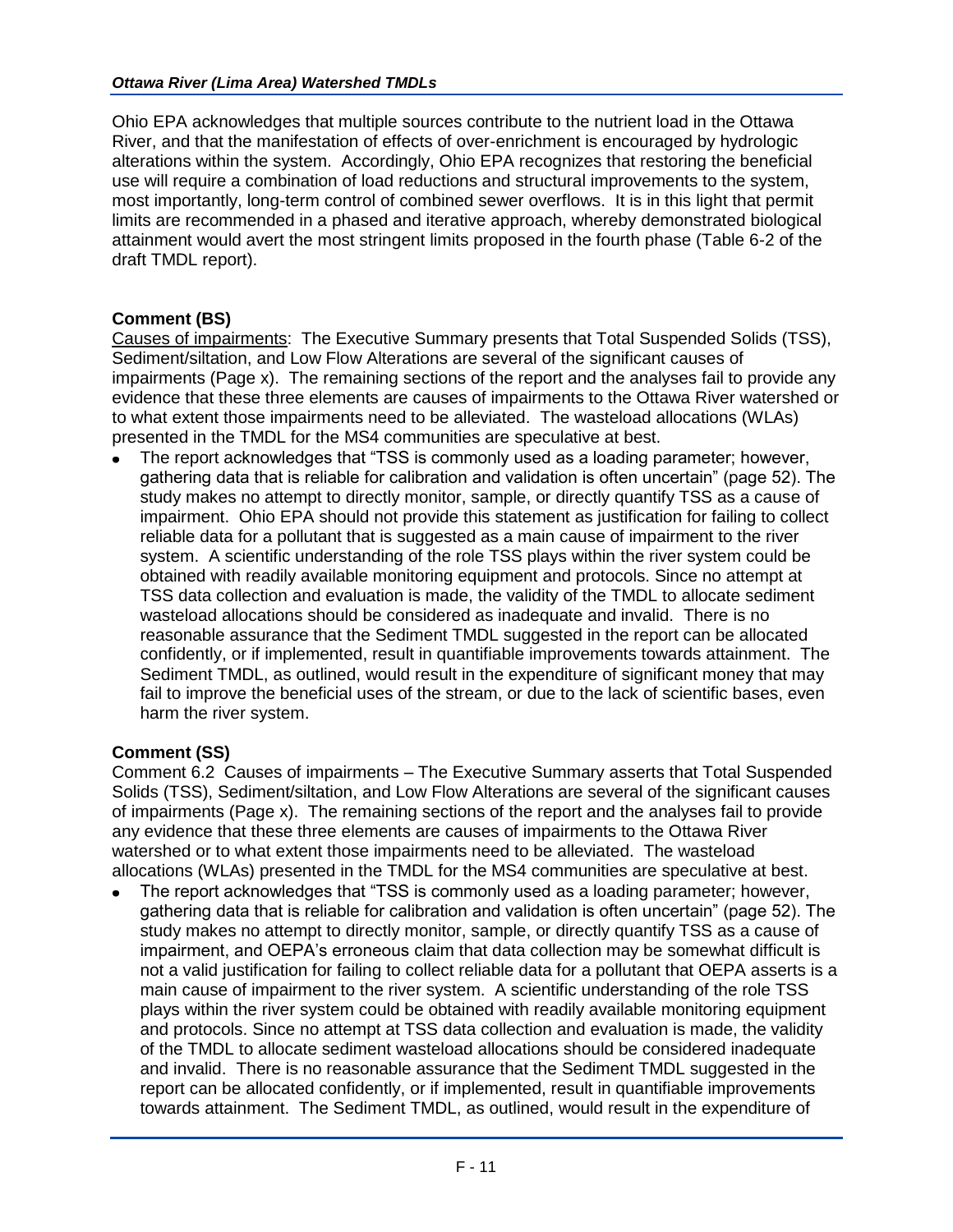significant money that may fail to improve the beneficial uses of the stream, or due to the lack of scientific bases, even harm the river system.

**Response:** First, the Executive Summary simply lists the causes of impairment, without assigning rank or "significance." Second, as stated in the main body of the report, TSS was listed only once as a cause of impairment and was directly related to more prominent causes listed. The more prominent causes—direct habitat alteration, sediment/siltation and low flow alterations—were listed in some reaches. The causes and sources of each reach are listed in Table 1 in the *Biological and Water Quality Study of the Ottawa River and Principal Tributaries, 2010. Allen, Auglaize, Hardin, Hancock and Putnam Counties, Ohio* (Ohio EPA, 2013) and in Appendix B of the TMDL report. TSS was collected during the 2010 water quality survey along with many other chemical parameters. The discussion on page 52 is referring to components of QHEI being used as goals or measurable endpoints to habitat improvements, which would be decreasing sediment/siltation and its related chemical parameter, TSS.

Taxa richness, recruitment, and the performance of other important measures of ecological function and organization of lotic fish and invertebrate communities are closely linked to the particle size of streambed sediments. The most immediate and consequential effect of excessive sedimentation upon riverine habitat is the smothering or embedding of coarser bed material by sands, clayey silts and related fines, resulting in loss or diminution of substrate interstices. It is through the associated loss or degradation of living space (critical feeding and breeding substrates) that aquatic communities are negatively affected by sediment (Fajen and Layzer 1993, Waters 1995).

## **Comment (BS)**

The report uses a Qualitative Habitat Evaluation Index (QHEI) score as a surrogate for a TSS TMDL. The report fails to provide a scientific link between the potential impairment caused by TSS and the QHEI score. The statement "The QHEI measures the end result of high sediment loading (either from the landscape or in-stream sources) as it impacts the biological community" (page 52) is unsubstantiated. There are many complex factors that influence the QHEI score, not just sediment loading. The report fails to quantify or distinguish the independent influences of the various factors on the QHEI. The QHEI evaluation in the Sediment TMDL considers the sub-metrics for Substrate, Channel Morphology, and Bank Erosion and Riparian Zone. Channel morphology and bank erosion are the manifestations of a complex series of channel geomorphic conditions with a strong scientific foundation. No attempt was taken to understand the geomorphic conditions of the stream system, nor determine the cause of the observed conditions. Simplifying the cause of impairment as "TSS" or "Sediment" undermines the broad scientific understanding of channel geomorphology. The report failed to even attempt to perform a meaningful geomorphic analysis or bed load analysis to understand or attribute causes of stream instability. The sediment TMDL is therefore without merit and should be abandoned.

**Response:** The correlation between good quality habitat and good biological performance has been long established (Rankin, 1989; Rankin, 1995). The QHEI metrics score appropriately measures the relative quality of the stream habitat regardless of geomorphic stream type. Ecoregional differences in stream type have been incorporated into Ohio's biological criteria since its formative beginnings (Omernik, 1987; Omernik and Gallent 1988) and are built into regional performance expectations, which can differ in subbasins in various parts of the state. Reference sites in different ecoregions display a range of habitat and, accordingly, illustrate local expectations for local natural conditions.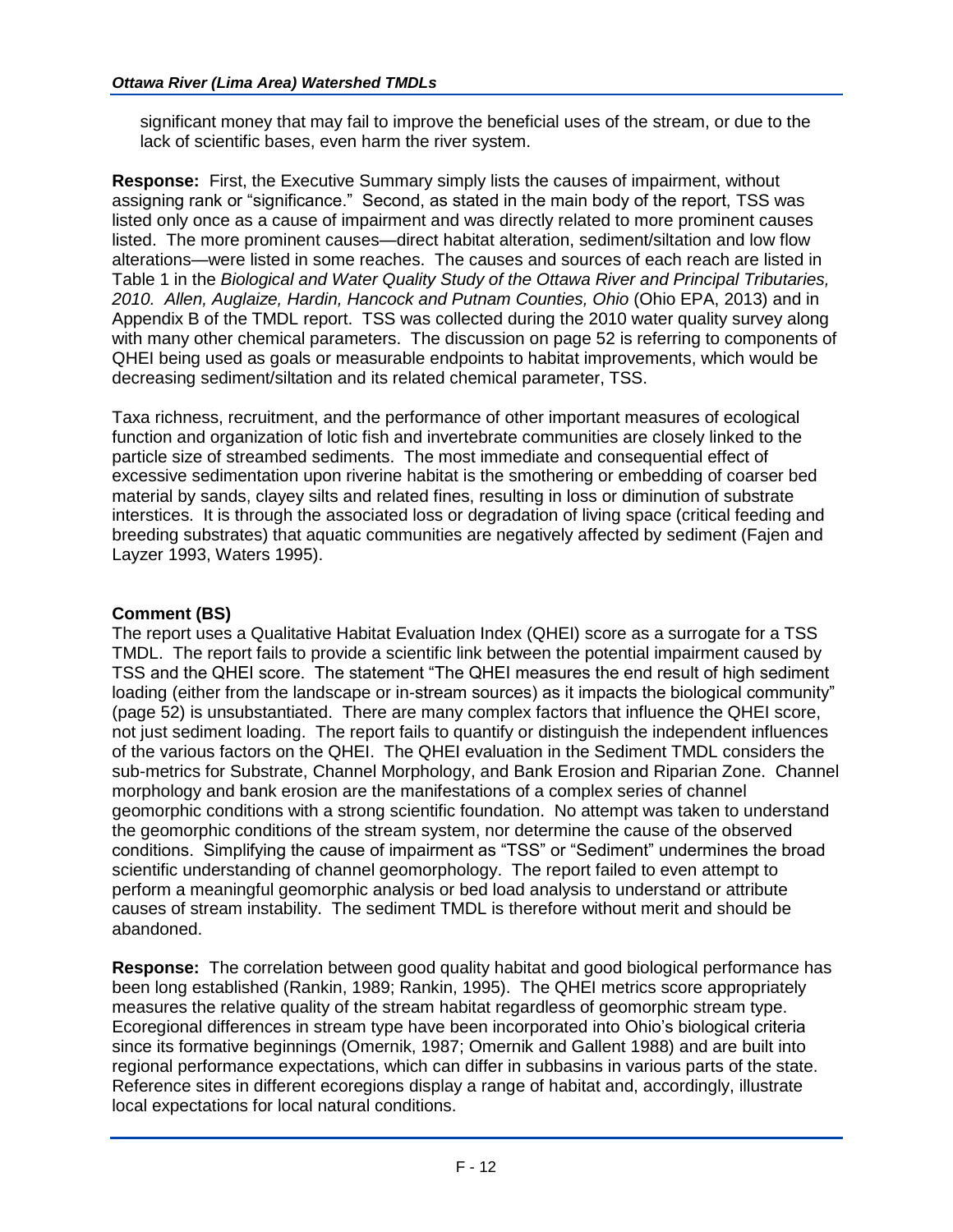The rationale, development, application and predictive power of the QHEI are found in Rankin (1989, 1995), Ohio EPA (2006), Miltner, Rankin and Yoder (2009). Appraisal of macrohabitat quality and computation of the resulting index value are not overly complex, thus the resulting score is easily deconstructed and the performance of each subcomponent is easily examined. The degree of sedimentation is determined through direct observation by trained field staff, the process disciplined through the QHEI. If deleterious, the effects of sedimentation are manifest in various biological response variables within the fish and macrobenthos assemblages. In this way, the effects of sediment are identified, appraised, and linked directly to aquatic life use attainment. Similarly, the QHEI's descriptive measures of channel form and riparian condition (referenced above) describe riverine features that have both a direct bearing on capacity of the stream channel to process sediment (convey, sort, and deposit) and reflect existing source(s) and volume of the sediment loads. Ultimately, Ohio EPA is managing for a biological end point, not a discrete sediment budget. The QHEI directly reflects the end product or sum total of the fluvial and landscape processes manifest at a given monitoring station. This is not to say additional lines of evidence, including quantitative measures of channel form and function, would not yield useful information.

Actions recommended within the TMDL regarding sediment-related impacts are voluntary and not substantively different from the BMPs long advocated by multiple federal, state and local government agencies [e.g., National Resource Conservation Service (NRCS), Ohio Department of Agriculture (ODA), Ohio Department of Natural Resources (ODNR) and Ohio's Soil and Water Conservation Districts (SWCDs)]. Over multiple decades, the same said conservation practices were conceived and tested and are now widely practiced throughout the nation, including Ohio. The impetus behind these efforts was the abatement of excessive sediment loss from agricultural areas—a soil loss that was plainly manifest and widely acknowledged by agronomists and agriculturalists alike (Batie, 1983). The cumulative effects of the full suite of modern tillage and related soil and water conservation practices has resulted in significant reduction in gross erosion documented at national and regional scales since the late 1970s (NRCS 2007). Furthermore, studies within the Maumee River basin and other discrete watersheds have demonstrated an association between agricultural BMPs, reduced soil loss, instream sedimentation and a concurrent positive response of the ambient biology (Barton and Farmer 1997, Myer and Metzker 2000, Yoder et al. 2004, Richards et al. 2009, and Tessler and Gottgens 2012). These findings parallel emerging phenomena Ohio EPA has observed, statewide, regarding the reestablishment of formerly imperiled, substrate sensitive fish taxa (e.g., *Notrpois amblobs* and *Etheostoma pellucida*). The ongoing naturally directed restoration of aquatic taxa acutely sensitive to the ecological effects of sedimentation serves as broad and functional indicator of ultimate effects.

The success of sediment controls thus far regarding in-stream sedimentation has been achieved without the benefit of fine scale understanding of sediment dynamics on a local or regional scale. Furthermore, the significant reduction in erosion and sedimentation documented to date has not precipitated catastrophic destabilization of the waterways of the Middle West, following broad adoption of modern conservation practices on agricultural lands.

#### **Comment (BS)**

Causes of impairments: The Executive Summary presents that Total Suspended Solids (TSS), Sediment/siltation, and Low Flow Alterations are several of the significant causes of impairments (Page x). The remaining sections of the report and the analyses fail to provide any evidence that these three elements are causes of impairments to the Ottawa River watershed or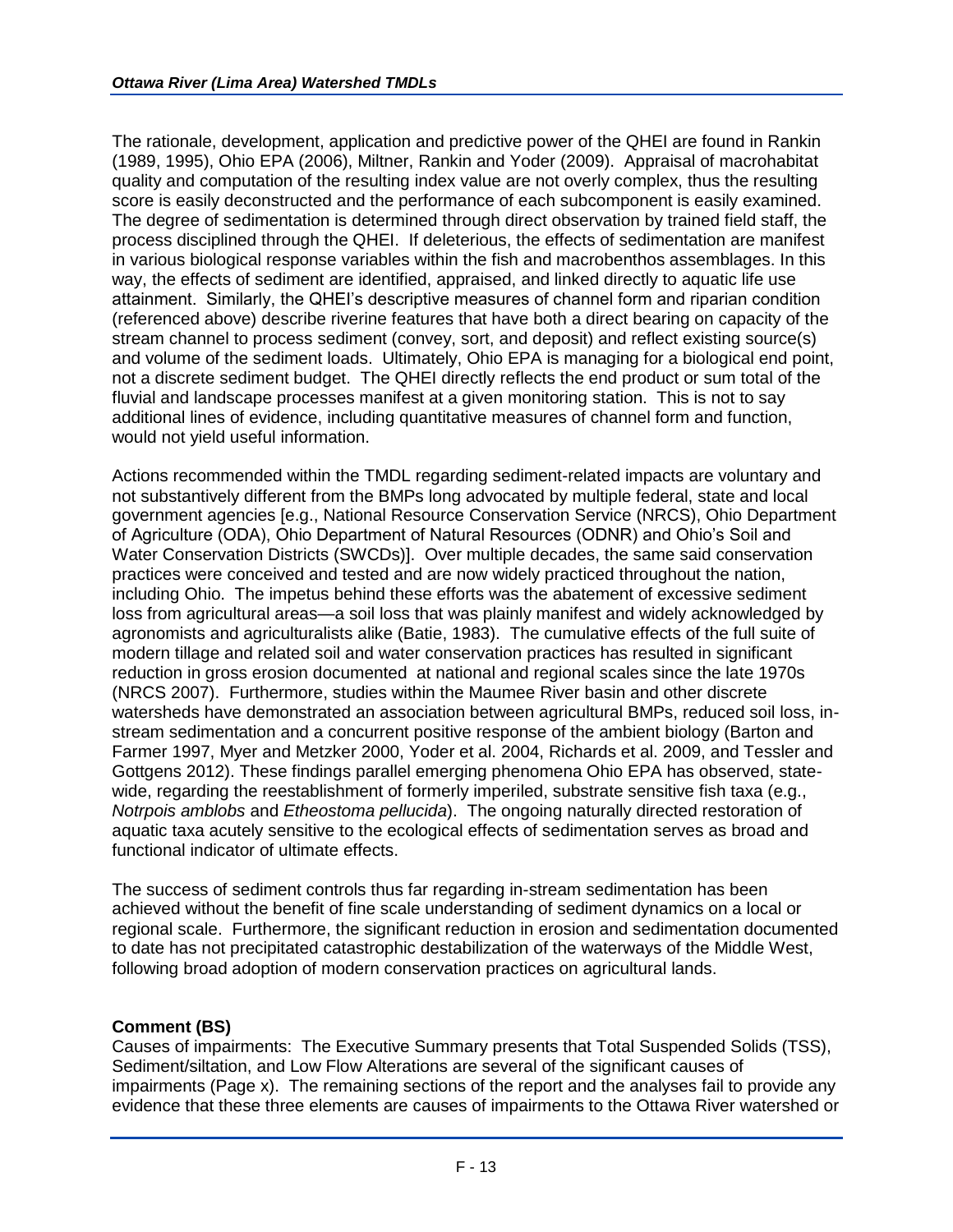to what extent those impairments need to be alleviated. The wasteload allocations (WLAs) presented in the TMDL for the MS4 communities are speculative at best….

The report fails to clearly define the meaning of flow alterations. It is unclear if the alterations are physical channel alterations or hydrologic in character, resulting from watershed modifications. Additionally, the report inconsistently uses the term "low flow alterations" and "flow alterations." It is not clear if only low flows are of concern or if all flow alterations are classified as causes of impairments. Only one stream gage along the main channel was used to evaluate flows within the entire watershed and tributaries. This paucity of data is insufficient to formulate a conclusion as to the influence of flow alterations on the river's impairment. The report failed to even take the basic analytical steps to understand the hydrology and flows of the watershed and stream systems. The report failed to develop a calibrated hydrologic model to evaluate the flows within the various tributaries and the main channel, which is required to draw meaningful conclusions to the influence of various flow regimes. The habitat TMDL is therefore without merit and should be abandoned.

# **Comment (SS)**

Comment 6.2 Causes of impairments – The Executive Summary asserts that Total Suspended Solids (TSS), Sediment/siltation, and Low Flow Alterations are several of the significant causes of impairments (Page x). The remaining sections of the report and the analyses fail to provide any evidence that these three elements are causes of impairments to the Ottawa River watershed or to what extent those impairments need to be alleviated. The wasteload allocations (WLAs) presented in the TMDL for the MS4 communities are speculative at best….

The report fails to clearly define the meaning of flow alterations. It is unclear if the alterations are physical channel alterations or hydrologic in character, resulting from watershed modifications. Additionally, the report inconsistently uses the term "low flow alterations" and "flow alterations." It is not clear if only low flows are of concern or if all flow alterations are classified as causes of impairments. Only one stream gauge along the main channel was used to evaluate flows within the entire watershed and tributaries. This paucity of data is insufficient to formulate a conclusion as to the influence of flow alterations on the river's impairment. The report failed to even take the basic analytical steps to understand the hydrology and flows of the watershed and stream systems. The report failed to develop a calibrated hydrologic model to evaluate the flows within the various tributaries and the main channel, which is required to draw meaningful conclusions to the influence of various flow regimes. The habitat TMDL is therefore without merit and should be abandoned.

**Response:** The term *Flow Alteration* as applied to the waters referenced above refers to sites or river segments affected by altered flow/discharge, due to controlled releases from impoundments or areas affected by upstream water withdrawals. More detail is in the attainment table and in the written stream evaluations in the habitat, fish, and macroinvertebrate portions of the TSD (*Biological and Water Quality Study of the Ottawa River and Principal Tributaries, 2010. Allen, Auglaize, Hardin, Hancock and Putnam Counties, Ohio* (Ohio EPA, 2013)). The TMDL summarizes conditions that are discussed in detail in the aforementioned report and focuses on how to deal with the stream impairments that were documented.

Flow alteration was identified as a primary contributory cause of aquatic life use impairment for an approximately two mile segment of the Ottawa River between the Metzger Dam spillway (RM 43.4) and Sugar St. (RM 41.3). This reach is positioned downstream from multiple municipal water intakes and terminates where surface flow is augmented, incidentally, by surplus quarry wash water. It is in this segment where both WWH impairment and hypereutrophic conditions were first observed, longitudinally, on the Ottawa River mainstem in 2010. The benefits of flow augmentation at Sugar St. are dissipated as the Ottawa River enters the first in a series of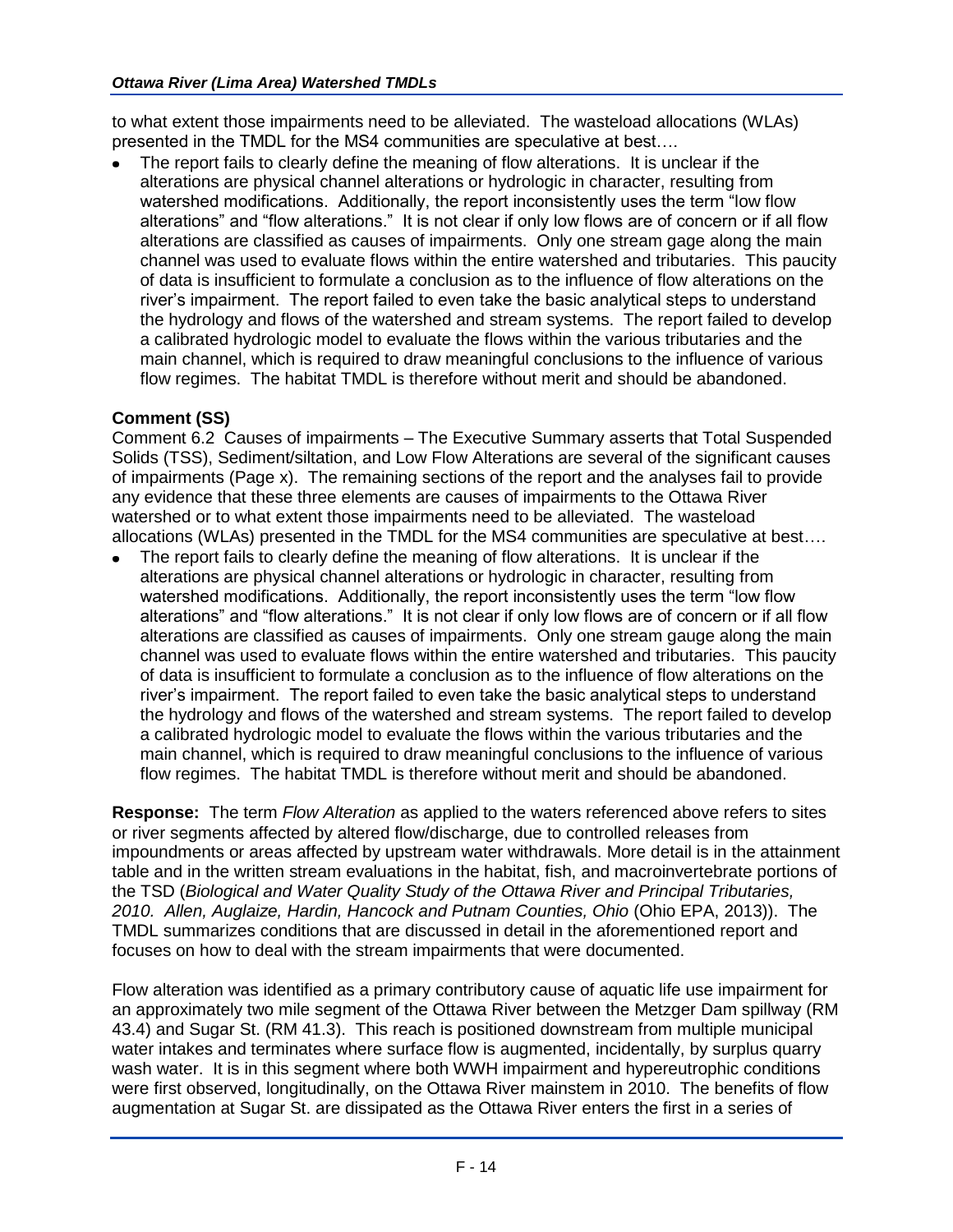impoundments situated through the urban areas of Lima. Through this segment, the Ottawa River accrues additional stressors, modifications and pollution sources. The want of adequate dilution flow through this area is acknowledged and has been the subject of study by the city of Lima itself.

In general terms, the conditions described above are not uncommon throughout Ohio, where a large municipality relies upon an adjacent river or stream as a primary water source. The river reach between the lowest intake structure (typically upstream from the municipality) and the point of discharge of the treated municipal wastewater (typically downstream from the municipality) is flow starved. In comparison with unaltered segments, streams so affected may be impacted by reduced pool depth, reduced current velocity, decreased channel width, reduced substrate quality, elevated temperature, and reduced assimilative capacity (Zale et al. 1993). After having served various municipal and industrial uses, the diverted water is then returned to the river in the form of treated effluent from the POTW, thus effectively restoring the waterbody's normal, if not augmented, flow.

# **Comment (SS)**

Comment 6.3 Sources of stressors – The narrative of the Executive Summary suggests several stormwater related stressors, such as crop production, urban runoff/storm sewers, streambank destabilization (from riparian removal), and channelization. The report and analysis fails to provide any quantifiable evaluation of the outlined sources, which is required to develop an effective implementation plan.

- The report fails to evaluate or quantify loads from the various land uses in each subwatershed. Without an understanding of the source of the potential pollutant, an effective implementation plan cannot be developed.
- The report fails to analyze, or even demonstrate a fundamental understanding of, how loads are impacted by land use and hydrology. For example, the discussion of the Lost Creek watershed disregards the fact that the watershed is comprised of Urban and major Agricultural land uses. Further, all urban land is aggregated into a single category. There are four identified urban/developed land on Figure 2-2: Developed Open Space, Developed Low Intensity, Developed Medium Intensity, and Developed High Intensity. A park (developed open space) should not be treated the same as an urban industrial park (developed high intensity).
- The report fails to attribute loads within a watershed based on land uses, or quantify existing loads to evaluate the implications of load reductions on a particular land use. In several cases, such as Lost Creek, load reduction is based on two samples (page D-33) and no evaluation was conducted of the current loading from the mixture of urban and agricultural land. There is no reasonable assurance that the estimated loads within the tributary are accurate, the source of the pollutant is accurate, or the specified load reductions would result in attainment.

#### **Comment (BS)**

Sources of stressors: The narrative of the Executive Summary suggests several stormwater related stressors, such as crop production, urban runoff/storm sewers, streambank destabilization (from riparian removal), and channelization. The report and analysis fails to provide any quantifiable evaluation of the outlined sources, which is required to develop an effective implementation plan.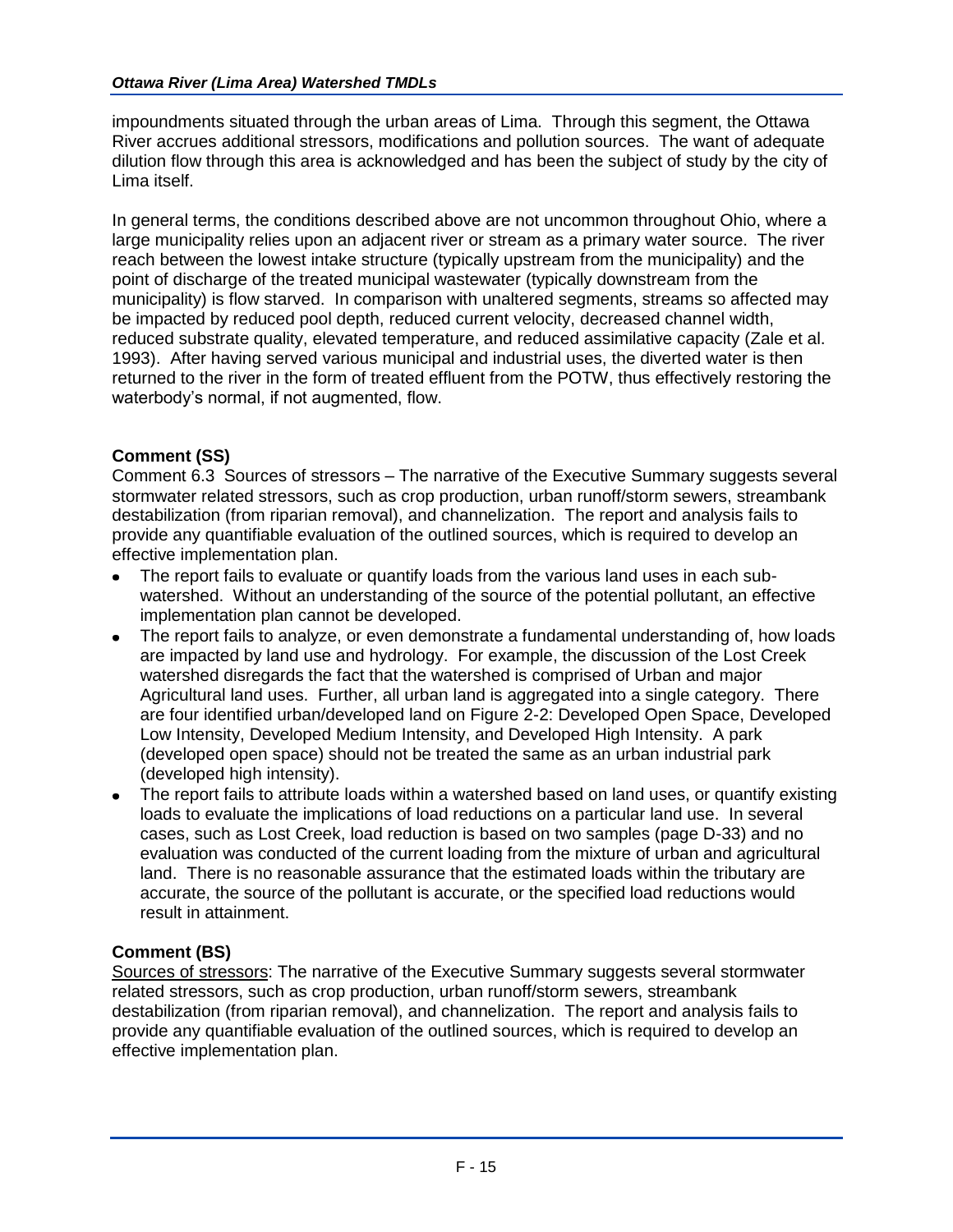- The report failed to evaluate or quantify loads from the various land uses in each subwatershed. Without an understanding of the source of the potential pollutant, an effective implementation plan cannot be developed.
- The analysis failed to attribute or present a fundamental understanding of how loads are impacted by land use and hydrology. For example, in the discussion of the Lost Creek watershed throughout the TMDL, there is a disregard that the watershed is comprised of Urban and major Agricultural land uses. Further, all urban land is aggregated into a single category. There are four identified urban/developed land on Figure 2-2: Developed Open Space, Developed Low Intensity, Developed Medium Intensity, and Developed High Intensity. A park (developed open space) should not be treated the same as an urban industrial park (developed high intensity).
- The report failed to attribute loads within a watershed based on land uses, or quantify existing loads to evaluate the implications of load reductions on a particular land use. In several cases, such as Lost Creek, load reduction is based on two samples (page D-33) and no evaluation was conducted of the current loading from the mixture of urban and agricultural land. There is no reasonable assurance that the estimated loads within the tributary are accurate, the source of the pollutant is accurate, or the specified load reductions would result in attainment.

**Response:** The detail mentioned in the comment is in the attainment table and in the written stream evaluations in the habitat, fish, and macroinvertebrate portions of the *Biological and Water Quality Study of the Ottawa River and Principal Tributaries, 2010. Allen, Auglaize, Hardin, Hancock and Putnam Counties, Ohio* (Ohio EPA 2013). The TMDL (and biological report) contain sufficient information to identify best management practices to address the various sources. Certain "loads" like sedimentation from riparian removal are measured better by prescriptive endpoints (e.g., a riparian buffer improved along stream reach or set aside to stay natural). The subsequent improvements in land use would be measured by improved QHEI (habitat) and ultimately more stable biological communities.

Biological sampling indicated that there were issues in the Unnamed Tributary to Lost Creek resulting from historical fish kills from spills, nutrients, and organic enrichment (sewage) biological indicators, from storm water from SSOs and urban inputs (see Table 1 in Ohio EPA 2013). Trend data showed habitat improvement near the mouth with subsequent attainment of biological criteria in the lower reach. The upper reach of Lost Creek was agricultural and had a modified channel, but the biology met the lower MWH expectations. The loads that caused impairments were largely from the urban segments.

These summary comments are true of urban streams whose hydrology has been modified, as is the case with these streams by various means. These observations were documented in the *Biological and Water Quality Study of the Ottawa River and Principal Tributaries, 2010. Allen, Auglaize, Hardin, Hancock and Putnam Counties, Ohio* (Ohio EPA 2013).

# **Comment (BS)**

Report Narrative: The report narrative presents general statements on the condition of the watershed and unsubstantiated and potentially misleading causes of the observed conditions. The misleading statements, and the invalidity of the TMDLs, could result in significant expenditures of funds in an attempt to solve an observed condition, without fully understanding the cause of the problem.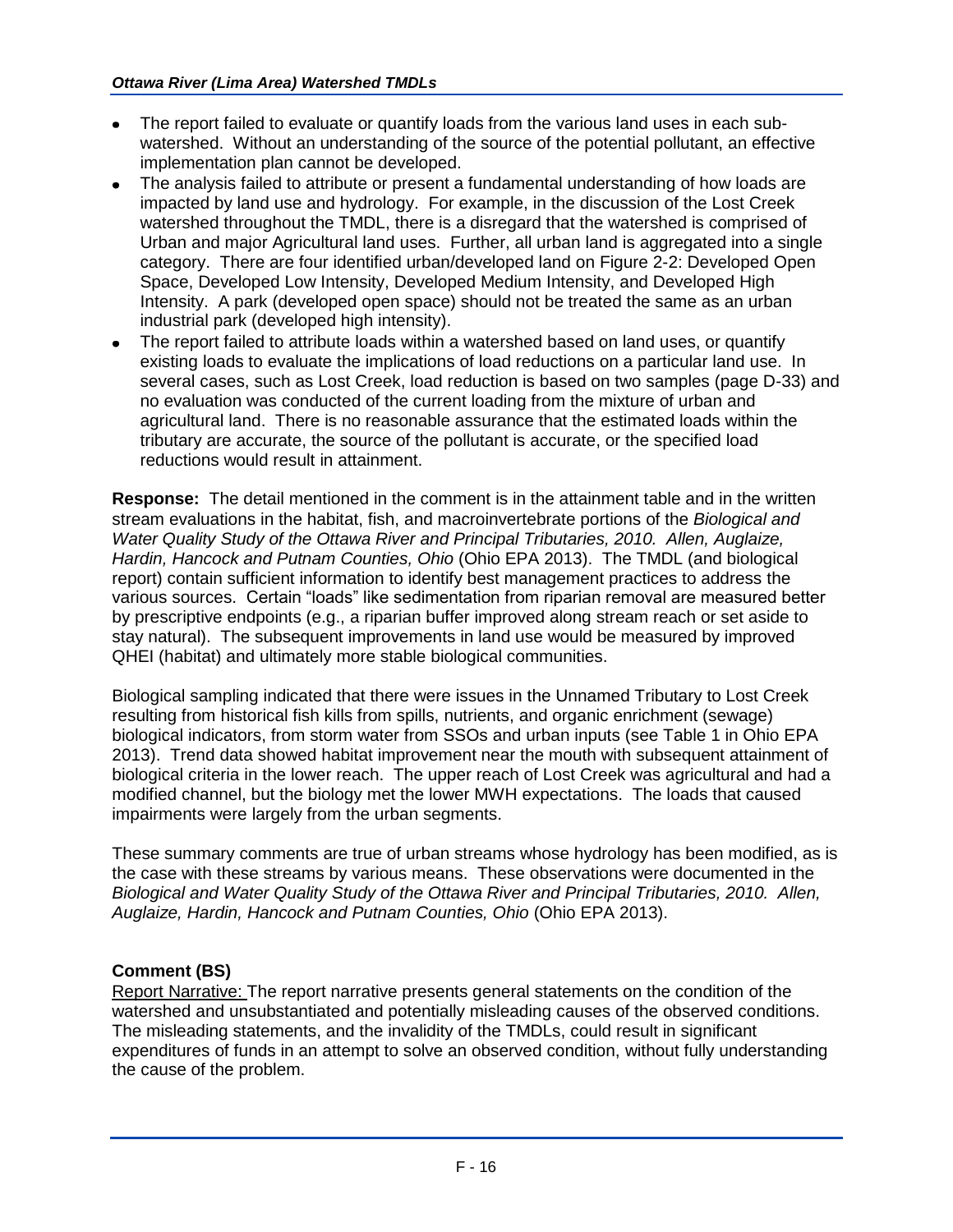- On Page 22, the report states "To varying degrees nearly all of these waters labor under numerous and deleterious effects of well-drained, urban and suburban landscape that typifies all or most of their respective watersheds. Chief among these effects is a flashy or compressed flow regime…" This statement is offered with no back up of data. The report presents only one flow gage for the entire watershed. There is no measured flow data for any of the upper river reaches or numerous tributary streams. It is misleading to suggest and classify all streams as "flashy or having a compressed flow regime" (page 22) without data. It is negligent to take a single gage along the Ottawa River and then simply extrapolate the flow based on tributary area equally across the watershed, regardless to land cover or topography, particularly for the use in a regulatory TMDL.
- The report fails to indicate that any consideration was given to the fact that fluvial geomorphology is impacted by both the change in flows (which is not documented) and the potential reduction in sediment delivery from an urban environment as compared to an undeveloped watershed. The sediment load balance could be disrupted in very urban or modified watersheds. No consideration was given that urban runoff may actually lack sufficient sediment as it enters the stream. If the sediment transport capacity exceeds sediment load, the water is "hungry" and tends to pick up sediment from the streambed or banks. The report fails to make any attempt to quantify the equilibrium between sediment transport capacity and sediment load, which varies along a river system. The report also fails to link the bed load analysis and condition to recommended actions or impairments.

## **Comment (SS)**

Comment 6.4 Report Narrative – The report narrative presents general statements on the condition of the watershed and unsubstantiated and potentially misleading causes of the observed conditions. The misleading statements, and the invalidity of the TMDLs, could result in significant expenditures of funds in an attempt to solve an observed condition, without fully understanding the cause of the problem.

- On Page 22, the report states "To varying degrees nearly all of these waters labor under numerous and deleterious effects of well-drained, urban and suburban landscape that typifies all or most of their respective watersheds. Chief among these effects is a flashy or compressed flow regime…" This statement is offered with no back up data. The report presents only one flow gauge for the entire watershed. There is no measured flow data for any of the upper river reaches or numerous tributary streams. It is misleading to suggest and classify all streams as "flashy or having a compressed flow regime" (page 22) without data. It is negligent to take a single gauge along the Ottawa River and then simply extrapolate the flow based on tributary area equally across the watershed, regardless of land cover or topography, particularly for use in a regulatory TMDL.
- The report fails to indicate that any consideration was given to the fact that fluvial geomorphology is impacted by both the change in flows (which is not documented) and the potential reduction in sediment delivery from an urban environment as compared to an undeveloped watershed. The sediment load balance could be disrupted in very urban or modified watersheds. No consideration was given that urban runoff may actually lack sufficient sediment as it enters the stream. If the sediment transport capacity exceeds sediment load, the water is "hungry" and tends to pick up sediment from the streambed or banks. The report fails to make any attempt to quantify the equilibrium between sediment transport capacity and sediment load, which varies along a river system. The report also fails to link the bed load analysis and condition to recommended actions or impairments.

**Response:** Ohio EPA biologists observe bank and substrate type and quality while sampling. When flashiness in a stream is referred to, it implies the power to erode due to hardening of the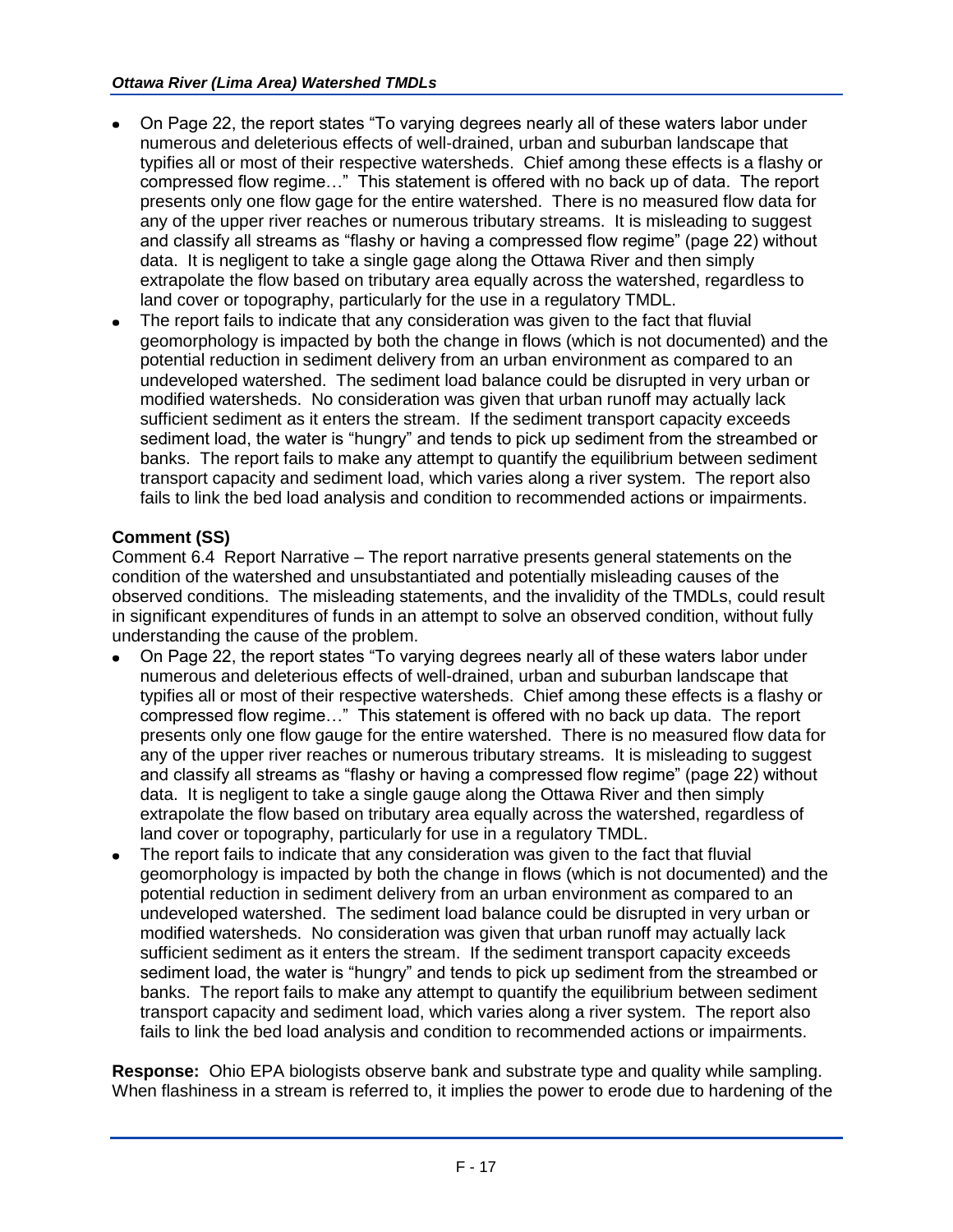watershed (sedimentation hardens bottom substrates or artificial channel with concreted bottom and sides/width, or piped channel). Storm water in urban paved settings can form newly eroded banks (increasing sediment suspended loads from bottom sediments, if present) from the power in fast storm flows. Larger bottom substrates become embedded and "cemented" as silt/sediment fill in spaces between larger substrates, limiting utility, habitat, and quality of substrates. Whether or not geomorphology terms are expressed, the effects of storm water on stream reaches are observed, discussed, and included as part of Ohio EPA's assessment.

Causes and sources of impairment are linked to observed biological responses in sampled stream reaches where the biological communities did not meet the ecoregional and stream use designated biocriteria. These impaired reaches are documented and discussed in the *Biological and Water Quality Study of the Ottawa River and Principal Tributaries, 2010. Allen, Auglaize, Hardin, Hancock and Putnam Counties, Ohio* (Ohio EPA 2013).

Regarding sediment balance, recommendations contained within the TMDL are consistent with BMPs promoted by NRCS and its State and county proxies. Widespread adoption of modern tillage and various other conservation practices promoted by Federal State and local agricultural agencies have resulted in significant reduction in soil erosion (NRCS 2010, Myer and Metzker 2000, Yoder et al. 2004, and Richards et al. 2009), without damage to stream channels. Heavy deposits of fine clayey silt in the wetted channel are direct indications of sediment in excess of transport capacity. Numerous factors that directly affect the hydrology, sediment delivery and thus the fluvial process are ever changing (land use changes, new field tile installation, regular maintenance of drainage ways, etc.), thus the notion of a fixed equilibrium does not comport with reality on the ground. Any number of actions by public or private entities, including those mentioned above, have a greater potential to disrupt an existing sediment budget or equilibria on a reach- or local-scale, than the recommended BMPs contained within the TMDL.

#### **Comment (LS)**

TP Criteria: A review of the data used to support the warm water habitat statewide criterion for TP indicates that the analysis is not scientifically defensible. The assessment was conducted in 1999, prior to the development of several relevant guidance documents on the derivation of numeric nutrient criteria by U.S. EPA and a Science Advisory Board review of empirical methods for numeric nutrient criteria development in 2010. The OEPA statewide TP criterion is deficient because it does not account for the confounding factors, particularly related to habitat, which must be considered for the criterion to be scientifically defensible. Moreover, data presented in the TMDL specifically show that aquatic life uses are attained in stream segments with TP concentrations an order of magnitude higher than the statewide criterion. Consequently, application of the TP criterion in this Draft TMDL is not necessary to restore aquatic life uses. In all, the selected TP criterion is not a valid threshold for compliance with the aquatic life designated use and it is not an appropriate or lawful tool for OEPA to use in attempting to achieve water quality standards.

**Response:** The targets suggested in the *Associations* document are quite literally targets, not numeric criteria, and are within ranges suggested as thresholds by numerous studies. The identification of nutrient over-enrichment as a cause of impairment in the Ottawa River mainstem is unequivocal and robust, and reductions in phosphorus concentrations as a first step toward restoration of the beneficial use are therefore necessary.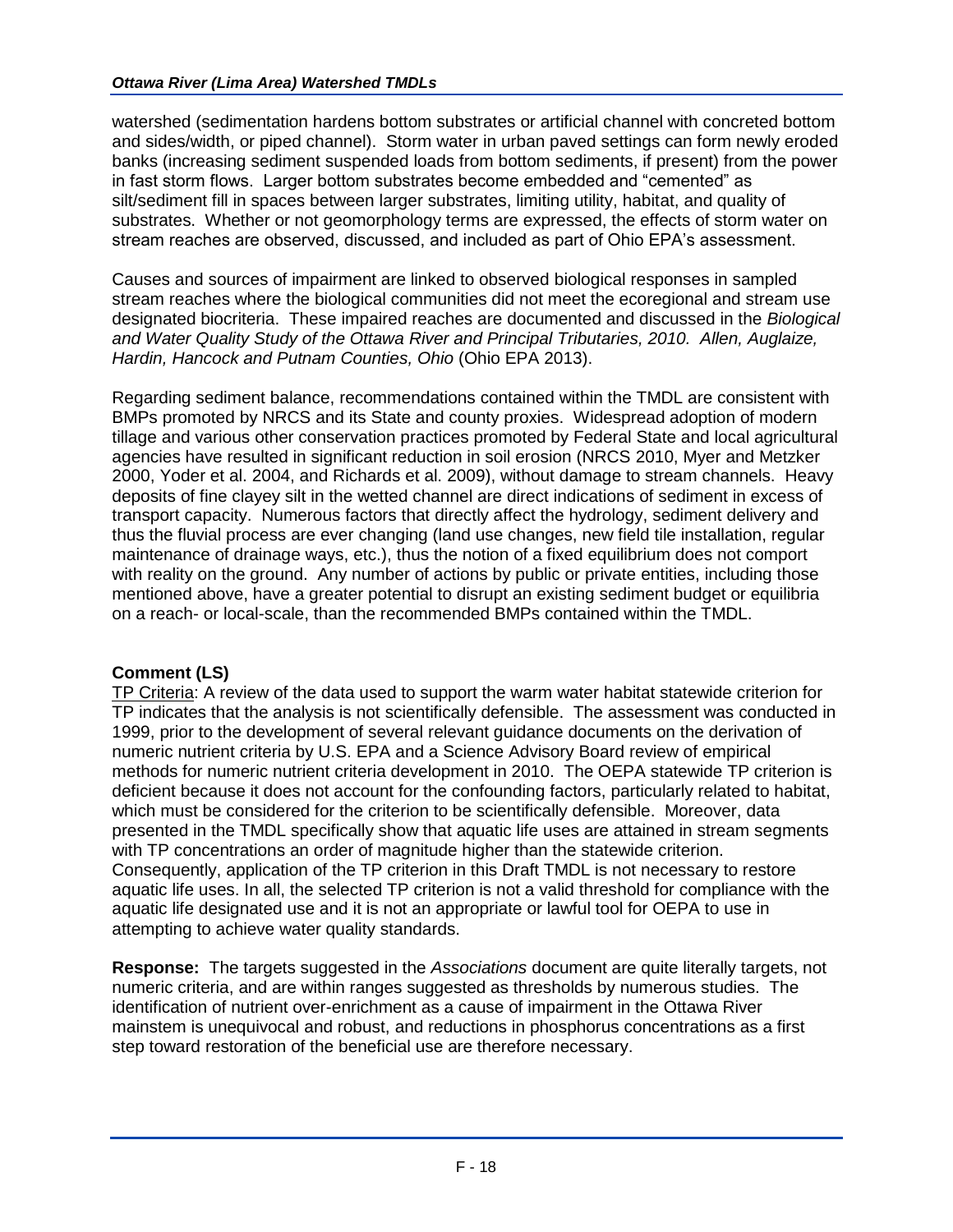## **Comment (LS)**

Total Phosphorus (TP) Endpoint Used in TMDL Not Justified *a. Background on Development of TP Endpoint*

The Ottawa River (Lima Area) Watershed Draft TMDL for Total Phosphorus (TP) is based on a conceptual model predicting that excessive TP causes nuisance growth of aquatic weeds and algae that either directly impairs aquatic life or cause reduced dissolved oxygen levels that impair aquatic life. Appendix D to the Draft TMDL identifies the basis for the selected TP endpoint.

The narrative rules establish the authority of the Ohio EPA to impart nutrient limits for watersheds where biological attainment is not met. However, numerical criteria have not been established. Ohio EPA staff developed a document, *Association between Nutrients, Habitat, and the Aquatic Biota in Ohio Rivers and Streams* (Ohio EPA 1999), that relates total phosphorus concentrations to attainment of stream biology. This report was used for the water quality targets for the Ottawa River watershed TMDLs: 0.1 mg/l based on wadeable streams in Ohio (200 mi2 > drainage area > 20 mi2) designated as warmwater habitat. It is important to note that these nutrient targets are not codified in Ohio's water quality standards; therefore, there is a certain degree of flexibility regarding their use in TMDL development.

(Draft TMDL, Appendix D at D-7).

Notably, the referenced guidance document does not appear to have undergone public notice and comment and, as discussed in detail below, is not, by its own language, intended as a binding standard.

**Response:** In this case, the commenter has correctly surmised that that the target is not a criterion. In other comments by this commenter, the target is incorrectly referred to as a criterion. Ohio EPA has been forthright in explaining the target and has demonstrated flexibility in using the target in the Ottawa River TMDL project.

# **Comment (LS)**

#### *b. TMDL TP Endpoint not Scientifically Defensible*

i. TP Endpoint Development Approach Contrary to EPA Guidance The approach set forth in Appendix D is not generally appropriate for establishing nutrient endpoints in streams. EPA's *Nutrient Criteria Technical Guidance Manual – Rivers and Streams* (July 2000) notes that nutrients may cause ecosystem impacts to upper level organisms (invertebrates, fishes), but never directly:

"[F]ish and macroinvertebrates do not directly respond to nutrients, and therefore may not be as sensitive to changes in nutrient concentrations as algal assemblages. It is recommended that relations between biotic integrity of algal assemblages and nutrients be defined and then related to biotic integrity of macroinvertebrate and fish assemblages in a stepwise, mechanistic fashion."

*Rivers and Streams Document* @ 85.

EPA's published guidance indicates that invertebrate and fish populations may be affected only when plant growth rises to a level where extensive/excessive plant growth causes those ecosystem changes. These changes are not documented to occur directly due to nutrients as this parameter is not a toxicant and does not have a direct impact on sensitive organisms. OEPA's documentation does not scientifically link the TP value to impact on invertebrate and fish populations. Rather, TP is linked to IBI score by association without any attempt to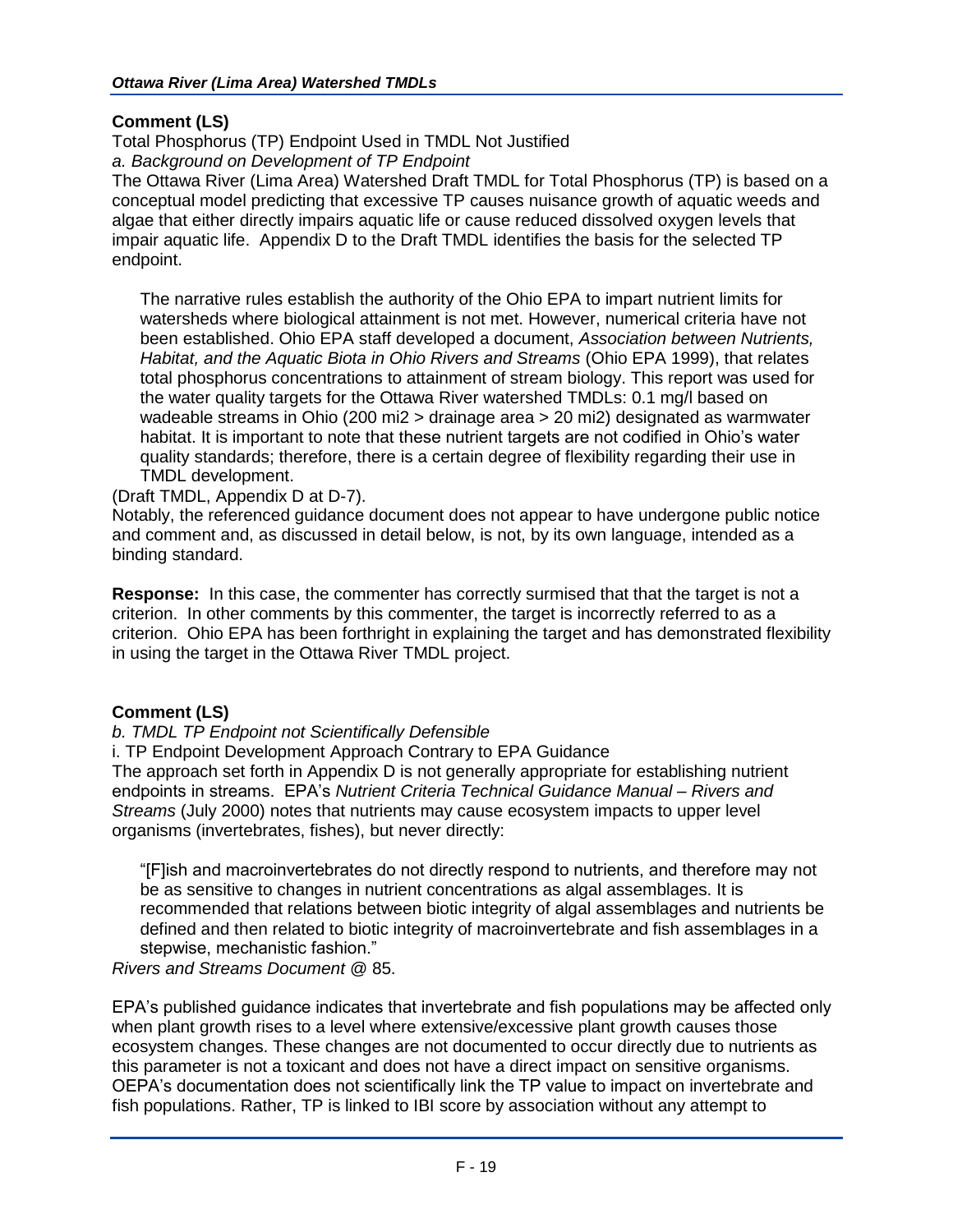demonstrate that TP, rather than some other covarying factor, is causing the observed effect. Consequently, the 0.1 mg/L TP endpoint used in this TMDL is suspect, not defensible, and may not be used to impose stringent limits on PCS' discharge. In fact, OEPA's Draft TMDL essentially establishes a reduction of over 92% in PCS' discharge, which discharge was de minimis to begin with when compared to background TP contributions. A more detailed review of the background and watershed data (below) further confirms that the TP endpoint is not set at a level that is necessary to restore aquatic life uses.

#### ii. TP Endpoint in Support Document Not Scientifically Defensible

The basis for selecting a TP endpoint of 0.1 mg/L for this TMDL is identified as an Ohio EPA document, *Association between Nutrients, Habitat, and the Aquatic Biota in Ohio Rivers and Streams* (Ohio EPA 1999). (Hereafter, the "Support Document") A review of the Support Document confirms that the TP endpoint used in the draft Ottawa River TMDL is not scientifically defensible as a threshold for aquatic life use protection. This document presents a discussion of water quality data in relation to fish (IBI) and macroinvertebrate (ICI) metrics and makes recommendations for statewide criteria (See, Table 2 in Support Document at 5). The basis for this recommendation is not clearly presented in the document. It is either based on an assessment of nutrient concentrations in reference streams or it is based on a bivariate analysis of variance (ANOVA) comparing TP concentration to IBI score. In either case, the assessment is not scientifically defensible.

In the first case, statistical evaluations of nutrient concentrations in reference streams provide no information on the threshold concentration beyond which aquatic life uses are impaired. If the endpoint used in the TMDL was derived from a statistical evaluation of TP concentrations in reference streams, the resulting TMDL has no credibility related to restoring aquatic life uses because the criterion value is not set at a threshold for impairment. The "reference stream" approach was used by the U.S. EPA to develop numeric nutrient criteria for streams in Florida and was struck down by the Court (Florida Wildlife Federation, Inc., et. al. v. Jackson, Case 4:08-cv-00324-RH-WSC, Doc. 351; N.D. Fla., February 18, 2012) as insufficient to show that the criteria were necessary to maintain designated uses. As in Florida, the "reference stream" approach is also insufficient for use in Ohio. In this case, OEPA cannot make a scientifically justified claim that the TP TMDL is necessary to restore stream biology. Consequently, the draft TMDL based on the statewide TP criterion is arbitrary and capricious.

If the statewide TP criterion was based on an ANOVA, this resulting criterion (0.1 mg/L) is not scientifically defensible, and the TMDL developed using the statewide TP criterion is arbitrary and capricious. The Support Document states that ANOVAs were run on three categories of TP concentration to determine where differences in IBI scores between categories were significant. (See, Support Document at 5, footnote 2) This approach is equivalent to the regression-style analyses proposed by U.S. EPA to derive numeric nutrient criteria in 2009. The EPA Science Advisory Board (SAB) conducted a peer review of empirical methods proposed by EPA for developing numeric nutrient criteria in 2009 and found that these methods were insufficient because they presumed cause-and-effect relationships and did not account for the numerous confounding factors that influence the results.<sup>5</sup>

 $5$  See,

http://yosemite.epa.gov/sab/sabproduct.nsf/02ad90b136fc21ef85256eba00436459/E09317EC14CB3F2B 85257713004BED5F/\$File/EPA-SAB-10-006-unsigned.pdf.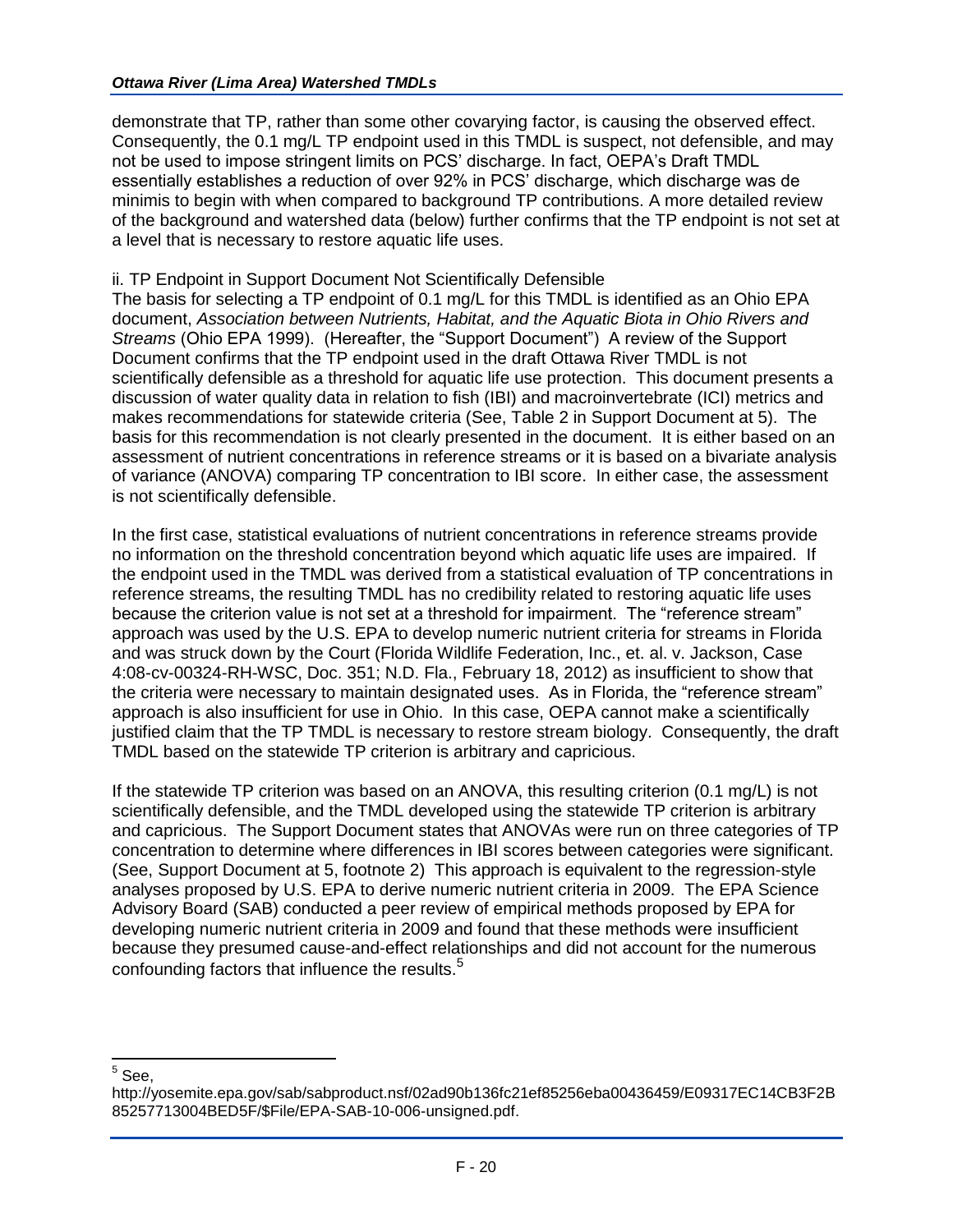The statistical methods in the Guidance require careful consideration of confounding variables before being used as predictive tools. … Without such information, nutrient criteria developed using bivariate methods may be highly inaccurate. (SAB Final Report at 24) (Emphasis added)

For criteria that meet EPA's stated goal of "protecting against environmental degradation by nutrients," the underlying causal models must be correct. Habitat condition is a crucial consideration in this regard (e.g., light [for example, canopy cover], hydrology, grazer abundance, velocity, sediment type) that is not adequately addressed in the Guidance. Thus, a major uncertainty inherent in the Guidance is accounting for factors that influence biological responses to nutrient inputs. Addressing this uncertainty requires adequately accounting for these factors in different types of water bodies.

Numeric nutrient criteria developed and implemented without consideration of system specific conditions (e.g., from a classification based on site types) can lead to management actions that may have negative social and economic and unintended environmental consequences without additional environmental protection. (SAB Final Report at 38) (Emphasis added)

These concerns also apply to OEPA's used of ANOVA on TP and IBI data pairs. TP concentration does not cause the observed IBI score. Rather, TP along with numerous other factors influences algal growth which, in turn, influences IBI score along with other numerous factors. This is not new information. The Support Document included detailed discussions on the influence of habitat on IBI and ICI scores.

Stream substrate quality is also strongly associated with exceptional biological communities in Ohio (Rankin 1989, 1995; see habitat section of this paper) and the dynamics involved may suggest some possible interactions with TP. For example, silt and muck substrates (associated with low IBI scores) not only have negative effects and provide poor habitat for large macroinvertebrates and fish (Rabeni and Smale 1995), but can provide a significant supply of dissolved phosphorus for nuisance algal growth (Sharpely *et al.* 1994). The lower TP concentrations associated with the highest IBI and ICI values suggests that TP or some covariate (*e.g.*, sediment, other wastewater constituents) directly influence biological community performance.

(Support Document at 26)

A comparison of TP with a measure of habitat quality, the Qualitative Habitat Evaluation Index (QHEI) shows that TP concentrations are typically lowest at locations with high quality habitat (*i.e.,* higher QHEI scores; Figure 15). Habitat quality, and consequently biological community performance, is influenced by riparian quality on two scales - locally at the site and by the cumulative condition of the riparian zone throughout a watershed. (Support Document at 27)

Phosphorus dynamics in rivers and streams are clearly influenced by the quality of the instream habitat and riparian zone. (Support Document at 28)

Habitat quality is a principal determinant of aquatic community performance in Ohio streams and rivers (Rankin 1989; 1995) and elsewhere (Karr and Schlosser 1977; Gorman and Karr 1978).

(Support Document at 32)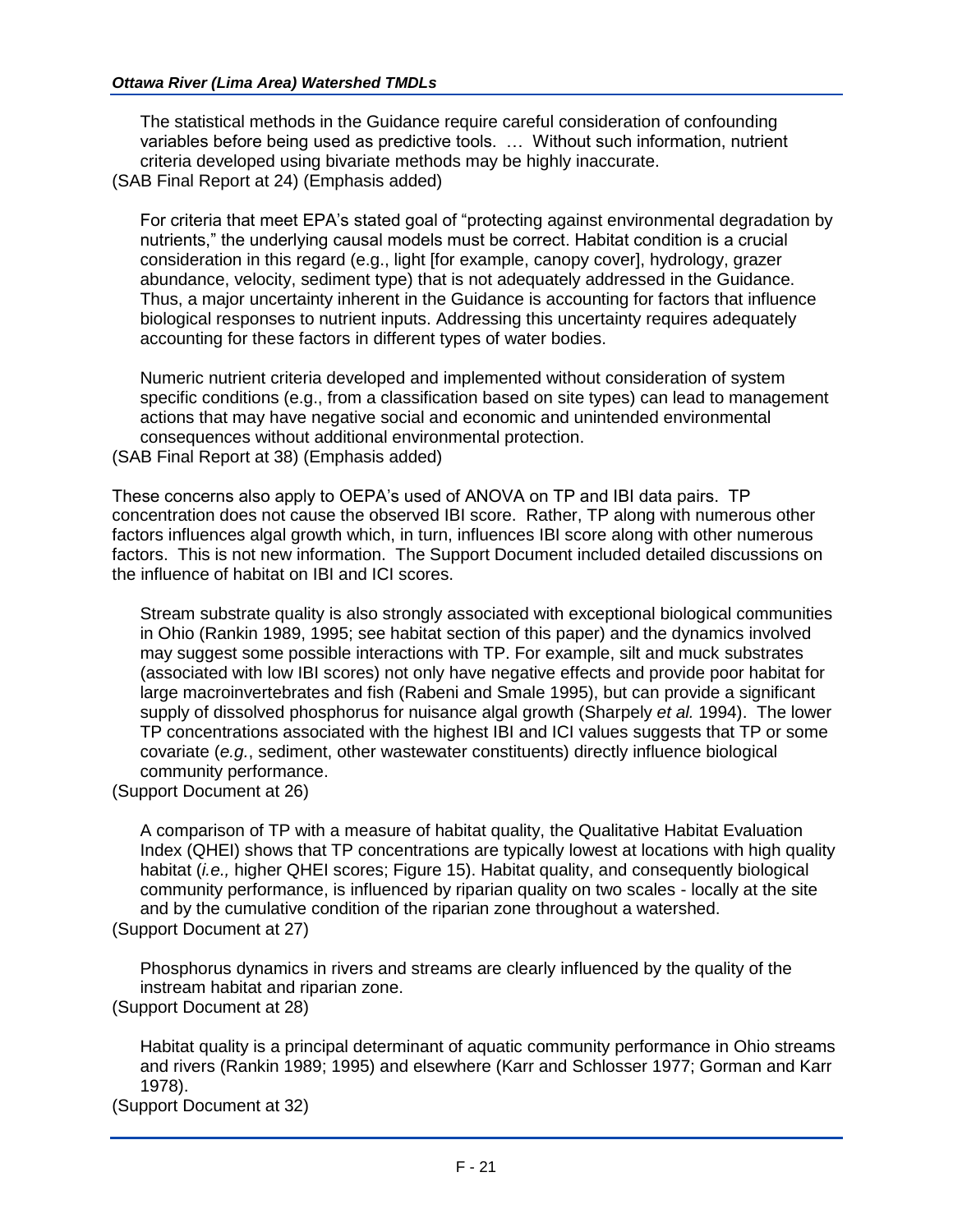Following the SAB review, EPA finalized its stressor-response guidance in 2010. $^6$  In addition to describing the various statistical methods for analyzing data, the Guidance presented detailed information on the need to prepare conceptual models and to classify the data. Data are classified in an effort to account for confounding factors that significantly influence the response of aquatic ecosystems to nutrients.

[M]any **confounding variables** must be considered when estimating the effects of nitrogen/phosphorus pollution on a measure of aquatic life in streams (e.g., a macroinvertebrate index).

(EPA Stressor-Response Guidance at 11) (Emphasis added)

Before finalizing candidate criteria based on stressor-response relationships, one should systematically evaluate the scientific defensibility of the estimated relationships and the criteria derived from those relationships. More specifically, one should consider whether estimated relationships **accurately** represent known relationships between stressors and responses and whether estimated relationships are **precise** enough to inform decisions. (EPA Stressor-Response Guidance at 65) (Emphasis added)

Beyond the possible effects of **confounding variables**, one should also consider whether **assumptions** inherent in the chosen statistical model are supported by the data. (EPA Stressor-Response Guidance at 67) (Emphasis added)

OEPA did not attempt to control for confounding factors when it prepared its ANOVA to derive statewide criteria for TP. As a consequence, it is not possible to determine whether the ANOVA represents the effect of TP on IBI or the effect of habitat on IBI, or some other factor influencing IBI that covaries with TP. Without such an analysis, there is no confidence that the TMDL will restore aquatic life uses and the TP TMDL must be reevaluated as outlined in these comments.

This lack of confidence becomes even more apparent if the data used to derive the OEPA TP endpoint are considered. Figure 18 from the Support Document presented scatter plots of IBI versus TP concentration for headwater streams in the Eastern Corn Belt Plains ecoregion. These data clearly show that TP control is incapable of providing any reasonable assurance that IBI scores will be restored to the level necessary to indicate attainment of the aquatic life use  $(e.g., IB = 40)$ . It would appear from the data in the figure that the stream biology remains impaired for at least 50% of the observations at or below  $TP = 0.1$  mg/L (shown in the red box). In fact, the analysis made by OEPA is the exact type of evaluation presented by USEPA in 2009 and criticized by the SAB as being insufficient for developing numeric nutrient criteria.



(Support Document at 31, Figure 18)

<sup>6</sup> USEPA. November 2010. Using Stressor-response Relationships to Derive Numeric Nutrient Criteria. EPA-820-S-10-001. (Hereafter, EPA Stressor-Response Guidance)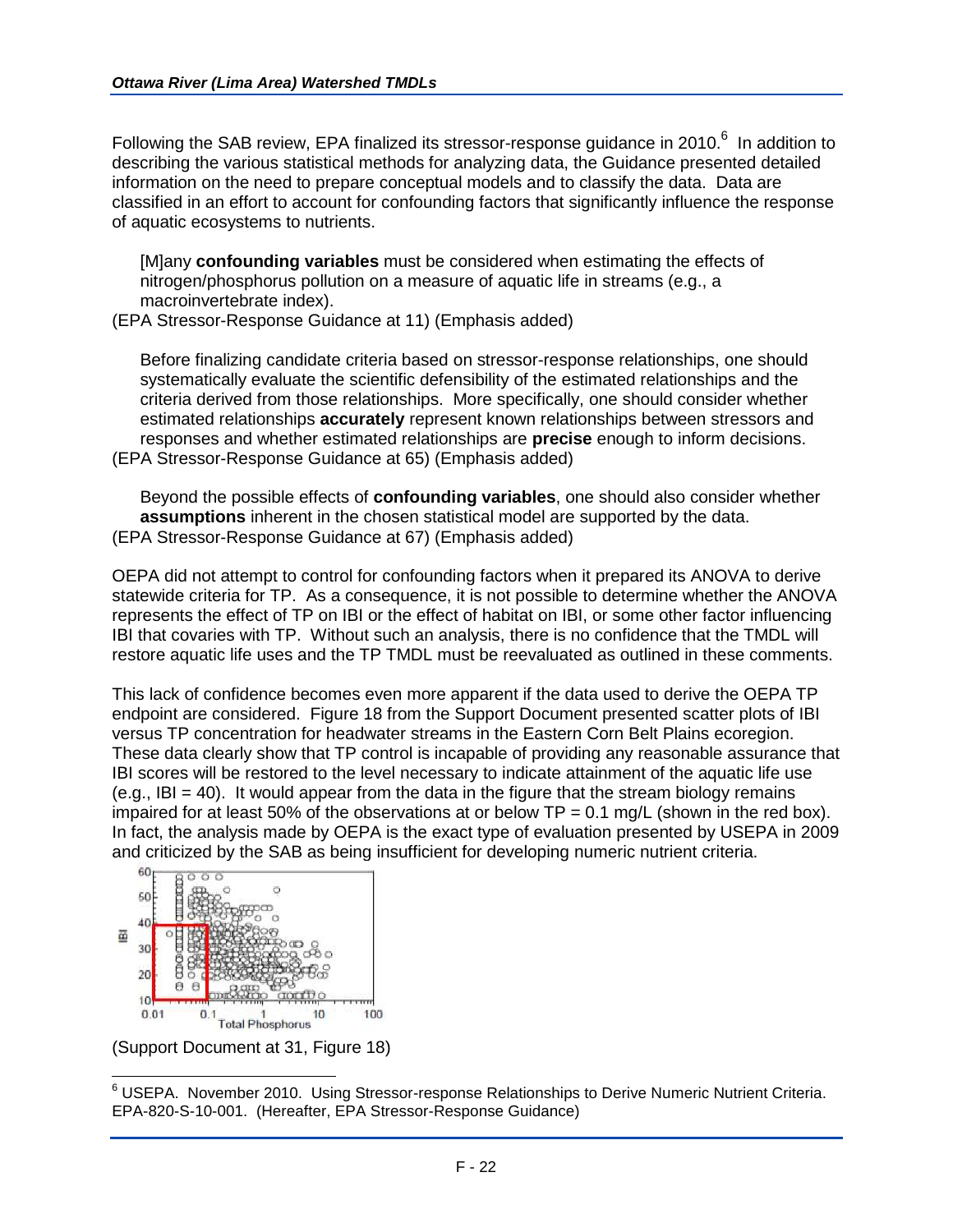For all these reasons, the statewide TP endpoint selected by OEPA is not scientifically sound and it is arbitrary and capricious and not in accordance with law for OEPA to use the selected endpoint as the basis for the TP TMDL.

**Response:** Nutrient over-enrichment, stimulated by high levels of phosphorus and nitrogen, was unequivocally demonstrated to be a cause of aquatic life impairment in the Ottawa River. Phosphorus load reductions are a necessary first step toward restoring the beneficial use.

Ohio EPA has noted in cause and source discussions where other issues were also affecting the biological communities. Over 40% of the discharged total phosphorus load from the four largest dischargers was from PCS Nitrogen—not a *de minimus* concentration. The background (i.e., the upstream) concentration of total phosphorus upstream from PCS Nitrogen would be below the Lima WWTP discharge, which contributed 45% of the load from the four major dischargers. There were significant dissolved oxygen dial swings that exceed reasonable potential to affect aquatic life downstream from PCS Nitrogen (and Lima WWTP) at RM 36.3 (adjacent to Ft. Amanda Rd.) and RM 35.44 (Shawnee Rd.) (see Table 7 in *Biological and Water Quality Study of the Ottawa River and Principal Tributaries, 2010. Allen, Auglaize, Hardin, Hancock and Putnam Counties, Ohio* (Ohio EPA 2013); excerpted below). On 7/28/10, the maximum dissolved oxygen readings at those same downstream sampling locations from PCS Nitrogen (16.97 and 14.02 mg/l dissolved oxygen, respectively) are definitely indicative of nutrient enrichment with supersaturated dissolved oxygen readings.

|                                                                                  | Mean  |       | <b>Median</b> |       | <b>Minimum</b> |      | <b>Maximum</b> |       | Range |      |
|----------------------------------------------------------------------------------|-------|-------|---------------|-------|----------------|------|----------------|-------|-------|------|
| <b>River Mile</b>                                                                | 7/28  | 9/15  | 7/28          | 9/15  | 7/28           | 9/15 | 7/28           | 9/15  | 7/28  | 9/15 |
| 04100007 03 06: Ottawa River below Little Hog Creek to above Little Ottawa River |       |       |               |       |                |      |                |       |       |      |
| 45.97                                                                            | 7.74  | 6.81  | 6.60          | 6.47  | 5.34           | 5.02 | 12.12          | 9.25  | 6.78  | 4.23 |
| 43.45                                                                            | 7.95  |       | 7.98          |       | 6.57           |      | 9.87           |       | 3.30  |      |
| 42.30                                                                            | 9.56  | 7.25  | 7.37          | 6.59  | 5.41           | 5.37 | 17.43          | 10.56 | 12.02 | 5.19 |
| 41.16                                                                            | 8.47  | 7.70  | 8.29          | 7.46  | 6.94           | 6.32 | 10.51          | 9.80  | 3.57  | 3.48 |
| 40.04                                                                            | 10.06 | 10.70 | 9.02          | 10.33 | 5.79           | 6.91 | 16.21          | 15.05 | 10.42 | 8.14 |
| 38.63                                                                            | 11.87 | 4.73  | 10.94         | 4.25  | 5.42           | 3.58 | 19.61          | 7.06  | 14.19 | 3.48 |
| 37.91                                                                            | 11.47 | 6.77  | 11.31         | 5.79  | 8.03           | 4.75 | 15.95          | 10.35 | 7.92  | 5.60 |
| 37.47                                                                            | 9.90  |       | 9.70          |       | 7.73           |      | 12.52          |       | 4.79  |      |
| 37.00                                                                            | 9.48  | 7.71  | 9.06          | 7.62  | 6.84           | 7.11 | 13.14          | 8.41  | 6.30  | 1.30 |
| 36.30                                                                            | 9.73  | 7.03  | 8.32          | 6.17  | 6.00           | 5.35 | 16.97          | 10.40 | 10.97 | 5.05 |
| 35.44                                                                            | 7.96  | 6.43  | 6.82          | 6.03  | 4.75           | 4.99 | 14.02          | 8.86  | 9.27  | 3.87 |

Table 7 (excerpt). Summary of hourly dissolved oxygen measurements (mg/L) recorded by automatic meters deployed in Ottawa River on July 28 and September 15, 2010. Values highlighted in bold indicate either a violation of the outside mixing zone 24 hr. average criterion (5.0) outside mixing zone minimum criterion (4.0) or a range that exceeds reasonable potential to affect aquatic life (7.0).

The reference range approach used in the *Associations* document includes statistical ranges of nutrient concentrations found at reference sites, as well as ranges found at all sites stratified by IBI ranges. The target values derived from the percentile ranges listed in the *Associations* document were chosen in light of both sets of information, not the reference sites exclusively.

The comments on confounding factors are simply not true. The ANOVA models used in the *Associations* document were essentially those of Miltner and Rankin 1998, wherein confounding variables were accounted for in terms of percent variation explained by various water quality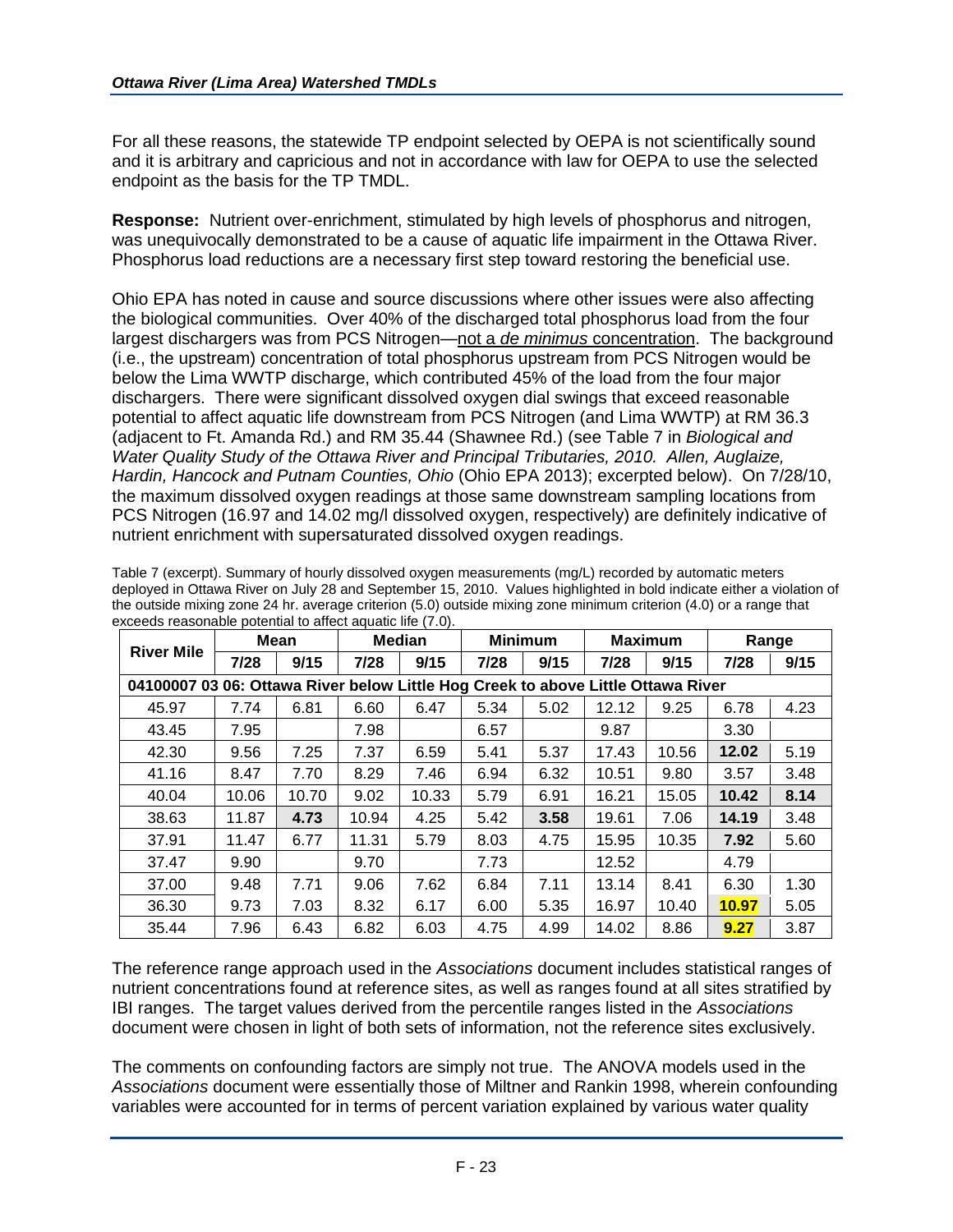parameters and a measure of habitat quality (the QHEI). Confounding factors were very carefully considered.

Figure 18 (of Ohio EPA, 2013) is a scatter plot of raw data showing a typical biological response over an environmental gradient. The relationship is statistically highly significant; that is, it is not a chance occurrence. When covariates are included (to control for the confounding factors mentioned throughout the body of these comments), a significant difference in mean IBI score is detectable between sites categorized as having phosphorus concentrations greater than 0.1 mg/l and those with concentrations less than 0.1 mg/l. Relative to sites with phosphorus concentrations exceeding 0.1 mg/l, sites with phosphorus concentrations less than 0.1 mg/l, in fact, have a much better than even chance of meeting an IBI score of 40, whereas those with concentrations greater than 0.1 mg/l have a less than even chance of meeting an IBI of 40 given similar habitat levels. The latter analysis is also available in the technical support document for the nutrient criteria development.

The arguments presented above do not refute the fact that the Ottawa River is clearly overenriched and that phosphorus reductions are necessary.

# **Comment (DS)**

"Lima Refining Company endorses the comments submitted on behalf of Potash Corp., including those to the effect that:

- a nutrient endpoint for Total Phosphorous is not appropriate for use in streams.  $\bullet$
- Ohio EPA's data set shows multiple locations within the Ottawa River watershed which achieve full attainment of biological criteria with TP concentrations well above the low levels proposed for limitation on Lima Refining Company's discharge.

Therefore, there is no reasonable basis on which to impose the phosphorous limitations suggested by the TMDL."

#### **Comment (LS)**

iii. Available Data for Ottawa River Watershed Confirms TP Endpoint Not Necessary to Ensure Aquatic Life Use Attainment

Data presented in the Draft TMDL for designated use attainment and water chemistry indicate that the TP endpoint is not justified based on biological attainment. There are multiple locations along the river where aquatic life designated uses are assessed as fully attaining with TP concentrations well above the TMDL TP endpoint of 0.1 mg/L. Side-by-side comparisons of the aquatic life use attainment and water chemistry results for the Upper, Middle, and Lower Ottawa River subwatersheds (See Attachment) show stations with TP concentrations 4 (>0.4 mg/L) to 20 (>2.0 mg/L) times greater than the TMDL endpoint that fully attain aquatic life uses. OEPA cannot rely on a default value that is contradicted by real-world data. See *Am. Coke & Coal Chems. Inst. v. EPA*, 452 F.3d 930, 943 (D.C.Cir.2006) and *Upper Blackstone WatershedPoll'n Abatement Dist. v. EPA,* 690 F.3d 9, [get page] (1st Cir. 2012). In addition, OEPA's own November 27, 2000 Water Quality Standard Guidance strongly supports this position, affirmatively stating that "some water attain aquatic life criteria at higher concentrations" and reiterating that effluent limits selected in the TMDL process for nutrients should be done on a "case by case" basis. *Legal and Technical Basis for Nutrient Target Values Used in TMDL Projects,* Water Quality Standard Guidance #4 (dated November 27, 2000). OEPA's Water Quality Standard Guidance concludes with the following statement: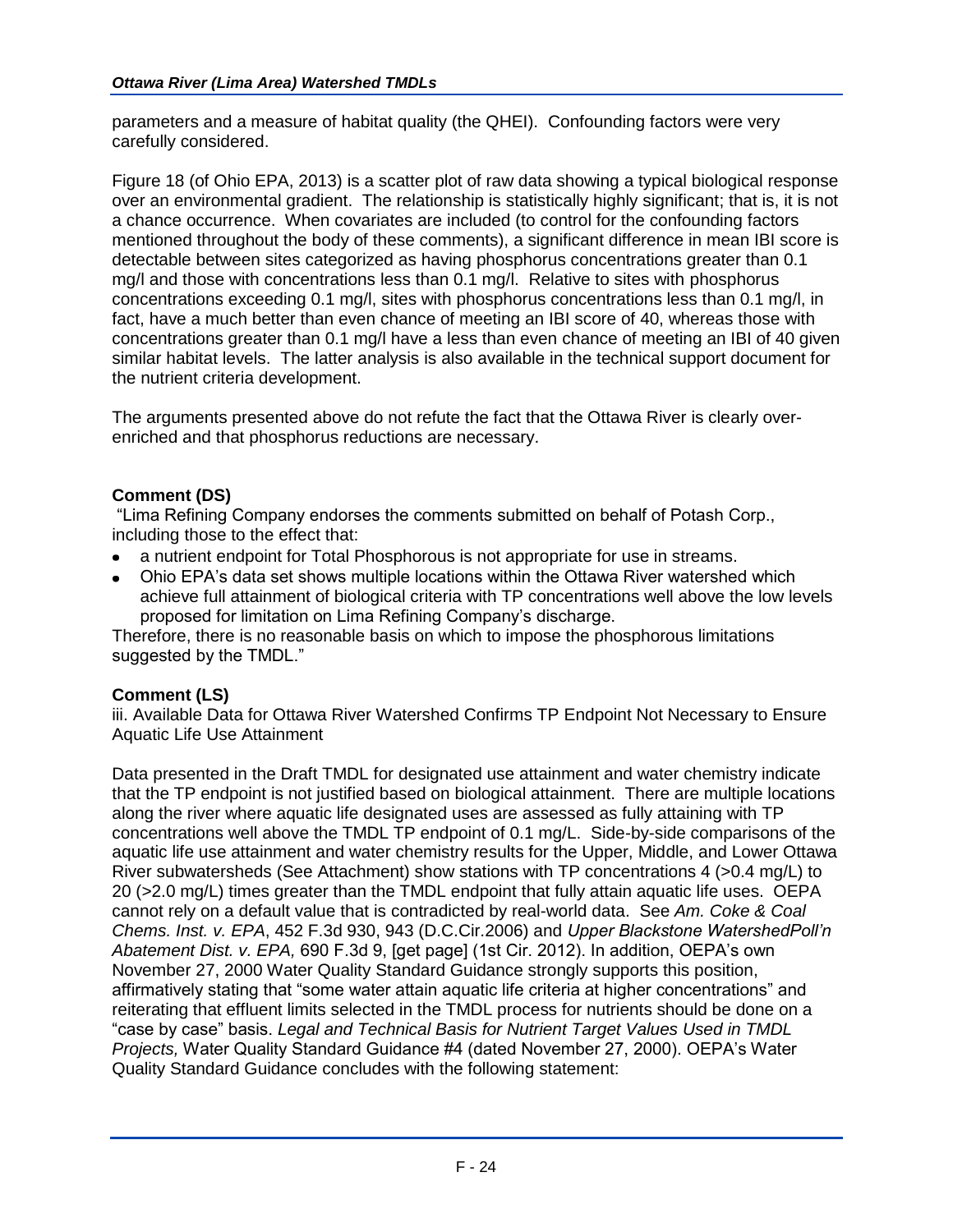Because the values in the technical report are initial target concentrations only and are not codified in regulations, there is a certain degree of flexibility as to how they can be used in a TMDL setting. A TMDL must be flexible in its consideration of load reduction, habitat improvements, the degree of wastewater effluent flow predominance, and other features that determine attainment of biological criteria. (Guidance at 4.)

The Guidance further provides a range of important factors that must be considered when selecting the appropriate nutrient target, including the fact that "some water attain aquatic life criteria at higher concentrations" and that "habitat quality" will influence nutrient impacts. Guidance at 4. As noted above, OEPA's intended purpose for the TP TMDL is the attainment of biological criteria. The TP TMDL cannot achieve this goal without habitat restoration. However, the site-specific data for the Ottawa River Watershed demonstrate that the biological criteria can be achieved without TP reduction where the habitat is not degraded. Thus, the proposed TP wasteload allocations are not necessary to restore the use.

*As* a related matter, the Guidance further provides that where a water quality standard (such as the "nuisance" standard) is not attained, even "significant" contributors of phosphorus may discharge up to 1.0 mg/L. This concentration is over twelve times the TP allocation assigned to PCS in the Draft TMDL (0.0762 mg/L), and PCS is not even a "significant contributor" given non-point and other sources of TP in the Watershed. In sum, the 0.1 "default" value is inconsistent with existing data and specifically contrary to OEPA's Guidance.

These results indicate that either TP is not causing the impairment observed in the Lima Area, in which case the TP TMDL must be withdrawn, or other factors mitigate the influence of TP on aquatic life use attainment. In the latter case, the TMDL should provide for alternative approaches to mitigate the aquatic life use impairment. For these reasons, OEPA should withdraw the Draft TMDL and reevaluate the basis for its TP wasteload allocation.

#### *c. Summary*

Based on the information presented above, it is apparent that the TP endpoint used in the draft Ottawa River TMDL is not a necessary or appropriate tool to address the water quality exceedance identified in the Watershed and is not based on sound science. Additionally, OEPA relies on default values that directly contradict real data from the target Watershed and does not establish a direct correlation or a valid factual foundation between the new TP limits and the water quality standards, as required by law. See *Gen. Elec. Lighting v. Koncelik*, 10th Dist. No 05AP-310, 2006-Ohio-1655. In fact, it is likely that attainment of the TMDL for TP would have no effect on restoring aquatic life uses to the impaired segments of the Ottawa River watershed. Therefore, the draft TMDL for TP should be withdrawn as inappropriate to address the observed impairments.

**Response:** Ohio EPA can point to many examples where a numeric water quality criterion was exceeded by a given chemical but biological scores were good or excellent. The conclusion that the criterion is therefore false is unsupported.

TMDLs must be developed for pollutants causing impairment. Nutrient over-enrichment, stimulated by phosphorus, contributed to non-attainment in the Ottawa River. Allocations must be calculated to meet targets. Permits must be consistent with allocations, but there can be flexibility in when the limits are imposed. The flexibility that the commenter refers to in the Water Quality Standard Guidance #4 is abundantly demonstrated in the recommended adaptive management approach to TMDL implementation.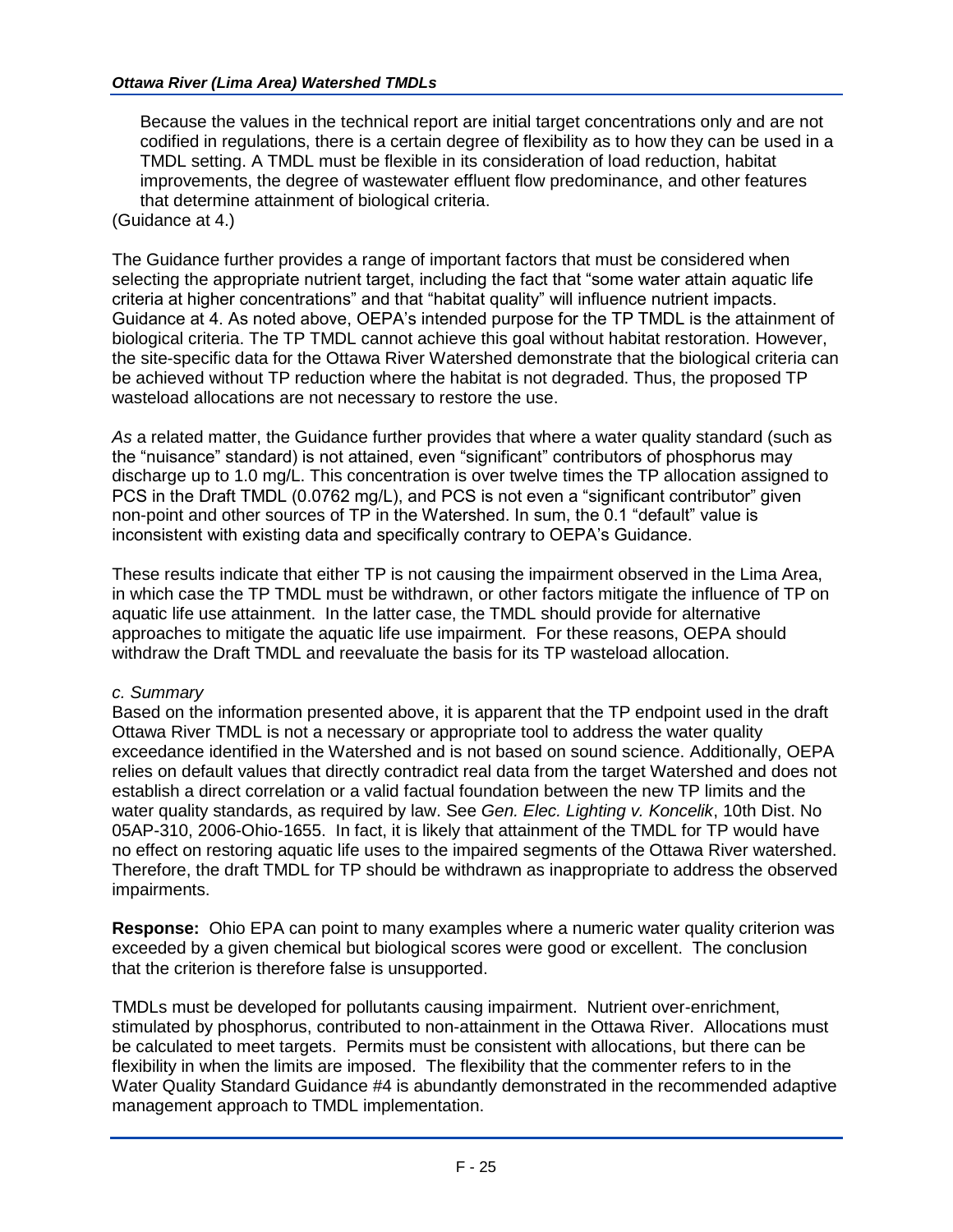Multiple factors were identified as contributing to aquatic life use impairment through the stream reach in question, each one reasonable and supported by direct measures, field observation and reasonable inference, consistent with past and current practices. Diel dissolved oxygen and pH through the reach in question provide unambiguous evidence of runaway or otherwise highly stimulated in-stream productivity (i.e., nutrient enrichment). Multiple and interrelated factors control or otherwise influence the degree to which a nutrient load is expressed in lotic waters. On the Ottawa River nutrient enrichment was identified as a cause of aquatic life use impairment only where multiple lines of evidence converged. In areas where high ambient TP was observed, but other indicators meet expectation, it was concluded that the nutrient load was either safely assimilated locally or passed through, or both.

## **Comment (LS)**

(Attachment referred to in previous comment; text provided on following figures.)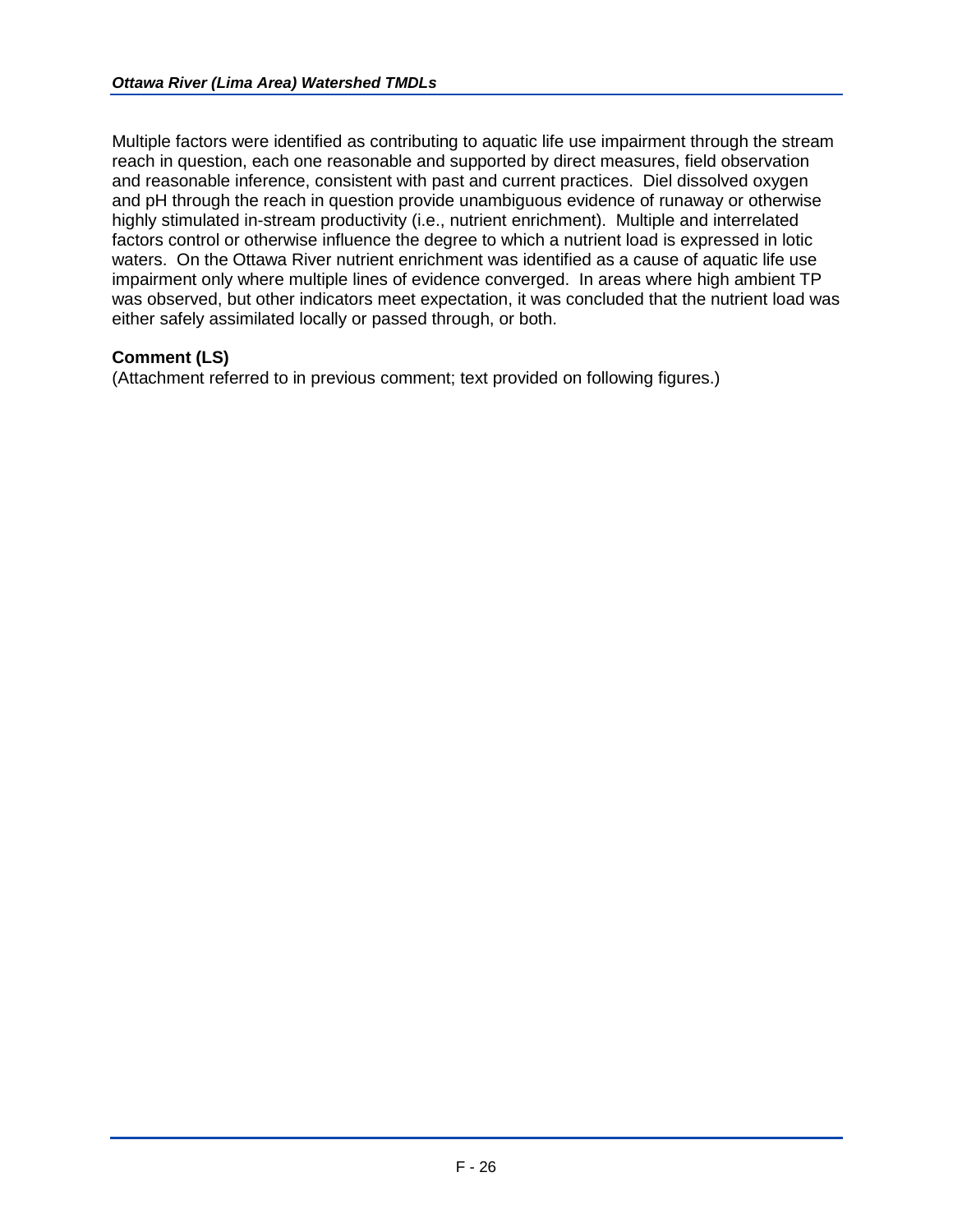

Attachment - Review of Ottawa River (Lima Area) Watershed Draft TMDL Report **Upper Ottawa River Subwatershed** 

Figure 3-2. Attainment results for the Upper Ottawa River subwatershed



Figure 3-4. Water chemistry results for the Upper Ottawa River subwatershed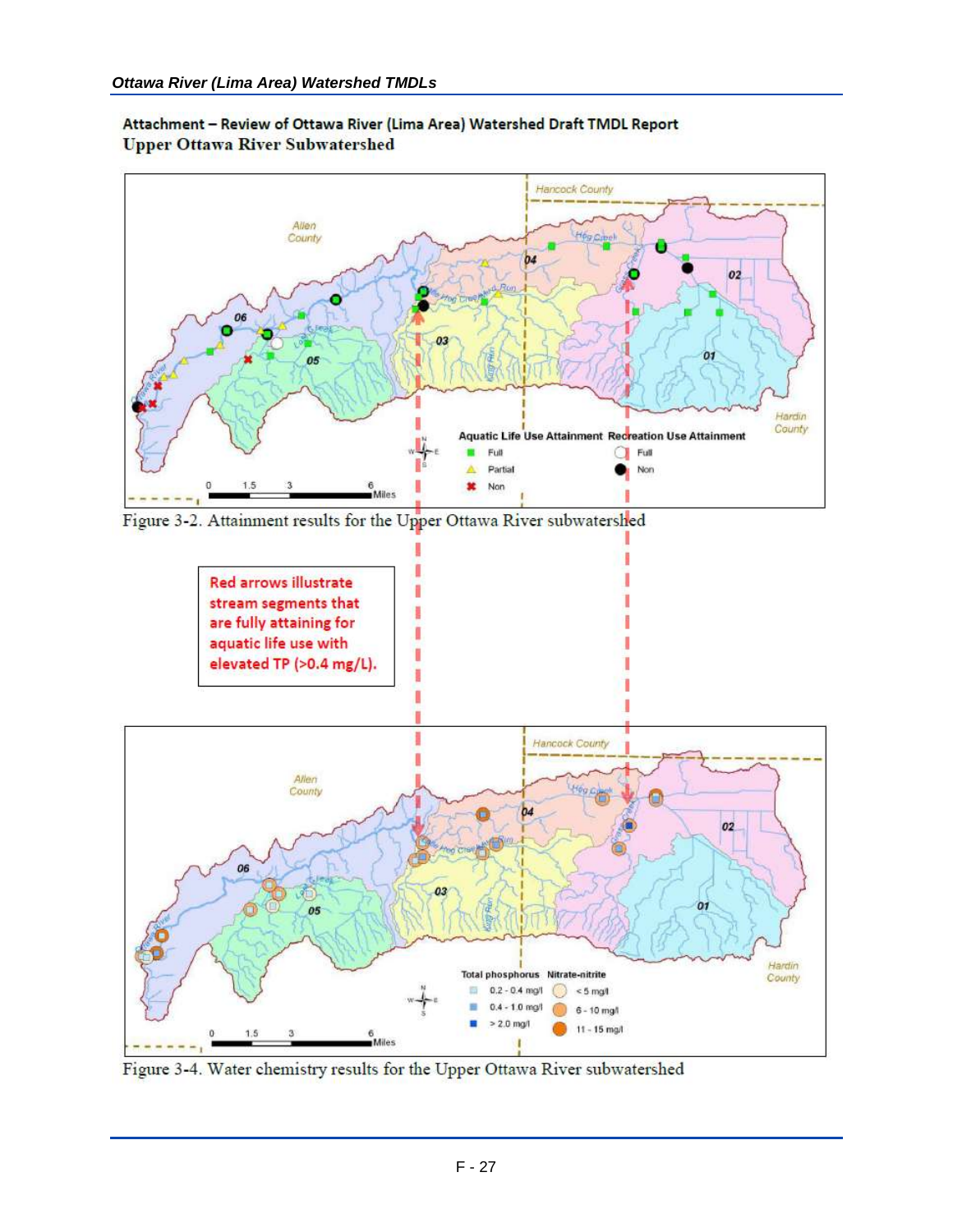



Figure 3-7. Attainment Results



Figure 3.9. Water chemistry

**Red arrows illustrate** stream segments that are fully attaining for aquatic life use with elevated TP (>0.9 mg/L).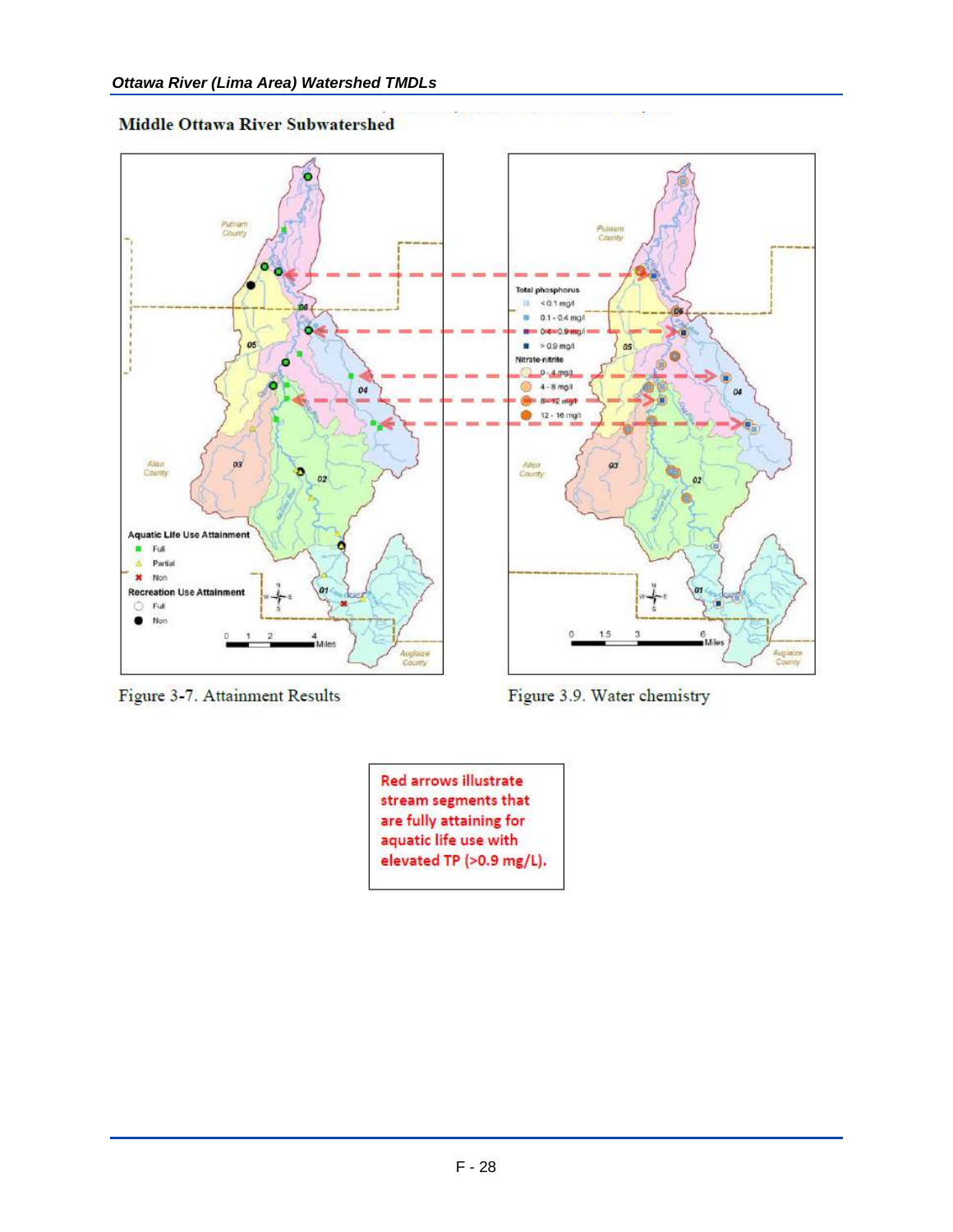#### **Lower Ottawa River Subwatershed**



Figure 3-12. Attainment results П

п

п



Red arrows illustrate stream segments that are fully attaining for aquatic life use with elevated TP (>0.5 mg/L).

Figure 3-14. Water chemistry results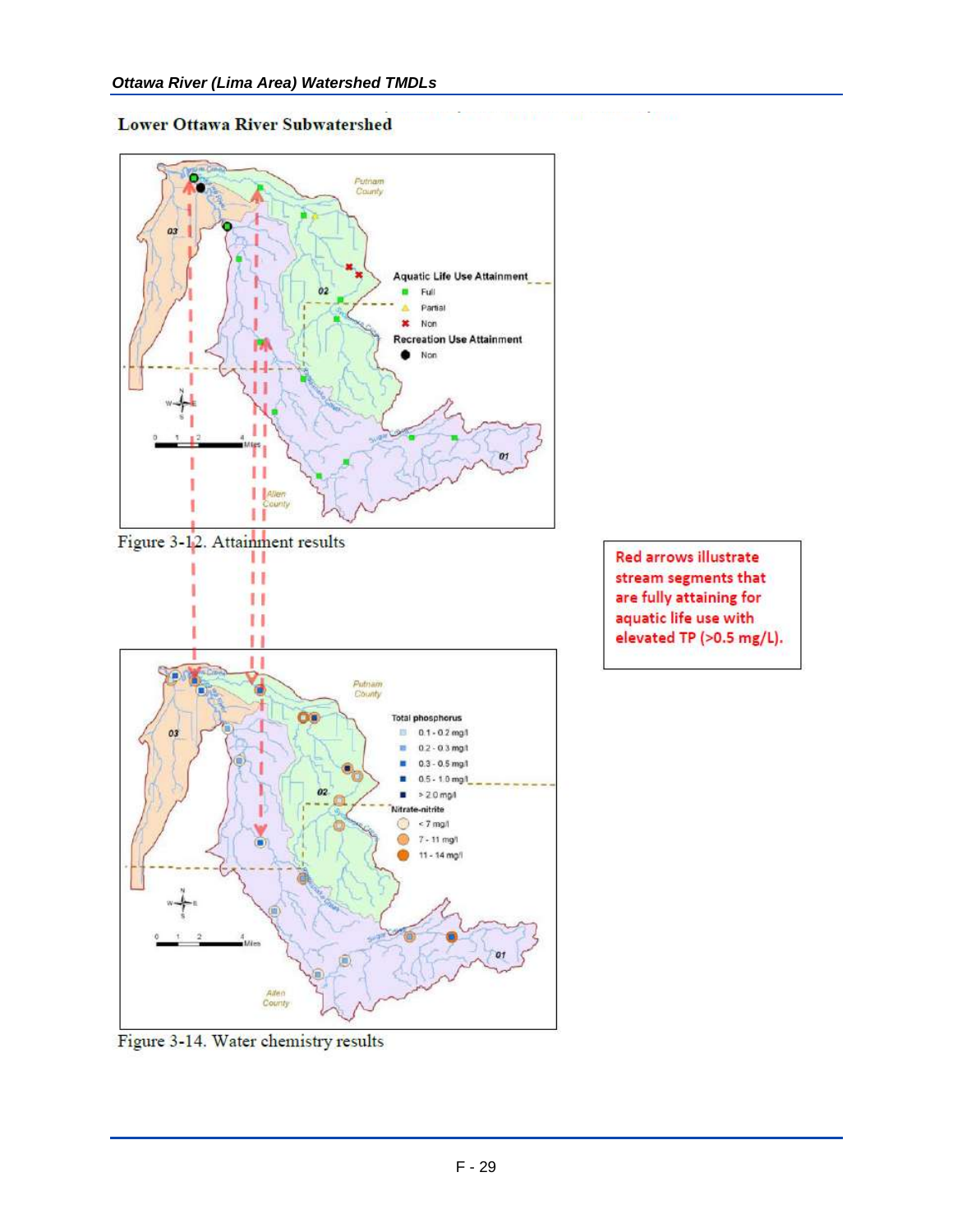## **Response:**

Ottawa River

- RM 24.1, Dst. Elida WWTP, WWH-ECBP
- RM 15.9, Dst. Rimer Rd/SR 189, WWH-HELP
- RM 1.2,Dst. Kalida, WWH-HELP

Grass Fork

- RM 1.2, Dst Ada WWTP, MWH-ECBP
- Little Hog Creek
	- RM 0.6, Dst Lafayette WWTP, WWH-ECBP

Pike Run

- RM 7.6, Cole Rd., Dst. American Bath WWTP, MWH-HELP
- RM 4.6, State Rd., MWH-HELP
- RM 0.8, Lima Gomer Rd., MWH-HELP

Plum Creek

- RM 4.6, TR M-10, WWH-HELP
- RM 0.2, SR 114, WWH-HELP

Sugar Creek

RM 8.8, SR 115, WWH-HELP

The results from eleven monitoring stations, on all or portions of six waterbodies, are offered as apparent contradiction, because elevated phosphorus concentrations were concurrent with full aquatic life use attainment. However, these comments fail to recognize that nine of these stations, encompassing five of the six waterbodies identified, were evaluated against MWH criteria (existing or recommended use designation) or are contained within the HELP ecoregion, or both. By design, the MWH use reflects lower ambient biological potential inherent to surface waters that have been subjected to extensive hydromodification and are formally maintained in an artificial state so as to serve as a drainage conveyance. Waters evaluated as part of the 2010 Ottawa River survey were reconciled against those maintained by the local governments, and the MWH use was applied where appropriate. Similarly, biocriteria for the waters of the HELP ecoregion are substantially lower when compared with other four ecoregions within Ohio. This is because of the very poor natural drainage attendant to the lake plain. By and large, much of the waters draining the HELP have been systematically modified to facilitate human habitation and agriculture and are maintained as such. Regionally calibrated biocriteria of the HELP directly reflects this high degree of hydromodification in the form of lower biological performance standards. For a more detailed treatment of the rationale, derivation and regional calibration of Ohio's biocriteria, the reader is directed to Ohio EPA (1987).

Either singularly or in combination, the lower biocriteria associated with both the MWH use and HELP ecoregion account for the vast majority of waters identified as a bearing a high phosphorus load and simultaneously supporting aquatic communities meeting their respective biocriteria. These waters include: Sugar Creek (RM 8.8), lower Plum Creek (RMs 4.6 and 0.2), Pike Run (RMs 7.6, 4.6, 0.8), and Grass Fork (RM 1.2). Equally important to this discussion is the agreed upon fact that ambient phosphorus levels alone are a poor indicator or predictor of nutrient enrichment effects. There are a host of complex and interacting factors (riparian condition, hydrology, in-stream macrohabitat complexity, etc.) that affect or otherwise determine whether a given phosphorus load will be assimilated, passed through, or serve to over stimulated in-stream productivity. Presently, Ohio EPA relies upon multiple lines of evidence for the determination of nutrient effects and to ascribe nutrient enrichment as a cause of aquatic life use impairment. At the remaining sites identified above (lower Ottawa River and lower Little Hog Creek), most appeared to have adequate habitat complexity, namely sustained flow and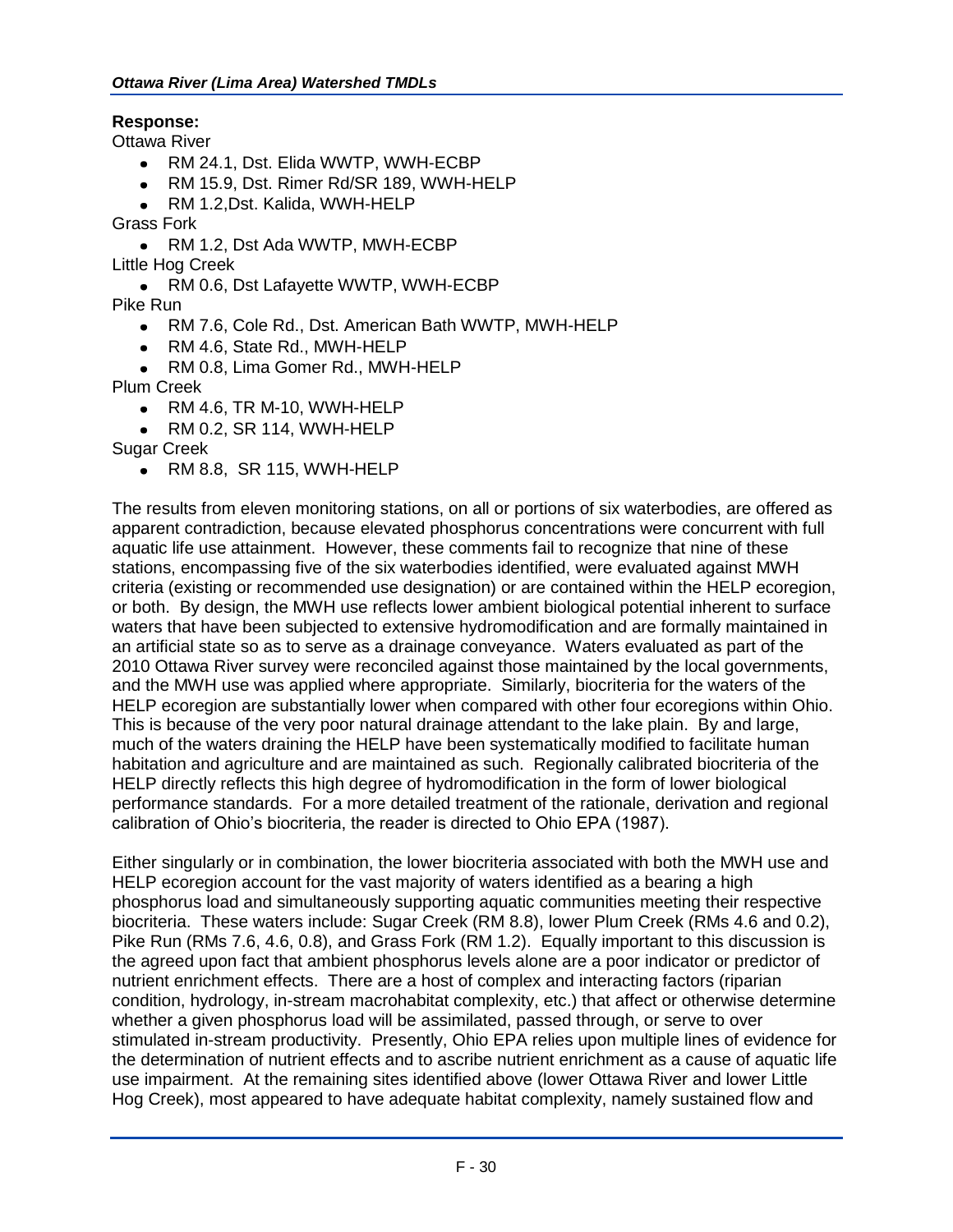developed riffle/run complexes, and selected stations supported mature riparian vegetation. Regardless of the influence of these and other ameliorative features, strong evidence of runaway productivity (e.g., high diel pH and dissolved oxygen flux, or otherwise highly skewed dissolved oxygen regime) were not evident at these sites. Thus, relatively high ambient phosphorus load identified at these sites did not serve to create hypereutrophic conditions or result in beneficial use impairment.

## **Comment (SS)**

Comment 1.2 The limits established by the TMDL must be closely correlated to the water body impacts that the TMDL limits are meant to address.

For example, for the phosphorus TMDL limit, the TMDL fails to clearly identify the adverse impact that is putatively caused by phosphorus loadings. Instead, it merely sets forth vague references to general impairments in the Ottawa River watershed that result from a number of stressors such as urbanization, dams, stream flow and gradient, non-point source discharges, toxicants, or loss of riparian cover.

**Response:** Causes and sources of impairment are linked to observed biological responses in sampled stream reaches where the biological communities did not meet the ecoregional and stream use designated biocriteria. These impaired reaches and documented and discussed in the *Biological and Water Quality Study of the Ottawa River and Principal Tributaries, 2010. Allen, Auglaize, Hardin, Hancock and Putnam Counties, Ohio* (Ohio EPA 2013).

#### **Comment (SS)**

Comment 1.5 The Draft TMDL Report must comprehensively evaluate the stressors that cause water body impairments.

The Draft TMDL Report is largely focused on how to achieve a phosphorus target, and does not address the multitude of other factors that contribute to water body impairment. The models and analyses *as applied* in these TMDLs are not nearly rigorous enough to demonstrably link impairments that Ohio EPA presumes are causally related to the source(s) or cause(s) of impairments. Although the TMDL states that wet weather phenomena such as combined sewer overflow (CSO) discharges likely contribute organic enrichment and can be expressed during low-flow conditions as residual sediment oxygen demand, CSOs and other flow-variable phenomena are not modeled or accounted for in the QUAL2K model, *i.*e., there is no quantitative linkage.

The TMDL asserts that low-head dams exacerbate the impacts of nutrient enrichment and that removal of such dams will improve water quality. However, the model files provided by Ohio EPA (i.e., Phases 1, 2, and 3) do not depict improvements in Ottawa River water quality that could be attributed to dam removal alone. In regards to dam removal, Ohio EPA did not adequately demonstrate that accumulated phosphorus within trapped sediments is properly accounted for in Phase 1, 2, and 3 model runs. That is, the representation of dam removal appears to be limited to changes in reach hydrogeometry. Ohio EPA should have considered changes that may occur in background phosphorus flux, percent coverage of sediment oxygen demand, and channel slope (an important parameter for the selected reaeration equation). In short, the TMDL fails to provide sufficient modeling scenarios that adequately describe and justify dam removal.

Some of these concerns could be addressed by additional model scenario runs with QUAL2K, while others would require Ohio EPA to adopt a different model to capture important time and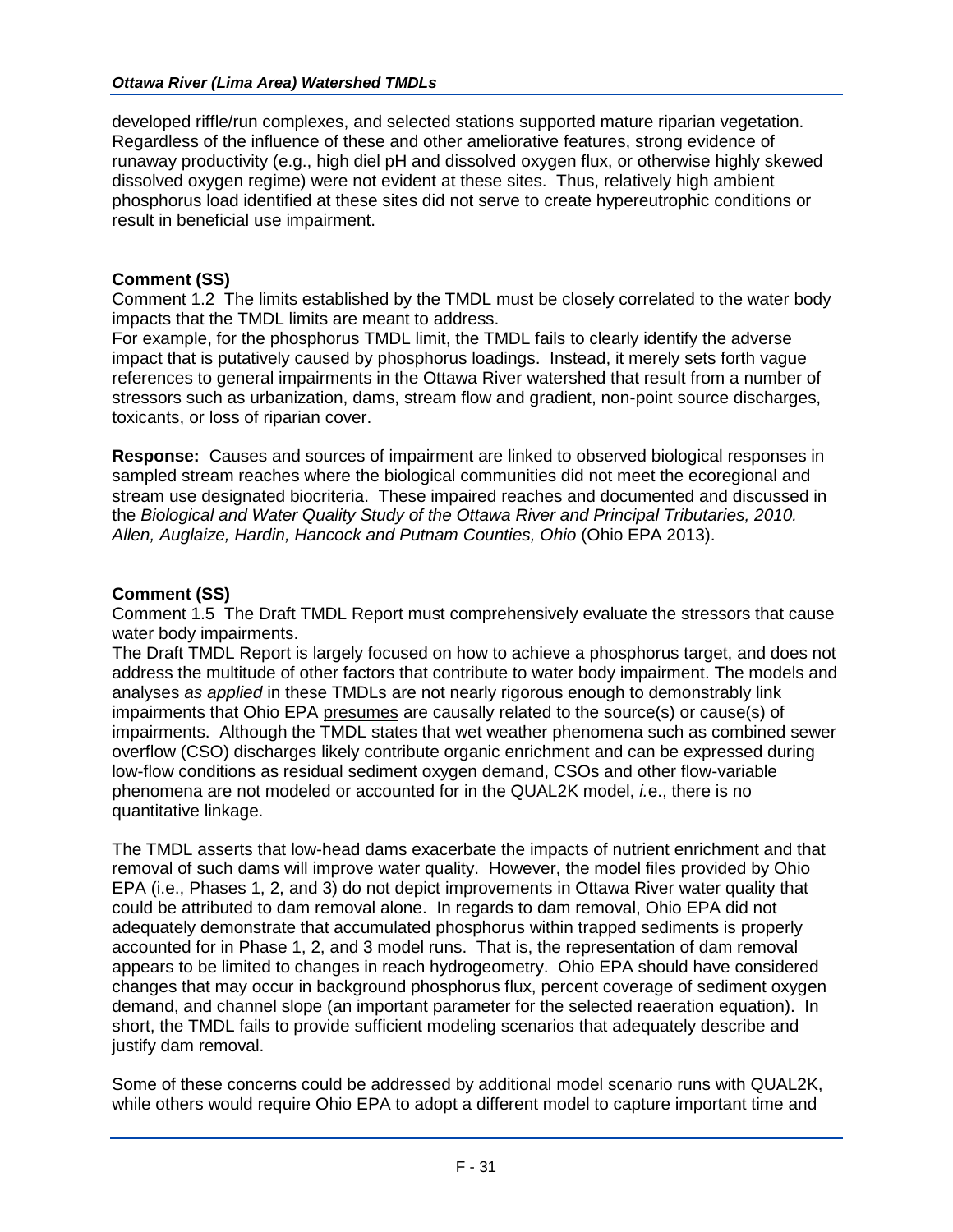flow variable processes. The Water Quality Analysis Simulation Program (WASP), among others, is a model capable of addressing many of the complexities identified in these TMDLs.

Another example of important stressors that were ignored in the TMDL has to do with toxicants in the river sediments. Table B-8 shows that there several metals and polyaromatic hydrocarbons (PAHs) in river sediment within the City that are well above Ohio's Sediment Reference Values. Table B-1 lists chronic toxicity as a cause of non-attainment. Chronic toxicity is not considered in the TMDL.

Of the stressors that were considered, Ohio EPA assessed each stressor as the limiting factor for aquatic life. This conclusion is not substantiated by the data presented and, equally, does not allow implementation activities to be focused on the stressors that are, in fact, the most limiting for aquatic life at each site. These shortcomings result in an overly conservative implementation strategy, which will result in unnecessary expenditures of public resources.

**Response:** Nutrient over-enrichment as a cause of impairment in the Ottawa River was unequivocal and obvious. See many other responses for additional information.

The Ohio EPA has many documented instances of low-head dam removal improving stream quality and biological performance and diversity. It is not just hydrogeometry improvements but also lower magnitude diel dissolved oxygen swings and decreased putrification in lentic pool reaches behind dams with lower biochemical oxygen demand. The *Biological and Water Quality Study of the Ottawa River and Principal Tributaries, 2010. Allen, Auglaize, Hardin, Hancock and Putnam Counties, Ohio* (Ohio EPA 2013) recommends some future resampling or other work (e.g., continued monitoring of certain areas of stream sediments) in Future Monitoring Needs.

Describing the causes and sources associated with observed impairments revealed by the biological criteria and linking this with pollution sources involves an interpretation of multiple lines of evidence, including but not limited to, water chemistry data, sediment data, habitat data, discharge monitoring report data, biomonitoring results, direct field observations, land use, and biological response signatures within the biological data themselves. Thus the assignment of principal causes and sources of impairment represents the association of impairments (defined by response indicators) with stressor and exposure indicators.

It is imperative that the weight of evidence approach practiced by Ohio EPA regarding causes and sources of impaired waters be viewed in full light of historical use. Not only has this approach been legally affirmed through the years, but, more importantly, it has successfully documented the recovery of hundreds of miles of previously impaired stream sites, statewide, for well over two decades (see Table G-1 in the 2012 Integrated Report at <http://www.epa.ohio.gov/portals/35/tmdl/2012IntReport/IR12SectionGfinal.pdf> depicting trends of aquatic life use attainment status across Ohio over the last 20 years). This is particularly true of the Ottawa River, as a combination of full and partial implementation of recommendations contained within the previous assessment (Ohio EPA 1998) has resulted in significant improvement at nearly all previously impacted sites. This improvement was not manifest only in improved instream biology, but also in other important environmental measures. Presently, the Ottawa River mainstem is very near full WWH attainment; Ohio EPA believes this is a result of all of pollution abatement activities undertaken to date. This is not to say that the process cannot be improved upon, and to that end Ohio EPA supports the inclusion of more robust statistical analysis as it is developed and made available in the scientific literature to enhance the traditional weight of evidence approach. However, it is nearly impossible to confidently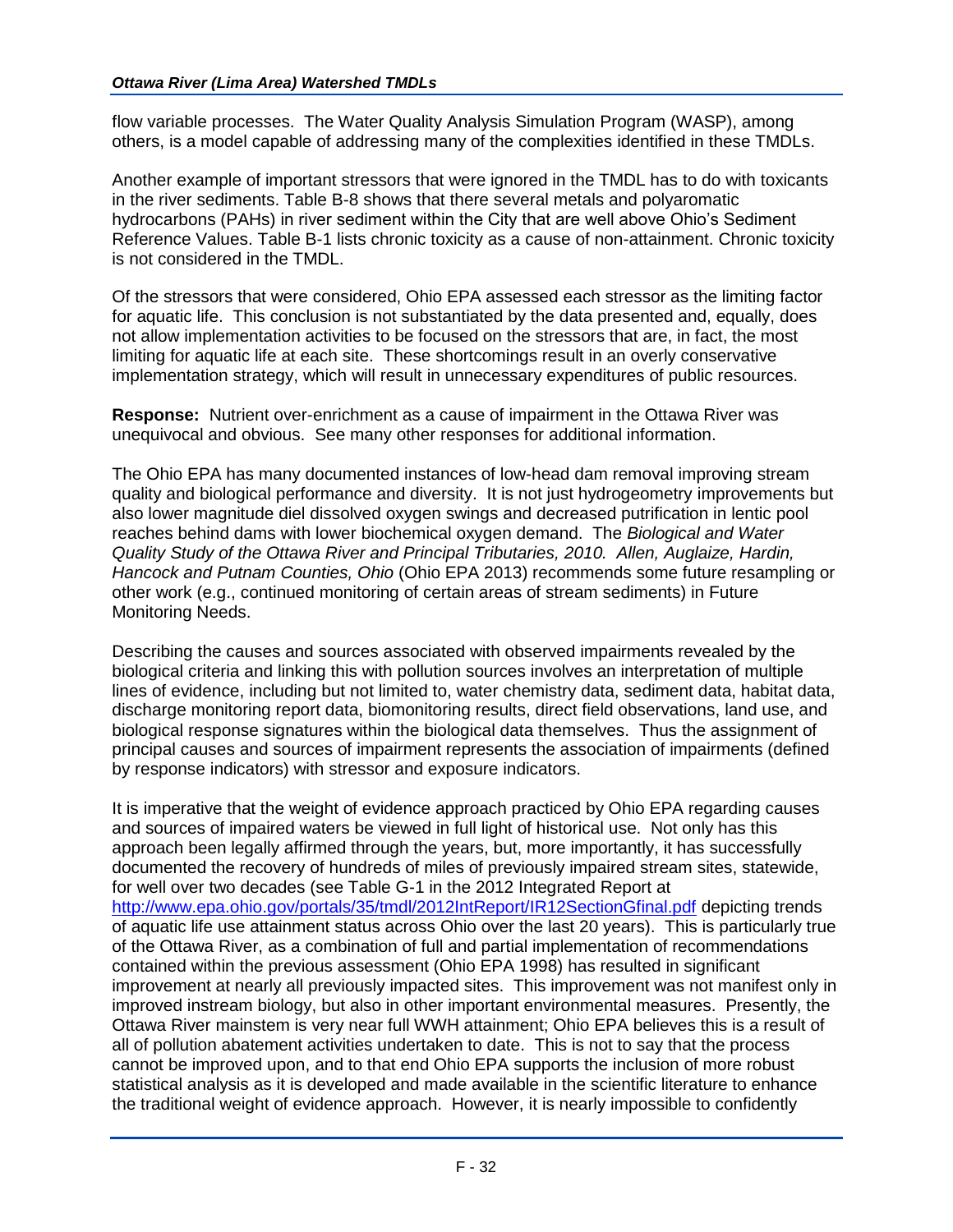partition and rank causes and sources of impairment in a system with a history of long standing, severe and complex environmental problems as those of the Ottawa River.

#### **Comment (SS)**

Comment 1.6 The TMDL should incorporate Ohio EPA's future nutrient rulemaking based on a trophic index criterion (TIC) instead of developing a TMDL limit for phosphorus, sediment, and habitat.

Ohio EPA is in the process of developing a nutrient rulemaking based on a trophic index criterion (TIC). Ohio EPA should wait to finalize the TMDL for phosphorus until the Ohio EPA's TIC is finalized and can be applied to the Ottawa River. The Draft TMDL Report could reference Ohio EPA's TIC work and automatically incorporate it into the TMDL once the Ohio EPA has finalized the TIC. A significant amount of agency time and resources have gone into developing the TIC concept, and the comments on it from the regulated community have been favorable. In light of this, it is likely that a more biologically appropriate and defensible approach for the Ottawa (Lima Area) TMDL is appropriate for restoring beneficial uses to the Ottawa River and its tributaries. Also, this approach should result in more predictable, consistent, and fair application of the Ohio water regulations to the regulated community.

#### **Comment (SS)**

Comment 2.1 Ohio EPA is in the process of developing a nutrient rulemaking based on a trophic index criterion (TIC), which was the subject of generally supportive comments by the City of Lima and the AOMWA (copies attached and incorporated herein by reference). It appears that the Ottawa River could be scored as meeting the TIC, depending on how the TIC approach is ultimately finalized and implemented.<sup>7</sup> However, the phosphorus limits proposed in the TMDL are based on the 1999 Associations Report, which even its principal author, Robert Miltner (who is also the principal developer of the TIC), has roundly criticized as a basis for making management decisions regarding phosphorus limits. Accordingly, Ohio EPA should wait to finalize the TMDL until the TIC is more fully developed and can be applied to the Ottawa River to determine whether point source nutrient limitations are necessary, and what they should be. For example:

#### **Comment (BS)**

 $\overline{a}$ 

We support OEPA using the pending Trophic Index Criterion (TIC), with some improvements, over the 1999 Associations Report methodology that was the foundation of this TMDL.

**Response:** The commenter incorrectly characterizes Bob Miltner's comments. Miltner is on record as saying Ohio EPA has successfully applied the *Associations* document's numbers. His criticism is based on the fact that newer stream data are available, which is the basis of the TIC framework. However, TMDLs must be calculated using existing water quality standards. Ohio EPA does not anticipate the TIC being incorporated into rule in the immediate future. Therefore, Ohio EPA will proceed using the *Associations* document as it has for numerous other TMDLs.

 $^7$  Among the matters that need clarification are: (1) whether the TIC should be applied to a site or a stream segment, (2) how multiple datasets should be combined, (3) how individual fish and macroinvertebrate (bug) scores should be combined to interpret the biological scores; and (4) what constitutes a "non-significant" departure. As specifically applicable to the TMDL, it is unclear whether and to what extent periphyton was collected in 2010 in the Ottawa River and how that data was applied. Although there are a handful of data points in the QUAL2K model presented in the TMDL, dramatically different nutrient limits result depending on whether the highest or lowest periphyton data are utilized in the TIC.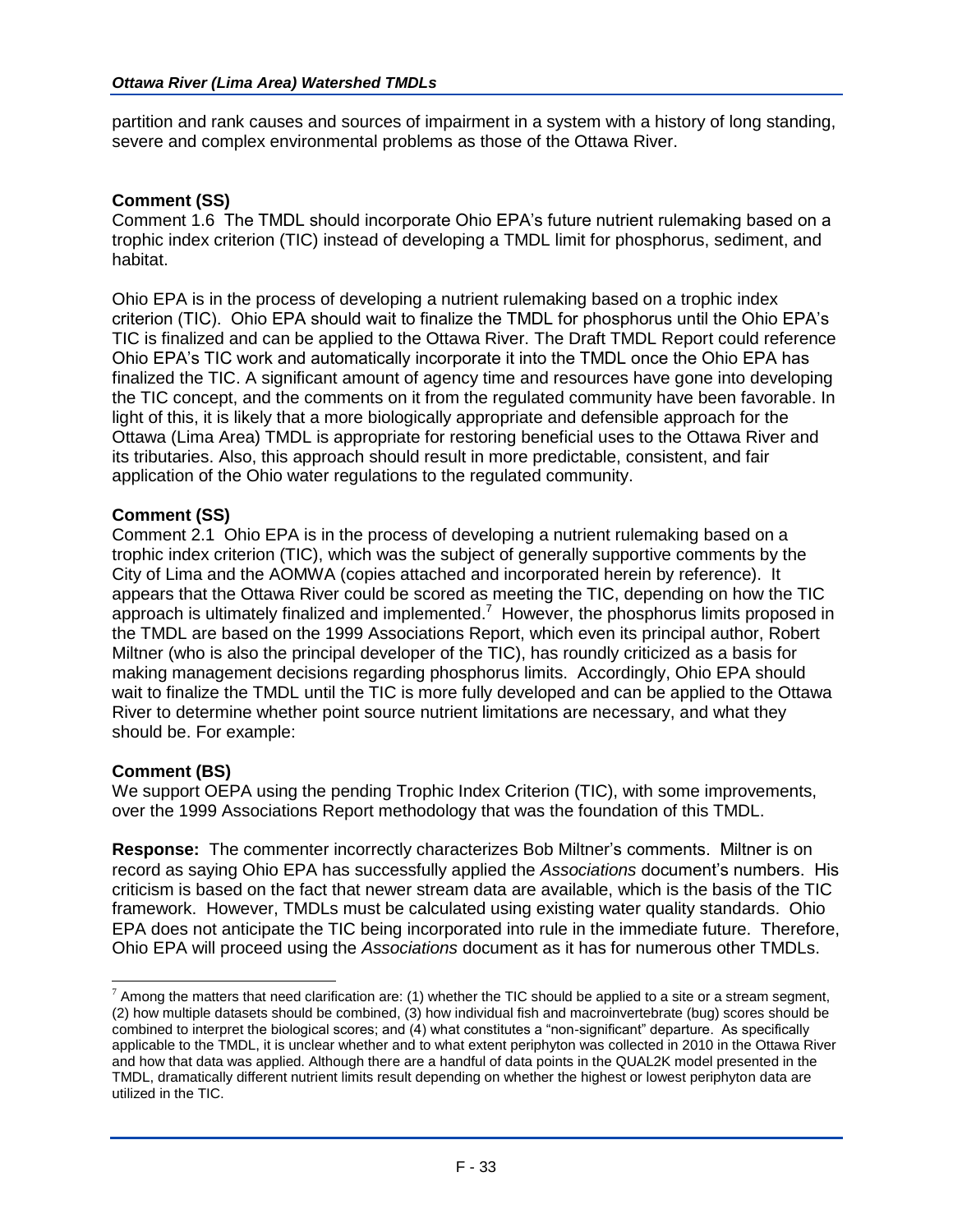The suggested phased implementation of the TMDL will allow ample opportunity to consider any future nutrient rules in future Ottawa River TMDLs.

At any rate, with dissolved oxygen swings greater than 9 mg/l and impaired biology, the TIC will rate the river as impaired for nutrients, so nothing would be different in terms of the need for addressing the nutrient over-enrichment issue. At best it might suggest that other stressors are also limiting, but again, that would not reveal anything new.

#### **Comment (SS)**

Comment 1.9 The TMDL should incorporate a Use Attainability Analysis (UAA) and Lima's Long-Term Control Plan (LTCP).

The City contends that extant conditions in portions of the Ottawa River affected by the lowhead dams' demand its redesignation from warmwater habitat (WWH) to modified warmwater habitat (MWH). The City has invested considerable resources in developing a LTCP for the CSOs as part of an integrated plan. The LTCP and Integrated Plan are being embodied in a federal Consent Decree, consistent with the principles of U.S. EPA's new (June 2012) integrated planning framework for wastewater and stormwater<sup>8</sup>. By incorporating an UAA, the applicable bacterial standard will be consistent with the Lima Integrated Plan. Additionally, the TMDL should recognize that CSOs should be considered controlled if they met the LTCP requirements.

**Response:** The reaches affected by dams are short reaches behind lowhead dams. Two reaches have been sampled and demonstrated full or partial attainment of warmwater habitat biocriteria. Because of this demonstration, they have not been recommended to be redesignated as modified warmwater habitat. In addition, downstream uses must be protected, so actions would still be required to help biological performance downstream where the Ottawa River is not currently meeting its designated use.

The request for a UAA and a change in the aquatic life use designation assigned to the Ottawa River in Lima would not have any impact on the applicable bacterial standard. Bacteria criteria (*E. coli*) are determined by the designated recreation use. OAC 3745-1-07, Table 7-16 assigns the Class A primary contact recreation use to the segment of river in Lima. These are the effective standards and the Agency believes they are appropriate water quality targets for CSO abatement design under the LTCP.

#### **Comment (SS)**

Comment 1.11 The habitat and sediment TMDLs which are based on Ohio EPA's QHEI scores should be dropped from the TMDL document because the QHEI is not a valid target. TMDLs are to be calculated for pollutants. The QHEI $<sup>9</sup>$  is an inappropriate surrogate for a TMDL.</sup> Ohio EPA did not make any demonstration that the sediment and habitat issues are related to the discharges of pollutants in the watershed.

<sup>&</sup>lt;sup>8</sup> <http://cfpub.epa.gov/npdes/integratedplans.cfm>

<sup>&</sup>lt;sup>9</sup> The QHEI is "a physical habitat index designed to provide an empirical, quantified evaluation of the general lotic macrohabitat characteristics that are important to fish communities." It is a multi-metric index comprised of 6 qualitative metrics: (1) substrate; (2) instream cover; (3) channel morphology; (4) riparian zone and bank erosion; (5) pool/glide and riffle-run quality; and (6) map gradient. Source: Ohio EPA, 2006, <http://www.epa.state.oh.us/portals/35/documents/qheimanualjune2006.pdf>.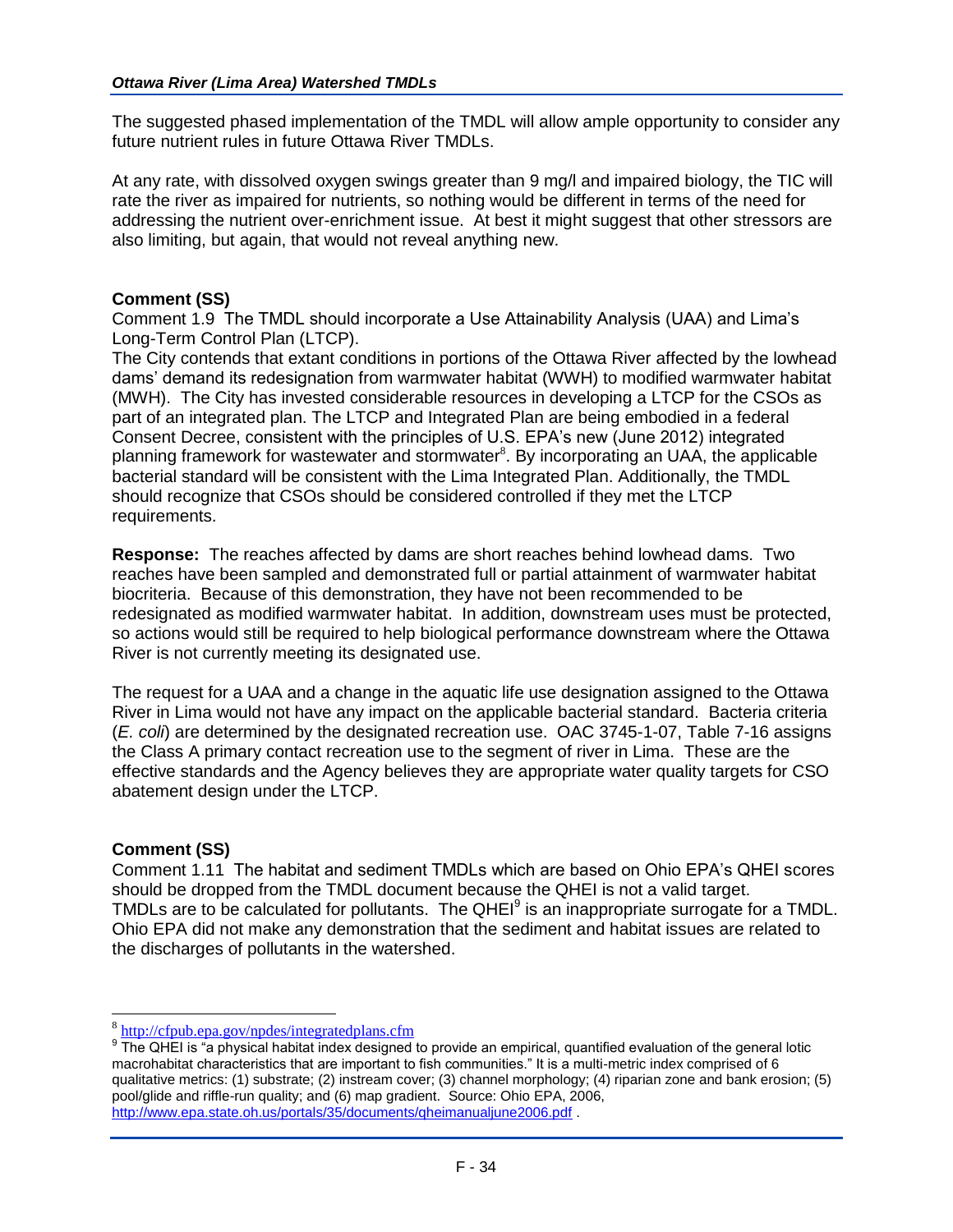Ohio EPA is arbitrarily using the QHEI as the TMDL target. For example, the agency acknowledges that targets for habitat do not exist for modified warmwater habitat (MWH) streams. The TMDL states however that "[t]here is a reasonable expectation that, even in MWH systems where lower biological standards are in place, habitat that is degraded to some extent will influence biological attainment." (p. 53).

## **Comment (SS)**

Comment 1.13 The qualitative habitat evaluation index (QHEI) method used to conduct habitat and sediment analyses must be clarified.

As discussed previously, the QHEI methods used by Ohio EPA are inappropriate and should be removed from the TMDL. If the QHEI approach is retained, Ohio EPA must provide the information to justify how it derived the TMDL targets. For example, Section D3.2 of the draft TMDL refers to statistical analyses that were used to establish the targets, but these analyses are not presented.

**Response:** High sediment/silt loads decrease aquatic habitat and decrease biological diversity. Components of QHEI measure quality of portions of the habitat through metric scoring. Improving scores in certain habitat metrics relate directly to improved habitat quality and consequently can be directly related to improved biological performance. These QHEI habitat metric components have been implemented in other TMDLs, and the habitat metrics' correlation to quality biological communities has been documented (Rankin 1989; 1995).

## **Comment (SS)**

Comment 1.14 The reasons for developing a TMDL based on sediment quantity are unclear. According to the TMDL (page B-18), "Most of the Ottawa River contains little in the way of fine grained sediment in large enough volumes to have much of an ecological impact." Therefore, there is no apparent justification for the inclusion of a loading limit for sediment.

# **Comment (SS)**

Comment 3.3 The reasons for developing a TMDL based on sediment quantity are not provided.

According to the TMDL (page B-18), "Most of the Ottawa River contains little in the way of fine grained sediment in large enough volumes to have much of an ecological impact." In light of this admission, there is no basis for the TMDL to include a loading limit for sediment.

**Response:** The referenced section of Appendix B focuses on the chemical quality of sediment to determine if contaminant levels are high enough to be toxic to aquatic life or be a risk to human health. For example, a Do Not Wade or Swim advisory is recommended if levels of PCBs or PAHs are high. Sediment contaminants also have the potential to bioaccumulate in the food chain and drive sport fish consumption advisories.

This section of Appendix B is not intended to evaluate the physical impact that sediment has on stream ecology. The turbidity caused by suspended sediment can make the water less aesthetically pleasing for recreation, cause it to warm more quickly and retain heat and reduce productivity by limiting energy from the sun. The sedimentation occurs as particles settle, fill the spaces between rocks, and reduce the diversity of habitat. It can also smother the nests of certain types of fish.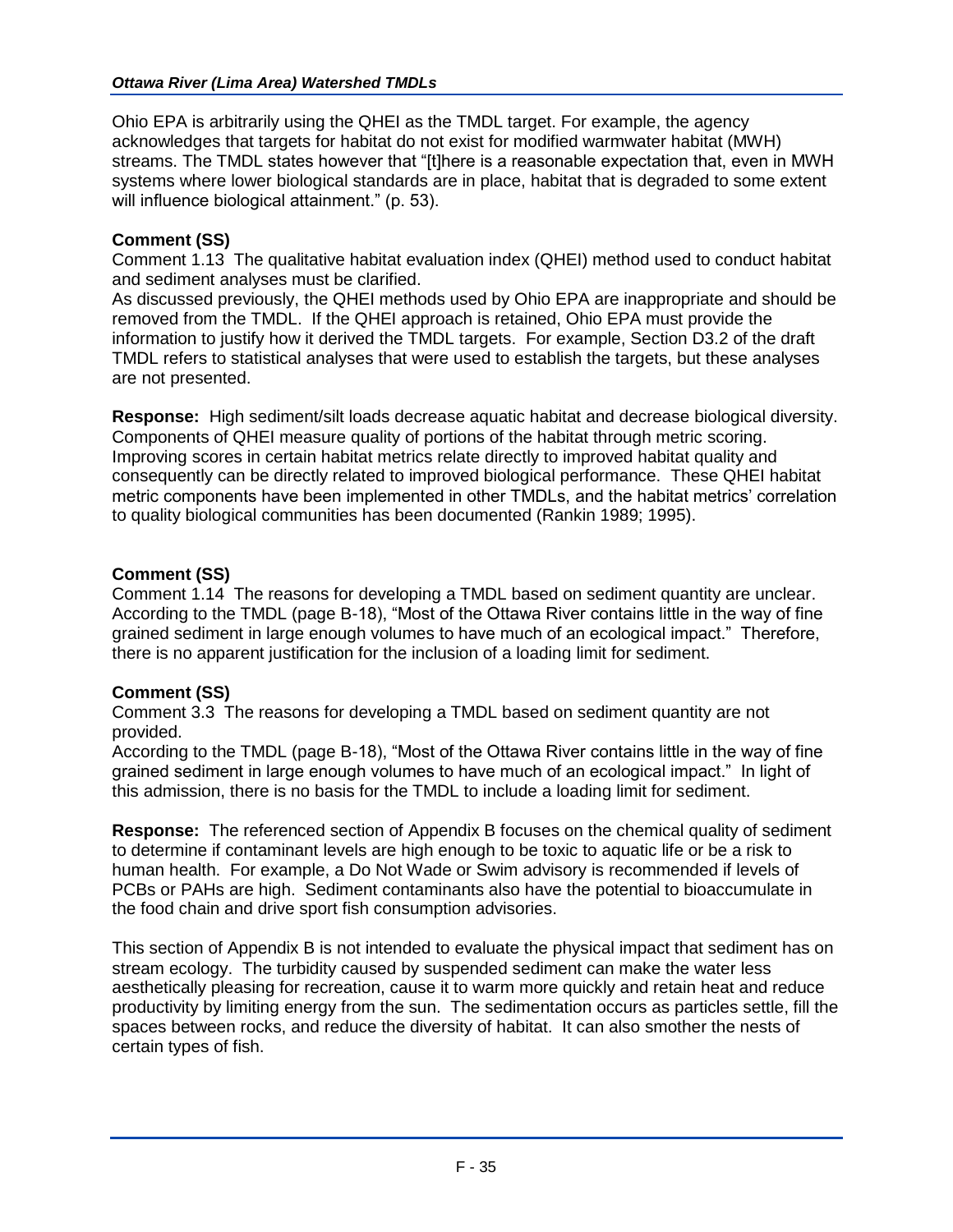## **Comment (SS)**

Comment 2.4 The TMDL should be the foundation by which an implementation plan is developed to restore the portions of the Ottawa River and its tributaries such that aquatic life and recreational uses are reasonably expected to attain their designated use. The TMDL does not provide that foundation.

- a. For aquatic life, the TMDL does not provide a valid factual foundation to support the designation of warmwater habitat (WWH) for the segments of the Ottawa River within the City that are affected by flow alterations and impoundments.
- b. The TMDL appears to take a "shotgun" approach on several (but not all) stressors on aquatic life. Many of the stressors are listed, although there are more stressors listed in the executive summary than in subsequent chapters, and many important stressors are not addressed at all in the TMDL.
- i. For example, Table B-8 shows that there several metals and polyaromatic hydrocarbons (PAHs) in river sediment within the City that are well above Ohio's Sediment Reference Values. Table B-1 lists chronic toxicity as a cause of non-attainment. Chronic toxicity is not considered in the TMDL.
- ii. The TMDL failed to properly evaluate the impact of the municipal separate storm sewer (MS4) and agricultural contributions to "sediment". Ohio EPA did not analyze the geomorphological conditions or bedload conditions that are likely contributing to the erosion problems. Sediment load from urban and agricultural stormwater is typically too clean, which can result in flow becoming sediment-starved ("hungry water"). This makes the stream prone to erosion of the channel bed and banks, producing channel incision (downcutting), coarsening of bed material, and loss of appropriate habitat for fish and macroinvertebrates. Therefore, if a more balanced approach to evaluating appropriate remediation of these conditions is not taken, reducing sediment from various sources could actually exacerbate erosion problems in the watershed.
- iii. Ohio EPA failed to adequately demonstrate that the approach used for the sediment TMDL will address the impairments in habitat. For example, Table D-21 lists the three QHEI categories (substrate, channel, and riparian) used in the sediment TMDL. For the Ottawa River near Lima (Section 03 06, River Miles 43.45 to 37.91), the substrate scores range from 6 to 11, with the target for MWH being greater than or equal to (≥) 9 and WWH being ≥ 13. The channel scores for these locations range from 6.5 to 11, with the MWH target being ≥ 10 and the WWH target being ≥ 14. The riparian scores range from 3 to 10, with the MWH target being ≥4 and the WWH target being ≥ 5. Will improving the substrate conditions be sufficient to improve habitat or are combinations of substrate, channel and riparian needed to achieve the desired "total sediment score"?
	- c. Of the stressors that were considered, Ohio EPA labeled each stressor as the limiting factor for aquatic life. However, there is no regression or other analysis to substantiate this assumption. In addition, even if the assumption could be validated, the failure to quantify the impact of the various stressors does not allow implementation activities to be focused on the stressors that are most limiting for aquatic life at each site, and is inevitably overly conservative, which will result in unnecessary expenditures of public resources.

**Response:** Impairments were established from the Ottawa River 2010 survey results and conclusions. In the attainment table (see Ohio EPA 2013, or TMDL Appendix Table B-1), causes and sources of impairment are typically listed in order of importance. Some causes and sources are interrelated and improvement/remediation work on one cause and source can and often does improve or reduce impacts of other listed causes. Land use inputs are linked to sample site location, influenced by direct and indirect local and upstream sources (whether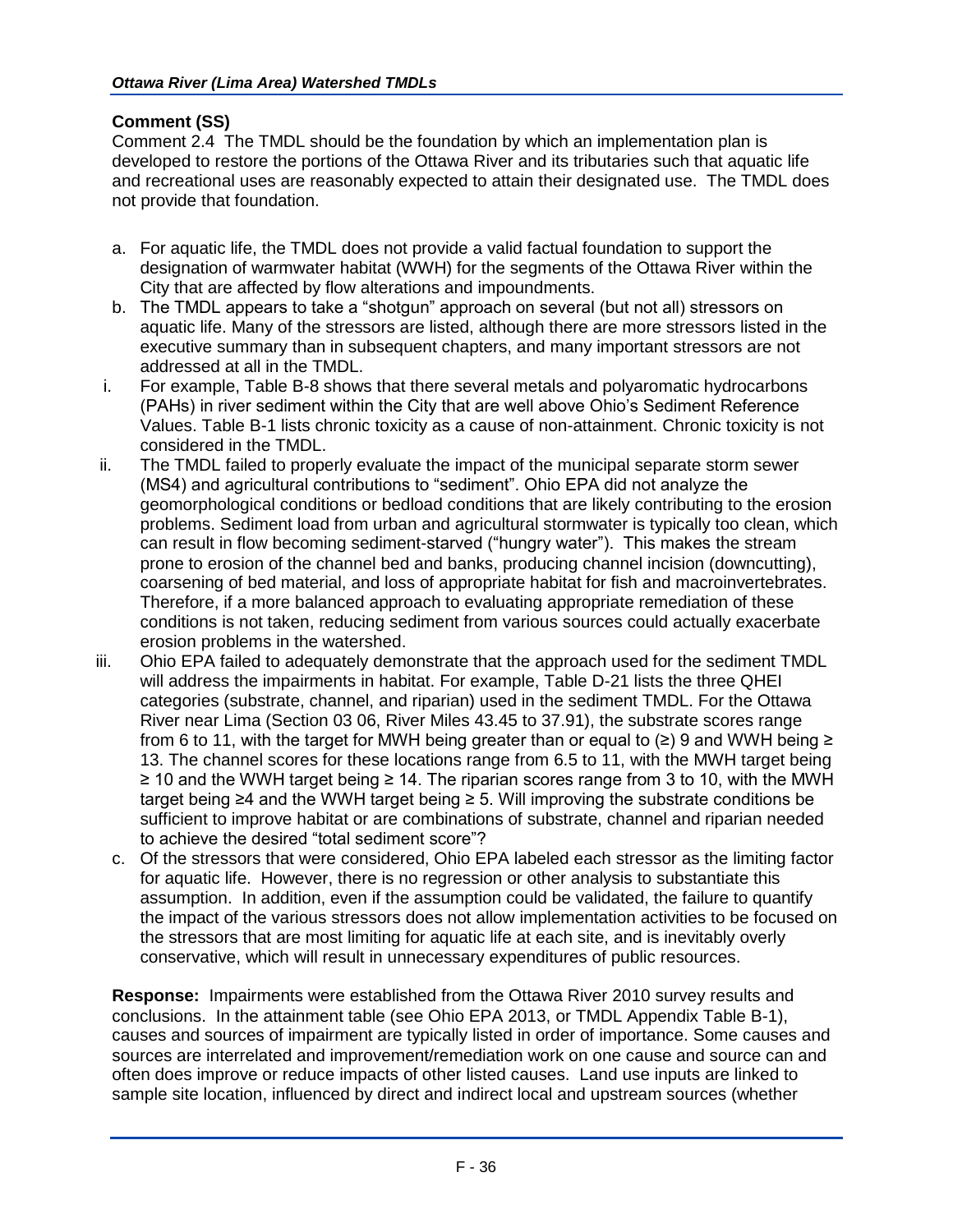nonpoint source sediment, chemical inputs, riparian cover, erosion, watershed hardening, adjacent agriculture, grazing, etc.).

The reaches affected by dams are short reaches behind lowhead dams. Two reaches have been sampled and demonstrated full or partial attainment of warmwater habitat biocriteria. Because of this demonstration, they have not been recommended to be redesignated as modified warmwater habitat. In addition, downstream uses must be protected, so actions would still be required to help biological performance downstream where the Ottawa River is not currently meeting its designated use.

Ohio EPA biologists observe bank and substrate type and quality while sampling. When flashiness in a stream is referred to, it implies the power to erode due to hardening of the watershed (sedimentation hardens bottom substrates or artificial channel with concreted bottom and sides/width, or piped channel). Storm water in urban paved settings can form newly eroded banks (increasing sediment suspended loads from bottom sediments, if present) from the power in fast storm flows. Larger bottom substrates become embedded and "cemented" as silt/sediment fill in spaces between larger substrates, limiting utility, habitat, and quality of substrates. Whether or not geomorphology terms are expressed, the effects of storm water on stream reaches are observed, discussed, and included as part of Ohio EPA's assessment.

Using habitat metric scores to propose habitat improvement is a valid method to address habitat as a cause of impairment in TMDLs. Habitat improvement is in many instances tied to bank stabilization, widening riparian corridor to improve stability. Habitat improvements (bank stability and substrate improvements with a decrease of sediment/silt) can be site specific prescriptions for specific stream reaches.

## **Comment (SS)**

Comment 3.2 Ohio EPA failed to demonstrate that the low biological scores in the Ottawa River near Lima are limited by water quality instead of other factors such as habitat. The TMDL notes that habitat quality in the Ottawa River decreases sharply in the Lima area (page 33). However, habitat is only listed as a cause of impairment at one (RM 38.6) of the 26 mainstem Ottawa River sampling sites (Table B-1), despite the fact that there are other locations where the QHEI score was less than 60. Ohio EPA states that mean QHEI values "equal to or greater than 60.0 generally indicate a level of macrohabitat quality sufficient to support an assemblage of aquatic organisms fully consistent with the WWH aquatic life use designation" (page 114 of the 2010 data report). As Ohio EPA correctly observes, poor habitat conditions will limit the aquatic community and affect use attainment. Ohio EPA should not impose nutrient load reductions without establishing whether these reductions will materially improve aquatic life uses where habitat is the limiting factor.

**Response:** Through the segment in question, the Ottawa River accrues additional stressors, pollution sources, and modifications, longitudinally, including diminished discharge (flow alteration), impoundment, SSOs, CSOs, and eventually treated wastewater from major municipal and industrial point sources. In comparison with the uppermost stations at Thayer and Fetter Roads, the decline in macrohabitat quality of the Ottawa River was sharp as it entered the greater Lima area. However, as measured by the QHEI, macrohabitat quality declined into minimal WWH range at the Metzger Dam and Roush Road stations (QHEI of 59.5 and 61.3, respectively), and remained well above the WWH benchmark at all remaining free flowing stations through and immediately downstream from Lima. Severely deficient macrohabitat (QHEI of 46.5) was identified only in the Collet Street Dam Pool. Consequently,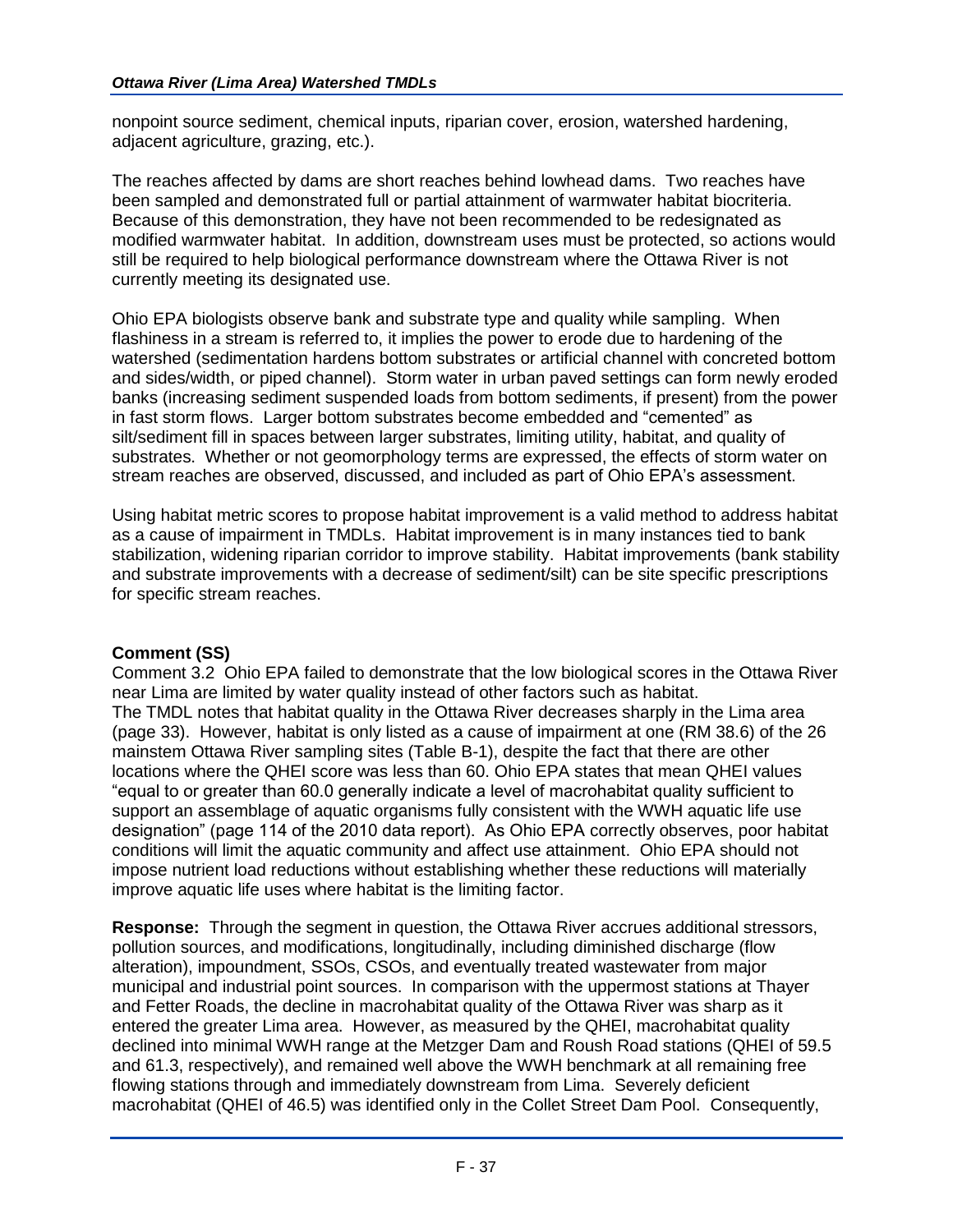the macrohabitat complexity of the free flowing segments of the Ottawa River through Lima appeared capable of supporting fish and macroinvertebrate communities at least minimally consistent with the WWH biocriteria, thus the effects of macrohabitat are controlled for and departures from the WWH biocriteria are attributable to other variables. This is not just a rational inference drawn from the predictive power of the QHEI; rather it is demonstrated within the 2010 data themselves. In the heart of the urban environs of Lima, stream segments between impoundments meet or nearly meet WWH. Previous biosurveys through the same said reaches found aquatic assemblages severely impacted. The significant improvements documented to date are concurrent with improved CSO and SSO management by Lima.

# **F2Modeling**

Comments are grouped into categories according to loading analysis method. Within each method, comments were further grouped based on type of comment or question.

# **F2.1 QUAL2K**

## **Comment (LS)**

Water Quality Modeling: The water quality modeling presented in the Draft TMDL is fundamentally flawed and cannot be used to justify the proposed wasteload allocations for TP. The model used to assess compliance with OEPA D.O. criteria is a low flow, steady state model. In order to be scientifically defensible, this model must be capable of predicting (1) average D.O. concentrations that occur in response to organic loads, (2) benthic algal concentrations that occur in response to TP loads, and (3) the influence of the benthic algal biomass on diel D.O. concentration. This model is not capable of predicting the benthic algal levels that exist instream under low flow conditions because it is a steady-state model. Benthic algae development is not a steady-state problem, but accrues over time in response to ambient conditions. The model is not calibrated to the observed benthic algal growth. This prediction is critical to assessing whether the proposed wasteload allocations will achieve the average and minimum D.O. criteria. Although the stated purpose for creating the model is to show compliance with the D.O. criteria, the Draft TMDL does not present an assessment of D.O. criteria compliance under the proposed wasteload allocations for TP. Moreover, data presented in supporting documents with the Draft TMDL suggest that the river is not impaired for D.O., making this entire analysis unnecessary. Finally, as noted above, the TP endpoint used in the model is not appropriate and a demonstration has not been made linking the TP endpoint to compliance with the applicable water quality standards for aquatic life uses. These fundamental flaws make the model incapable of reasonably representing the Ottawa River and, for this reason, the model cannot be used to derive wasteload allocations for this Draft TMDL.

## **Comment (LS)**

## 2. QUAL2K Modeling Obviously Incorrect/Deficient

## *a. Background on QUAL2K Model Application*

The QUAL2K model is a water quality simulation program that is typically used to assess compliance with the dissolved oxygen water quality standard. QUAL2K is a steady-state model that can be used to evaluate the effects of eutrophication at steady-state conditions. Justification for the use of the QUAL2K model is presented in the draft TMDL at Section 4.2 of the report (at 44, et seq.).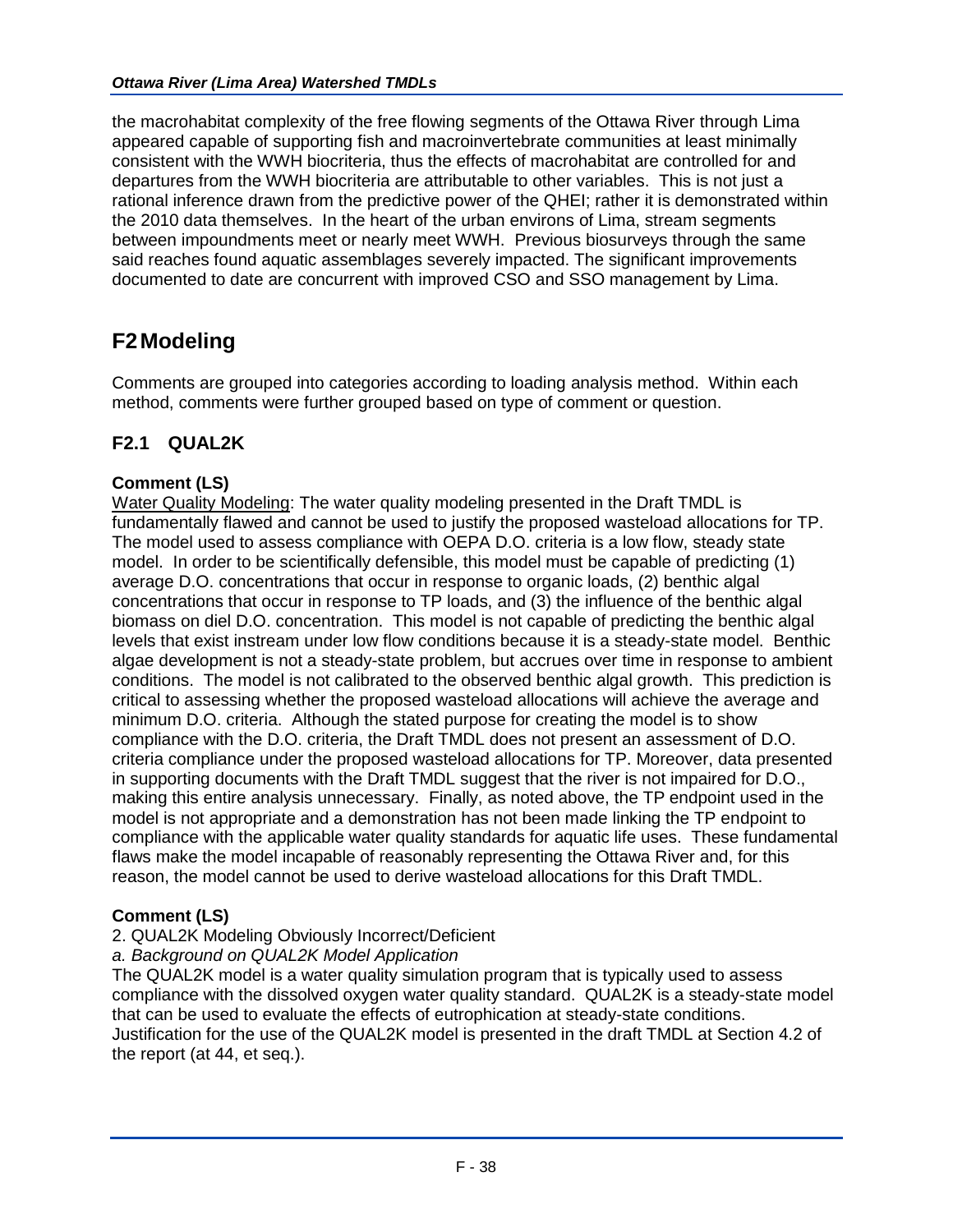QUAL2K is a one-dimensional, steady-state model that is used to simulate dissolved oxygen (DO), carbonaceous biological oxygen demand (CBOD), algae as chlorophyll-a, organic and inorganic phosphorus, and the nitrogen series.

QUAL2K is an in-stream kinetics water quality model that allows more exact representation of the processes that affect water quality. Once calibrated and validated the model can be used to simulate critical stream conditions and compare strategies for remediation.

The strengths and weaknesses of QUAL2K also help to justify the use of the model in this scenario. QUAL2K explicitly grows algae, which are grown based on the availability of resources they need with nutrients being one of the major resources. This allows the nutrients to become dynamic in the system which allows for nutrient loading to be looked at not only as a mass balance, but also as from the standpoint of how the system responds to nutrient inputs. One weakness of QUAL2K is the inability to represent nonpoint source loads that are more important when stream flow is not dominated by point sources. The critical condition limits the exposure to the limitation because it is a time when point sources dominate the flow. However residual impacts from sources occurring outside of the critical condition are not fully accounted for.

(Draft TMDL at 44 – 46) (Emphasis added)

In this particular instance, the model was used to simulate instream TP concentrations under drought flow conditions in order to establish wasteload allocations for PCS and three additional point source dischargers. The reason for conducting the evaluation under drought flow conditions was discussed in Appendix D to the draft TMDL.

The critical flow condition is dictated by the cause of impairment that is being modeled. According to Ohio Administrative Code 3745-2-05, if the cause of impairment is an average water quality criterion, in this instance dissolved oxygen, 7Q10 flows should be used for modeling and wasteload allocations (WLAs). The 7Q10 flow is the flow regime representing the annual minimum 7 day average flow on a 10 year recurrence interval (Straub 1997). In this instance the final WLA is for total phosphorus because it is identified as the limiting nutrient for algal growth and associated eutrophication impacts.

(Draft TMDL Appendix D at D-31)

According to this rationale, the cause of impairment is dissolved oxygen. The conceptual model for eutrophication, simulated by the program, is well known. Nutrients stimulate plant growth (particularly, benthic algae (i.e., periphyton) in flowing streams). As plant growth increases to excessive levels, the photosynthesis-respiration cycle amplifies the diurnal dissolved oxygen swing (peak D.O. observed in the late afternoon in response to prolonged exposure to sunlight; minimum D.O. observed prior to dawn in response to respiration). This diurnal swing is superimposed on the average D.O. resulting from the other sources and sinks influencing the response (algal decay, BOD, SOD, re-aeration, etc.).

For use of the QUAL2K model in this TMDL to be scientifically defensible, the model must be able to simulate the growth of aquatic plants (phytoplankton, periphyton) under critical conditions and predict the influence of those aquatic plants on D.O. in the river. See O.A.C., § 3745-2-11(A).

*b. Modeling Deficiencies Make TMDL Unsupportable*

i. Steady-State Model Inappropriate for Evaluating Eutrophication in Ottawa River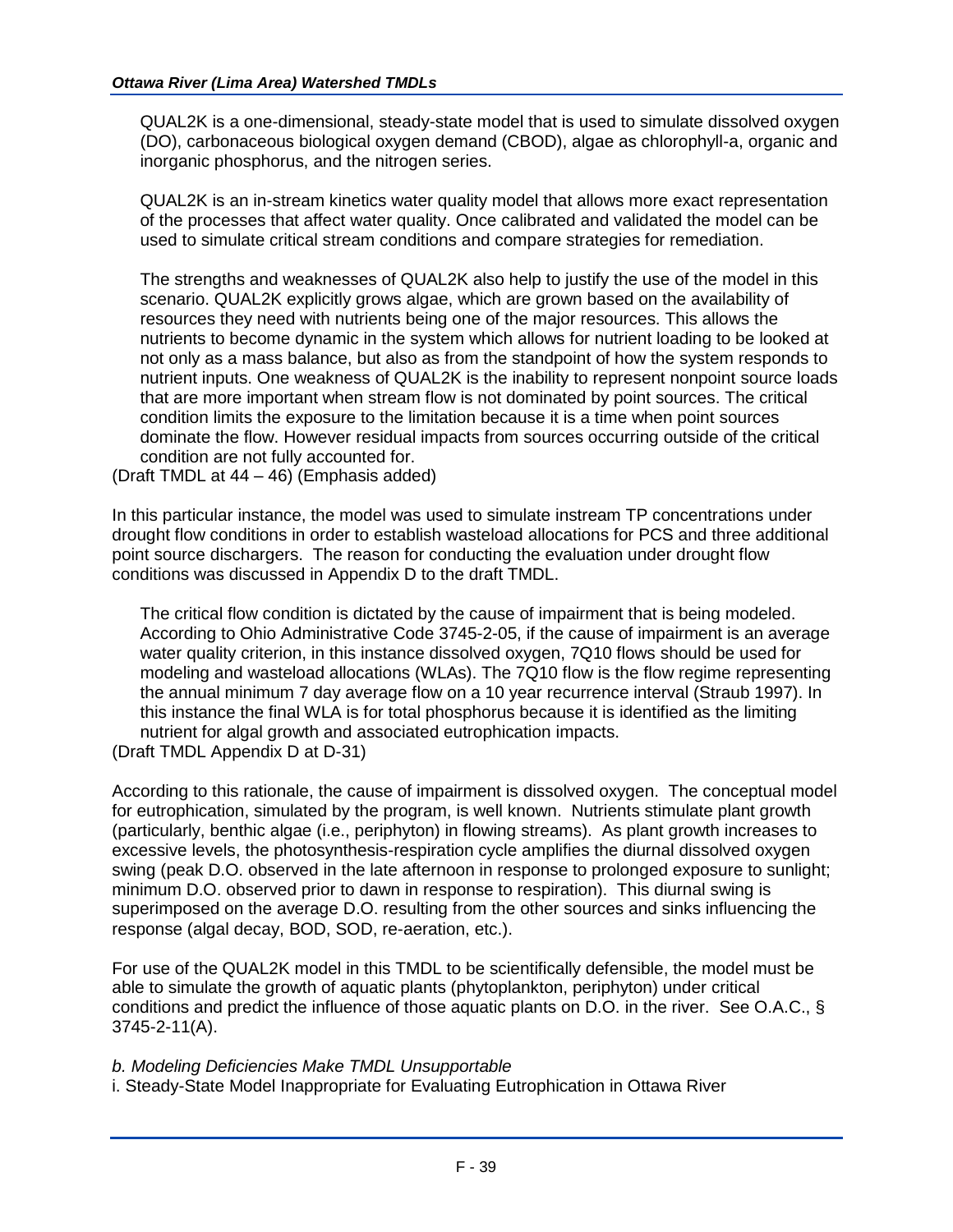The primary causal variable addressed in the TMDL is phosphorus, because phosphorus is considered to control the degree of enrichment or excessive algal growth. However, algal growth is dynamic and it is not appropriate to develop a nutrient TMDL using a steady-state model to predict the standing crop of periphyton under low flow conditions. Assuming, *arguendo*, that the TP endpoint is appropriate to limit periphyton growth, this TMDL might at best ensure compliance with the D.O. water quality standard for drought conditions during the growing season. But it does not address use attainment for the remaining portion of the growing season.

Under typical growing season conditions, phosphorus from agricultural field runoff and other non-point sources will likely be sufficient to stimulate periphyton growth to the levels that can cause exceedances of the minimum dissolved oxygen water quality standard. Under lower flow conditions, the periphyton community that formed in response to typical conditions does not simply disappear but remains in place to potentially cause D.O. impairments under low flow conditions. The QUAL2K model cannot simulate the growth of periphyton in response to periodic non-point source loads of phosphorus as acknowledged in the TMDL. Consequently, it is unlikely that the TMDL based on low flow, steady-state modeling will mitigate any of the D.O. impairments that currently exist, as alluded to in the Draft TMDL.

Nutrient impairments that manifest as effects on the aquatic community are exacerbated by times of low flow where sunlight and temperatures are also not limiting. These conditions are associated with summer months when precipitation is typically the lowest, temperatures are the highest and daylight is the longest. These are the times that algae is least likely to be limited by anything other than nutrient availability. The result is the ability to reduce stress on aquatic communities by restricting algal growth by limiting nutrients. In systems where high nutrient inputs are not associated with these critical conditions there is still a link to aquatic life communities. Nutrients that are assimilated to the system during flow regimes outside of the critical condition can be released during the critical condition creating an internal nutrient source. This is especially true with phosphorus which often enters waters bound to sediment that can accumulate on the streambed.

(Draft TMDL Appendix D at D-7) (Emphasis added)

Alternatively, if the TP endpoint does not limit plant growth, the QUAL2K model could simulate the periphyton level that would develop in response to the ambient TP concentration and use of this model might be appropriate. However, if plant growth is not limited at the TP endpoint, the D.O. standard cannot be achieved and the draft TMDL wasteload allocations for TP cannot assure restoration of designated uses.

Compliance with the D.O. criteria by TP control can only be assessed by considering the entire growing season to ensure that algal growth is sufficiently controlled when low-flow conditions occur. This can only be assessed using a hydrodynamic model that simulates changing flow conditions as well as water quality leading up to low flow conditions. The QUAL2K model does not do this. As a consequence, this modeling tool is not appropriate for evaluating cultural eutrophication in the Ottawa River. Therefore, this TMDL cannot provide any reasonable assurance that aquatic life uses or D.O. criteria will be achieved when the TP wasteload allocations are implemented.

# *ii. Low-flow Critical Condition Inappropriate for Nutrient TMDL*

The QUAL2K model was developed to establish wasteload allocations necessary to restore designated uses at the 7Q10 flow, noting that nutrients are most likely to cause impairment during low flow conditions. (See, Draft TMDL Appendix D at D-30) This notation regarding nutrients is not correct. Phosphorus is not a toxic parameter at the ambient concentrations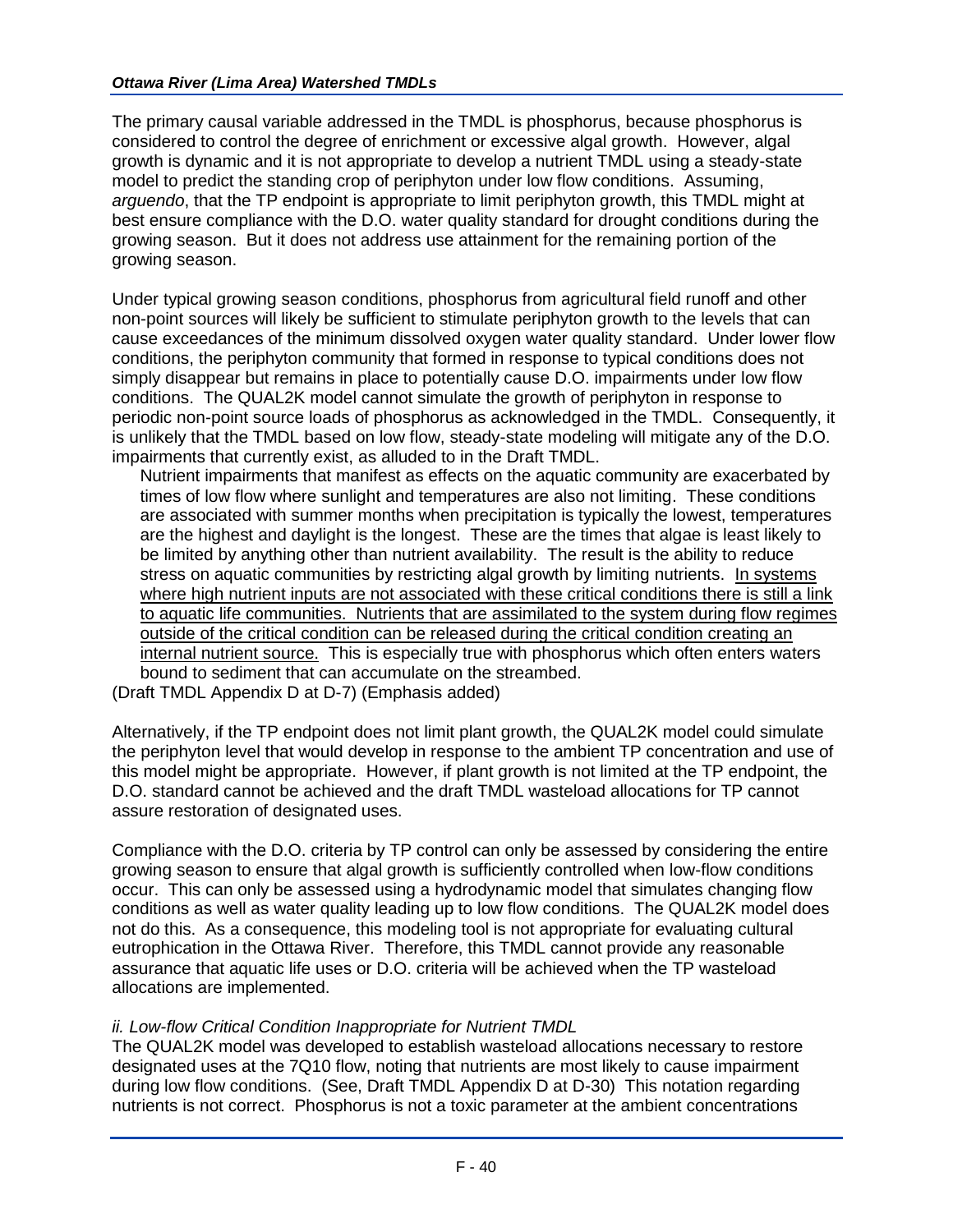evaluated in this TMDL. The adverse effects attributed to phosphorus occur when aquatic plant growth reaches excessive amounts. This process, the growth of aquatic plants to an excessive level, does not occur over a period of seven days associated with the low flow condition. Rather, it is a process that is ongoing and is more appropriately evaluated under hydrodynamically varying flow conditions.

Low flow is the critical condition for D.O. criteria compliance when organic decay is the primary driver because the 7-day low flow period is sufficient to develop a D.O. sag in response to low flow conditions. The effect of algal respiration is superimposed on the resulting D.O. sag. However, the range in diel D.O. concentration around the sag depends upon the amount of periphyton chlorophyll-a present. Periphyton growth does not become excessive in response to low flow conditions but is a complicated function related to factors such as nutrient concentration, current velocity, light availability, predation, and accrual time since the last scouring event. As such, the critical period for periphyton accumulation may not coincide with drought flow conditions. Consequently, a dynamic model is required to assess periphyton growth and the effect of this growth on diel D.O.

## *iii. Model Calibration*

Even if it was appropriate to use a low flow, steady-state model to evaluate eutrophicationrelated impairments in the Ottawa River, the QUAL2K model was not appropriately calibrated to support its use in the TMDL. The model was specifically selected because of its ability to predict algal growth, but it is not calibrated to aquatic plant growth, as acknowledged in the TMDL.

The model is predicting algae values in the correct range but error is still easily discernible in many places. Potential sources of this error are more linked with the error in the collection of the data. Algae data change readily from day to day and even throughout the day. The result is that algae samples do not always represent the environmental condition precisely. However the field data did represent a condition where the relative abundance of the different types of algae varies between sections. In the upstream section of the river the phytoplankton dominate due to mostly pooled and sluggish conditions that are observed. Once the major point sources discharge the streamflow increases dramatically and the lowhead dams that cause the pooled conditions cease; as a result the stream tends to grow more benthic algae compared to phytoplankton.

Because of the weaknesses of calibrating to direct indicators of primary productions (algae abundance) dissolved oxygen becomes very important. Dissolved oxygen is heavily impacted by primary production and as a result can be used to determine when algae growth rates are at a proper level. The final adjustments to rates affecting algae were made based on the influence on dissolved oxygen concentrations in the system. The dissolved oxygen model had a very good fit with observed data which is amongst the most robust of the field data collected as observations are recorded hourly for 24 hours. (Draft TMDL Appendix D at D-22, 23)

The benthic algae and phytoplankton calibration plot (Figure D-11 in the Draft TMDL Appendix D at D-22, presented below) shows that the model does not properly predict periphyton or phytoplankton in Segment 2 (effluent dominated portion of the river) and no algal growth data were reported with the validation data set (July 13, 2011).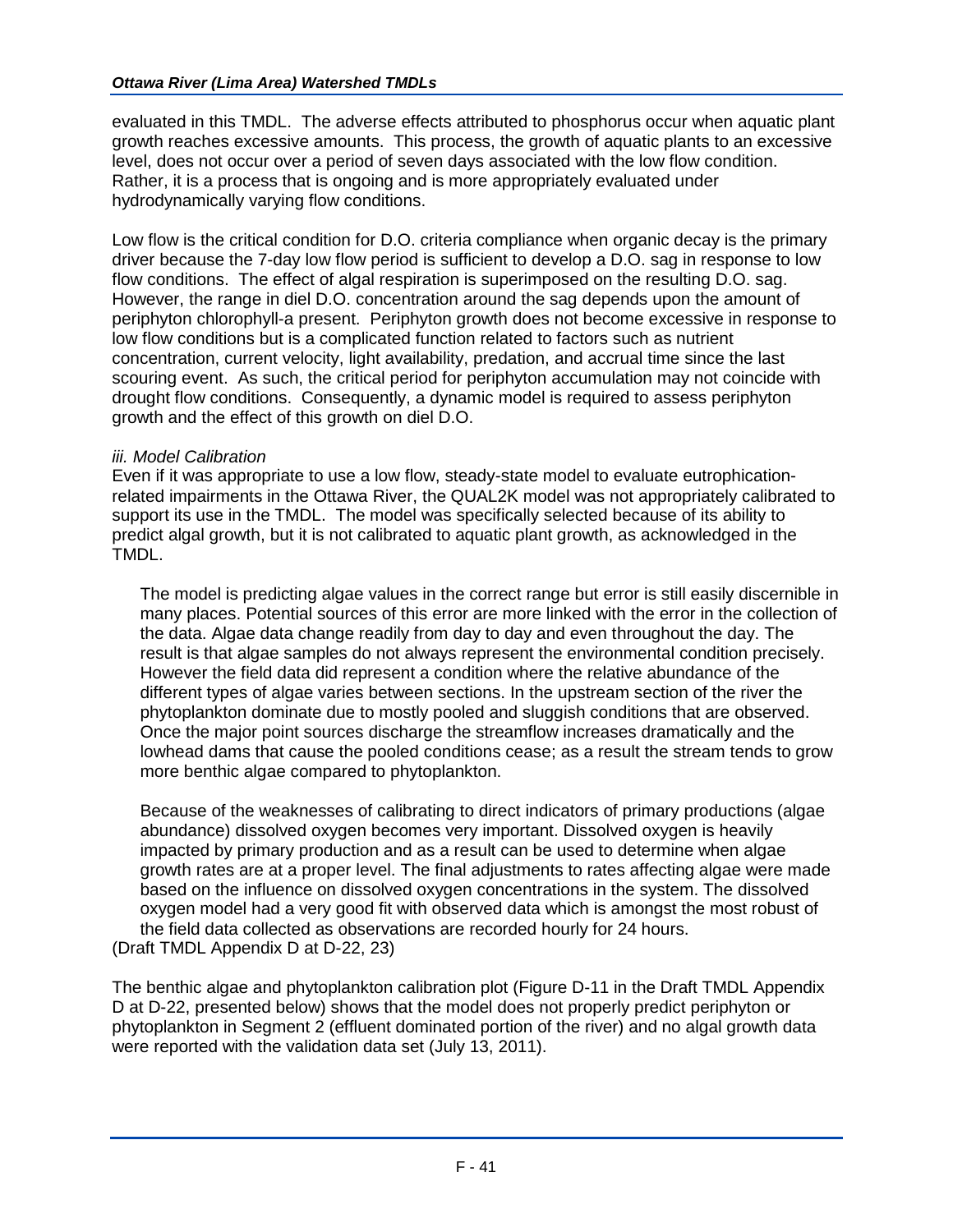

The TMDL report suggests that this lack of calibration for algal growth can be overcome by calibrating the model to dissolved oxygen. This approach is not scientifically defensible. The model cannot properly represent the impact of primary production on diurnal D.O. variation in the river if the plant growth is not properly calibrated. An inspection of Figure D-11 confirms that the model does not remotely predict benthic algae levels below river mile 37, where D.O. criteria excursions are predicted to occur. Consequently, the impact of these algae on D.O. cannot be assessed properly. The model greatly under-predicts the amount of periphyton growth. To compensate for this, the model must over-estimate the effect of the predicted algal biomass on diurnal D.O. in the river to calibrate with the D.O. data. As a consequence, the model does not present an accurate representation of conditions in the river and it cannot reliably predict D.O. conditions under reduced TP loads. As a consequence of these deficiencies, use of this model for establishing load and wasteload allocations in the TMDL is arbitrary and capricious and is not in compliance with law. See O.A.C., § 3745-2-11(A).

Model calibration for controlling the effects of eutrophication generally requires a demonstration that aquatic plant life responds to varying concentrations of nutrients such that a reduction in nutrient concentration results in a reduction in algae. No evaluation is presented to assess the reduction in TP necessary to reduce plant growth. In fact, the calibration and validation data correspond to conditions where plant growth is unlimited by TP. The calibration and verification data sets for ambient TP concentrations in Segment 2 range from 0.25 – 0.35 mg/L. These concentrations are greatly in excess of the TP concentration expected to limit plant growth, as acknowledged in the Supporting Document.

The lack of association between TP and biotic index scores in larger streams and rivers may be because TP is present in concentrations saturating to algal growth (i.e., not limiting), given the high background concentrations (>0.1 mg/L, Appendix Table 1; Figure 13). (Supporting Document at 26-27)

However, the model is supposedly being used to set a TP concentration where algal growth is sufficiently limited so that diurnal D.O. swings do not cause an exceedances of the minimum D.O. criterion. There are no data relating periphyton growth to TP concentration and there is no discussion in the TMDL explaining how OEPA determined that periphyton growth would be limited at TP concentrations approaching 0.1 mg/L. Consequently, the algal growth response to reduced levels of TP cannot be verified with these data. Without this calibration, the necessary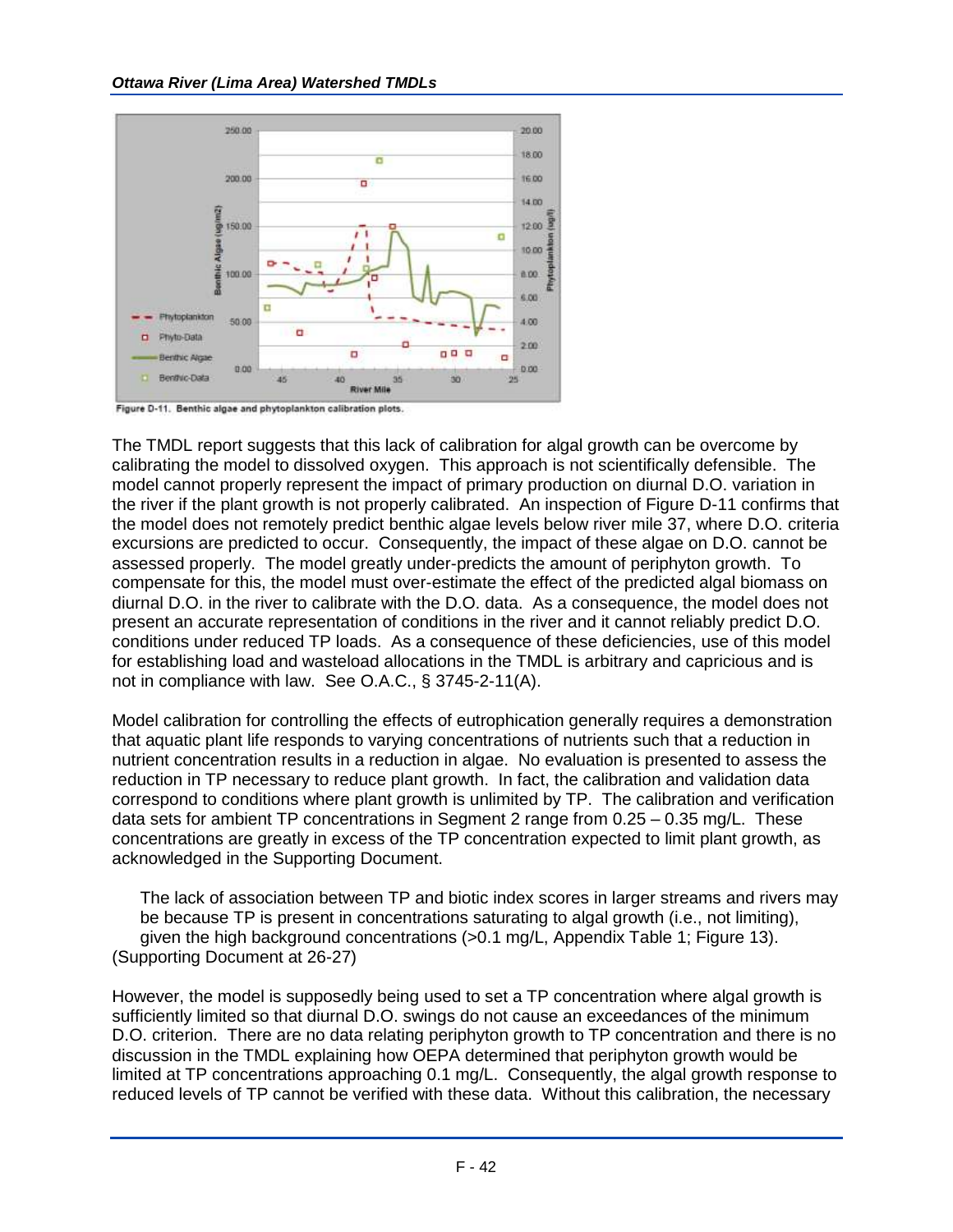linkage between TP and algal growth, and algal growth and diurnal D.O. variation cannot be authenticated and there is no assurance that the model provides a reasonable representation of the Ottawa River. It is therefore arbitrary and capricious for OEPA to rely on this model in the establishment of the TP TMDL.

Also, contrary to the statement regarding the goodness of fit between the dissolved oxygen data and the model projections, the model does not accurately predict the dissolved oxygen sag in the river for the calibration period. (See, Figure D-12 in the Draft TMDL Appendix D at D-23).



# *v. TP Endpoint Incapable of Reducing Algal Growth*

The final wasteload allocations were established to target an instream TP concentration not to exceed 0.1 mg/L. The use of the QUAL2K model in this TMDL appears to be limited to assessing compliance with the TP endpoint of 0.1 mg/L (e.g., See, Figure D-30 from the Draft TMDL Appendix D at D-54). Figure D-30 from Appendix D (at D-54) shows that instream TP concentrations in Segment 2 range from about 0.09 – 0.10 mg/L under the TMDL scenario. As noted previously (Supporting Document at 26-27), these concentrations of TP are not expected to limit algal growth. Consequently, the TMDL scenario will not result in D.O. concentrations significantly different than the conditions that currently exist.

Benthic algae (periphyton) are expected to be the dominant form of algal growth influencing diurnal D.O. swings in Segment 2 of the river. Walter Dodds, a recognized expert in periphyton growth has noted that "Attached algae might be able to attain impressive biomass in nutrientpoor water because periphyton can use the small amounts of nutrients that continuously flow by." (Walter K. Dodds. 2006. "Eutrophication and trophic state in rivers and streams." Limnol. Oceanogr. 51(1, part 2) p 671 – 680, at 677). Nutrient poor waters typically have phosphorus concentrations below 0.01 mg/L. If nutrient poor waters sustain periphyton growth, the TP endpoint used in this TMDL will be incapable of reducing plant growth, making the TMDL unnecessary.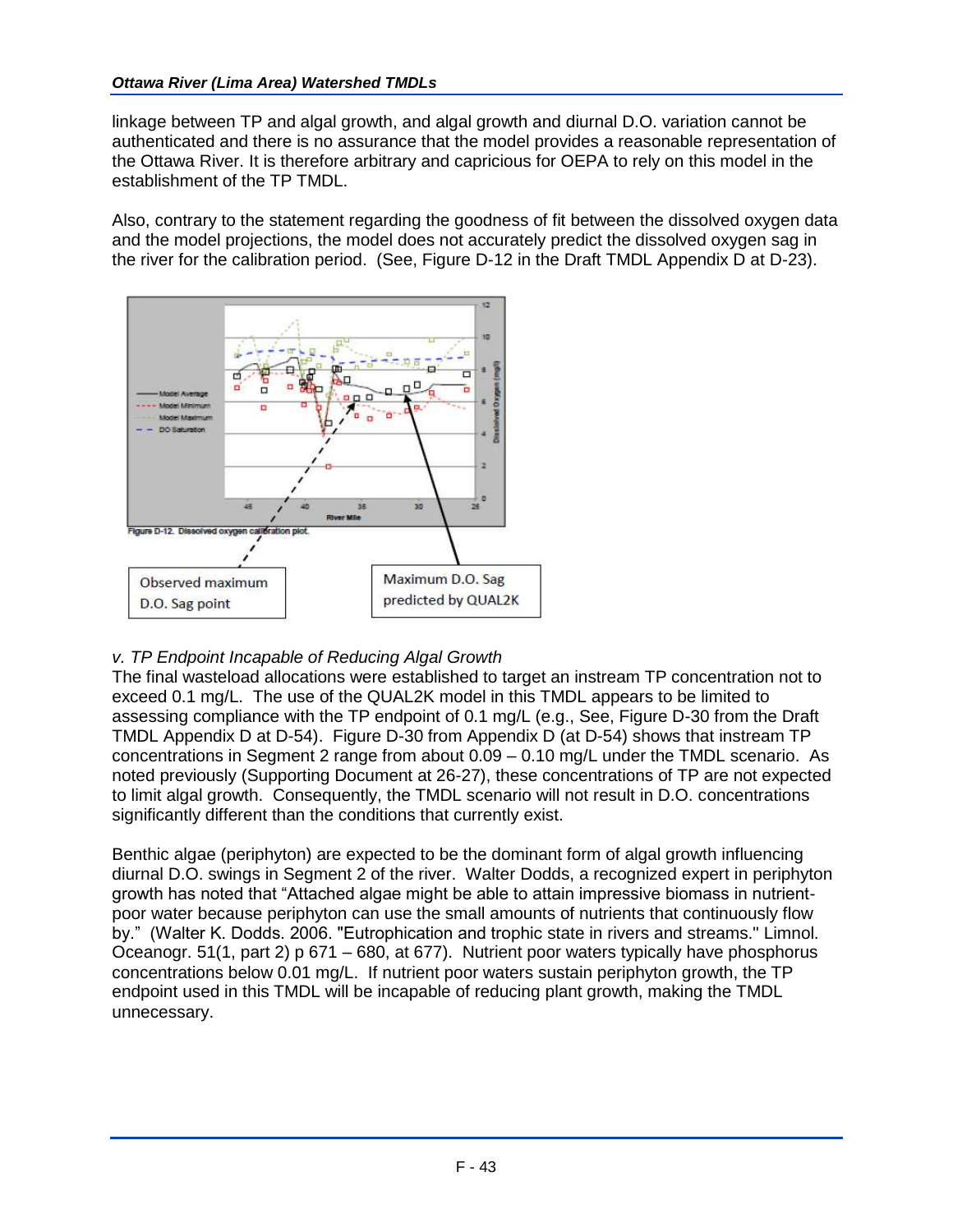The USEPA attempted to develop TP endpoints for use in several TMDLs in Pennsylvania.<sup>10</sup> The report documenting the endpoint development included assessments of periphyton growth in relationship to TP concentration, noting that full periphyton growth potential can be achieved at levels of TP significantly lower than the 0.1 mg/L threshold used by OEPA.

The samples with the highest algal biomass were collected by the PADEP -Pennsylvania State University periphyton study, which focused on the targeted watersheds. Surprisingly, the highest algal biomass occurred at sites where TP concentrations were relatively low (14–35 μg/L). It is possible that algal growth has been saturated even at this low level. (Paul and Zheng (2007) at 16)

In natural, shaded streams [such as those evaluated in the Dodds et al. (2002) model], it is difficult to assess the full growth potential of algae. Algal growth potential has been evaluated using artificial stream channels that are fully exposed to nutrient and light gradients. Previous studies (Horner et al. 1983, Bothwell 1989) demonstrated that in artificial streams, algal growth could be saturated (i.e., achieved maximum growth rate) at 25–50 μg/l phosphorus.

(Paul and Zheng (2007) at 22-23).

These observations are supported by several recent nutrient TMDLs. EPA prepared a nutrient TMDL for Wissahickon Creek in Pennsylvania in 2003 to address D.O. impairments. The Wissahickon Creek is an effluent dominated stream (98% effluent under 7Q10 flow conditions) like the Ottawa River. This TMDL was the subject of a scientific paper in the Journal of Environmental Engineering in 2006.<sup>11</sup> This paper, coauthored by Tetra Tech and EPA, concluded that nutrient (TP) control to address periphyton growth was infeasible due to the low concentrations of TP capable of supporting plant growth.

[W]hile periphyton activities were identified as one of the major causes of the DO violation, it was finally determined to be infeasible to control the periphyton through reducing nutrient load from point sources. Several model sensitivity runs show that the phosphorus concentration from the dischargers need to be reduced by almost 99% before we can impose a significant limiting effect on periphyton growth. This is because under critical low flow conditions, the discharge flows account for more than 98% of the total flow in the channel, resulting in no dilution condition in the stream. At the same time, periphyton only needs very low concentration of phosphorus to support its growth.

(Zou et. al., 2006 at 564 (emphasis added)).

Another nutrient TMDL was prepared by EPA for the Jackson River, Virginia. This TMDL also identified phosphorus as the primary stressor causing impairment of aquatic life uses due to excessive periphyton growth and D.O. criteria excursions. This TMDL was implemented through a cooperative agreement with the single, primary point source discharger. Following implementation of phosphorus reductions at the point source, water quality monitoring was conducted to assess periphyton growth. The results are illustrated in Figure 1. These results show that, although the instream concentration of total dissolved phosphorus decreased from

 $10$  Michael J. Paul and Lei Zheng. November 20, 2007. Development of Nutrient Endpoints for the Northern Piedmont Ecoregion of Pennsylvania: TMDL Application.

<sup>&</sup>lt;sup>11</sup> Zou, R., S. Carter, L. Shoemaker, A. Parker, and T. Henry. April 2006. Integrated Hydrodynamic and Water Quality Modeling System to Support Nutrient Total Maximum Daily Load Development for Wissahickon Creek, Pennsylvania. J. Env. Eng. April 2006. 555 – 566.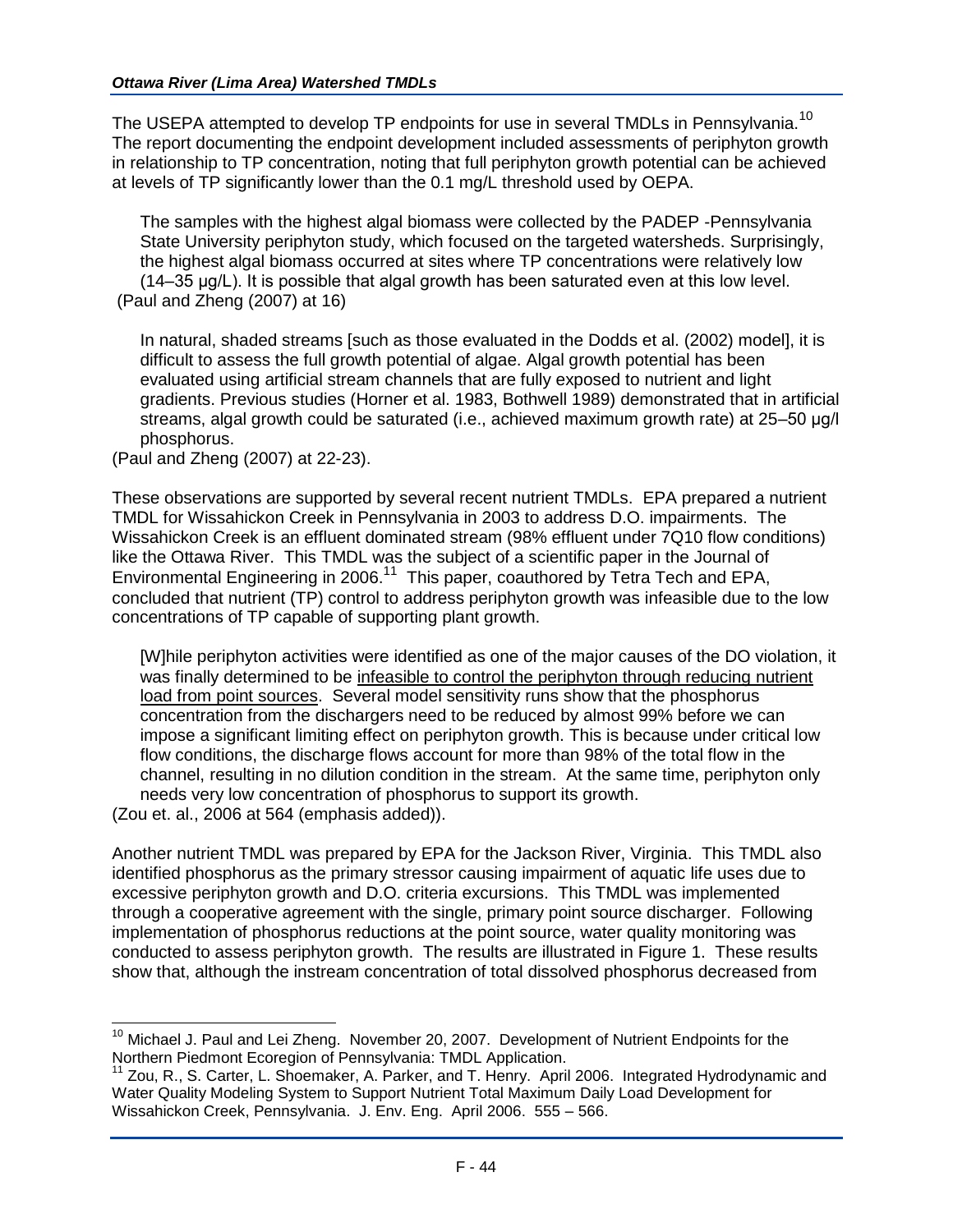about 0.3 mg/L to less than 0.02 mg/L, there was no change in the seasonal average periphyton growth in the river below the outfall, with periphyton chlorophyll-a averaging 200 mg/m<sup>2</sup>.



#### **Figure 1. Regression Analysis for Seasonal Average 2001, 2006 Jackson River Data**

Subsequently, EPA<sup>12</sup> determined that periphyton reduction cannot be achieved by nutrient reduction. An alternative management plan is being considered to periodically scour the river using dam releases to achieve the target periphyton concentration in the river.

The results of the modeling indicate that the selected PO4-P endpoint of 0.038 mg/L and the corresponding chlorophyll a target of 100 mg/m2 cannot be reached in the Jackson River with nutrient reductions alone. This is due to the fact that the Jackson River is not a free flowing river, and also due to the fact that MeadWestvaco, the main nutrient contributor to the Jackson River, has reached its limits of technology in terms of phosphorus reductions. The remaining option that will help the Jackson River achieve the TMDL endpoints and a healthy, balanced biologic community is to mimic the natural hydrology and flows that existed before the operation of the Gathright Dam.

(Decision Rationale at 6)

These literature studies and TMDLs indicate that stringent TP controls as proposed in the Draft TMDL are not appropriate or justifiable to limit periphyton growth. Therefore, the proposed TP TMDL is not necessary and is unlawful and must be withdrawn.

## *c. Summary*

 $\overline{a}$ 

In order to determine if the discharge of phosphorus is responsible for exceedances of the D.O. water quality standard in the Ottawa River near Lima due to excessive plant growth, as indicated in the draft TMDL and supporting documents, OEPA must use a model capable of simulating plant growth throughout the growing season to confirm that algal growth causes minimum D.O. criterion excursions. The analysis presented in the TMDL is deficient because the QUAL2K model does not account for the factors that influence periphyton growth (e.g. antecedent phosphorus concentration, accrual time). The QUAL2K model used for the TMDL cannot predict the level of plant growth observed in the river under existing conditions.

 $12$  Decision Rationale. Total Maximum Daily Load. Dissolved Oxygen and Aquatic Life Use (Benthic) Impairments in the Jackson River. Alleghany, Bath, Craig and Highland Counties, Virginia. USEPA Region III. July 21, 2010. http://www.epa.gov/waters/tmdldocs/38981\_JacksonRiveDR.pdf.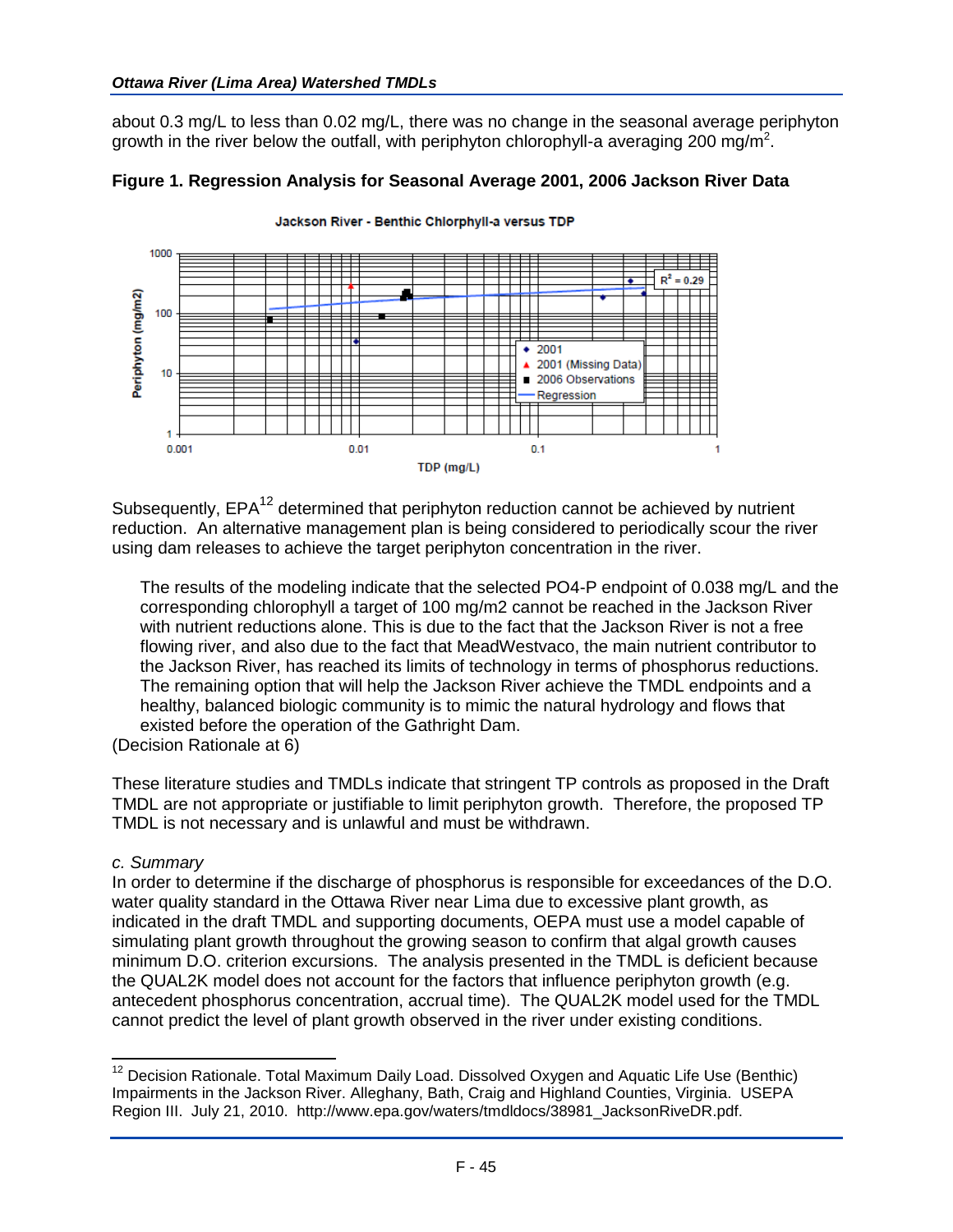Consequently, the overall calibration to D.O. is unreliable and there is no confidence that the TMDL D.O. projections (if provided) reasonably represent water quality conditions in the Ottawa River. Additionally, there does not appear to be a basis to conclude that the Watershed is in non-attainment of the applicable D.O. water quality standard, negating the need for the TP TMDL. Moreover, for the TMDL to provide reasonable assurance that TP control will achieve compliance with the D.O. criterion, the overall load of TP entering the river must reduce periphyton growth to acceptable levels. However, all of the available data on the influence of TP on periphyton growth indicate that establishing a stringent TP endpoint as this Draft TMDL has done is not a reasonable and justifiable approach to addressing the non-attainment of water quality standards set forth in the Draft TMDL. Even if the point source loads were zeroed out, it is likely that nutrient loads from the upstream agricultural drainage are sufficient to support unlimited plant growth. The TMDL did not evaluate this probability nor did it assess the level of periphyton required to ensure compliance. As a consequence, there is no reasonable assurance that implementation of the TP TMDL will restore aquatic life uses in the Ottawa River. Given these significant deficiencies, the draft Ottawa River Watershed TMDL is not reasonable or lawful and must be withdrawn.

## **Comment (DS)**

Reference Page 80 & 81 of the Draft Report – Recommended permit conditions for phosphorus limits the Lima Refining Company:

It is noted that several other Permit holders have higher proposed phosphorus concentration allocations than the Lima Refinery. The Report should provide a more detailed explanation of this inconsistency.

## **Comment (DS)**

"Lima Refining Company endorses the comments submitted on behalf of Potash Corp., including those to the effect that:

- The QUAL2K model is not properly applied to TP. The claimed mechanism is that TP leads to algal growth, causing a reduction in DO. However, the report does not indicate any calibration and verification of this assumption at the TP levels encountered in the effluent dominated portion of the stream, nor at the endpoint of 0.1 mg/l targeted by the TMDL. In any event, a TP endpoint at 0.1 mg/l is not capable of reducing algae as claimed, and as a result the proposed TP endpoint would have no effect on DO.
- TP effects on plant growth are not related to toxicity, but rather to growth effects over longer periods of time, so that TP should be evaluated not at 7Q10 critical low flow conditions, but rather at average flow. As a result, proposed limitations on TP are improperly calculated at a level much more restrictive than required.

# **Comment (DS)**

Reference Page 44 of the Draft Report – quote "These conditions are associated with summer months when precipitation is typically lowest, temperatures are highest, and daylight is the longest."

Precipitation is generally higher during summer months and tends to drop off in late summer and fall, based on weather records. Reference: Intellicast - Weather Service International – Charts showing historic average daily and monthly precipitation rates for Lima, Ohio [\(http://www.intellicast.com/Local/History.aspx?location=USOH0510\)](http://www.intellicast.com/Local/History.aspx?location=USOH0510).

## **Comment (RD)**

Nonpoint source (NPS) pollution appears to be grossly under-represented within the TMDL waste load allocations (WLA). The one and only reference to NPS in regard to a WLA was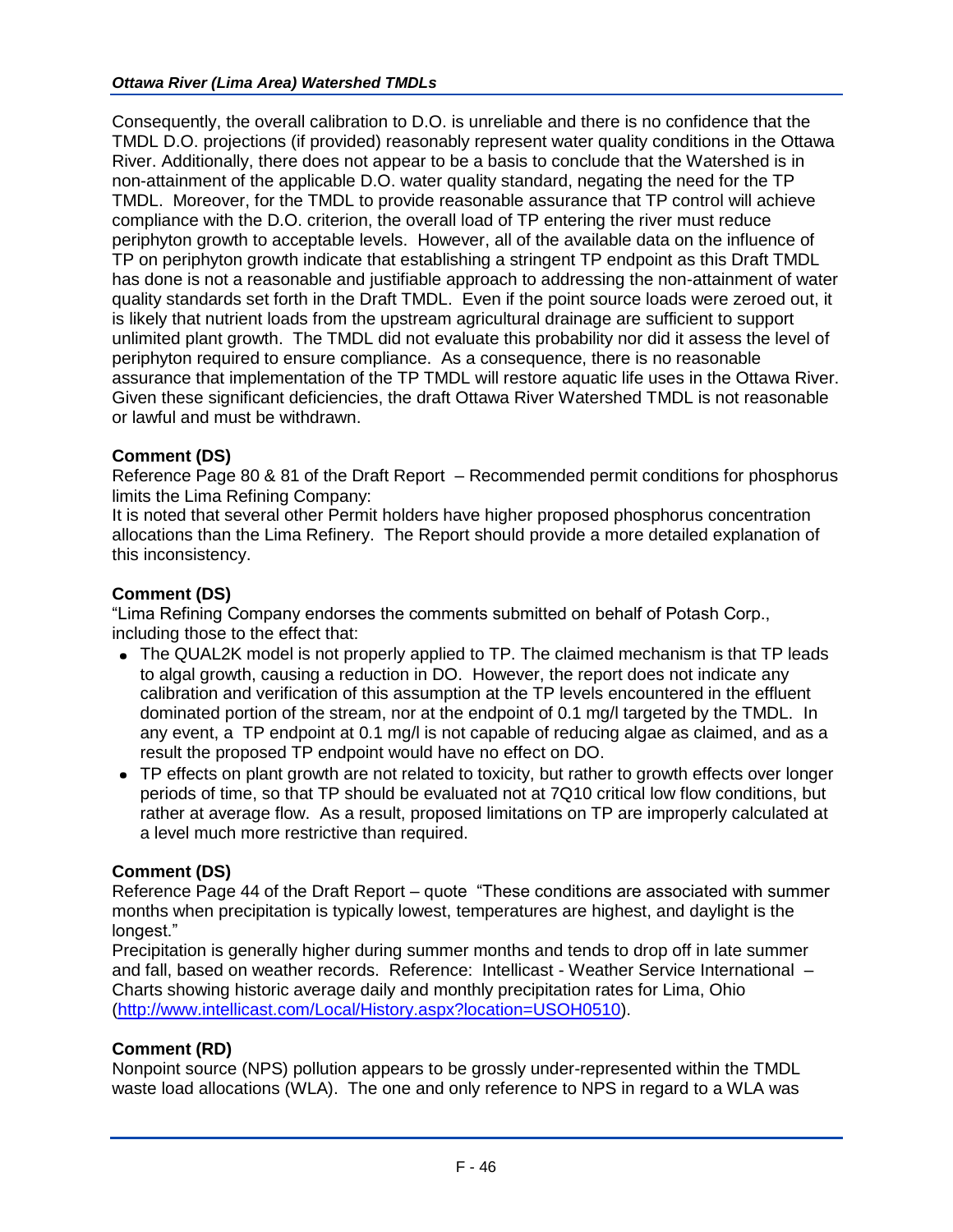with the Total Phosphorus TMDL in Table 5-7 where it only accounts for 0.287% of the TMDL in the modeled stream stretch.

#### **Comment (SS)**

Comment 1.8 Ohio EPA did not adequately address the appropriate permit limits and the City will incur significant expenses to comply with monthly limits.

The Report proposes a monthly average phosphorus limit for the publicly owned treatment works (POTWs) (page 80). Ohio EPA chose to calculate the TMDL using a very conservative seven-day, 10-year low flow condition without demonstrating how this flow condition relates to excessive algal growth in the river. The fact is that seasonal or annual average loads are more appropriate and are more consistent with how algae and other aquatic life respond to nutrient stressors. Further, Ohio EPA failed to evaluate the impact of phosphorus loads from POTWs during wet weather. The impact of POTWs and other municipal discharges (such as CSOs and stormwater) during wet weather are likely negligible in light of the loading from other sources across all flow regimes.

#### **Comment (SS)**

Comment 1.10 The modeling process used in the Draft TMDL Report is incomplete. As articulated by U.S. EPA (2009), the modeling process should include an evaluation phase. Model evaluation seeks to describe the quality of the model application. Understanding the quality of the model is important to determine if the application is sufficient to inform or justify a regulatory decision. Two components of the model evaluation phase are missing from the Ottawa River analysis as reported by the TMDL. These two components include sensitivity and uncertainty analyses. In combination, these analyses quantify the probability that pollution control or restoration measures will result in beneficial use attainment. Particularly given the substantial capital expenditures Lima will need to expend to comply with just the treatment plant draft allocations, the TMDL needs to include a robust model evaluation. Such a revision would also support a more quantitative approach to clean water decision-making in the watershed.

Several key model assumptions are weakly supported or unclear. Below are a number of issues where additional clarity or revision is needed.

- Total phosphorus has not been demonstrated to be an accurate and reliable surrogate for organic enrichment in the Ottawa River. The TMDL process is a site-specific endeavor. Therefore, models (such as the QUAL2K used in this TMDL) applied to the waters in question should be used to determine if total phosphorus is an accurate and reliable surrogate for organic enrichment. The QUAL2K model is fully capable of evaluating the surrogate approach via statistical comparisons between simulated total phosphorus, water column organic matter (OM), OM flux to the streambed, carbon pools, and nitrogen pools, but this was not done. Such a comparison is a key sensitivity evaluation that should be completed prior to any consideration of a pollutant surrogate approach. Further, we question the need for a surrogate when QUAL2K and other contemporary models directly simulate organic enrichment. Use of a surrogate adds unnecessary uncertainty to an already problematic and complicated TMDL.
- A key component (detritus) in the simulation of nutrient cycling and organic matter appears to be insufficiently considered by Ohio EPA in the QUAL2K model. In QUAL2K nomenclature, detritus represents particulate non-living organic matter. Our review of the available modeling files suggests that Ohio EPA did not calibrate to detritus data. Justification of this approach could not be found in Appendix D, which is surprising given that: (1) organic enrichment is listed as a cause of impairment, and (2) sediment oxygen demand is a function of detrital loads. In addition, it appears that Ohio EPA assumed that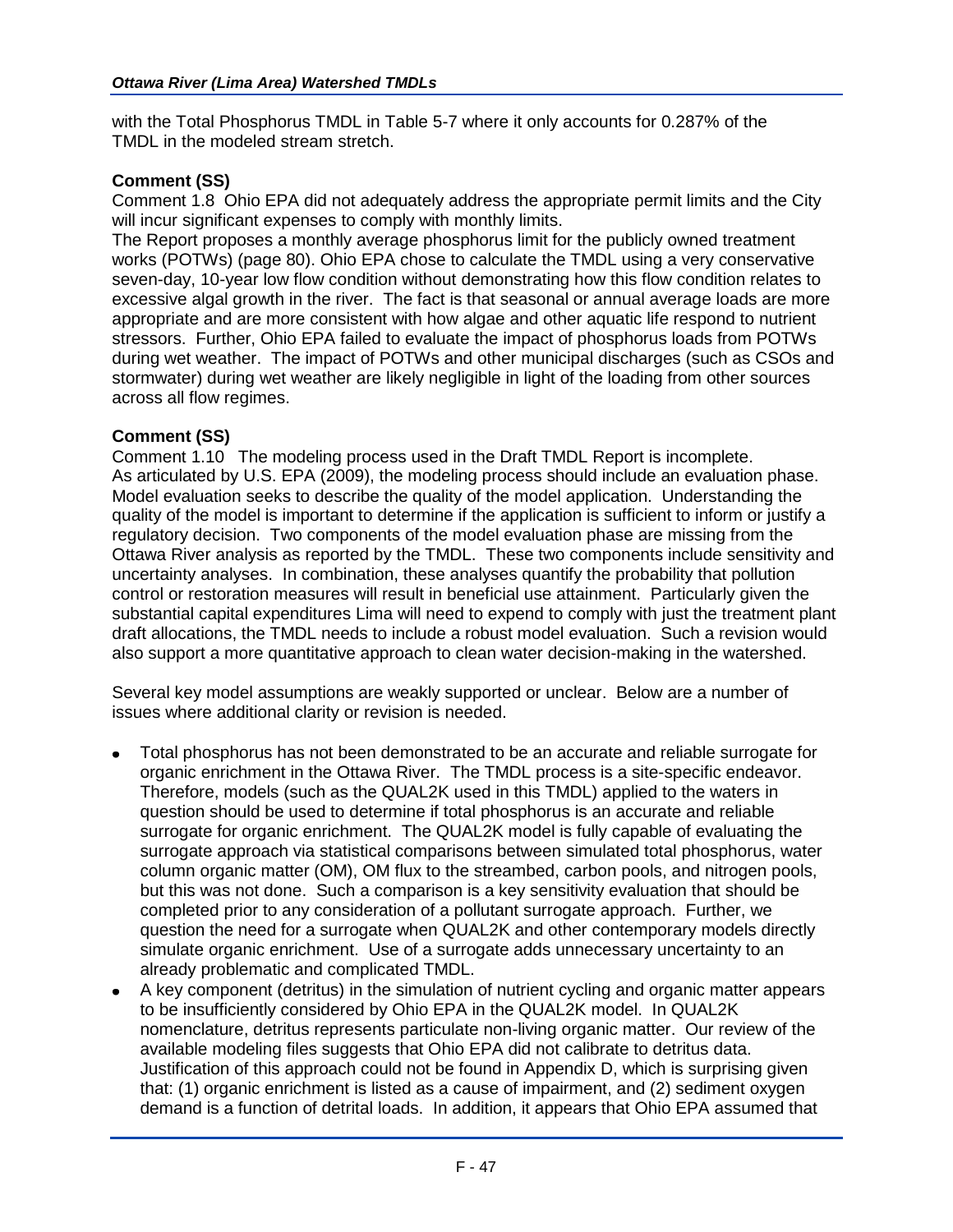point sources discharged zero detritus, which is a weak assumption for all but the most treated or mineral effluents.

It is not clear why effluents from some permitted facilities are assumed to contain significant concentrations of phytoplankton (suspended algae). For example, the calibration file provided by Ohio EPA indicates that the Lima Refinery and PCS Nitrogen both discharge 30 micrograms per liter (μg/L) phytoplankton (as chlorophyll-a). In our review of Appendix D, we could not find rationale or data supporting this rather unique assumption. This assumption should be justified with data or the model should be recalibrated.

The model calibration was deficient. Even with the limitations associated with the current data, the model calibration should have been more robust. In addition, the TMDL should also have addressed the following:

- It appears that some model rates were modified in the validation run. These rates include but are not limited to: phytoplankton growth rate, phytoplankton respiration rate, and benthic algae respiration rate. This is not normal practice and no justification is provided.
- The heat budget calibration needs to be improved. Errors associated with the calibration of temperature will affect the rates of change of many key model parameters.
- In addition to detritus calibration, Ohio EPA should improve goodness-of-fit for several key model constituents. These constituents include biochemical oxygen demand (BOD), conductivity, pH, and daily minimum dissolved oxygen.
- It is not clear in the TMDL how well the model predicts dissolved oxygen throughout the diel cycle. Ohio EPA should have compared continuous sonde data to diel predictions. Such a comparison would assess the reasonableness of reaeration estimates. This would likely also improve the ability of the model to capture minimum dissolved oxygen and the difference between the daily minimum and maximum.
- Bottom algae (*e.g*., periphyton, benthic algae) data are included in the model calibration run but appear to be absent in the validation run. Given the shallowness of the Ottawa River at low-flow, it is likely that periphyton dynamics significantly influence the dissolved oxygen regime. Accordingly, the TMDL should have corroborated periphyton parameterization with a second set of data.

# **Comment (SS)**

Comment 2.3 The TMDL lacks quantification of nonpoint source nutrient loads from agriculture or other land uses. This creates two major problems. First, it makes it impossible to determine, with any reasonable assurance, that meeting the point source load reductions will result in improvements in water quality or that the wasteload and aggregate load allocations can be achieved. Second, it makes it impossible to evaluate the potential impact of nutrient loads from nonpoint sources on an annual average or seasonally averaged basis. It is the average total (point and non-point) nutrient loads (not the nutrient loads during low flow conditions) that are likely to cause excessive algal growth in the Ottawa River.

## **Comment (SS)**

Comment 2.8 As discussed in Section Four, the fact is that the QUAL2K model and analyses applied in these TMDLs are premature and insufficient for the complexity of the problem that the TMDLs are trying to address. The TMDL should not be finalized until these issues are adequately resolved.

a. The QUAL2K model, if properly calibrated, could determine if there is in fact a direct linkage between phosphorus and organic enrichment, which is listed as a significant impairment, but this essential analysis was not performed by Ohio EPA.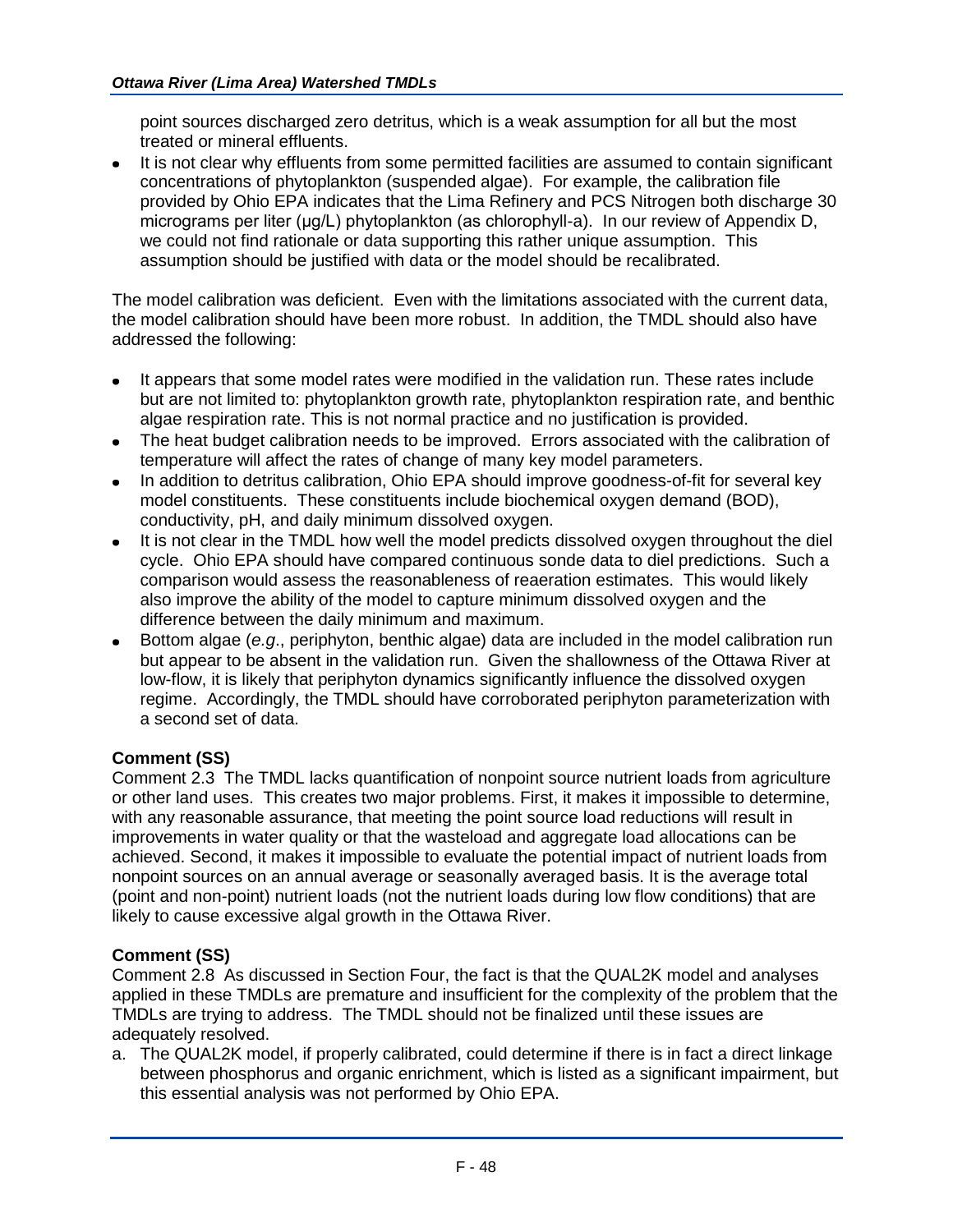b. The modeling process is incomplete due to a lack of sensitivity and uncertainty analyses. As described in Section Four, several key model assumptions are weakly supported or unclear. Further, the model calibration and verification is inadequate.

# **Comment (SS)**

Comment 2.12 Additional explanation/presentation of data used to calibrate/verify models in the TMDL is needed. It is not possible to conclude that the QUAL2K model is adequately calibrated.

# **Comment (SS)**

Comment 4.1 The technical approach used by Ohio EPA is insufficient to account for and address the complexity of the Ottawa River issues.

The models and analyses *as applied* in these TMDLs are not rigorous enough to link impairments presumed by Ohio EPA to the source(s) or cause(s) of impairments. As a result, the wasteload and load allocations are not necessary or sufficient to remove those impairments. For example:

- The TMDL acknowledges that wet weather phenomena such as combined sewer overflow (CSO) discharges may contribute organic enrichment and be expressed during low-flow conditions as residual sediment oxygen demand. However, CSOs and other flow-variable phenomena are not modeled or accounted for in the QUAL2K model (i.e., no quantitative linkage).
- Ohio EPA contends that low-head dams exacerbate the impacts of nutrient enrichment and that removal of such dams will improve water quality. Ohio EPA did not adequately demonstrate this with the documentation that was provided. For example, the model files provided by Ohio EPA do not sufficiently demonstrate that improvements in Ottawa River water quality can be attributed to dam removal alone. In regards to dam removal, Ohio EPA did not show how accumulated phosphorus within trapped sediments is accounted for in Phase 1, 2, and 3 model runs. That is, the representation of dam removal appears to be limited to changes in reach hydrogeometry, and does not consider changes that may occur in background phosphorus flux, percent coverage of sediment oxygen demand, and channel slope (an important parameter for the selected reaeration equation).

Ohio EPA has not adequately addressed these concerns in the TMDL by, for example, running additional model scenario runs with QUAL2K. Also, the other problems identified in these comments indicate that Ohio EPA needs to utilize a different model to capture important time and flow variable processes. The Water Quality Analysis Simulation Program (WASP), among others, is a model capable of addressing many of the complexities identified in these TMDLs.

# **Comment (SS)**

Comment 4.2 The modeling process is incomplete, which invalidates the TMDL. As described by US EPA (2009), the modeling process needs to include an evaluation phase. Model evaluation seeks to describe the quality of the model application. Understanding the quality of the model is important to determine whether the application is sufficient to inform or justify a regulatory decision. Two components of the model evaluation phase are missing from the Ottawa River analysis as reported by the TMDL. These two components include sensitivity and uncertainty analyses. In combination, these analyses quantify the probability that pollution control or restoration measures will result in beneficial use attainment. Given the substantial capital expenditures needed to comply with the draft allocations, the TMDL needs to include a robust model evaluation. Such a revision will support a more quantitative approach to clean water decision-making in the watershed. In the absence of such evaluation, Ohio EPA is not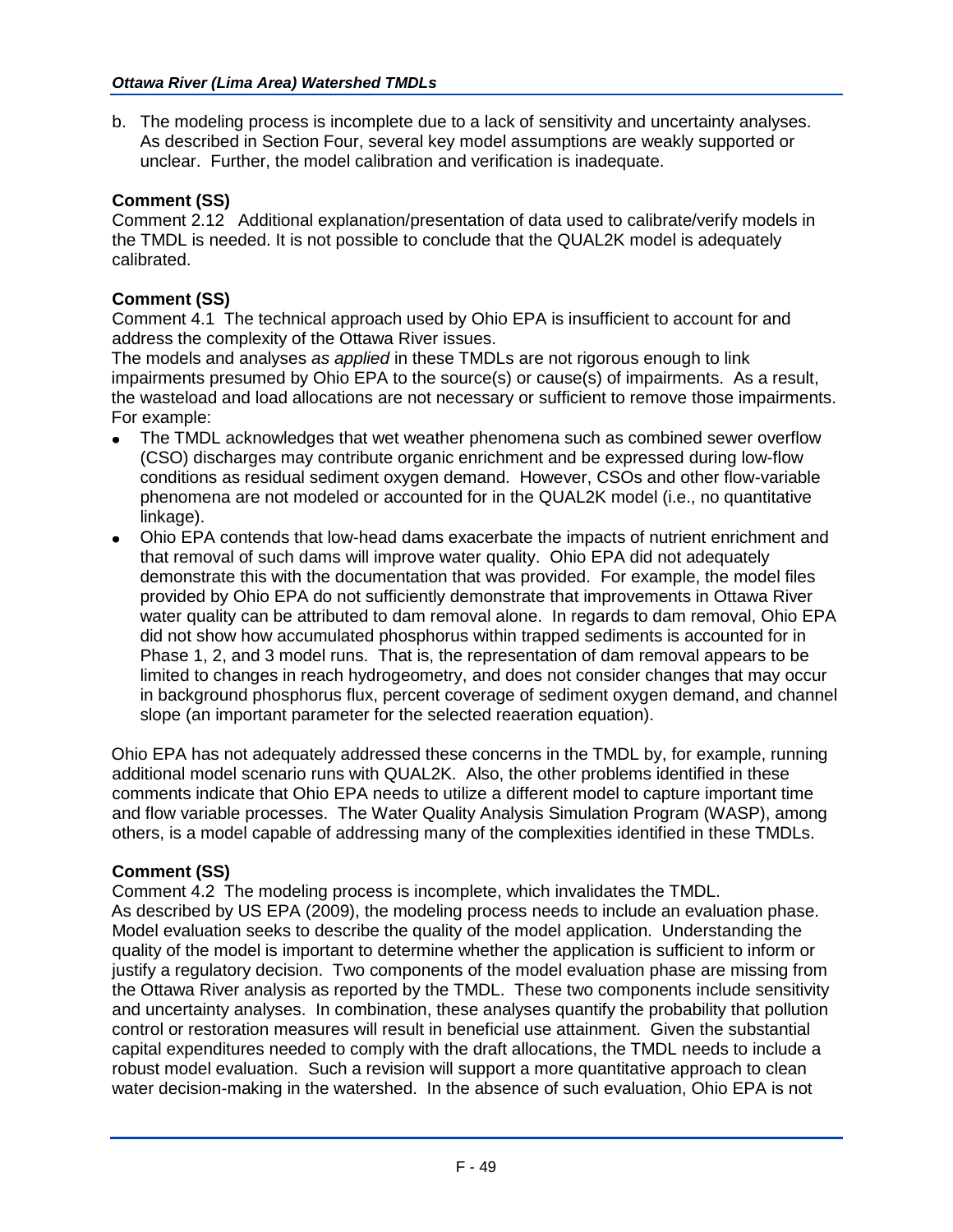following an appropriate modeling process, and the wasteload and load allocations resulting from the TMDL cannot be justified.

#### **Comment (SS)**

Comment 4.3 Several key model assumptions are weakly supported or unclear, further invalidating the TMDL.

Some of these concerns are listed below, along with a brief description. The list of problems is not exhaustive, but does demonstrate the need for TMDL revisions to provide clarity and to ensure that all assumptions are supported in a manner that is consistent with the use of models for regulatory decision-making<sup>13</sup>. For example:

- Total phosphorus has not been demonstrated to be an accurate and reliable surrogate for organic enrichment in the Ottawa River. The TMDL process is a site-specific endeavor. Therefore, models (i.e., QUAL2K) applied to the waters in question should be used to determine whether total phosphorus is an accurate and reliable surrogate for organic enrichment. The QUAL2K model is fully capable of evaluating the surrogate approach via statistical comparisons between simulated total phosphorus, water column organic matter (OM), OM flux to the streambed, carbon pools, and nitrogen pools, but these analyses were not performed. Such a comparison is a key sensitivity evaluation that should be completed prior to any consideration of a pollutant surrogate approach. Further, we question the need for a surrogate when QUAL2K and other contemporary models directly simulate organic enrichment. The TMDL should be revised to either directly simulate organic enrichment or to evaluate the accuracy and reliability of total phosphorus as a surrogate for organic enrichment. Until such revisions are made, the wasteload and load allocations resulting from the TMDL cannot be justified.
- A key component (detritus) in the simulation of nutrient cycling and organic matter is insufficiently considered by Ohio EPA in the QUAL2K model. Ohio EPA did not demonstrate that it calibrated the model to detritus data. This is problematic given that: (1) organic enrichment is listed as a cause of impairment, and (2) sediment oxygen demand is a function of detrital loads. In addition, it appears that Ohio EPA assumed that point sources discharged zero detritus, which is a poor assumption for all but the most treated or mineral effluents. The TMDL should be revised to fully account for the effect of detritus and to calibrate to detritus data. Until such revisions are made, there is no assurance that the wasteload and load allocations are justified.
- Based on the modeling files, Ohio EPA assumed that effluents from some permitted facilities contained significant concentrations of phytoplankton (suspended algae). For example, the calibration file provided by Ohio EPA indicates that the Lima Refinery and PCS Nitrogen both discharge 30 micrograms per liter (μg/L) phytoplankton (as chlorophyll-a). Ohio EPA failed to present a rationale or data supporting this relatively unique assumption. This assumption should be justified with data or the model should be recalibrated. Otherwise, the wasteload and load allocations resulting from the TMDL may be inaccurate.

#### **Comment (SS)**

 $\overline{a}$ 

Comment 4.4 The model was not sufficiently calibrated.

Even with the limitations associated with the current data, the TMDL should be revised to incorporate improved model calibration. In addition to addressing the issues identified above, Ohio EPA should address (for example):

 $13$  For an example of guidance on development of models for regulatory decision-making, see EPA. 2009. "Guidance on the Development, Evaluation, and Application of Environmental Models." EPA/100/K-09/003.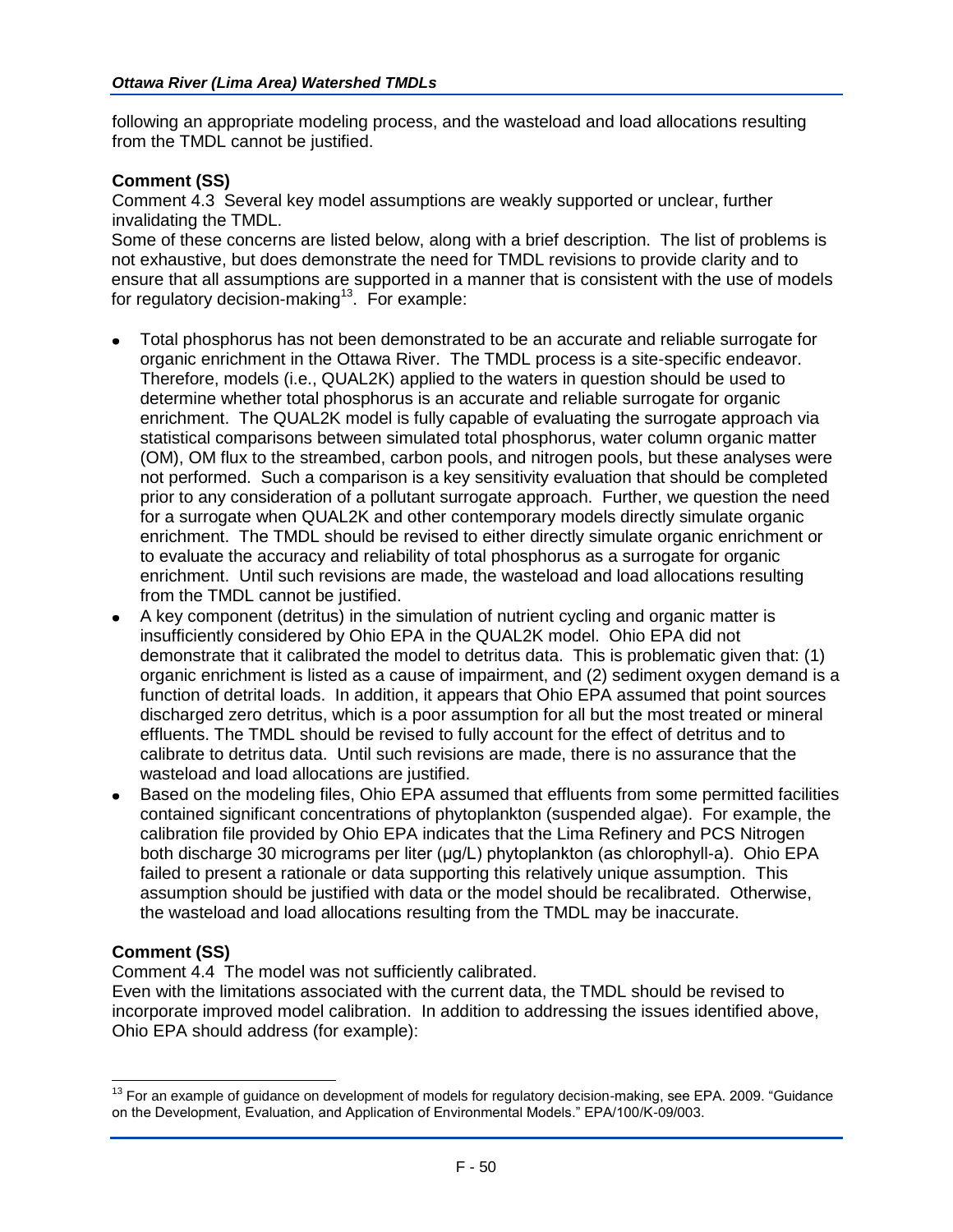- Some important model rates were modified in the validation run. These rates include but are not limited to: phytoplankton growth rate, phytoplankton respiration rate, and benthic algae respiration rate. This is not a normal practice and no justification is provided. The TMDL should be revised to reflect unmodified model rates.
- Deficiencies in the heat budget calibration should be fixed and then the model should be recalibrated. Errors associated with the calibration of temperature will affect the rates of change of many key model parameters.
- In addition to detritus calibration, Ohio EPA needs to address the lack of goodness-of-fit for several key model constituents. These constituents include carbonaceous biochemical oxygen demand (CBOD), conductivity, pH, and daily minimum dissolved oxygen.
- The TMDL does not adequately address how the model predicts dissolved oxygen throughout the diel (24-hour) cycle. The TMDL should be revised after Ohio EPA compares continuous sonde data to diel predictions. Such a comparison would assess the reasonableness of reaeration estimates. This would likely also improve the ability of the model to capture minimum dissolved oxygen and the difference between the daily minimum and maximum.
- Periphyton (*i.e*., bottom algae) data are included in the model calibration run but are absent in the validation run. Given the shallowness of the Ottawa River at low-flow, it is likely that periphyton dynamics significantly influence the dissolved oxygen regime. We do not understand why Ohio EPA did not corroborate periphyton parameterization with a second set of data. Ohio EPA should revise the TMDL to accurately account for the effects of periphyton on dissolved oxygen in the Ottawa River, and should include those data during model validation.

## References

US Environmental Protection Agency (US EPA), 2009. Guidance on the Development, Evaluation, and Application of Environmental Models. EPA/100/K-09/003. Office of the Science Advisor, Council for Regulatory Environmental Modeling, Washington, DC. 99 pp.

**Response:** Ohio EPA weighs many factors in choosing what model to apply for each project, and plans for collecting data suitable for the modeling approach chosen. The QUAL2K model is supported by U.S. EPA for cases of impairment in situations similar to the conditions observed in the Ottawa River. After this project was completed, the Water Environment Research Foundation (WERF) developed the nutrient model selection tool (WERF 2013) to aid in selecting an appropriate water quality model for modeling nutrients and setting nutrient goals. This model selection tool also indicates that the QUAL2K model is appropriate for the Ottawa River project.

Eutrophication effects are manifest at low flow, and sustained by continual inputs of phosphorus by point sources; therefore, modeling at the low flow condition is appropriate.

Ohio EPA concedes that the QUAL2K model for the Ottawa River at Lima could be more robust, as can any model. Indeed, this is why the implementation plan in the draft TMDL incorporates a step-wise adaptive implementation approach that begins with the obvious need for CSO controls and allows for further study and refinement. The TMDL has been clarified to indicate that numeric permit limits for phosphorus for the major Lima dischargers (in the QUAL2K model area) will not be lowered until an enhanced model and subsequent TMDL is developed (including an opportunity for public comment). Ohio EPA expects that a new model would be developed after Ohio EPA revisits the Ottawa to measure the stream condition following CSO improvements, as laid out in the Chapter 6 of the final TMDL.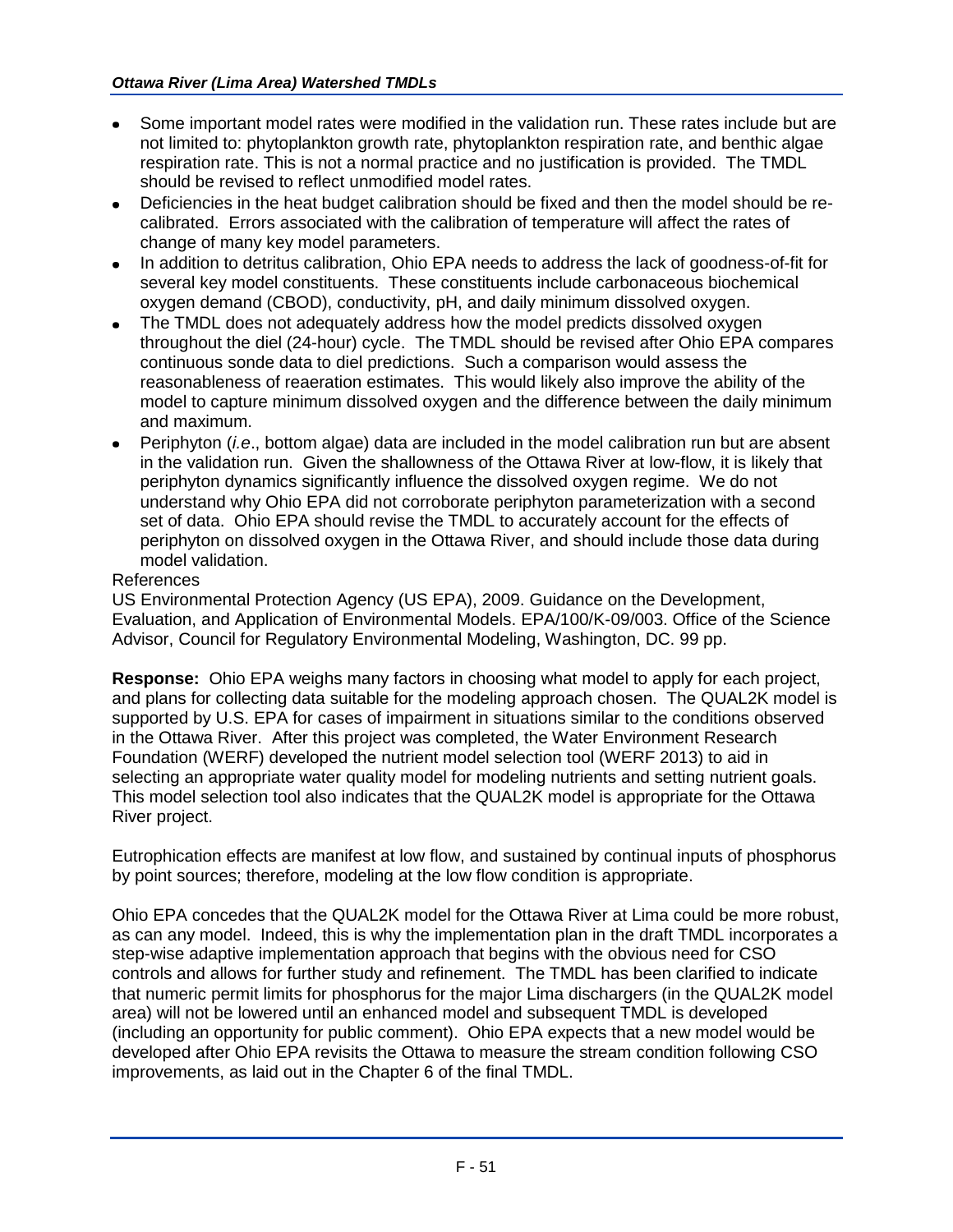The biological performance (mostly attainment upstream from Lima with some non-attainment) with documented concentrations from survey work and follow-up modeling gives a reason to believe that use support is probable. If, for instance, the 4R program (IPNI, 2012) results in reductions of nonpoint source loads and there are point source improvements, then there is a very good future for improvement and more biological attainment than in 2010. Sometimes improvement has been incremental. The improvements in the Ottawa River from the 1990- 1991, to 1996 and to the 2010 surveys provide a good example of this incremental progress.

# **F2.2 Load Duration Curves**

## **Comment (DS)**

Reference Tables 5-17 and 5-22 – *E. coli* TMDL tables

These and other tables in the Draft Report attempt to set TMDLs for *E. coli* based on samples taken at differing water levels in the river. However, many of these tables, in particular Tables 5- 17 and 5-22, propose to set a TMDL for high flow and for dry weather flows without showing or referencing any data on which to base the conclusion. All TMDLs in the Report should include references to samples taken at each flow rate, and data from these samples should clearly support the conclusions reached in the TMDLs.

## **Comment (BS)**

The concerns we have with the assignation of Lima MS4 wasteload allocations in Appendix D are numerous:

- 1. Table D-13 TP TMDL for Lost Creek at Reservoir Rd (data is reflected in Table 6-4)
	- a. 100% of the WLA has been assigned to the Lima MS4
	- b. The WLA is based on ONLY 2 wet weather and 3 normal samples
- 2. Table D-14 TP TMDL for Zurmehly Creek at Fort Amanda Rd (data is reflected in Table 6-4)
	- a. 100% of the WLA has been assigned to the Lima MS4
	- b. The WLA is based on ONLY 3 wet weather and 3 normal samples
- 3. Table D-15 TP TMDL for Little Ottawa River at Fort Amanda Rd (data is reflected in Table 6- 4)
	- a. 54% of the WLA has been assigned to the Lima MS4
	- b. The Cridersville MS4 permit needs assigned here
	- c. The WLA is based on ONLY 2 wet weather and 2 normal samples
- 4. Table D-19 TP TMDL for the Modeled Stream Reach
	- a. Despite the fact that it is largely within the Lima Ohio Urbanized Area, no WLA has been assigned to any MS4 permit
	- b. Nonpoint source pollution is grossly under-represented here at 0.3% of the load
- 5. Table D-20 CBOD<sub>5</sub> TMDL for the Lima Reservoir-Ottawa River subwatershed
	- a. 11% of the WLA has been assigned to the Lima MS4
- 6. Tables D-21 and D-22 Sediment/Habitat TMDL
	- a. We object to what appears to be the exclusive use of QHEI scores to set TMDLs for sediment and habitat in our watershed. The process seems over-simplified. Ours is a complex stream dynamic that deserves a more complex characterization methodology.
	- b. The Lima Ohio Urbanized Area is represented within these stream miles.
- 7. Table D-24 E. coli TMDL for Lost Creek at E. High St. (data is reflected in Table 6-4)
	- a. Over 99% of the WLA has been assigned to the Lima MS4
	- b. The samples here are about twice the number we observed in the TP
- 8. Table D-25 E. coli TMDL for Ottawa River at Shawnee Rd.
	- a. 46% of the WLA has been assigned to the Lima MS4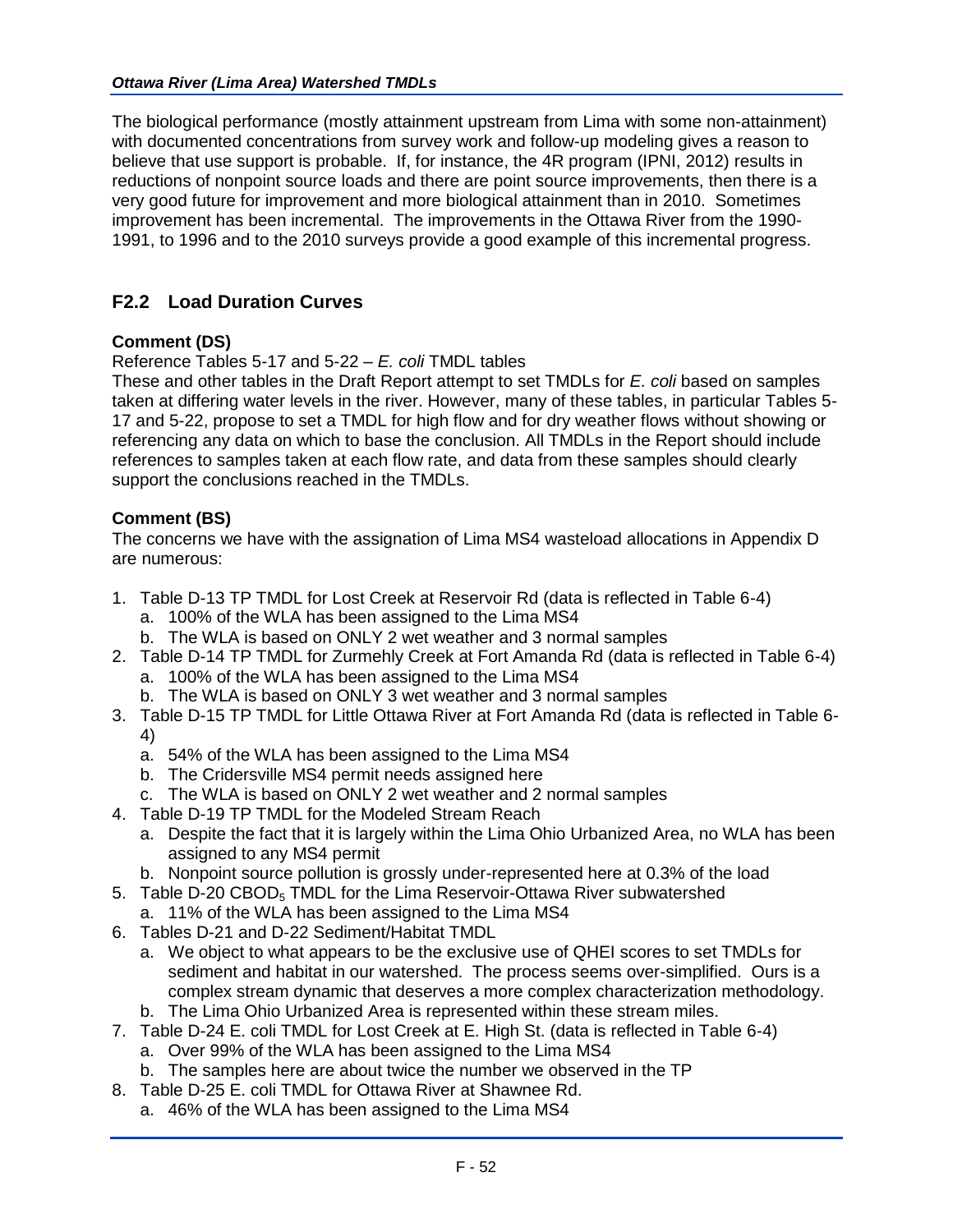- b. The WLA is based on ONLY 4 wet weather 4 normal samples
- 9. Table D-26 E. coli TMDL for Little Ottawa River at Ft Amanda Rd (data is reflected in Table 6-4)
	- a. 93% of the WLA has been assigned to the Lima MS4
	- b. The Cridersville MS4 permit also needs assigned here
	- c. The WLA is based on 4 wet weather samples and 5 normal samples
- 10. Table D-27 E. coli TMDL for Ottawa River at Copus Rd.
	- a. 61% of the WLA has been assigned to the Lima MS4
	- b. The WLA is based on ONLY 3 wet weather and 5 normal samples
	- c. This table should reflect WLA assignations in Table D-25 for the upstream segment
- 11. Table D-29 E. coli TMDL for Ottawa River at US-224 (data is reflected in Table 6-4)
	- a. 63% of the WLA has been assigned to the Lima MS4
	- b. The WLA is based on ONLY 4 wet weather and 4 normal samples
	- c. This table should reflect WLA assignations in Tables D-25 and D-27 for the upstream segments
- 12. Table D-30 E. coli TMDL for Pike Run at Lima-Gomer Rd (data is reflected in Table 6-4)
	- a. 88% of the WLA has been assigned to the Lima MS4
	- b. The WLA is based on ONLY 4 wet weather and 5 normal samples
- 13. Table D-32 E. coli TMDL for Sugar Creek @ CR-O (data is reflected in Table 6-4)
	- a. 100% of the WLA has been assigned to the Lima MS4
	- b. The WLA is based on 6 wet weather and ONLY 2 normal samples

# **Comment (BS)**

## Appendix D – Load Allocation:

The report heavily used Load Duration Curves (LDC); however, the lack of sufficient data raises substantial question to the validity of the analysis and results.

- There is no measured pollutant load data from any of the land uses. The LDCs used in the report rely on insufficient samples to draw any reliable conclusions. For example, the LDC is divided into five flow regimes. For Lost Creek, three of the regimes have no phosphorus data (page D-48). Only two phosphorus samples are available for the Wet Weather flow regime. The two samples appear to significantly follow the assumed Target Load Duration Curve; however, due to the lack of data and an inappropriate averaging of the two data points, the report concludes that an 82.4% reduction in Total Phosphorus (TP) loads for the Wet Weather flow regime. The other four flow regimes show no reduction, primarily due to lack of any data, yet Ohio EPA still calculates TMDLs. The LDC method that was used was fundamentally flawed, and may be over reaching because of insufficient data. The analysis failed to demonstrate that TP limits were exceeded. With the paucity of data, there may be a good chance that calculated loads would be within acceptable limits, however the assigned allocations results in onerous load reductions for the Lima MS4.
- It appears that the analysis of the basic underlying data for the MS4 areas and Allen County is flawed. In addition to the overreaching use of the scarce data, other examples are prevalent. On page D-49 of Appendix D, a wasteload allocation is assigned to the Lima MS4 for Zurmehly Creek; however, the City of Lima MS4 permit boundary is not tributary to this watershed. Additionally, the Allen County MS4 is not referenced anywhere in the report besides Table A-2, nor is it provided any wasteload allocation.
- The report analysis fails to take even a fundamental approach to understand the potential  $\bullet$ pollutant loads from potential sources. Ohio EPA used an overly simplified approach of aggregating MS4 and other loads based on a percentage of land use. The agency failed to even take a minimum approach of evaluating loadings from contributing land uses to understand the hydrology and the pollutant delivery mechanism. Instead, Ohio EPA heavily relied on only a few samples (only two samples for the Lost Creek example) that represent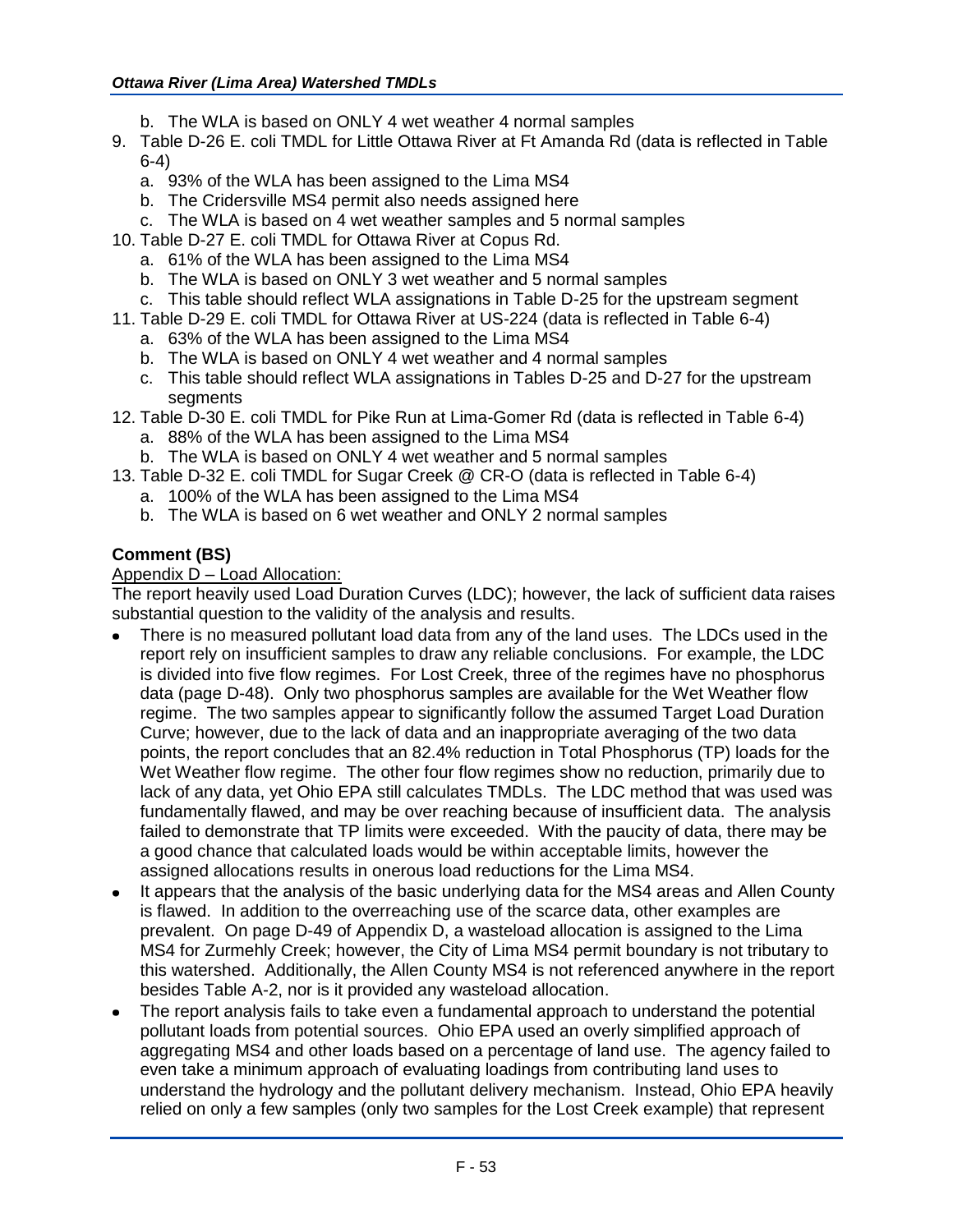an aggregate of all contributing land uses. The approach disregards the land use composition of the watershed. The agency did not consider or distinguish between the large agriculture land area as compared to dense urban development. The narrative discusses at length the importance of the agriculture contribution from tiled areas and offers no solid discussion to urban runoff; however, the load calculations presented in Appendix D directly conflicts with the narrative.

A minimum approach to understand the potential pollutant loads from potential sources should consist of: Obtain land use maps; Quantify pollutant loads based on hydrology (rainfall events) and land use; Evaluate delivery mechanism; Quantify pollutant load under various conditions; Attribute loads and evaluate relative contributions of loads based on actual loads; Evaluate and calibrate in-stream measured data to surface water loadings; and Determine required load reductions, considering pollutant load sources, land uses, and delivery mechanisms.

# **Comment (LS)**

3. Load Duration Curves Not Appropriate for establishing TP TMDL The TMDL presents a discussion on the use of Load Duration Curves (LDCs) to establish load reduction requirements for total phosphorus (TP). (See, Draft TMDL at 40 et seq.)

The flow curve is converted into a load duration curve by taking the product of the flow, the water quality target (0.1 mg/L for WWH) and a conversion factor. The load in kilograms per day is the TMDL for each flow condition. (Draft TMDL at 40)

All of the area beneath the TMDL is considered the total phosphorus loading capacity of the stream. The difference between this area and the area representing the current loading conditions is the load that must be reduced to meet water quality standards/targets. The final step to create an LDC is to determine where reductions need to occur. The likelihood of a source affecting the stream varies by flow regime and likely sources in the five flow regimes are indicated in Table 4-4. (Draft TMDL at 41)

Notwithstanding the comments presented above regarding the arbitrary use of the 0.1 mg/L TP statewide criterion, this approach to TMDL development for nutrients is misdirected and should be deleted from the TMDL for the following reasons:

## *a. Averaging Period*

Nutrients do not present a toxicity concern and elsewhere, for instance, the USEPA has considered proposed numeric nutrient criteria to be annual or growing season average values. The LDC approach treats the TP criterion as a daily maximum value which cannot be exceeded. This approach is not recognized as scientifically defensible. An averaging period needs to be assigned and the allowable load needs to be integrated based on the duration of the various flow conditions to determine whether the criterion is achieved for the specified averaging period. For example, if low flow conditions only occur five percent of the time, an exceedance of the LDC for this period may be inconsequential when averaged over the remainder of the averaging period.

## *b. Margin of Safety*

The Draft TMDL indicates that an explicit margin of safety of 5% was used for the TMDLs derived from nutrient LDCs to account for uncertainty in the response of the waterbody to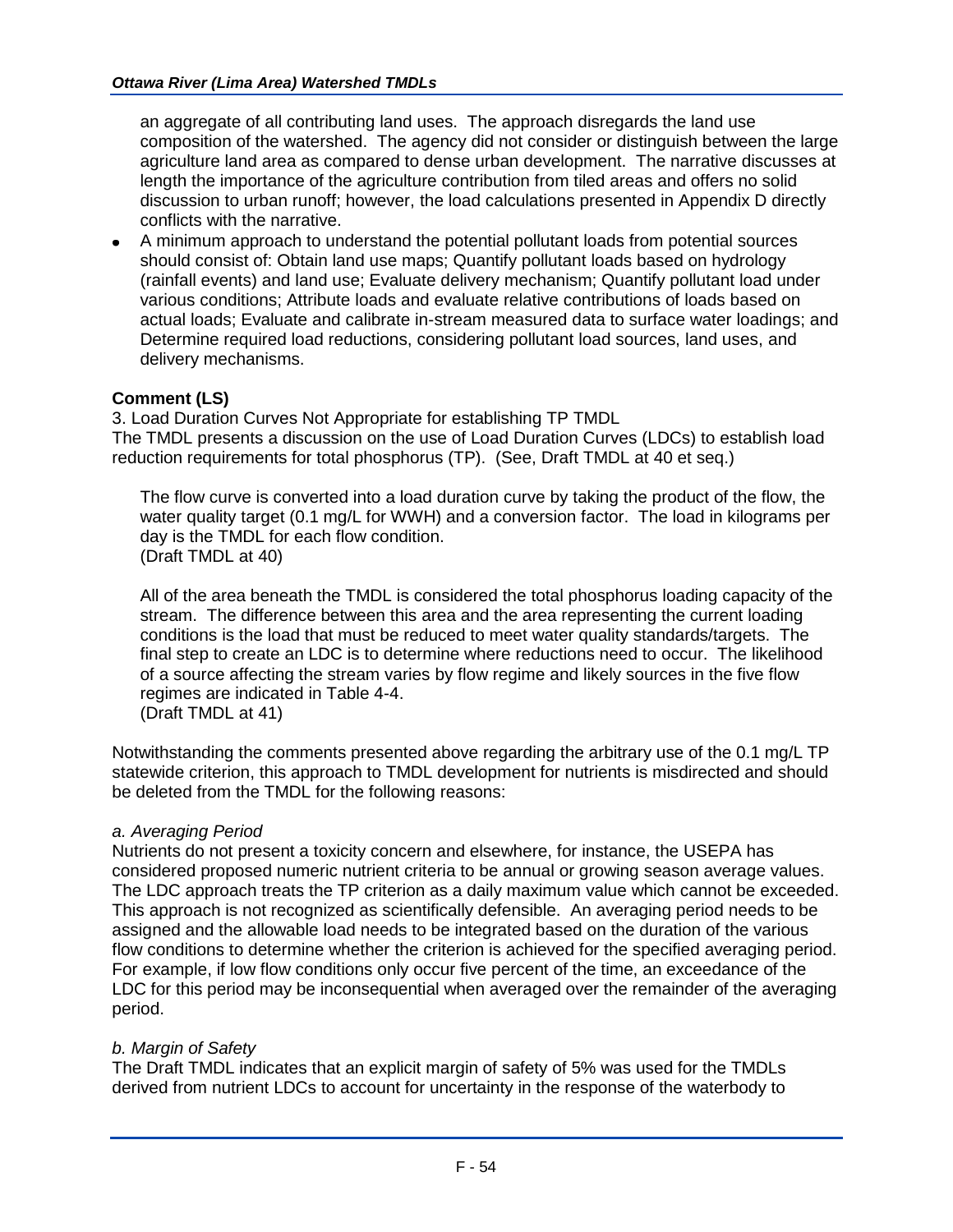loading reductions. (See, Draft TMDL at 59) This rationale is without merit.<sup>14</sup> Given that the LDC is established so that the water quality criterion is not exceeded at any flow, there is no need for a margin of safety. If, however, the margin of safety is included to account for uncertainty in the water quality criterion, this would be a clear indication that the water quality criterion is unsuitable and should be withdrawn.

#### *c. Flow Regime*

The Draft TMDL presents five flow regimes for consideration. (See, Draft TMDL at 41). The evaluations presented in Appendix D indicate that independent load reductions are calculated for each flow range. (e.g., See, Draft TMDL Appendix D at D-45) Thus, in the case of Hog Creek, the TP TMDL is as follows:

| <b>TMDL</b>                 | <b>High Flow</b><br>$(0-5%)$ | Wet<br>Weather<br>$(5-40%)$ | Normal<br>Range<br>(40-80%) | Drv<br>Weather<br>$(80-95%)$ | Low<br>Flow (95-<br>100%) |
|-----------------------------|------------------------------|-----------------------------|-----------------------------|------------------------------|---------------------------|
| Flow Basis (cfs)            | 544                          | 49.1                        | 14.6                        | 6.05                         | 3.72                      |
| Median Sample Load (kg/day) | 372                          | N/A                         | 1.75                        | 2.91                         | N/A                       |
| <b>Load Reduction</b>       | 66.9%                        | No Data                     | <b>NA</b>                   | 67.0%                        | No Data                   |
| LDC (kg/day)                | 132.99                       | 12.01                       | 3.56                        | 1.48                         | 0.91                      |
| Load Allocation (kg/day)    | 122.83                       | 10.32                       | 2.46                        | 0.53                         | 0.01                      |

In this example, no load reduction is required under normal flow conditions when the median observed load is 1.75 kg/day and the allowable daily load averages 3.56 kg/day. However, under dry weather conditions, when the current median load is 2.91 kg/day, the TMDL would require a 67% reduction to meet the TP criterion. Similarly, under high flow conditions, the allowable TP loading is 133 kg/day, with 123 kg/day from non-point sources (margin of safety subtracted from load allocation).

## (i) Effect of High Flow Loads

 $\overline{a}$ 

This approach to nutrient regulation is doomed to fail and cannot restore aquatic life uses, even if the TP criterion is appropriate for use in the Ottawa River Watershed. Consider, for example, the high flow load allocation. This allocation is authorized for 5% of the time when flows are considered high. The overall contribution of this load to the watershed is 6.14 kg/day (e.g., 122.83 kg/day x 5%). This allocation is double the allowable load when stream flows are in the normal to dry range. If most of this load is particulate, it is likely to precipitate further downstream and contribute to aquatic life impairments. Even if the load is not primarily particulate, this high flow load may be capable of supporting excessive algal growth that impairs the aquatic life use. It is commonly known that periphyton are able to store excess phosphorus and use the stored phosphorus for growth at a later time. The high flow load provides more than enough phosphorus to support such growth. Consequently this TMDL cannot ensure that aquatic life uses will be restored. The influence of these high flow loads on periphyton biomass cannot be assessed using the LDC approach but must be assessed using a dynamic water quality model capable of simulating the interaction between varying nutrient load and algal growth.

(ii) Load Reduction Requirements may be Unnecessary

 $14$  The entire basis of the TMDL program is predicated on the concept that a reduction in load yields a defined change in ambient water quality. Moreover, the TMDL treats TP as a conservative substance. If the load and flow is known, there is no uncertainty regarding the resulting ambient concentration.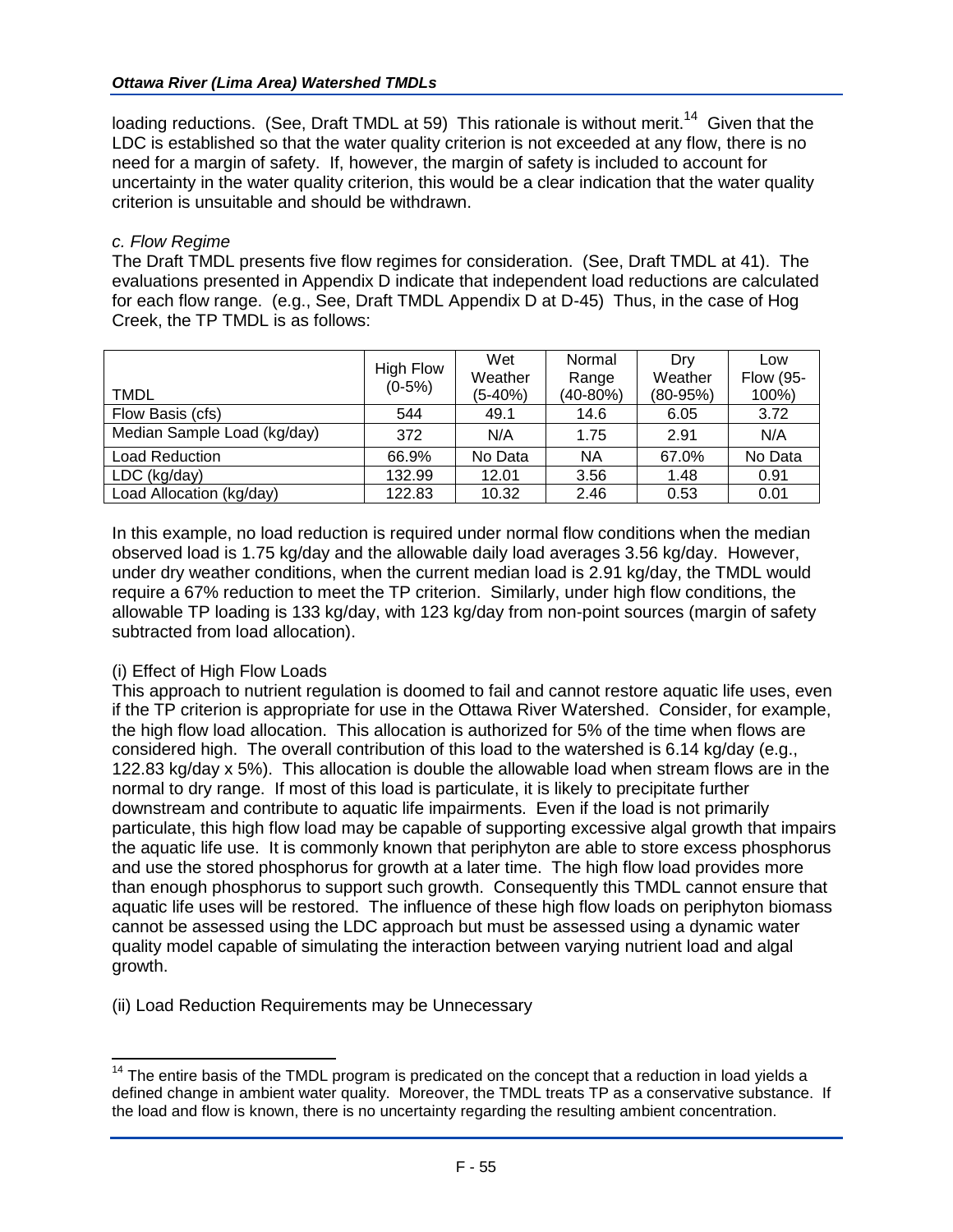Under low flow conditions, the TMDL indicates that a load reduction of 67% is required to reduce the TP load from 2.91 kg/day to the TMDL of 1.48 kg/day. However, under normal flow conditions, the current load is 1.75 kg/day, half of the allowable TMDL. Given that the non-point source loads account for 99% of the loading, the marked increase in daily loading between the normal flow condition (1.75 kg/day) and the dry weather flow condition (2.91 kg/day) is highly suspect and needs to be reevaluated. Notwithstanding this problem with the data, the average TP load for the combined normal to dry flow range is about 2.1 kg/day. If an appropriate averaging period is used, this load would be considered acceptable and no dry weather load reduction would be required.

Alternatively, although the median high flow load (372 kg/day) is significantly higher than the corresponding LDC allocation, the high flow load may primarily pass through the subwatershed without having any impact on plant growth if the detention time is sufficiently short and/or high flows scour periphyton from the stream. In this case, the high flow load is irrelevant and there is no need for load reduction under this flow condition. Moreover, even if the river is actually impaired for dissolved oxygen, at higher flows the dissolved oxygen dynamics of the stream change radically and phosphorus reduction may become irrelevant to compliance with the D.O. criterion. In either case, the high flow TMDL for TP based on LDC is unnecessary.

(iii) Point Source Load Reductions cannot restore Aquatic Life Uses

Finally, the high flow condition is currently estimated to contribute 372 kg/day and this load is entirely attributed to cultivated crop land uses. (See, Draft TMDL at 75). Based on the source of this load (cultivated crops) and the conditions under which the load is delivered (high flow conditions), there is no reasonable assurance that such loads can be significantly reduced by this TMDL. This load is equivalent to 18.6 kg/day over the entire year and greatly exceeds the low flow TMDL calculated for the point dischargers, 10.6 kg/day. (See, Draft TMDL Table 5-7 at 64) Even if the point source loads are reduced to zero, there is sufficient high flow load from the Hog Creek subwatershed to exceed the wasteload allocation in the Lima area for the entire growing season. The LDC analysis ignores the overall load and presumes that the high flow load disappears when the flow recedes. Such an assumption cannot be assessed without a properly calibrated dynamic water quality model. Without such an assessment there is no confidence that the TMDL is necessary to restore aquatic life uses to the Ottawa River watershed.

## **Comment (SS)**

Comment 1.7 The analysis of pollutant loadings and reductions in this TMDL should not be used to direct or advise regulatory actions.

The costs to the City associated with meeting the TMDL-recommended limits will be significant and will likely not meet the arbitrary targets set forth in this TMDL. A primary advantage of the load duration curve (LDC) approach used in the TMDL is the ability to differentiate loads based on flow regime. An associated weakness is that for a given flow regime, it is not possible to differentiate specific sources. Further, the flow data used for the LDC approach in this TMDL is inaccurate for all but the gauged location, water quality data were not collected in all flow regimes throughout the watershed, and the impacts of assimilation and resuspension are unknown. Therefore, the recommended implementation actions for this TMDL are rendered unusable, particularly for the development of modified permit conditions, mandated corrective actions, or the allocation of limited grant funding to address nonpoint sources of phosphorus.

## **Comment (SS)**

Comment 1.15 The load duration curve (LDC) approach to derive loads and associated reductions is inappropriate.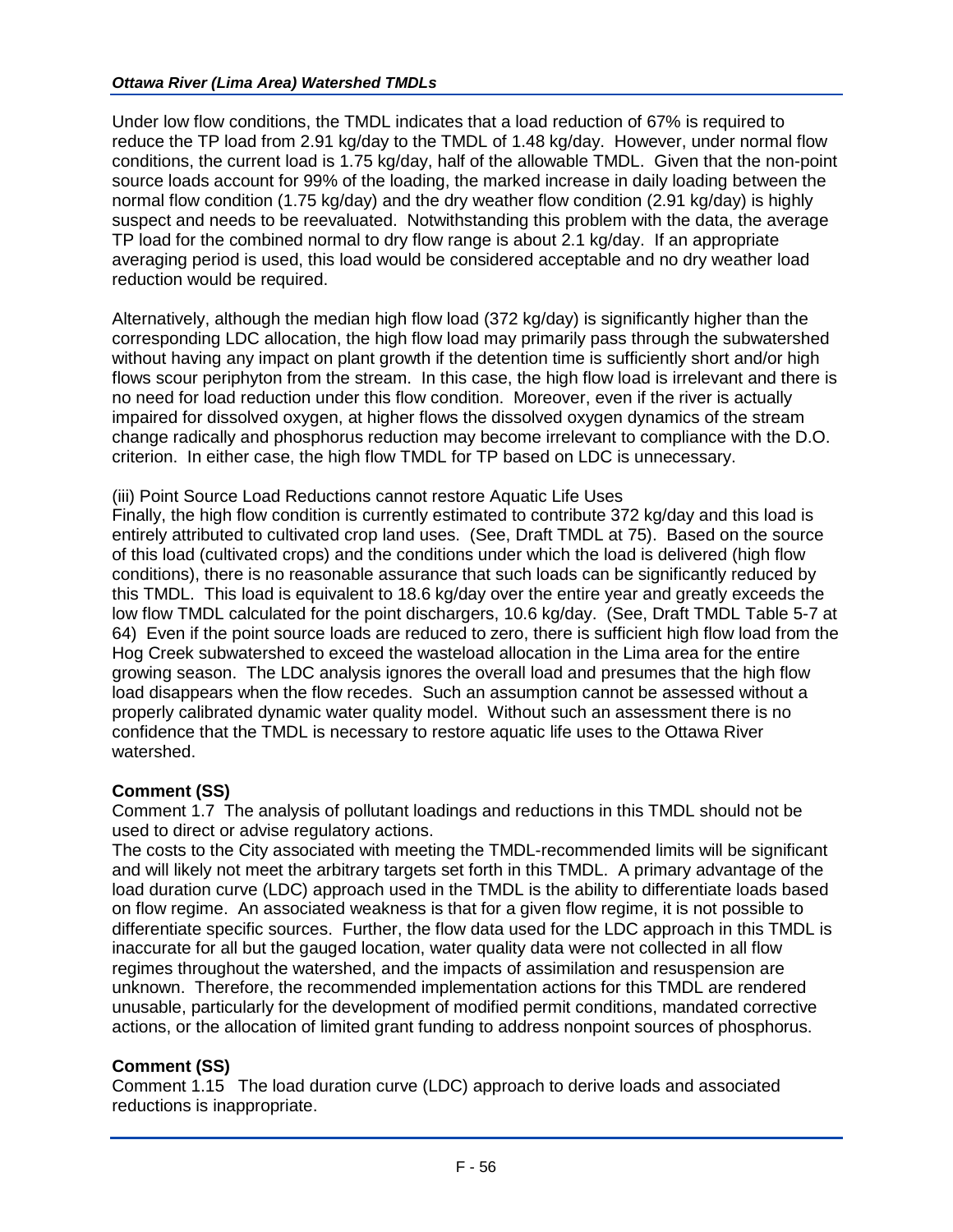#### *Ottawa River (Lima Area) Watershed TMDLs*

As detailed in subsequent comments, weaknesses in the LDC approach have resulted in conclusions that mischaracterize the scope and extent of purported phosphorus and E. coli impairments. This, in turn, will require costly pollution control measures for regulated entities that may be ineffective at producing measurable improvements in water quality in the Ottawa River. There are a number of inherent and TMDL-specific weaknesses of the LDC approach.

#### **Comment (SS)**

Comment 1.16 The simplistic, flow-based approach to pollutant loadings used in the TMDL fails to reflect the high variability of phosphorus and bacteria levels throughout the watershed. A key principle of the LDC approach is that pollutant loads vary directly with the flow in a water body. This concept is not applicable to phosphorus or bacteria for the Ottawa River and its tributaries. The complexity of pollutant fate and transport in these systems is given little attention in this TMDL.

For phosphorus, the TMDL states that some of the load is attributable to phosphorus bound to sediment that accumulates in the water body and, over time, is released. In reality, however, this is a complex process – pollutant release rates, amounts of phosphorus assimilated or released, and the overall distribution of sediments, although critical variables, are not evaluated in the TMDL.

For bacteria, flow is not directly correlated with levels present in the water column. Bacteria levels are influenced by die-off and propagation within the water body. Research has shown the resuspension of sediments after rain events can cause measurable changes in bacteria levels within the water column (Cho, 2010), indicating sediments are a viable source of this pollutant and an influencer of overall water quality.

For both phosphorus and bacteria, the LDC outputs used to calculate load reductions, daily loads, and potential regulatory actions, are not representative of real-world conditions and should be viewed as highly inaccurate estimates, at best.

## **Comment (SS)**

Comment 1.17 If the LDC approach is to be used, larger water quality datasets are needed to make the TMDLs credible.

A component of a viable dataset is adequate samples from all flow regimes. These data are critical to accurately depicting pollutant loads in all conditions, particularly those deemed critical to the impairments of concern. In the Ottawa River TMDL, numerous flow regimes in each sub watershed were not sampled or no data were used to calculate daily loads. This issue applies to both the phosphorus and bacteria TMDLs. Even worse, some watersheds were not sampled during low flow, identified in the TMDL as a critical condition for phosphorus impairments.

Ohio EPA attempts to mitigate the lack of meaningful data for the bacteria TMDLs – addressing the data gap issue by setting an exceptionally large (20%) margin of safety in some instances. Ohio EPA acknowledges this issue in the TMDL, but chooses to minimize this significant data gap rather than address it through additional data collection. The paucity of data available undermines the credibility of the results using the LDC.

#### **Comment (SS)**

Comment 1.18 Insufficient flow data were used to calculate the LDCs.

The LDC approach relies on accurate flow data to compute loadings and needed reductions. For this TMDL, flow data were only available for one gauging station, located on the Ottawa River at the City of Lima. The flows were extrapolated for each sub watershed, using a simple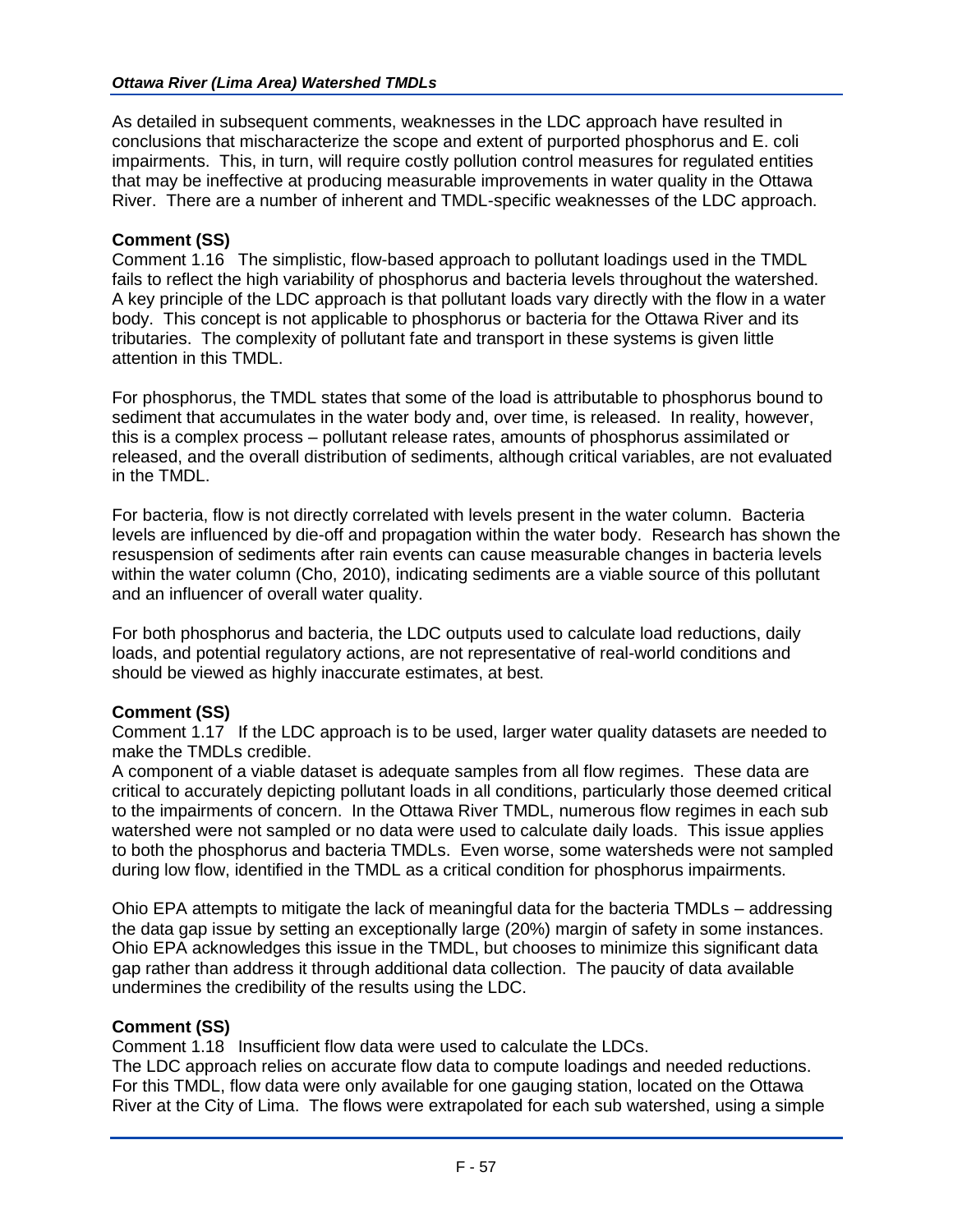ratio of the area of sub watershed compared to the large watershed of the Ottawa River. However, this approach is only viable if the physical characteristics of each watershed are relatively similar. The flow within the Ottawa River, particularly in the sections directly above and below the Lima gauge, is influenced by a number of large NPDES-permitted discharges. In contrast, flow in the sub watersheds is not influenced by such large, relatively continuous discharges. This means flow is likely inaccurately estimated, which in turn renders the LDCs for these sub watersheds unusable. Ohio EPA indicates that flow issues associated with NPDES discharges is addressed through the addition of flow into the duration curves, but the methods used and "corrections" made are not spelled out in the draft TMDL. This issue adversely affects the conclusions of both the phosphorus and bacteria TMDLs.

# **Comment (SS)**

Comment 1.19 The LDC generates a one-size-fits-all phosphorus allocation that is likely conservative for most conditions.

Phosphorus does not have a continuous or acute impact to water quality and aquatic biota. Effects of phosphorus vary based on other conditions, such as temperature and levels of sunlight, which influence the propagation of algal blooms that produce the direct adverse effects on aquatic biota. Daily loads, generated by the LDC curve, do not accurately account for all conditions, which may vary considerably during a given month.

## **Comment (SS)**

Comment 1.20 The LDC approach is not suitable for complex water bodies, flow regimes, or pollutant fate and transport scenarios involving pollutants such as phosphorus and bacteria. Unlike continuous simulation models such as Water Quality Analysis Simulation Program (WASP), the LDC duration approach cannot evaluate or assess the impacts of sediment transport, flow alterations associated with dams, segment-specific flow variations, water column/benthos interactions, or other factors that influence the extent and distribution of pollutants within a given water body. This issue adversely affects the conclusions of both the phosphorus and bacteria TMDLs.

## **Comment (SS)**

Comment 2.9 As discussed in Section Five, the load duration curve (LDC) method is inappropriate for establishing TMDLs for the Ottawa River. The weaknesses of the LDC approach have resulted in conclusions that mischaracterize the scope and extent of purported phosphorus and E. coli impairments. This, in turn, will require costly pollution control measures for regulated entities that may be ineffective at producing measurable improvements in water quality in the Ottawa River.

## **Comment (SS)**

Comment 2.12 Additional explanation/presentation of data used to calibrate/verify models in the TMDL is needed…. For the LDCs, the data is insufficient to judge whether the stream segments are actually out of compliance with the TMDL at every flow regime.

## **Comment (SS)**

Comment 5.1 The use of the load duration curve (LDC) approach to derive loads and associated reductions is inappropriate.

Weaknesses of the LDC approach have resulted in conclusions that mischaracterize the scope and extent of purported phosphorus and E. coli impairments. This, in turn, will require costly pollution control measures for regulated entities that may not be necessary or sufficient to produce measurable improvements in water quality in the Ottawa River. There are a number of inherent and TMDL-specific weaknesses of the LDC approach, the effect of which is little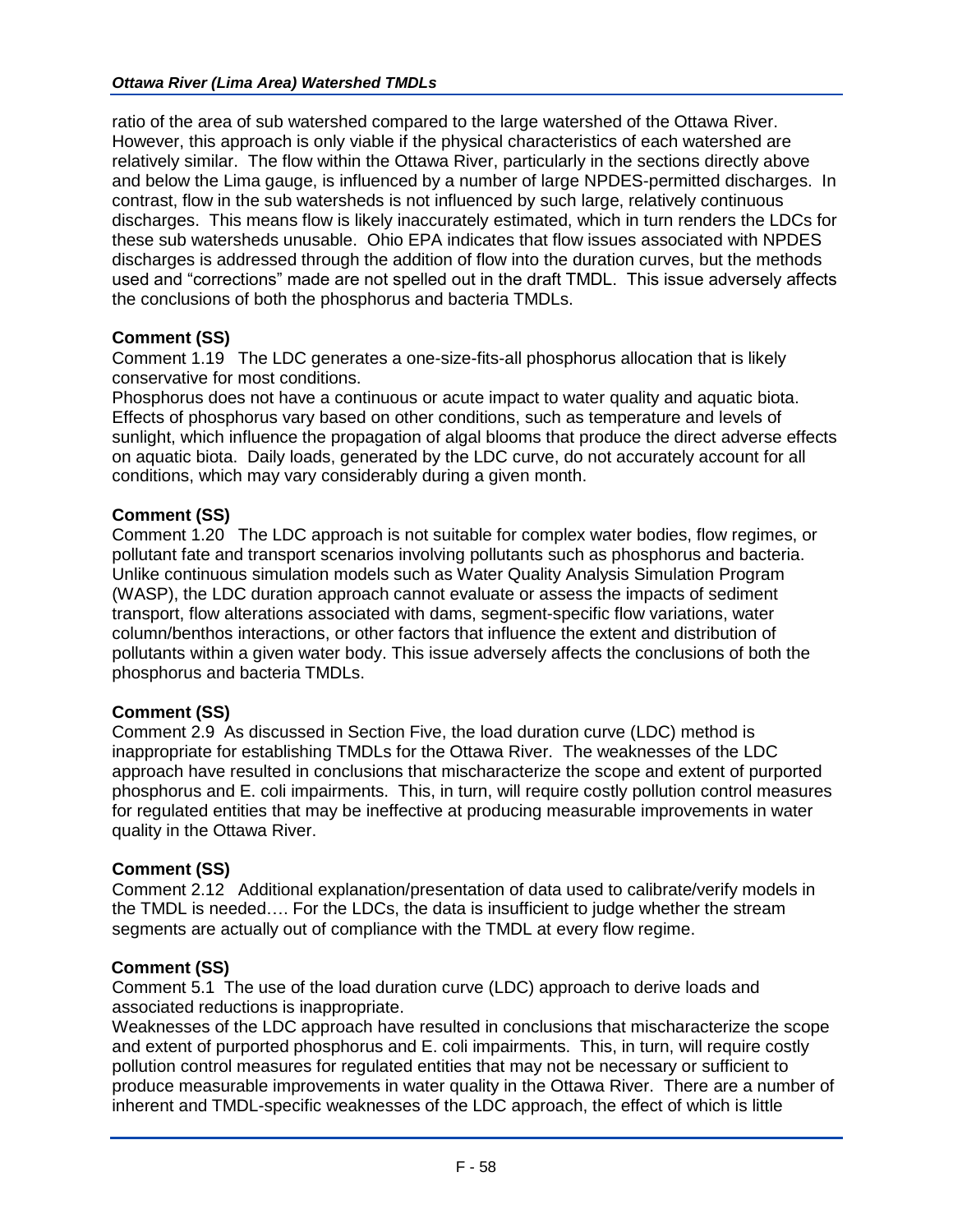#### *Ottawa River (Lima Area) Watershed TMDLs*

confidence that the following have been adequately established in the TMDL: quantification of the impairments, linkages between sources and impairments, calculation of the TMDL, and identification of the appropriate implementation measures. The TMDL should be revised to use an approach that addresses the concerns raised below, rather than the LDC approach.

#### **Comment (SS)**

Comment 5.2 The simplistic, flow-based approach to pollutant loadings in the TMDL fails to capture the high variability of phosphorus and bacteria levels throughout the watershed. A key principle of the LDC approach is that pollutant loads vary directly with the flow in a waterbody. This concept is not applicable to phosphorus or bacteria. The complexity of pollutant fate and transport is given little attention in this TMDL resulting in overly conservative wasteload and load allocations that may be unnecessary.

For phosphorus, the Ottawa River TMDL states that some of the load is attributable to phosphorus bound to sediment that accumulates in the waterbody of concern and, over time, is released. This is a complex process – pollutant release rates, amounts of phosphorus assimilated or released, and the overall distribution of sediments, all of which are important variables, are not characterized in the TMDL.

For bacteria, flow is not directly correlated with levels present in the water column. Bacteria levels are influenced by die-off and propagation within the waterbody. Research has shown the resuspension of sediments after rain events can cause measurable changes in bacteria levels within the water column (Cho, 2010), indicating sediments are a viable source of this pollutant and an influencer of overall water quality.

For both phosphorus and bacteria, the resulting LDC outputs used to calculate load reductions, daily loads, and potential regulatory actions, are not representative of real-world conditions and are highly inaccurate estimates, at best. As a result, a TMDL based on the LDC approach will result in erroneous and overly conservative wasteload and load allocations. The TMDL should be revised to account for the high variability and complexity of phosphorus and bacteria levels before the regulated community is asked to spend substantial amounts on nutrient reduction technologies to meet load allocations that are not related to improving impairments in the Ottawa River.

## **Comment (SS)**

Comment 5.3 There are insufficient data to support the LDC approach.

In order to have a legitimate dataset for the LDC, it is essential that it be supported by adequate samples from all flow regimes. These data are critical to accurately depicting pollutant loads in all conditions, particularly those deemed critical to the impairments of concern. In the Ottawa River TMDL, numerous flow regimes in each sub watershed were either not sampled or no data was used to calculate daily loads. This issue applies to both the phosphorus and bacteria TMDLs. Even worse, some watersheds were not sampled during low flow, and low flow was identified in the TMDL as a critical condition for phosphorus impairments.

The TMDL attempts to offset the lack of adequate data for bacteria by setting an exceptionally large (20%) "margin of safety" in some instances. This is not an adequate response because this large margin of safety results in artificially diminished assimilative capacity, which could have been addressed by establishing proper data collection protocols before embarking on the TMDL calculations. The paucity of data available undermines the credibility of the results using the LDC. If Ohio EPA insists on using the LDC approach, the TMDL should be revised after collection of substantially more data to account for all flow regimes. In the absence of sufficient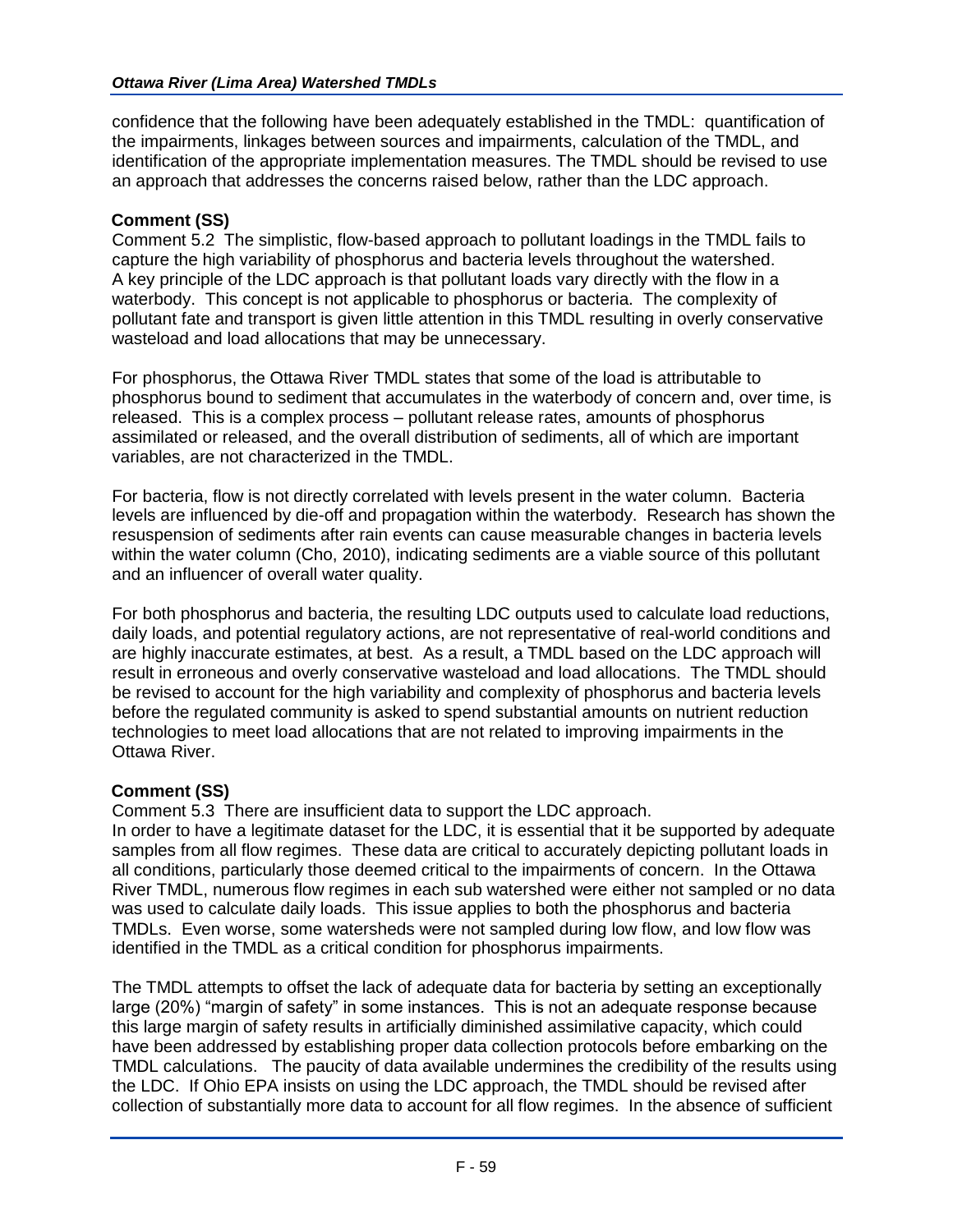data, the TMDL cannot be deemed credible, and the resulting wasteload and load allocations cannot be justified.

#### **Comment (SS)**

Comment 5.4 Insufficient flow data were used to calculate the LDCs.

The LDC approach relies on accurate flow data to compute loadings and needed reductions. For this TMDL, flow data was only available for one gauging station, located on the Ottawa River at the City of Lima. This flow was extrapolated for each sub watershed, using a simple ratio of the area of sub watershed compared to the large watershed of the Ottawa River. This approach is legitimate only if the physical characteristics of each watershed are relatively similar. The flow within the Ottawa River, particularly in the sections directly above and below the Lima gauge is influenced by a number of large NPDES-permitted discharges. In contrast, flow in the sub watersheds is not influenced by such large, relatively continuous discharges. This means flow is likely inaccurately estimated and in turn, renders the LDCs for these sub watersheds unusable. Although Ohio EPA indicates that flow issues associated with NPDES discharges is addressed through the addition of flow into the duration curves, the methods used and "corrections" made are not spelled out in the draft TMDL. This issue adversely affects the conclusions of both the phosphorus and bacteria TMDLs. The TMDL should be revised after Ohio EPA gathers sufficient flow data to support the chosen approach. Otherwise, the TMDL is invalid.

#### **Comment (SS)**

Comment 5.5 The LDC generates a one-size-fits-all phosphorus allocation that is likely conservative for most conditions.

Phosphorus does not have a continuous or acute impact to water quality and aquatic biota. Effects of phosphorus vary based on other conditions, such as temperature and levels of sunlight, which influence the propagation of algal blooms that produce the direct adverse effects on aquatic biota. Daily loads, generated by the LDC curve, do not accurately account for all conditions, which may vary considerably during a given month. The LDC methodology therefore treats phosphorus like an acute pollutant that must be limited to very low levels (0.1 mg/L) at all flow regimes. The TMDL is therefore overly conservative and overpredicts the amount of reductions needed from direct dischargers and other sources.

## **Comment (SS)**

Comment 5.6 The LDC approach is not suitable for complex waterbodies, flow regimes, or pollutant fate and transport scenarios involving pollutants such as phosphorus and bacteria. Unlike continuous simulation models such as Water Quality Analysis Simulation Program (WASP), the LDC duration approach cannot evaluate or assess the impacts of sediment transport, flow alterations associated with dams, segment-specific flow variations, water column/benthos interactions, or other factors that influence the extent and distribution of pollutants within a given waterbody. This issue adversely affects the conclusions of both the phosphorus and bacteria TMDLs. The TMDL should be revised to incorporate an approach that can account for the complexity of the Ottawa River. To be valid, the TMDL must employ a model that can integrate these complexities to ensure that the TMDL will result in management actions that will address the impairments identified in the Ottawa River.

#### **Comment (SS)**

Comment 5.7 The analysis of pollutant loadings and reductions in this TMDL should not be used to direct or advise regulatory actions.

The costs to the City of meeting the TMDL-driven effluent limits will be significant and will likely not meet the arbitrary targets set forth in this TMDL. As stated in the TMDL, a primary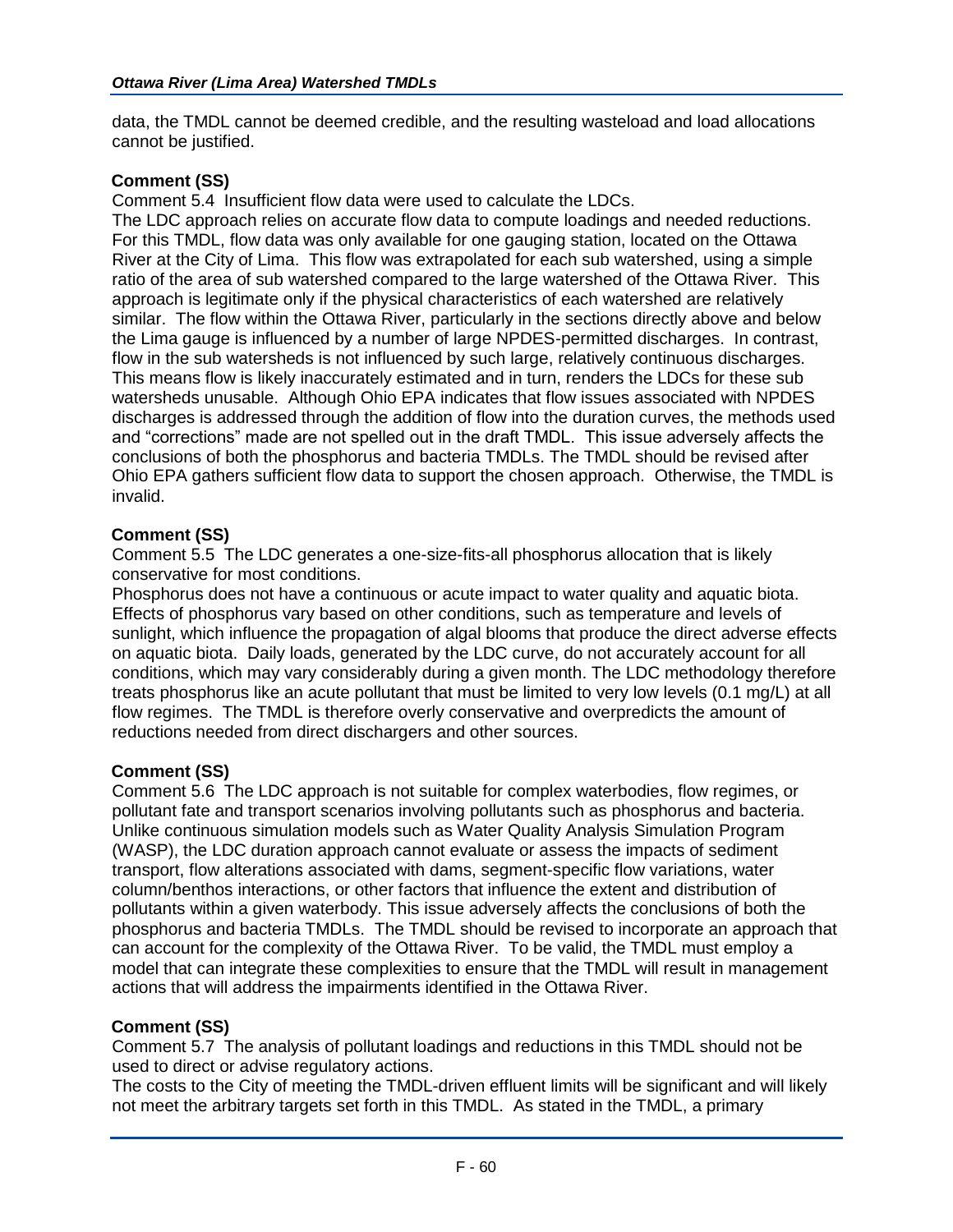advantage of the LDC approach is the ability to differentiate loads based on flow regime. An associated weakness is that for a given flow regime, it is not possible to differentiate specific sources. Further, the flow data used for the LDC approach in this TMDL is inaccurate for all but the single gauged location, water quality data were not collected in all flow regimes throughout the watershed, and the impacts of assimilation and re-suspension are unknown. As a result, the recommended implementation actions in the TMDL are indefensible, particularly for the development of modified permit conditions, mandated corrective actions, or the allocation of limited grant funding to address nonpoint sources of phosphorus. References

Kyung Hwa Cho, Y.A. Pachepsky, Joon Ha Kim, A.K. Guber, D.R. Shelton, R. Rowland. "Release of Escherichia coli from the bottom sediment in a first-order creek: Experiment and reach-specific modeling", Journal of Hydrology, July 23, 2010.

# **Comment (SS)**

Comment 6.6 Appendix D – Load Allocation

The report heavily used Load Duration Curves (LDC); however, the lack of sufficient data raises substantial question to the validity of the analysis and results.

- There is no measured pollutant load data from any of the land uses. The LDCs used in the report rely on insufficient samples to draw any reliable conclusions. For example, the LDC is divided into five flow regimes. For Lost Creek, three of the regimes have no phosphorus data (page D-48), and only two phosphorus samples are available for the Wet Weather flow regime. The two samples appear to significantly follow the assumed Target Load Duration Curve. However, due to the lack of data and an inappropriate averaging of the two data points, the report concludes that an 82.4% reduction in Total Phosphorus (TP) loads is needed for the Wet Weather flow regime. The other four flow regimes show no reduction, primarily due to lack of any data, yet Ohio EPA still calculates TMDLs. Because of insufficient data, the LDC method that was used is fundamentally flawed. The analysis failed to demonstrate that TP limits were exceeded. Given the paucity of data, Ohio EPA has no basis for assigning allocations that result in astronomically expensive and technically problematic (if not impossible) calculated loads for the Lima MS4.
- In addition to the speculative use of inadequate data, the analysis of the basic underlying  $\bullet$ data for the MS4 areas and Allen County is flawed. For example, on page D-49 of Appendix D, a wasteload allocation is assigned to the Lima MS4 for Zurmehly Creek. However, the Lima MS4 boundary is not tributary to this watershed. Additionally, the Allen County MS4 is not referenced anywhere in the report, nor is it provided any wasteload allocation.
- The report fails to apprehend the potential pollutant loads from potential sources. Ohio EPA used an overly simplified approach of aggregating MS4 and other loads based on a percentage of land use; and failed to evaluate loadings from contributing land uses to understand the hydrology and the pollutant delivery mechanism. Instead, Ohio EPA heavily relied on only a few samples (only two samples for the Lost Creek example) that represent an aggregate of all contributing land uses. This approach disregards the land use composition of the watershed. The agency did not consider or distinguish between the large agriculture land area and the dense urban development. The narrative discusses at length the importance of the agriculture contribution from tiled areas, but in addition to the speculative use of inadequate data, presents no solid discussion regarding urban runoff. The load calculations presented in Appendix D directly conflicts with the narrative.
- A minimally acceptable approach to understand the potential pollutant loads from potential sources should consist of: Obtain land use maps; Quantify pollutant loads based on hydrology (rainfall events) and land use; Evaluate delivery mechanism; Quantify pollutant load under various conditions; Attribute loads and evaluate relative contributions of loads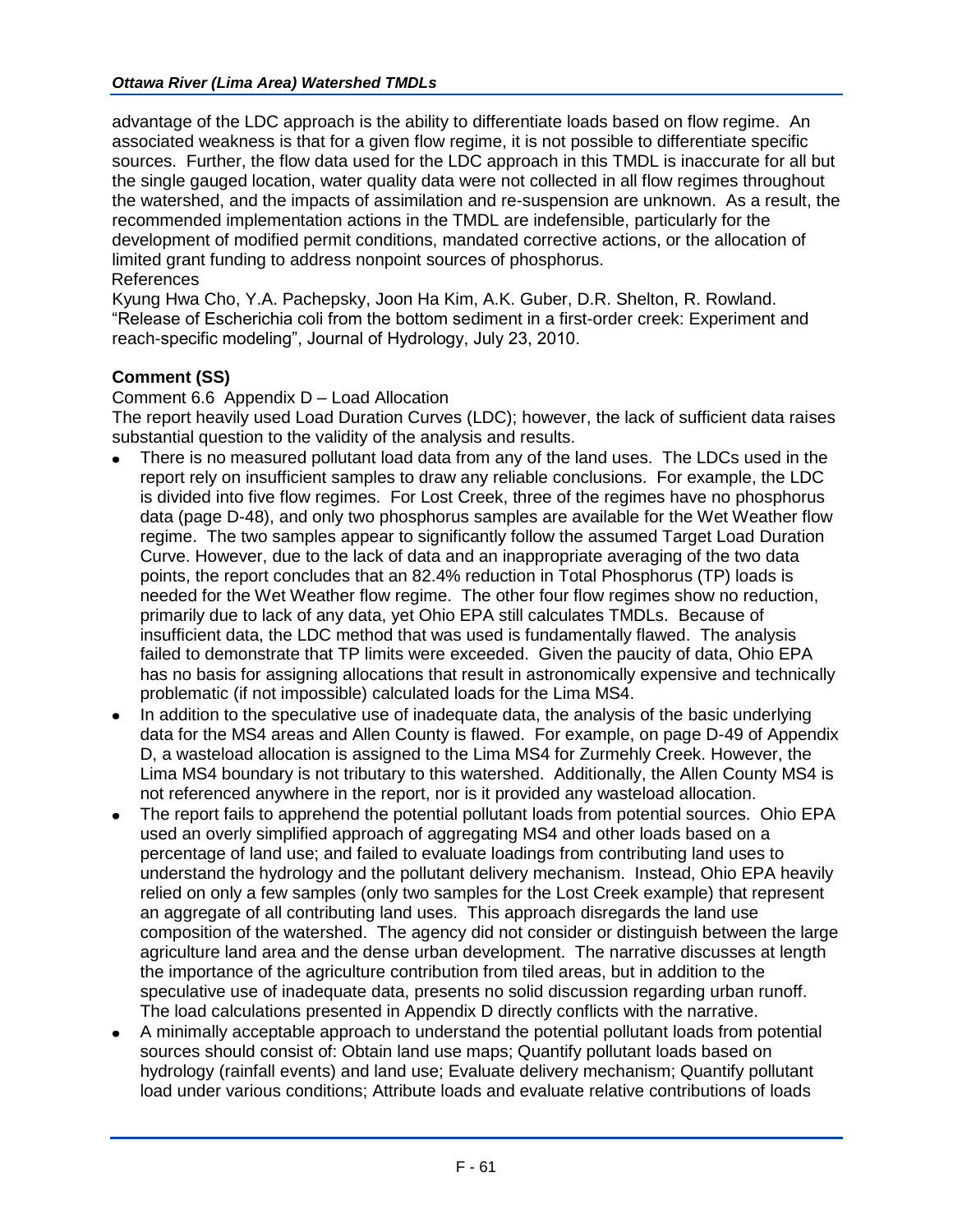based on actual loads; Evaluate and calibrate in-stream measured data to surface water loadings; and Determine required load reductions, considering pollutant load sources, land uses, and delivery mechanisms.

**Response:** Ohio EPA recognizes advantages and disadvantages with all loading analysis methods. Some techniques take a more mechanistic approach and some such as load duration curves are more empirical in nature. Multiple examples can be provided where U.S. EPA has accepted phosphorus and bacteria TMDLs based on load duration curves for Ohio streams (e.g., U.S. EPA 2010; U.S. EPA 2013) and in many other states. Based on these past decisions and Ohio EPA's experience with TMDLs, the agency believes that load duration curves can be an effective tool for calculating TMDLs for phosphorus and bacteria.

TMDLs are not calculated based on water quality samples. The data points represent the data that are collected to assess the water body and determine its attainment status relative to the criteria. Once a stream is assessed and determined to be impaired, TMDLs are calculated for all flow regimes. The TMDL is derived from the stream flow (including the point source flows) and concentration for the stream based on a water quality standard or target. Therefore it is not necessary for a flow regime to include measured data to accurately calculate a TMDL. The percent reductions prescribed from the measured data are included because they can serve as useful information in understanding the nature of the impairment and suggesting appropriate implementation measures.

Gage location stream flows are not used in the raw to develop drainage area yield relationships for tributary flows duration curves. In the case of the Ottawa River gage, the gage is affected by two significant discharges—the Ada WWTP (2PB00050) and the National Lime and Stone Company (2IJ00013). Both of these facilities are required to report flows as part of their NPDES permit and these values were used to adjust the gage flows to represent a non-impacted drainage area yield. Also at sites where LDCs were developed, the point sources discharging at that location were added to the drainage area yield at full design capacity so enough flow was available in the stream to account for the wasteload allocations the facilities received.

The LDC accounts for all sources of flow. Numerous assumptions are used in order to perform allocations (i.e., MS4 communities only receive allocations in the normal, wet weather and high flow regimes). For the purposes of the TMDL, MS4 areas are considered on an urbanized area basis. The TMDL tables have been changed to list the MS4 allocation as "Lima area MS4 communities" in the final report. Based on this update, the MS4 communities can infer the portion of the load in which they have been allocated based on the portion of the MS4 area in the watershed occupied by the entity. If wasteload allocations change between sites for the MS4 communities, it is because the proportional area drained by MS4 land changes between the sites.

Ohio EPA chose a 5% margin of safety for the total phosphorus load durations curves and 20% margin of safety for bacteria load duration curves. The margin of safety is not concretely linked to any specific factor but instead considers potential sources of uncertainty, such as background flows used to create the flow duration curve, natural variation in the pollutant when sampling, and the spatial uniformity of the pollutant. The reason the two parameters do not use the same margin of safety is linked to differences in natural variability and spatial uniformity of the pollutant.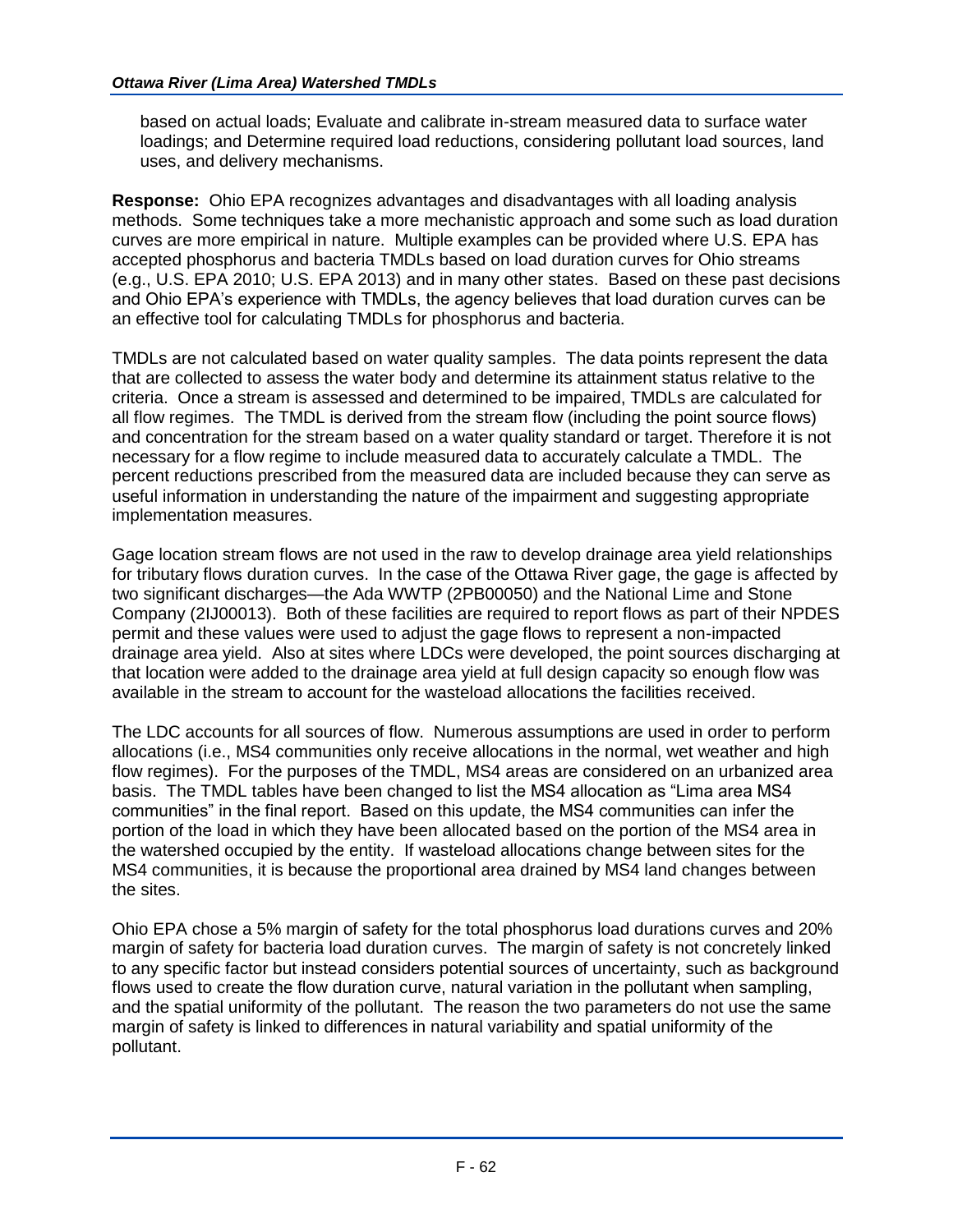# **F2.3 Carbonaceous Biochemical Oxygen Demand (5-day)**

# **Comment (SS)**

Comment 1.8 Ohio EPA did not adequately address the appropriate permit limits and the City will incur significant expenses to comply with monthly limits ...

Section 6 of the draft TMDL does not provide a specific TMDL for the City's CSOs, although Table 5-8 (page 65) includes a wasteload allocation (WLA) for the CSOs. The CSOs that remain after the implementation of the City's Long Term Control Plan (LTCP)—which will cost Lima \$66 million—will only occur during extreme wet weather events. Therefore, the WLA for the CSO discharges should be keyed actual flow conditions in the River. Ohio EPA's methodology for calculating the TMDL is therefore flawed and the CBOD5 TMDL for the CSOs should be removed from the Report.

# **Comment (SS)**

Comment 2.10 The method(s) used in the TMDL for calculating CBOD $_5$  are unclear. The wasteload allocation (WLA) for Lima's Combined Sewer Overflows ("CSOs") do not appear to be tied to any modeling, and are absent from the QUAL2K model. The WLA for the CSO discharges would also be dependent on flow conditions in the river, and it is highly unlikely that the CSOs that remain after the implementation of the City's long-term control plan would occur during all but the highest river flows.

Further, it is unlikely that a CBOD<sub>5</sub> TMDL is needed for the Ottawa River downstream of Lima. The 2010 Study Report states: "By 2010, compelling evidence of excessive loads of oxygen demanding waste immediately downstream from Lima was absent. On the contrary, classic demand-related impacts of the past appeared supplanted by hyper eutrophic conditions with related nutrient enrichment near Lima, and the eutrophic conditions identified through the lower Ottawa in 1996 appeared more abated." (p. 84)

## **Comment (LS)**

4. Additional Comments

## *a. CBOD5 Wasteload Allocation*

The Draft TMDL present a very brief summary of CBOD5 modeling results and, with very little technical discussion or support, establishes a waste load allocation for CBOD5 for point source dischargers, including PCS. As discussed above, the need for CBOD5 allocations has not been demonstrated if the receiving waters are not impaired for D.O. Moreover, Section 6 of the Draft TMDL confirms that no new permit limits will be imposed on the point source discharges as a result of this allocation, other than those conditions set forth in the City's Long Term Control Plan. *Draft TMDL* at 83. For clarity, if the CBOD5 wasteload allocations are not discarded as unnecessary, the revised Draft TMDL should mirror the Section 6 language as a footnote to Table 5-8, further confirming that these allocations are within existing permit limits (that is, Table 5-8 is written as a monthly average daily load (monthly kg/day)).

Based on the affirmative statements in the Draft TMDL that a more stringent CBOD5 limit will not be imposed on PCS, PCS has not raised objections specific to the CBOD5 allocation but, should the revised Draft TMDL impose a more stringent CBOD5 limit on PCS, PCS reserves all rights to review the full information underlying the CBOD5 allocation as well as the allocation itself and to comment on these components of the TMDL.

**Response:** Ohio EPA decided to focus on the other pollutants and has removed the CBOD<sub>5</sub> TMDL from the final TMDL report.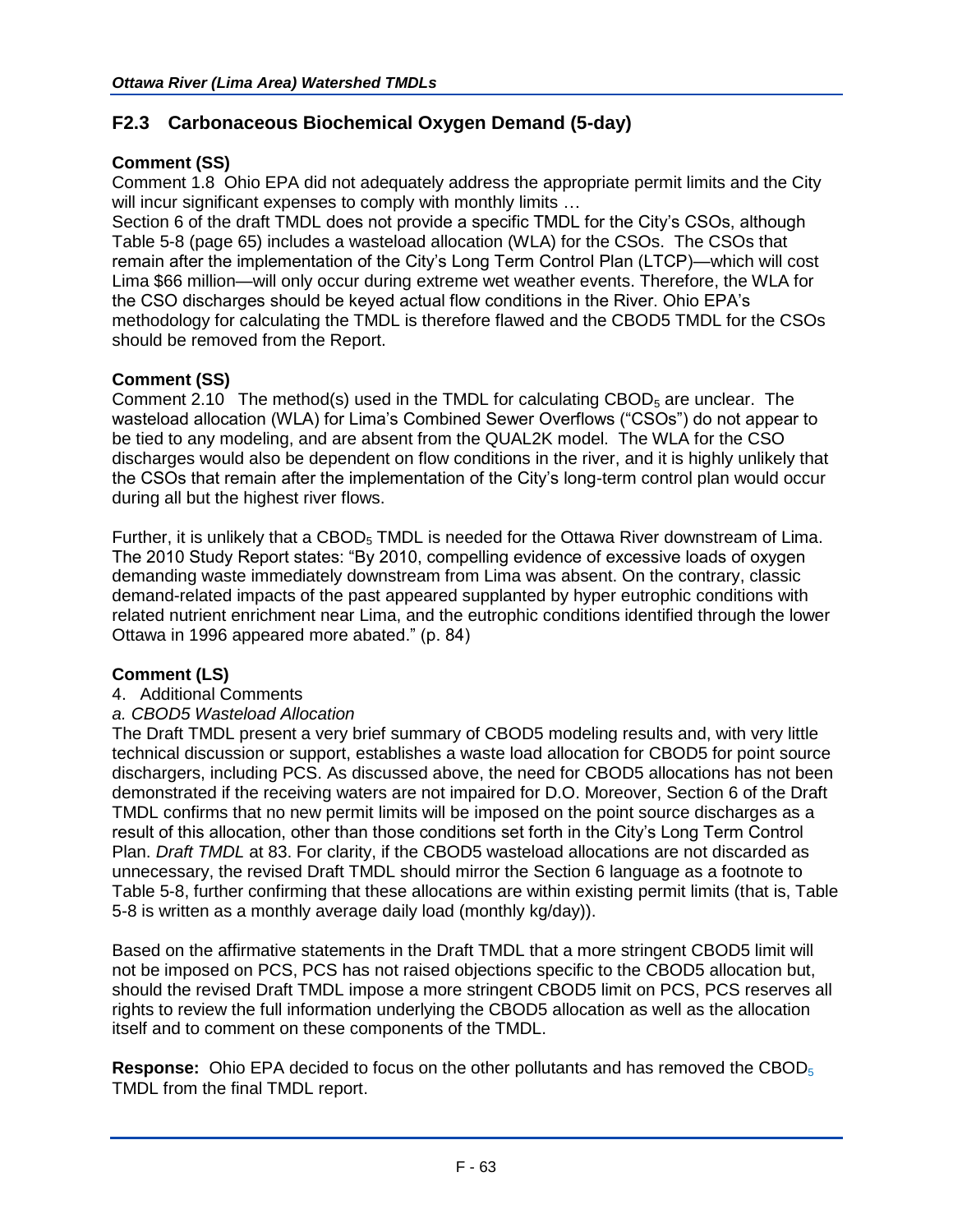# **F2.4 Qualitative Habitat Evaluation Index**

#### **Comment (SS)**

Comment 2.6 The habitat and sediment TMDLs, which are based on Ohio EPA's QHEI scores, should be dropped from the TMDL document because the QHEI is not a valid target.

- a. TMDLs are to be calculated for pollutants. The QHE $1<sup>15</sup>$  is an inappropriate surrogate for a TMDL. The TMDL does not set forth any evidence that the sediment and habitat issues are related to the discharges of pollutants in the watershed.
- b. Ohio EPA is arbitrarily using the QHEI as the TMDL target for the sediment and habitat TMDLs. Ohio EPA has not provided documentation that justifies how this multi-metric index can be segregated into separate sediment and habitat scores for warmwater habitat uses. Further, the agency acknowledges that targets for habitat do not exist for modified warmwater habitat (MWH) streams. However, the TMDL states that "[t]here is a reasonable expectation that, even in MWH systems where lower biological standards are in place, habitat that is degraded to some extent will influence biological attainment." (p. 53)

#### **Comment (SS)**

Comment 6.2 Causes of impairments – The Executive Summary asserts that Total Suspended Solids (TSS), Sediment/siltation, and Low Flow Alterations are several of the significant causes of impairments (Page x). The remaining sections of the report and the analyses fail to provide any evidence that these three elements are causes of impairments to the Ottawa River watershed or to what extent those impairments need to be alleviated. The wasteload allocations (WLAs) presented in the TMDL for the MS4 communities are speculative at best….

The report uses a Qualitative Habitat Evaluation Index (QHEI) score as a surrogate for a TSS TMDL. The report fails to provide a scientific link between the potential impairment caused by TSS and the QHEI score. The statement "The QHEI measures the end result of high sediment loading (either from the landscape or in-stream sources) as it impacts the biological community" (page 52) is unsubstantiated. There are many complex factors that influence the QHEI score, not just sediment loading. The report fails to quantify or distinguish the independent influences of the various factors on the QHEI. The QHEI evaluation in the Sediment TMDL considers the sub-metrics for Substrate, Channel Morphology, and Bank Erosion and Riparian Zone. Channel morphology and bank erosion are the manifestations of a complex series of channel geomorphic conditions with a strong scientific foundation. No attempt was taken to understand the geomorphic conditions of the stream system, nor determine the cause of the observed conditions. Simplifying the cause of impairment as "TSS" or "Sediment" undermines the broad scientific understanding of channel geomorphology. The report failed to even attempt to perform a meaningful geomorphic analysis or bed load analysis to understand or attribute causes of stream instability. The sediment TMDL is therefore without merit and should be abandoned.

#### **Comment (BS)**

Causes of impairments: The Executive Summary presents that Total Suspended Solids (TSS), Sediment/siltation, and Low Flow Alterations are several of the significant causes of

 $\overline{\phantom{a}}$  $15$  The QHEI is "a physical habitat index designed to provide an empirical, quantified evaluation of the general lotic macrohabitat characteristics that are important to fish communities." It is a multi-metric index comprised of 6 qualitative metrics: (1) substrate; (2) instream cover; (3) channel morphology; (4) riparian zone and bank erosion; (5) pool/glide and riffle-run quality; and (6) map gradient. Source: Ohio EPA, 2006,<http://www.epa.state.oh.us/portals/35/documents/qheimanualjune2006.pdf> .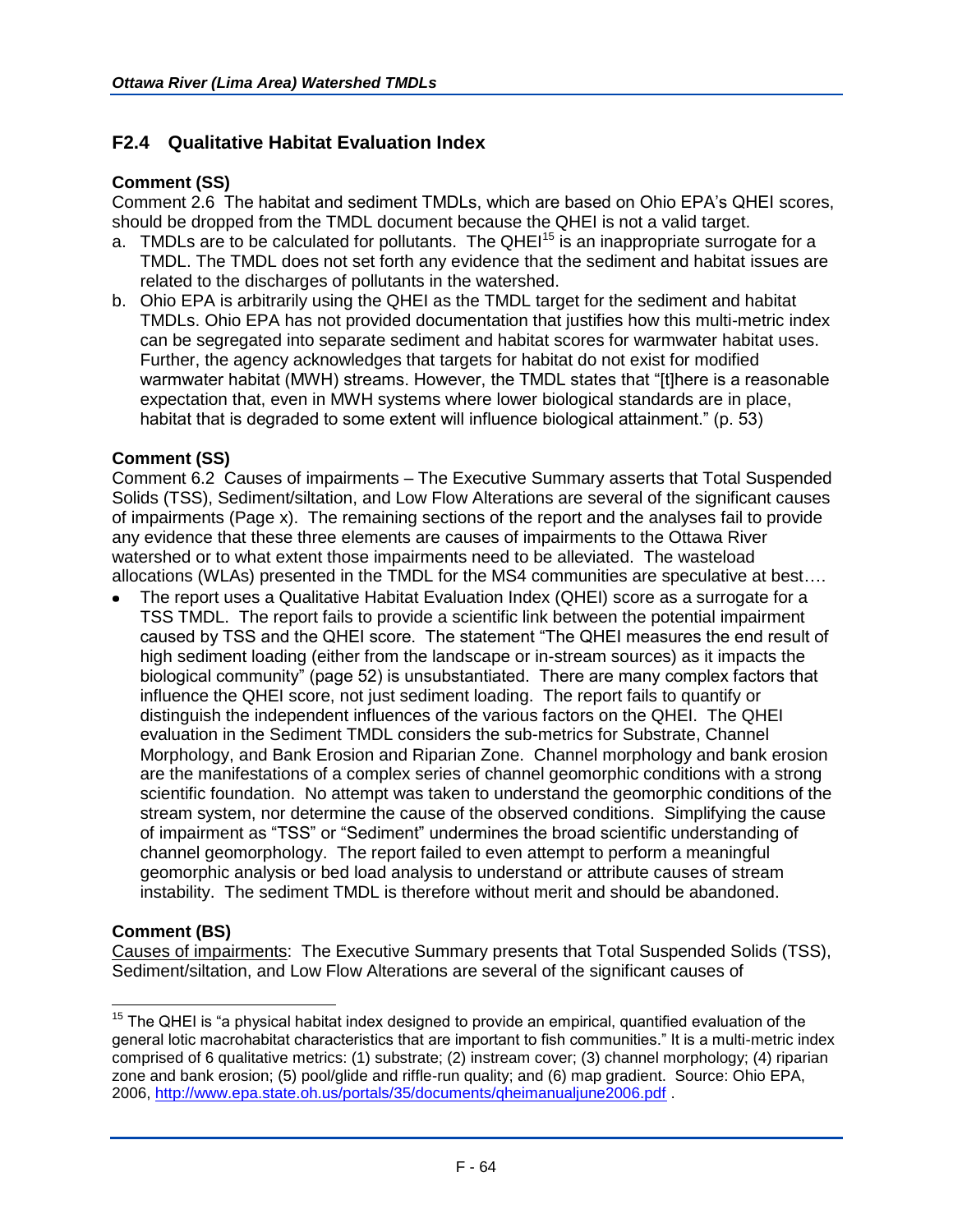impairments (Page x). The remaining sections of the report and the analyses fail to provide any evidence that these three elements are causes of impairments to the Ottawa River watershed or to what extent those impairments need to be alleviated. The wasteload allocations (WLAs) presented in the TMDL for the MS4 communities are speculative at best….

The report uses a Qualitative Habitat Evaluation Index (QHEI) score as a surrogate for a TSS TMDL. The report fails to provide a scientific link between the potential impairment caused by TSS and the QHEI score. The statement "The QHEI measures the end result of high sediment loading (either from the landscape or in-stream sources) as it impacts the biological community" (page 52) is unsubstantiated. There are many complex factors that influence the QHEI score, not just sediment loading. The report fails to quantify or distinguish the independent influences of the various factors on the QHEI. The QHEI evaluation in the Sediment TMDL considers the sub-metrics for Substrate, Channel Morphology, and Bank Erosion and Riparian Zone. Channel morphology and bank erosion are the manifestations of a complex series of channel geomorphic conditions with a strong scientific foundation. No attempt was taken to understand the geomorphic conditions of the stream system, nor determine the cause of the observed conditions. Simplifying the cause of impairment as "TSS" or "Sediment" undermines the broad scientific understanding of channel geomorphology. The report failed to even attempt to perform a meaningful geomorphic analysis or bed load analysis to understand or attribute causes of stream instability. The sediment TMDL is therefore without merit and should be abandoned.

**Response:** The correlation between good quality habitat and good biological performance has been long established (Rankin 1989; Rankin 1995). The QHEI metrics score appropriately measures the relative quality of the stream habitat regardless of geomorphic stream type. Ecoregional differences in stream type have been incorporated into Ohio's biological criteria since its formative beginnings (Omernik 1987 and Omernik and Gallent 1988) and are built into regional performance expectations, which can differ in subbasins in various parts of the state. Reference sites in different ecoregions display a range of habitat and, accordingly, illustrate local expectations for local natural conditions.

Sedimentation is a common cause of impairment in Ohio, with nearly 60% of impaired watersheds listing sedimentation/siltation as a contributing cause of impairment (Ohio EPA 2012). Ohio EPA believes that the QHEI is the most effective tool available to assess this cause of impairment in Ohio waterways. U.S. EPA has thoroughly reviewed the methodology for using the QHEI analysis as a method to address sediment and for several years has approved TMDLs using it (e.g., U.S. EPA 2009).

# **F3Permits**

# **Comment (DS)**

Reference Page 80 of the Report – Recommended permit conditions for phosphorus limits for the Lima Refining Company:

The proposed final phosphorus limit of 0.08 mg/liter at the outfall is unrealistic for effective waste water treatment operations. Phosphorus, in the form of phosphoric acid, is currently added to the refinery WWTP aeration basins as a nutrient to assist in the digestion of pollutants. This is a common and necessary industry practice. At the refinery, the waste loading varies considerably from day to day, and consequently the nutrient demand for the digestion process varies in a like fashion. In order to insure that an ample supply of phosphorus is available, it is common industry practice to maintain a slight excess of phosphorus at the WWTP effluent. A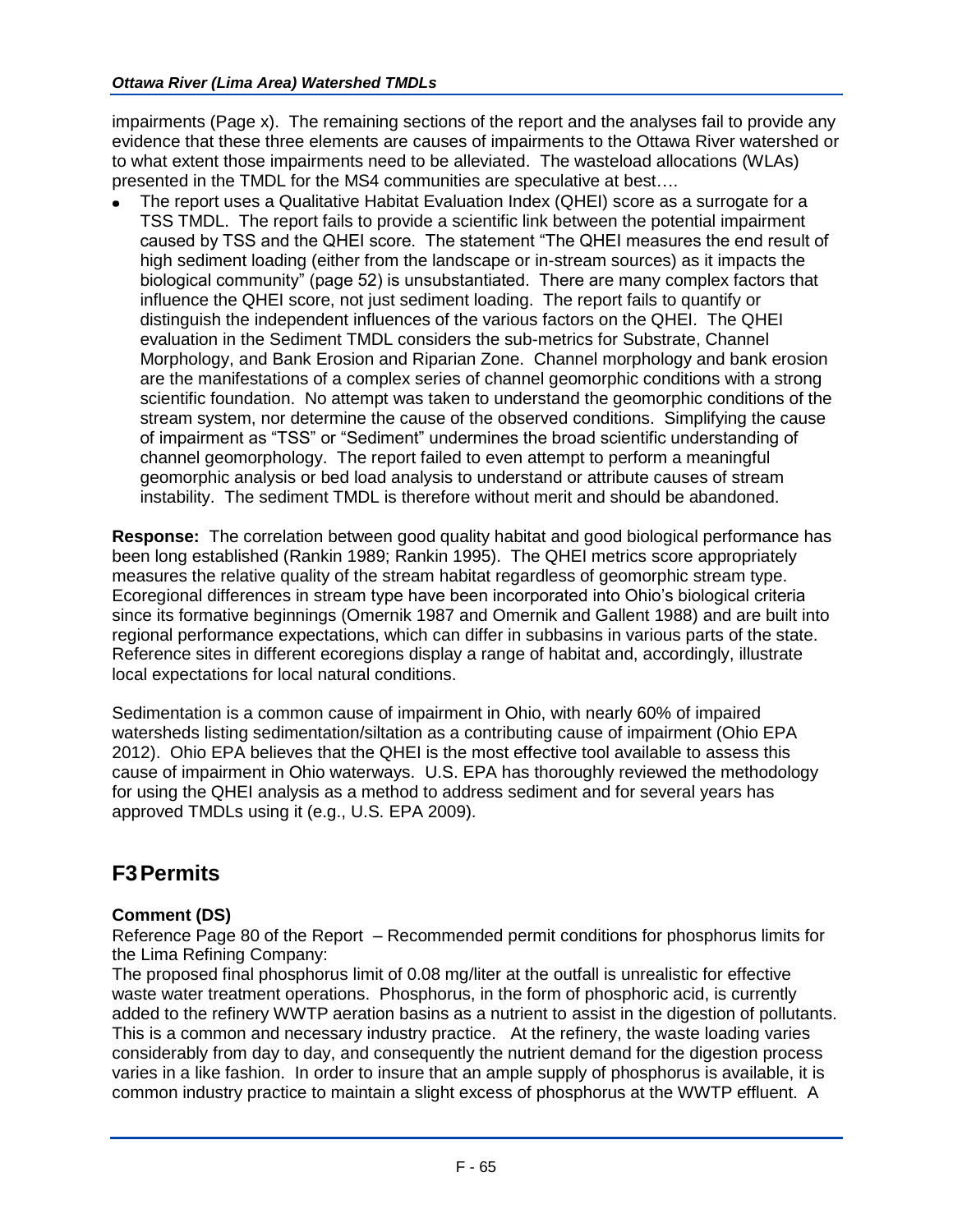target concentration of 0.5 to 1.0 mg/liter at the clarifiers is recommended in the refinery's WWTP operating manual. This concentration significantly exceeds the TMDL recommended value of 0.08 mg/liter.

## **Comment (RD)**

The approval of this TMDL will result in more restrictive NPDES permit limits for sixteen (16) individual entities within our regulated community without the proper demonstration that these new limits are necessary to correctly address the target water quality standards. As drafted, the TMDL is expected to result in over one hundred million dollars in compliance costs, with no supportable expectation of river improvement.

**Response:** Ample evidence of the degraded water quality condition and expected improvements is included in other responses; see especially Section F1. Ohio EPA will follow an adaptive management approach in implementing this TMDL. This means that significant action to improve water quality will be followed by new stream assessments and revised TMDLs. The first action is to control Lima's CSOs, so this TMDL will not result in NPDES changes for a large number of permit holders (including the refinery). This step-wise approach represents a large resource commitment by Ohio EPA to ensure that unnecessary actions are not requested.

## **Comment (SS)**

Comment 2.11 The TMDL will affect future NPDES permit limits for the City and other point source dischargers. The TMDL should be revised to include clarifying language as to how the TMDL calculations will be reflected in the NPDES permits. For example, the E. coli limits in the NPDES permits are expressed as most probable number (MPN) and not colony forming units (cfu) per 100 milliliters. Estimates in MPN and cfu have intrinsic variability, which Ohio EPA did not address in the TMDL. Ohio EPA should include a statement that despite this variability, permit writers should consider current NPDES permit limits as sufficient for complying with the WLAs in the TMDL. Further, the TMDL fails to acknowledge that the City's long-term control plan has not been finalized and that the targets expressed in the TMDL will ultimately be implemented in the permit by requiring performance of the combined sewer system in accordance with the control measures specified in the long-term control plan. The simplified LDC method that Ohio EPA chose for the bacteria TMDL presents unnecessarily restrictive WLAs for the CSOs and is inconsistent with the long-term control plan.

**Response:** In NPDES permits, including the one just issued for the City of Lima WWTP, *E. coli* limits are expressed as #/100 ml, which correlates to cfu per 100 ml. Most probable number is not included as a unit in permits.

Table 6-3 states that no change is recommended to *E. coli* permit limits for several facilities. Where average weekly or monthly limits are recommended in other cases, the limits are considered standard practice based on water quality standards.

The draft TMDL report does address that the long-term control plan is not yet finalized:

"The City of Lima is working toward a consent decree with U.S. EPA that will require the city to implement the recommendations in a long term control plan (LTCP). The LTCP chapters are being submitted and reviewed, and early action projects were included in the draft renewal NPDES permit." [Pg. 93]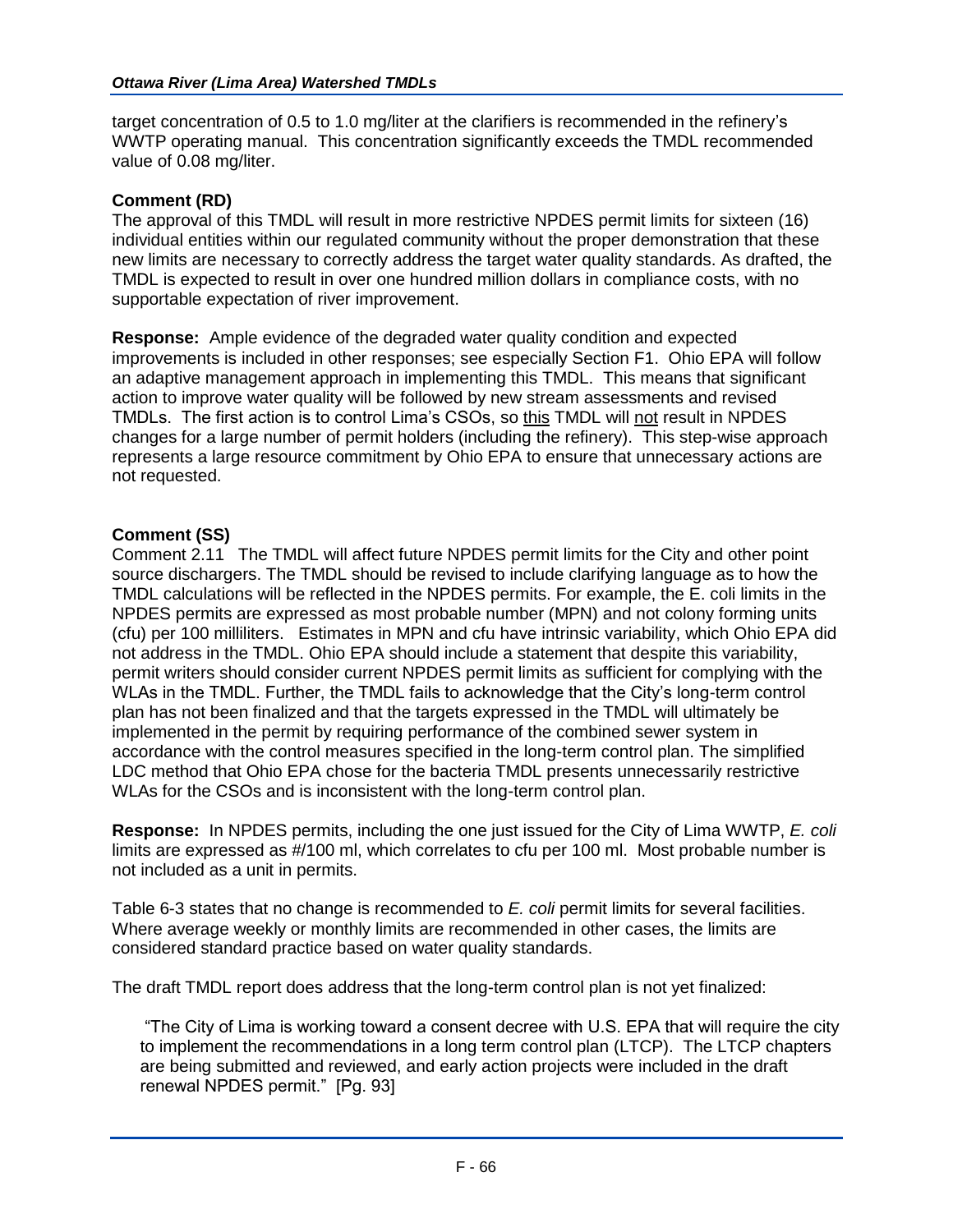# **F4Total Maximum Daily Load**

## **Comment (SS)**

Comment 2.14 Several of the tables are lacking units. This could lead to the tables being interpreted incorrectly.

# **Comment (SS)**

Comment 2.15 Ohio EPA should use consistent terms and units. For example, site locations and units should be referenced consistently throughout the document and the appendices. This makes it difficult to adequately review and comment on the TMDL and could lead to inappropriate interpretation of the TMDL.

**Response:** Thank you for the comment. This report has been reviewed to find these issues and the final report has been corrected.

# **Comment (DS)**

Reference Pages 86-89 of the Draft Report –Phased Implementation of Phosphorus Reduction **Targets** 

OAC Section 3745-2-12(E), referenced in this Draft Report, allows for a phased approach to TMDL implementation plans, based on the variety of factors listed in the Draft Report. However, 3745-2-12(E) also requires that "the TMDL implementation plan shall reflect reasonable assurances that water quality standards will be attained in a reasonable period of time." This Draft Report contains no such assurances, in fact, makes no mention of proposed timing for each phase, nor does it describe the methods Ohio EPA will use in determining when it is proper to commence the next phase. The only references to the timing of phases are in connection with the progression of the Lima CSO LTCP, without stating what parameters are in place to measure the progression of the LTCP, or its impact on the nutrient enrichment of the Ottawa River. Therefore, the Report should make clear the expected timeframe for each phase, including references to the nature and duration of reassessments after implementation of each phase.

**Response:** The timing for the initial phase will be driven by the City of Lima's substantial progress is addressing the CSOs. The subsequent monitoring and revision of the TMDL report will provide a clearer picture of next steps and allow for a refined timeline. The expectation is that as CSOs are eliminated or otherwise addressed, improvements in water quality will be measurable through biological sampling, possibly leading to attainment of water quality standards before all the phases mentioned in this TMDL report are completed. This step-wise approach outline for this project ensures that unnecessary actions are not requested.

## **Comment (RD)**

We understand that OEPA has a timeline for approving this TMDL based on the deadlines associated with a grant that funded the study and report. The long term goals and rules of this TMDL must be established based upon due process and good science and not be limited in an expedited process to satisfy funding obligations. It would be more cost-effective in the long run to implement a valid and defensible plan that is consistent with the requirements of state and federal law, maximizing the return on that long term investment.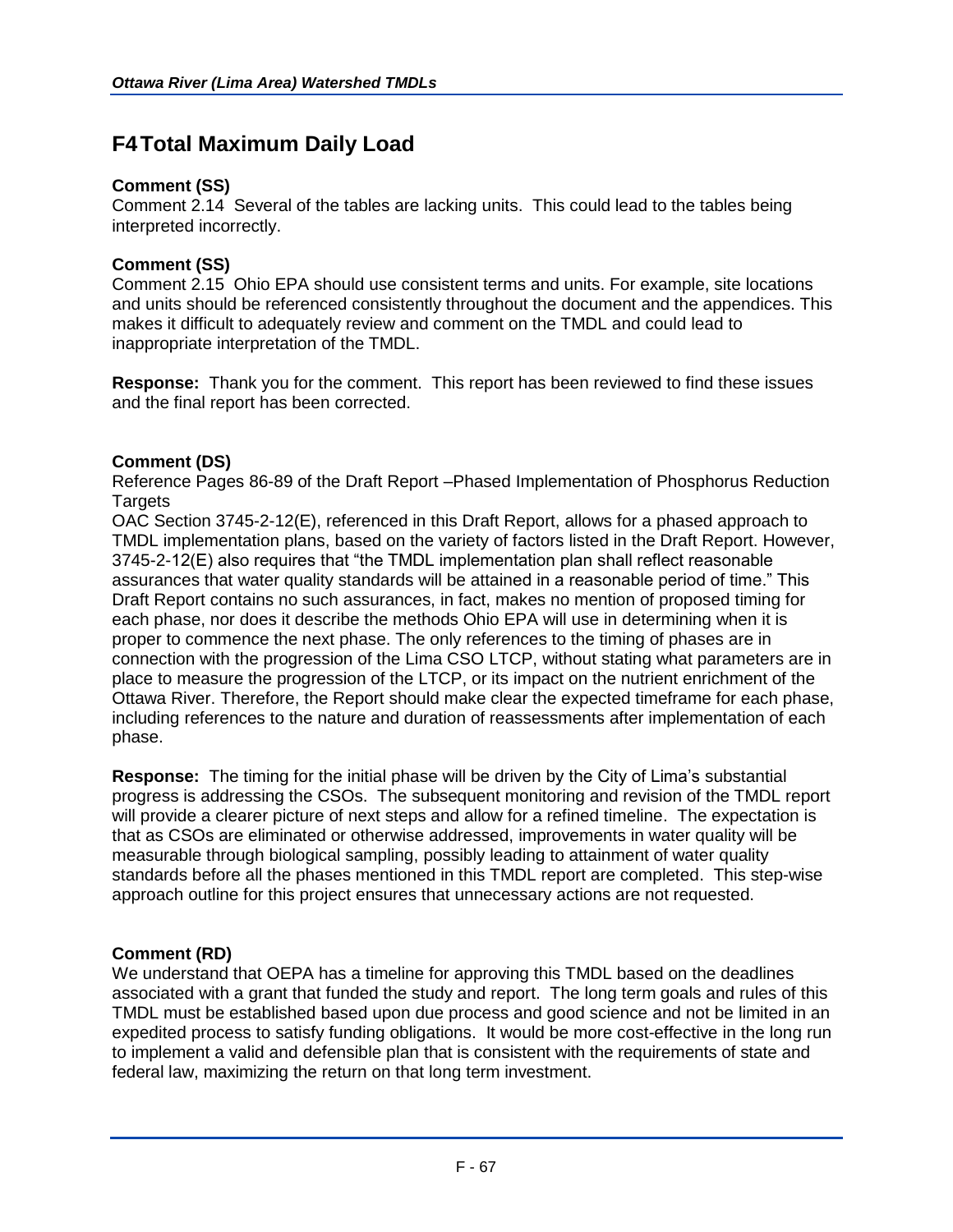**Response:** While a U.S. EPA grant did fund the monitoring and TMDL work on the Ottawa River, completion of the TMDL is not driven by the grant commitment. U.S. EPA has accepted the draft TMDL as a placeholder, to be replaced when the final TMDL report is submitted to U.S. EPA for approval.

Ohio's typical TMDL process (including public meetings, news releases, public review period) has been followed and exceeded. The work on the Ottawa River is defendable based on science as presented in the draft and final TMDL reports and in the *Biological and Water Quality Study of the Ottawa River and Principal Tributaries, 2010. Allen, Auglaize, Hardin, Hancock and Putnam Counties, Ohio* (see [http://epa.ohio.gov/dsw/document\\_index/psdindx.aspx\)](http://epa.ohio.gov/dsw/document_index/psdindx.aspx).

# **Comment (RD)**

In light of the considerable time it has taken for the City of Lima and USEPA to complete the CSO Long Term Control Plan (LTCP), and recognizing the sizeable investment that it represents, we do appreciate that OEPA is allowing a period of time for the associated improvements to be implemented as part of this TMDL. Water quality improvements associated with implementation of the LTCP should be tracked to better understand the watershed response while the TMDL is being reconsidered.

**Response:** Ohio EPA's commitment to return to the watershed periodically will document improvements. Should the City of Lima and/or the other stakeholders opt to augment this monitoring, please be sure to consult Ohio's credible data law to ensure that such monitoring can be used in any future TMDL or similar work. Information can be found at [http://www.epa.ohio.gov/dsw/credibledata/index.aspx.](http://www.epa.ohio.gov/dsw/credibledata/index.aspx)

## **Comment (RD)**

While the stakeholders such as ORC and its members have appreciated the presentations made by OEPA at various times, we believe that greater stakeholder involvement is necessary to ensure compliance with public input requirements and to produce a TMDL that reflects the best science and a reasonable and defensible approach to meeting Water Quality Standards in the Ottawa River (Lima Area) Watershed. On behalf of our members and partners, we request that OEPA work with stakeholder representatives to address all the concerns raised during the public comment period, before OEPA proposes a revised draft TMDL.

## **Comment (LS)**

4. Additional Comments

## b. *Compliance with Public Participation Requirements*

OEPA summarizes what it calls "Public Involvement" in Section 1.2 of the Draft TMDL. However, as noted in the Draft TMDL, the public's involvement has been limited, in very large measure, to annual updates by OEPA. It is evident that key stakeholders, including point source dischargers, have not had the opportunity to provide meaningful input and feedback into the technical documents and models that underlie the Draft TMDL. These stakeholders, including PCS, carry almost the sole burden of implementing the TMDL which, as drafted, could expose the company and other dischargers to up to tens of millions of dollars in compliance costs. Adequate public participation is a critical component of TMDL development, as noted by OEPA in the Draft TMDL, and absent this involvement and given the corresponding harm to the dischargers, the Draft TMDL must be reevaluated with discharger involvement. See *Draft TMDL* at 5; 40 C.F.R. § 130.7(a) (referencing the requirement for affected dischargers to be involved in the water quality planning process associated with implementation of CWA § 303(d)).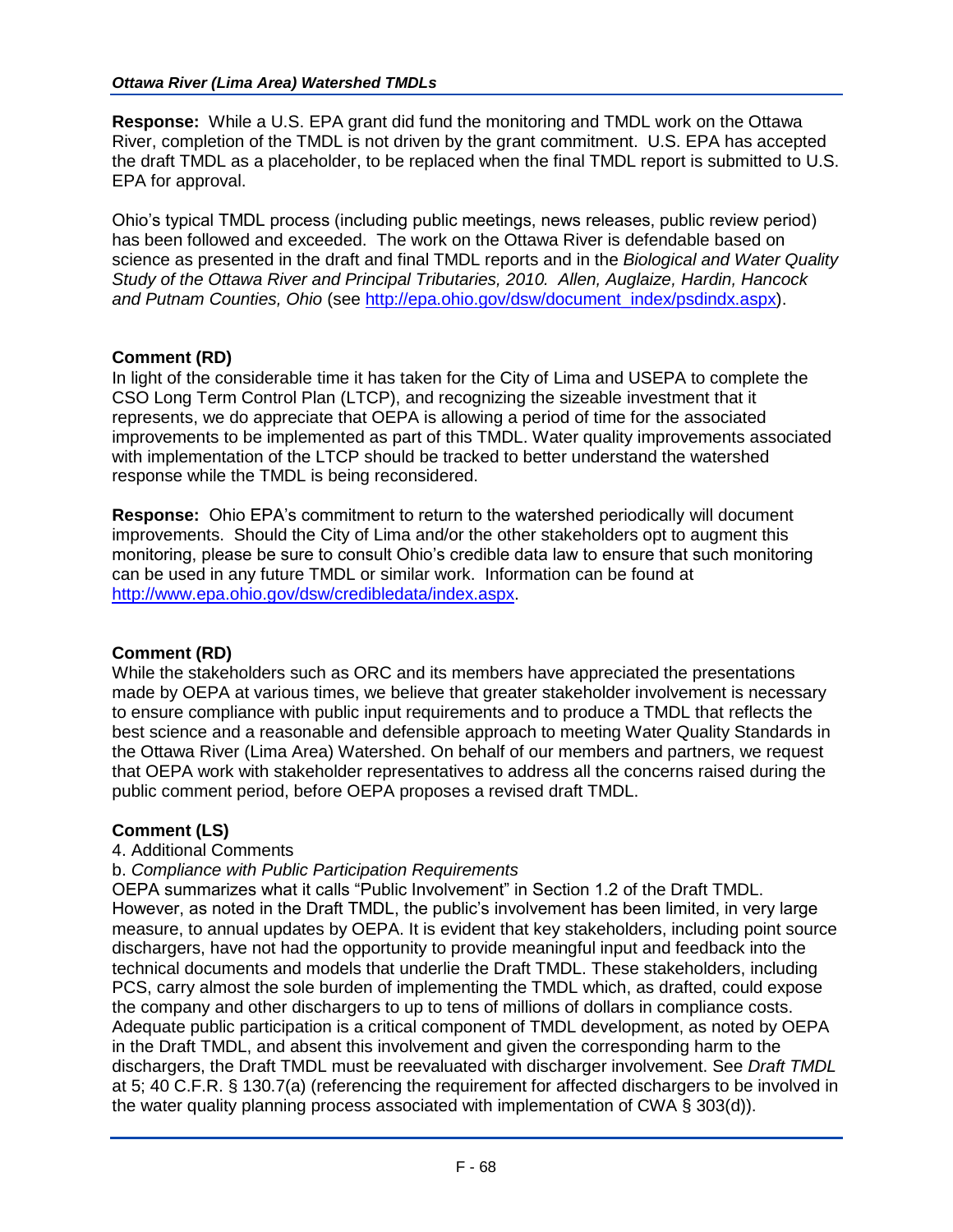**Response:** On this project, Ohio EPA provided many opportunities for interaction (as outlined in the draft TMDL), frequently with the assistance of the Ottawa River Coalition, which is composed of over thirty businesses, agencies and other organizations with interests in the watershed. Ohio EPA also made available all model runs, inputs and data and allowed an extended public comment period in response to requests from dischargers.

As described in Section 1.2 of the draft report, Ohio EPA has met with watershed stakeholders multiple times, as detailed below:

- The Ottawa River Coalition coordinated a meeting to provide input to Ohio EPA's TMDL assessment and then attended the pre-field season planning meeting in April 2010.
- Following completion of the assessment work in the summer of 2010, the Ohio EPA and other state agencies were invited to participate in a dam forum on December 8, 2010.
- Ohio EPA met with citizens, city and county officials, consultants and conservation groups on March 23, 2011 to present the preliminary findings of the water quality survey as they related to the mainstem of the Ottawa River.
- The Ottawa River Coalition hosted public information sessions in the morning and evening of June 20, 2012 in which Ohio EPA asked for public suggestion and comments on the draft implementation plan. Representatives of Ohio EPA participated in the outdoor watershed information event on the river in downtown Lima during the afternoon. An electrofishing demonstration was completed during the event.

The agency also held a meeting prior to the public comment period (on March 26, 2013) in Lima to introduce the draft TMDL and present the findings. The meeting was held by the Ottawa River Coalition and attended by many of its members.

Ohio EPA also made available all model runs, inputs and data and allowed an extended public comment period in response to requests from dischargers.

## **Comment (LS)**

#### Executive Summary

The Draft TMDL seeks to impose stringent limits on TP from point source dischargers, including PCS, in order to address impairments of Ohio Water Quality Standards for the aquatic life uses designated for the Ottawa River Watershed, particularly in the vicinity of Lima, Ohio. As generally summarized in this Executive Summary and as set forth in detail in these comments, the TP TMDL is arbitrary and capricious, not supported by sound science or by the Watershed data itself, and therefore unlawful for OEPA to (a) use the selected TP endpoint as a standard driving the allocation and (b) to rely upon the QUAL2K D.O. model.

#### **Comment (LS)**

As drafted, the Draft TMDL would impose unreasonable and unlawful controls of TP on point source dischargers, including PCS, that would burden these parties with tens of millions of dollars in unnecessary costs. For the reasons outlined in these comments, PCS respectfully submits that, to comply with Ohio law and its water quality regulations, OEPA must (a) withdraw the proposed Draft TMDL (b) reevaluate the findings as they relate to TP in a manner consistent with these comments and in coordination with public input, and (c) prepare a revised Draft TMDL for public comment reflecting these efforts.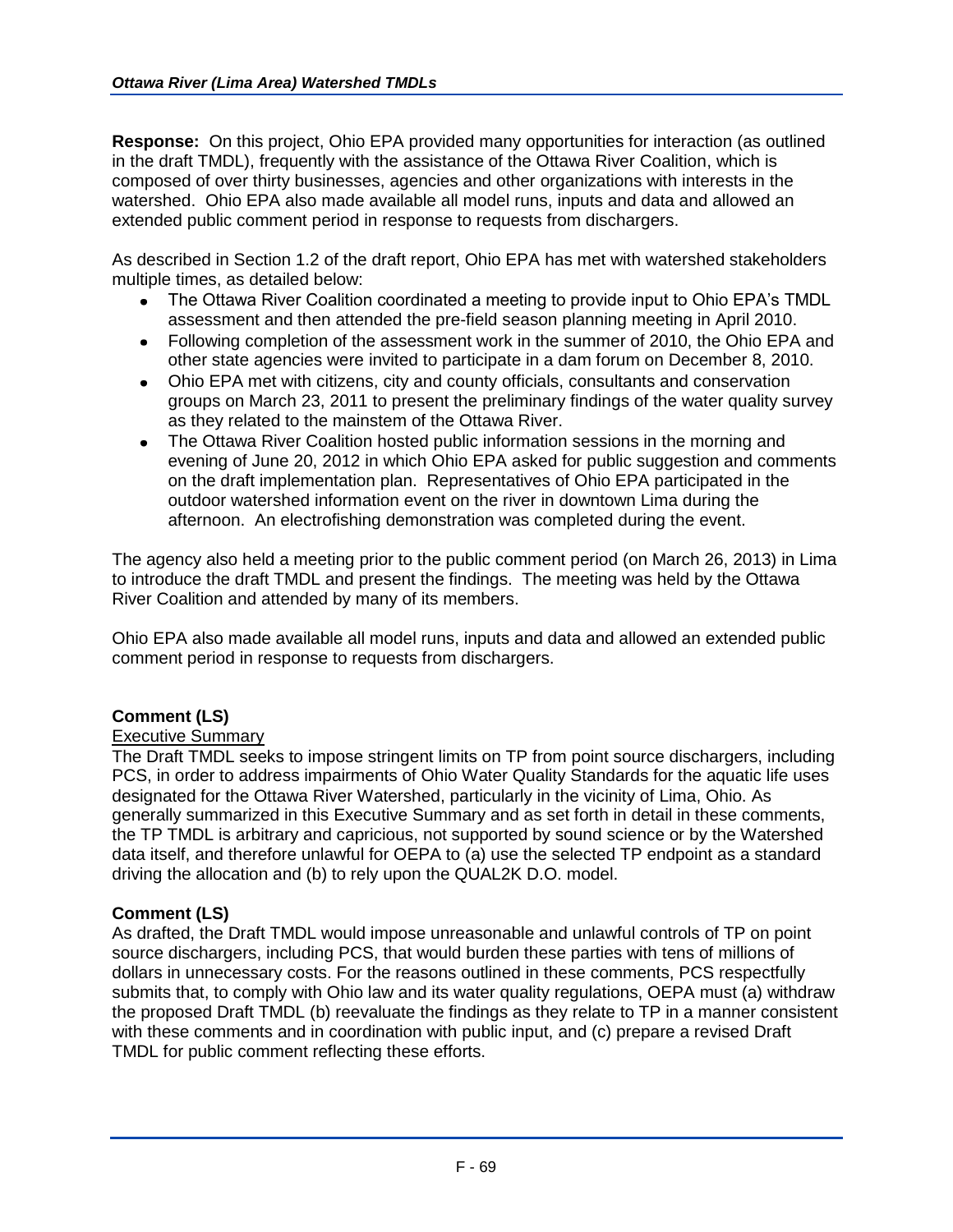## **Comment (BH)**

As drafted, TFI reiterates PCS' analysis that the Draft TMDL would impose unreasonable and unlawful controls of TP on point source dischargers, including PCS, which would burden stakeholders with tens of millions of dollars in unnecessary costs. For the reasons outlined in these and the PCS comments, TFI respectfully submits that, to comply with Ohio law and its water quality regulations, OEPA must:

(a) Withdraw the proposed Draft TMDL;

(b) Reevaluate the findings as they relate to TP in a manner consistent with these comments and in coordination with public input; and

(c) Prepare a revised Draft TMDL for public comment reflecting these efforts.

# **Comment (BS)**

We respectfully request that OEPA not approve this TMDL at this time. The watershed study should be resumed and the methodology adjusted or strengthened in order to best reflect the complexities of this watershed.

**Response:** Recommended implementation in Section 6 of the report is phased to allow for monitoring as conditions change in the streams, which acknowledges the costs associated with some of the implementation recommendations.

Ohio EPA communicated with the public and with watershed stakeholders at length prior to the public review period. Ohio EPA has a lengthy history of evaluating total phosphorus and believes evaluation of total phosphorus in the draft TMDL report has been accurate. Ohio EPA will submit the TMDL to U.S. EPA for approval.

## **Comment (LS)**

4. Additional Comments

c. *Reservation of rights to challenge any future permit limits and requirement to perform a technical feasibility and economic reasonableness analysis.*

PCS reserves all rights to challenge any future reduction in its allowable TP (or other) discharge upon the issuance by OEPA of a NPDES Permit to PCS containing such limits, whether or not such limits are specifically set forth in any final TMDL. In addition, OEPA must perform a technical feasibility and economic reasonableness analysis on any proposed permit limits, including limits derived as part of a TMDL. This analysis was not performed as part of the "recommended" permit limits in the Draft TMDL and this analysis must be completed before any permit limits are finalized. R.C. 6111.03(J)(3).

**Response:** Future permit limits must be consistent with an approved TMDL. The process to develop permit conditions is separate from the process to develop TMDLs and provides for public comment as an action of the director of Ohio EPA.

## **Comment (LS)**

4. Additional Comments

## d. *TP TMDL De Minims Provision*

As a matter of practice, EPA often includes de minimis provisions in its TMDLs. These provisions document that where a discharge has an inconsequential effect on the receiving water's ability to meet the target water quality standard, that discharge is deemed de minimis and not subject to limitations on the discharge. Given that any reduction in TP discharges by point source dischargers in the 03 subwatershed has not been correlated to a benefit in meeting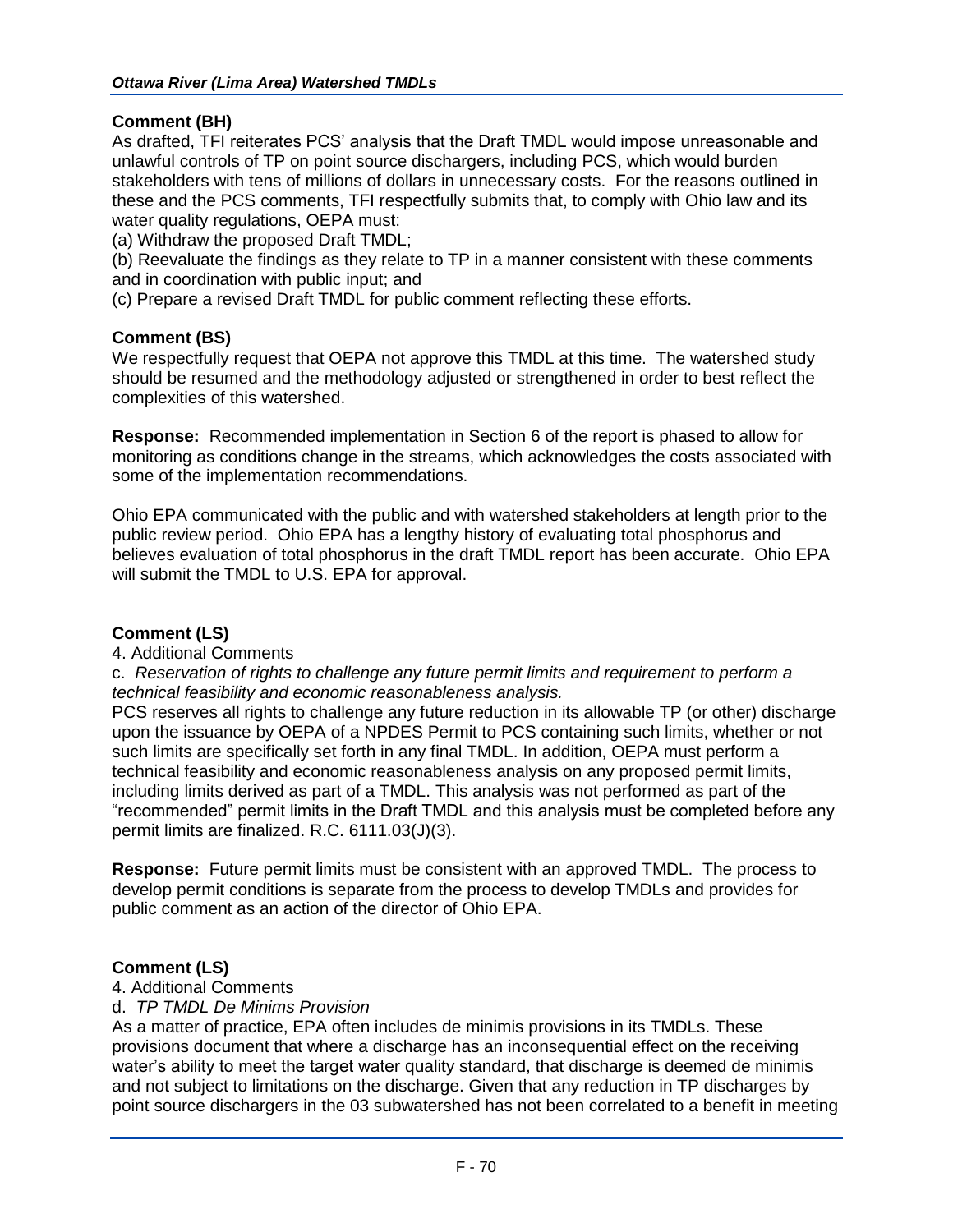water quality standards, any future draft TP TMDL for the Watershed should contain a de minimis provision.

**Response:** Numerous responses in Section F1 of this appendix attest to the influence of various dischargers on the impairments in the Ottawa River. PCS cannot be considered a de minimus discharge.

#### **Comment (LS)**

#### 4. Conclusion

Based on the foregoing, PCS submits that, for the Draft TMDL to meet regulatory standards, the Draft TMDL must be withdrawn as it relates to TP and must be reassessed and revised in a coordinated process involving the key stakeholders and addressing the comments raised herein. PCS appreciates the opportunity to submit these comments on the Draft TMDL and looks forward to working with OEPA in the next steps of the TMDL review process.

**Response:** After full consideration of all comments submitted (see responses throughout Appendix F), Ohio EPA respectfully disagrees with the commenter.

#### **Comment (BH)**

TFI represents the nation's fertilizer industry including producers, importers, retailers, wholesalers and companies that provide services to the fertilizer industry. Its membership is served by a full-time Washington, D.C., staff in various legislative, educational and technical areas as well as with information and public relations programs.

TFI members own and operate fertilizer manufacturing and distribution facilities on the Ottawa River, including PCS Nitrogen. As such, TFI members may incur significant compliance costs to meet the proposed TMDL.

Therefore, TFI supports and adopts the PCS Nitrogen comments by reference.

**Response:** Please see the responses to comments submitted by PCS Nitrogen.

#### **Comment (BH)**

Finally, TFI has assisted with efforts in the Lake Erie region in reducing non-point source discharges utilizing the 4R paradigm (using the right nutrient source at the right rate, time and place.) Ohio, as a result of national industry efforts to increase the awareness of 4R nutrient stewardship, (as well as inclusion of the 4Rs in USDA NRCS nutrient management and 590 guidelines), TFI and Ohio Agribusiness Association (OABA) members took action to help farmers reduce edge of field nutrient losses.

In the spring of 2011, the Ohio fertilizer industry increased engagement in Ohio state water quality issues using the 4Rs and began a 4R educational program to their stakeholders. Industry efforts led to recognition by stakeholder groups like The Nature Conservancy and the Sandusky River Watershed Coalition. Meanwhile, the Ohio State Department of Agriculture (ODA), the Ohio Department of Natural Resources (ODNR), the Ohio Governor's Office and the Ohio EPA were considering voluntary ways to address non-point nutrient losses from agriculture in response to state water quality issues and the EPA guidance memo. As a result of Ohio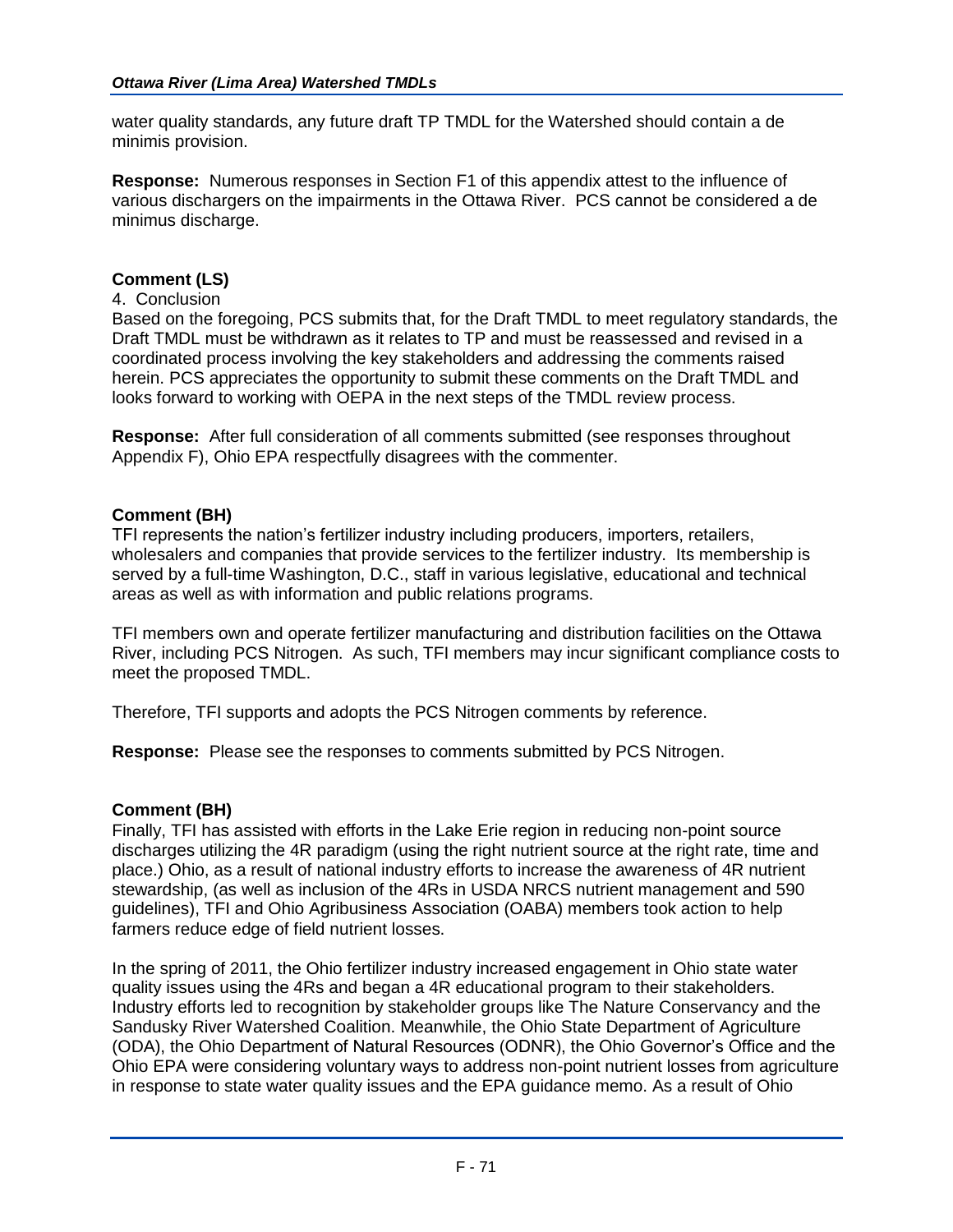fertilizer industry efforts and additional stakeholder engagement, the 4Rs were named the foundation of nutrient management efforts in Ohio for non-point sources.

Given the announcement by the ODA and the ODNR, 4Rs gained broader recognition. In 2012, the Ohio governor's office appropriated \$3M to encourage farmer adoption of the 4Rs. Currently, a group of precision agriculture providers in the state are developing a voluntary 4R certification program which will be used to recognize organizations and individuals capable of assisting growers with 4R implementation.

TFI strongly suggests that this type of system be also put into place as a part of Ohio's nutrient reduction strategy in the river, and OABA and TFI are willing to assist with this effort.

**Response:** Ohio EPA appreciates your organization's efforts to minimize nutrients entering waters of the State of Ohio and the U.S. Many of the efforts described in the comment are particularly directed at the Maumee River watershed because it is recognized as the major contributor of phosphorus to the western basin of Lake Erie. Since the Ottawa River is part of the Maumee watershed, 4R programming will likely be widely available to agricultural interests in the project area.

# **Comment (SS)**

Comment 1.1 Prior to implementation, any TMDL must comply with the procedural and substantive requirements applicable to a rule.

Ohio EPA cannot regulate through unpromulgated guidelines. *Jackson Cnty. Envtl. Comm. v. Schregardus*, 642 N.E.2d 1142 (10th Dist. 1994). Under Ohio law, all rules must be adopted by an agency through the promulgation procedures in R.C. Chapter 119. Rulemaking requirements are meant to allow for a complete analysis of the validity and impact of the proposed rule. *Concerned Citizens of Cent. Ohio v. Schregardus*, 10th Dist. No. 01AP-765, 2002-Ohio-1074. A "rule" is statutorily defined as *any* rule, regulation, or standard that has general and uniform operation. R.C.119.01. Therefore, before the Ohio EPA can enforce a rule that has general and uniform operation, it must first be formally promulgated.

The final Ottawa River TMDL will be a rule of general and uniform operation. It will impact a large geographic area and multiple political subdivisions and industries, existing and future, which discharge, directly or indirectly, into the Ottawa River watershed. Thus, consistent with the Ohio authorities cited above, and the federal courts that have considered this issue, Ohio EPA cannot implement or enforce the TMDL until and unless it has engaged in the formal rulemaking process. *Arasco Inc. v. Idaho*, 138 Idaho 719, 69 P.3d 139 (2003); *Comm'rs of Pub. Works v. S.C. Dep't of Health and Envtl. Control*, 372 S.C. 351, 641 S.E.2d 763 (2007)

As a predicate to rulemaking in Ohio, Ohio EPA is required to consider costs and benefits of the TMDL before the rule can be adopted. *See* ORC 127.18; Exec. Order 2011-01K ("Common Sense Initiative"). The Common Sense Initiative specifies that Ohio's regulatory framework must promote economic development, be transparent and responsive to regulated businesses, and provide rules that are predictable and easy to follow. This process requires Ohio EPA to determine the economic impact of rules, such as the TMDL, and choose the rule or regulation that accomplishes the objective, but is the least economically burdensome.

Because Ohio EPA will be substantially limited in its ability to deviate from the approved TMDL, it needs to determine the economic impact of the Draft TMDL Report at this time, rather than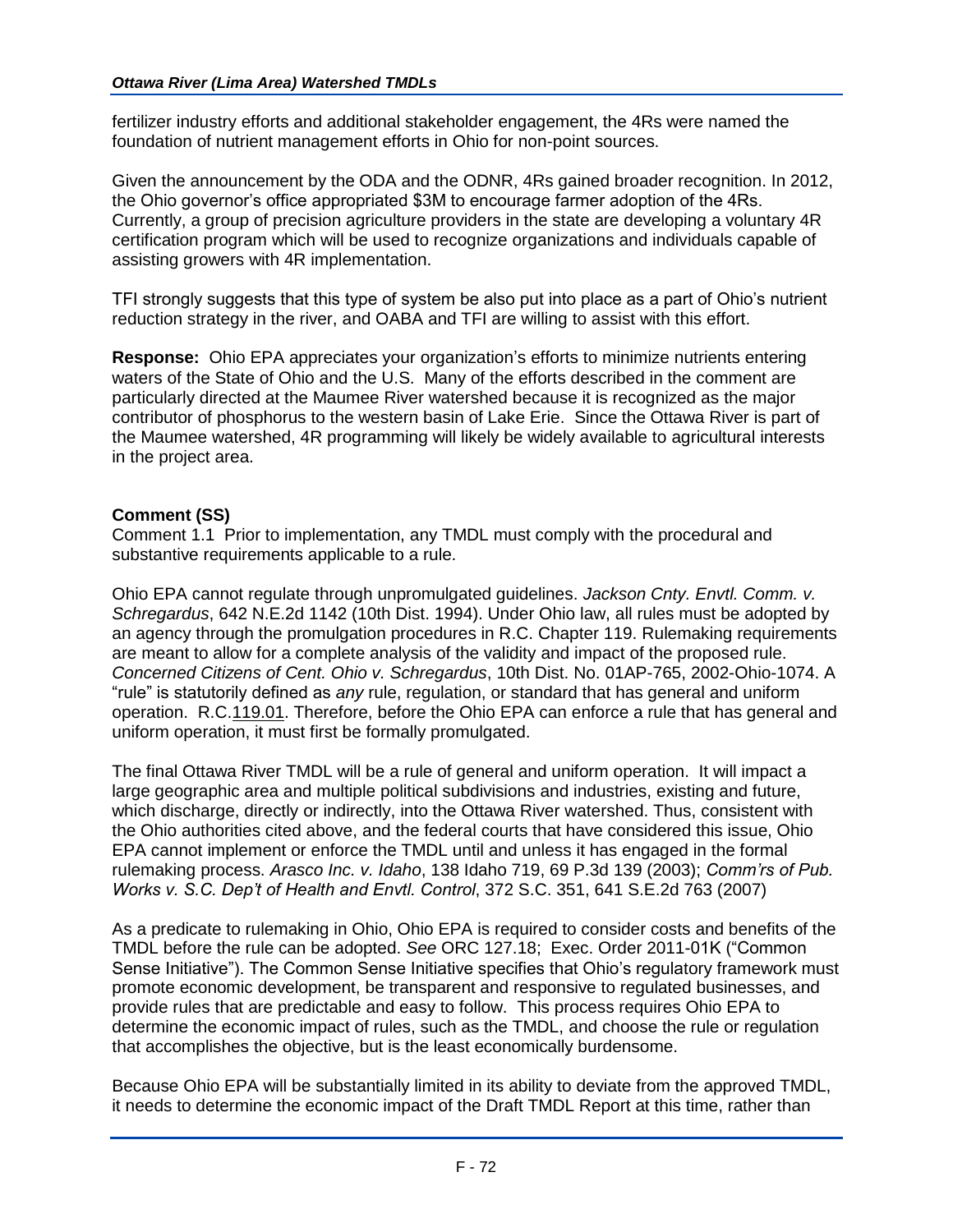after the TMDL has been submitted to U.S. EPA. To Lima's knowledge, Ohio EPA has not performed a financial evaluation of the cost to the regulated community associated with the implementation of the TMDL. Just for Lima, and just to meet the phosphorus limits at the wastewater treatment plant, the estimated capital cost is \$58,000,000, with annual operation and maintenance costs of \$1,179,000. It is not possible, based on the information in the TMDL, to estimate Lima's cost to comply with the MS4- related portion of the TMDL.

# **Comment (BH)**

The Fertilizer Institute (TFI), on behalf of its member companies, submits these comments in response to the Ohio Environmental Protection Agency's (OEPA or Agency) Proposed Rulemaking entitled *Ohio Environmental Protection Agency Ottawa River (Lima area) Total Maximum Daily Load (April 19, 2013).*

**Response:** Development of a TMDL is not a state rulemaking. While a state may develop *recommended* TMDLs, those TMDLs have no legal force and effect until they are approved by U.S. EPA. *See Monongahela Power Co. v. Chief, Office of Water Res., Div. of Envtl. Prot.*, 211 W. Va. 619, 629 (W. Va. 2002) (holding that development of a TMDL is not a state rulemaking).

# **Comment (SS)**

Comment 2.2 The draft TMDL document is confusing and poorly structured. A team of professional engineers and scientists intimately familiar with TMDLs were unable to ascertain the methods, data, and assumptions that Ohio EPA used in calculating the five TMDLs (habitat, sediment, total phosphorus,  $CBOD<sub>5</sub>$  and E. Coli). The TMDL does not provide answers to a number of basic critical questions such as: how were the impairments established? Which ones are the most important at what locations? What are the most important stressors? What are the contributions of the different types of urban and agricultural land uses and how effectively can pollutant load reductions be implemented? Will reductions in the pollutant loads called for in the TMDL result in attainment of the appropriate designated uses? Are the pollutant load reductions called for in the TMDL attainable, and if not, are Use Attainability Analyses (UAAs) needed to define the highest attainable uses?

## **Comment (SS)**

Comment 1.3 The Draft TMDL Report fails to elucidate how the five TMDL limits were derived. For each of the five TMDL limits (habitat, sediment, total phosphorus, CBOD $<sub>5</sub>$  and E. Coli), the</sub> Draft TMDL Report fails to 1) identify and explain the method used to calculate the limit; 2) identify and explain the data that were used in identifying and quantifying the water body impairment; and 3) explain the relationship between the TMDL limit and how it will address the water body impairments. The TMDL Report is confusing and does not clearly explain the derivation of the TMDL limits or the nature of Ottawa River impairments or the relationship between the TMDL limits and the water body impairments.

## **Comment (BS)**

In our review of the draft report of the TMDL for the Ottawa River Watershed we have had the opportunity to consider it with a substantial number of local watershed partners and stakeholders. This process has brought in a number of outside consultants, who have experience with other TMDLS across this nation. We have found it extremely disconcerting that reviewer after reviewer, unbeknownst to one another, is returning the same startling warning about the Ottawa River Watershed TMDL – the data that critical regulatory decisions will be predicated on is insufficient and based on the wrong methodology.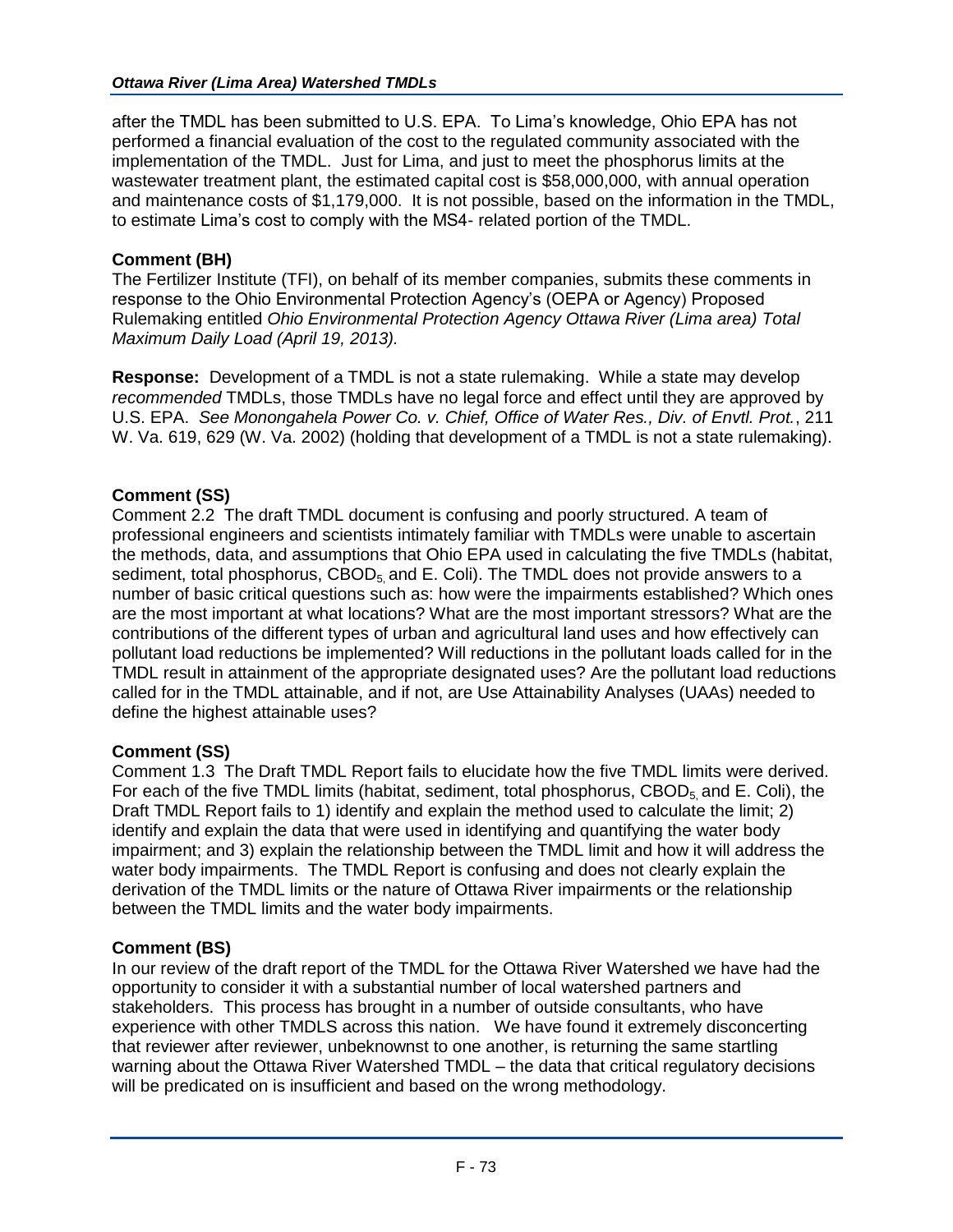# **Comment (SS)**

Comment 6.1 The Report narrative, Executive Summary and Chapters, is at best inconsistent with the Loading Analysis of Appendix D and the Implementation and Reasonable Assurances of Appendix E. The report narrative is misleading, making general statements and presenting speculative assumptions as facts. The statements and assumptions are not substantiated with the data or the quantitative analysis presented in the draft TMDL. The TMDL therefore is not suitable for thorough review and comment in terms of the potential impact on municipal separate storm sewer system (MS4) communities. A few examples of the issues are presented below.

# **Comment (BS)**

The Report narrative, Executive Summary and Chapters, is at best inconsistent with the *Loading Analysis* of Appendix D and the *Implementation and Reasonable Assurances* of Appendix E. The report narrative is misleading, making general statements and presenting speculative assumptions as facts. The statements and assumptions are not substantiated with the data or the quantitative analysis presented in the draft TMDL. The TMDL therefore is not suitable for thorough review and comment in terms of the potential impact on municipal separate storm sewer system (MS4) communities. A few examples of the issues are presented below.

**Response:** Ohio TMDLs do look a little different than those from other states because TMDLs are completed on a watershed basis and because biological criteria form the basis of impairments and serve as the ultimate endpoints for TMDL "success." It is understandable that consultants familiar only with segment-based TMDLs that rely on chemical criteria might view Ohio's product as somewhat confusing to them.

The biological report and its appendices (Ohio EPA 2013) answer many of the questions posed in the comment, including a discussion of UAAs. The draft TMDL report takes into account some of the challenges inherent in implementing water quality improvement measures, which is why a phased approach and adaptive implementation are recommended. The logic of the organization of the report, as laid out in the table of contents, begins with background and definition of TMDLs, followed by a discussion of the watershed conditions, the loading analysis to address impairments, and then the implementation actions recommended to address impairments.

As the result of the 2010 survey sampling, many aquatic life uses for many streams in the Ottawa River basin were confirmed, verified, and/or were recommended for changes. Biological performance, habitat quality potential, and historical/present land uses are all factors in aquatic life use determinations/recommendations.

Describing the causes and sources associated with observed impairments revealed by the biological criteria and linking this with pollution sources involves an interpretation of multiple lines of evidence, including water chemistry data, sediment data, habitat data, effluent data, biomonitoring results, land use data, and biological response signatures within the biological data themselves. Thus the assignment of principal causes and sources of impairment represents the association of impairments (defined by response indicators) with stressor and exposure indicators.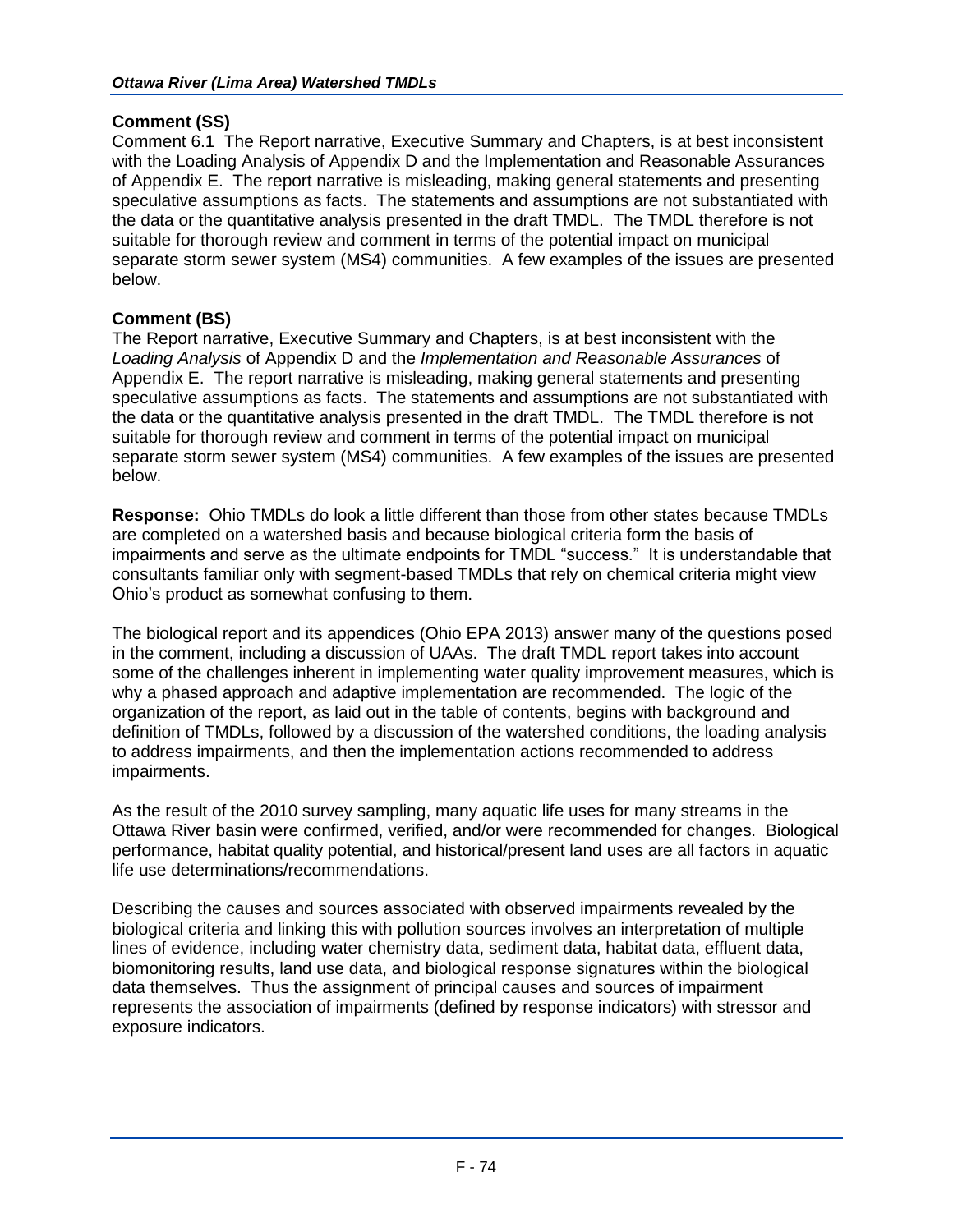# **Comment (SS)**

Comment 1.4 A more specific implementation plan, that accurately reflects the time and expense of complying with the TMDL, must be provided.

While the implementation plan provided in Appendix E lists some potentially useful actions, there are no timeframes or recognition of the challenges associated with implementation (such as funding). In order to be enforceable, the TMDL must have an implementation plan, and the implementation plan needs to address how to attain the water quality standards for each pollutant for which a TMDL has been assigned.

## **Comment (SS)**

Comment 2.5 While the implementation plan provided in Appendix E lists some potentially useful actions, there are no timeframes or recognition of the challenges associated with implementation (such as funding, land use implications, site-specific challenges and effectiveness of BMPs).

**Response:** Appendix E outlines options, serving as a repository of different programs that exist to aid in implementing water quality improvement, outside of any specific watershed or political jurisdiction. It is essentially a "boilerplate" appendix included in all recent Ohio TMDLs. Thus, time frames and implications for a specific watershed are not appropriate.

TMDLs are planning documents that are implemented through federal, state, and local programs and the actions of public and private stakeholders. The TMDL analyzes the water quality conditions and recommends what needs to happen to improve water quality (see Chapter 6 of the TMDL). Also in Chapter 6, Ohio EPA indicates how it plans to use its resources, authority and responsibility in the watershed.

Using this information, local stakeholders should identify actions that they can take to restore water quality. Frequently, local watershed groups (such as the Ottawa River Coalition) lead a local effort to develop a watershed action plan and procure funding for actions. Ohio EPA provides technical assistance to these local efforts when requested. Funding for planning and on-the-ground actions is available from federal and state agencies and private foundations.

# **Comment (SS)**

Comment 2.13 The 2010 data was just published in April 2013. Commenters should be provided more time to review these data to evaluate whether Ohio EPA's interpretation of the data is appropriate.

**Response:** The technical support document was published in 2013 (see [http://epa.ohio.gov/dsw/document\\_index/psdindx.aspx\)](http://epa.ohio.gov/dsw/document_index/psdindx.aspx); however, preliminary data were presented to stakeholders at several meetings in previous years. In addition, commenters were well aware that the Ohio EPA surveyed the watershed's condition in 2010 and data are always available by simply requesting it. The survey data was also available on Ohio EPA's web site.

# **Comment (SS)**

Comment 6.5 Recommendations for Watershed Improvements

Appendices D: Load Allocation and E: Implementation and Reasonable Assurance fail to forge any meaningful link between the types of recommended Best Management Practices (BMP) to potential sources of pollution. There was no attempt to attribute pollutants and loads to the land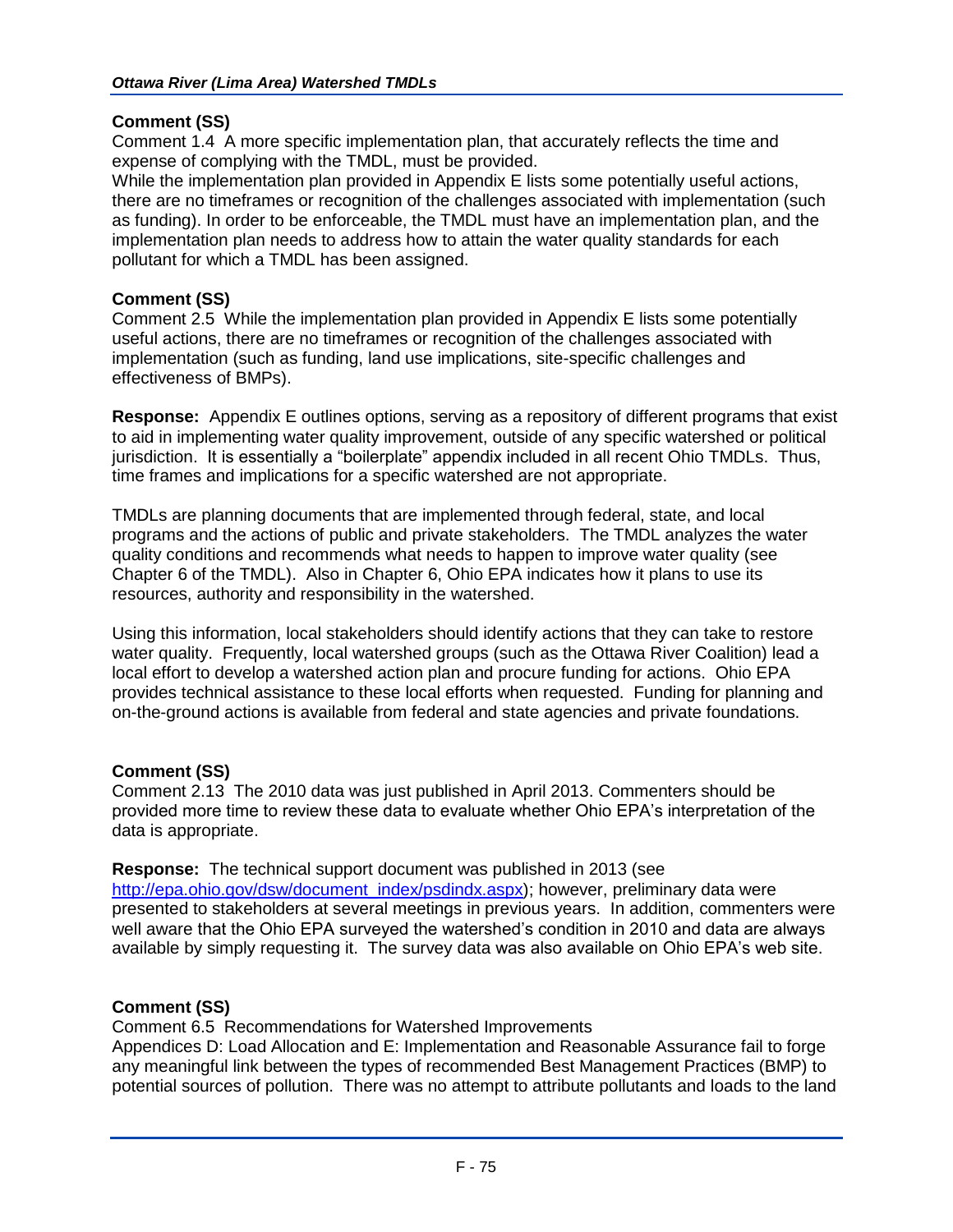use, nor align BMPs to address pollutant sources. This means that there is no reasonable assurance that BMPs will result in load reductions that will help restore the beneficial uses.

# **Comment (BS)**

Recommendations for Watershed Improvements:

Appendices D: *Load Allocation* and E: *Implementation and Reasonable Assurance* fail to forge any meaningful link between the types of recommended Best Management Practices (BMP) to potential sources of pollution. There was not an attempt to attribute pollutants and loads to the land use nor align BMPs to address pollutant sources. This means that there is no reasonable assurance that BMPs will result in load reductions that will help restore the beneficial uses.

**Response:** Table 6-1 associates causes with sources, and categories of implementation actions are recommended based on these cause/source associations. Reasonable assurances are discussed in Section 6.6 and are supported by Tables 6-1, 6-6, 6-7 and 6-8. The BMPs listed are well known and utilized for nonpoint source sediment and nutrient runoff reduction by state, local, and national agencies and are endorsed by the agricultural and soil conservation community. Ohio EPA acknowledges the importance of locally-led implementation, so it has not been overly prescriptive in the nonpoint source-based actions recommended to implement the TMDLs.

# **Comment (SS)**

Comment 6.7 Implementation – The report states that "An adaptive management approach will be taken in the watershed." (pg E-35) However, the lack of data and the flawed scientific approach fail to provide the means to follow an adaptive management approach. The lack of data and quantification of current conditions provides no baseline for future comparison.

- The approach taken in the TMDL to allocate a speculative wasteload to only one MS4 provides no method of quantifying improvements. The flawed approach allocates urban stormwater wasteload on the overly simplified basis of land area.
- The means of allocation presented in the report provides no scientific basis for quantifying the loads, while neglecting even the most fundamental attempt to attribute the source and quantify of pollutant to the land use and hydrology.
- The report narrative provides a misleading, general statement that adaptive management approach will be taken, without providing any foundation from which to quantify improvements. The approach to quantify existing conditions loads must be consistent with evaluating load reduction strategies to provide a foundation for adaptive management. Ignorance of the pollutant source and loading prevents an effective adaptive management process.

## **Comment (BS)**

Implementation: The report states that "An adaptive management approach will be taken in the watershed." (pg E-35) The lack of data and the flawed scientific approach fails to provide the means to follow an adaptive management approach. The lack of data and quantification of current conditions provides no baseline for future comparison.

- The approach taken in the TMDL to allocate a speculative wasteload to only one MS4  $\bullet$ provides no method of quantifying improvements. The flawed approach allocates urban stormwater wasteload on the overly simplified basis of land area.
- The means of allocation presented in the report provides no scientific basis for quantifying the loads, while neglecting even the most fundamental attempt to attribute the source and quantify pollutants to the land use and hydrology.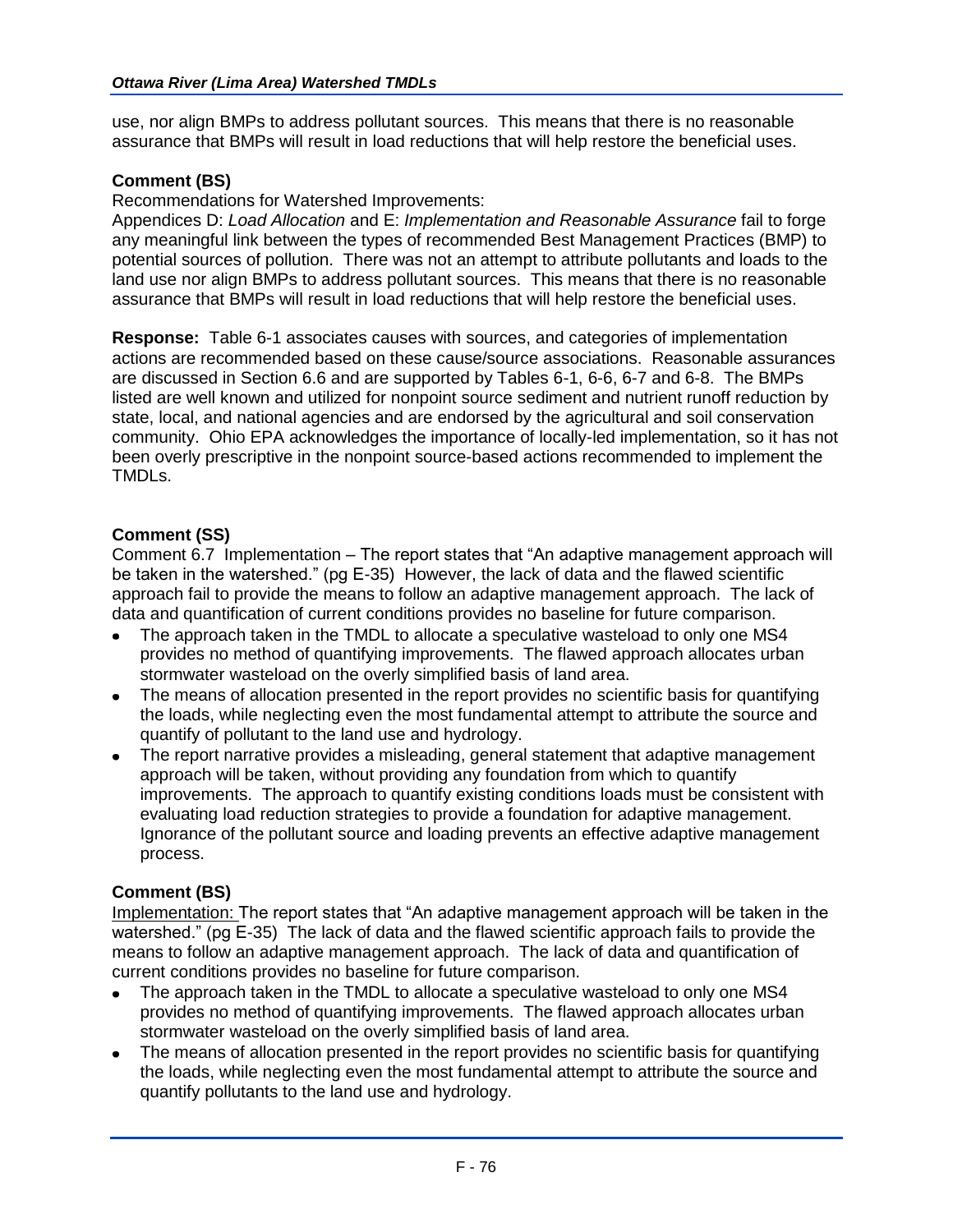The report narrative provides a misleading, general statement that adaptive management approach will be taken, without providing any foundation from which to quantify improvements. The approach to quantify existing conditions loads must be consistent with evaluating load reduction strategies to provide a foundation for adaptive management. Ignorance of the pollutant source and loading prevents an effective adaptive management process.

#### **Comment (RD)**

Even though Appendix A defines six NPDES MS4 permittees, the urban stormwater waste load allocations are exclusively being assigned to the City of Lima MS4 permit number 2GQ00021. The majority of the stream segments targeted in Table 6-4 are outside of the City of Lima's jurisdiction.

**Response:** The urbanized area covering all six MS4 permits was combined into one WLA. The final report has been improved to show the WLA split according to permittee and area.

Ohio EPA collected data in 2010 and 2011 to assess the current conditions, and it is on those data that the TMDLs are based. Results of biological performance were ascribed to causes and sources, which were tied to land use and hydrology (see the *Biological and Water Quality Study of the Ottawa River and Principal Tributaries, 2010. Allen, Auglaize, Hardin, Hancock and Putnam Counties, Ohio* (Ohio EPA 2013)).

An adaptive management approach allows for changes in the management strategy as environmental indicators suggest that the current actions are working or not. Improvements are measured by Ohio EPA in biological performance as has happened in previous surveys that documented improvements after previous actions and continued/newly revealed issues. As Ohio EPA collects more data in the watershed after Lima makes substantial progress with implementing the long-term control plan, the new data will inform future decisions.

## **Comment (SS)**

#### Comment 6.8 Storm Water Program

The report states that "Through the Storm Water Program, the Ohio EPA will ensure that the storm water related recommendations of this TMDL are applied." (pg E-26). The report fails to clearly define the storm water recommendations. The only narrative discussion for "Recommendations for regulatory action" with respect to storm water pertains to BMPs that increase infiltration to address organic enrichment. (pg xi). Ohio EPA fails to present any information that links increased infiltration of stormwater with reductions in organic enrichment. This is important because the agency is presuming that the MS4 wasteload allocations can be met with BMPs that focus on infiltration. This could result in permit requirements at a later date that specify technologies that will be ineffective at restoring the beneficial uses of the river.

## **Comment (BS)**

#### Storm Water Program:

The report states that "Through the Storm Water Program, the Ohio EPA will ensure that the storm water related recommendations of this TMDL are applied." (pg E-26). The report fails to clearly define the storm water recommendations. The only narrative discussion for "Recommendations for regulatory action" with respect to storm water pertains to BMPs that increase infiltration to address organic enrichment. (pg xi). Ohio EPA failed to present any information that links increased infiltration of stormwater with reductions in organic enrichment. This is important because the agency is presuming that the MS4 wasteload allocations can be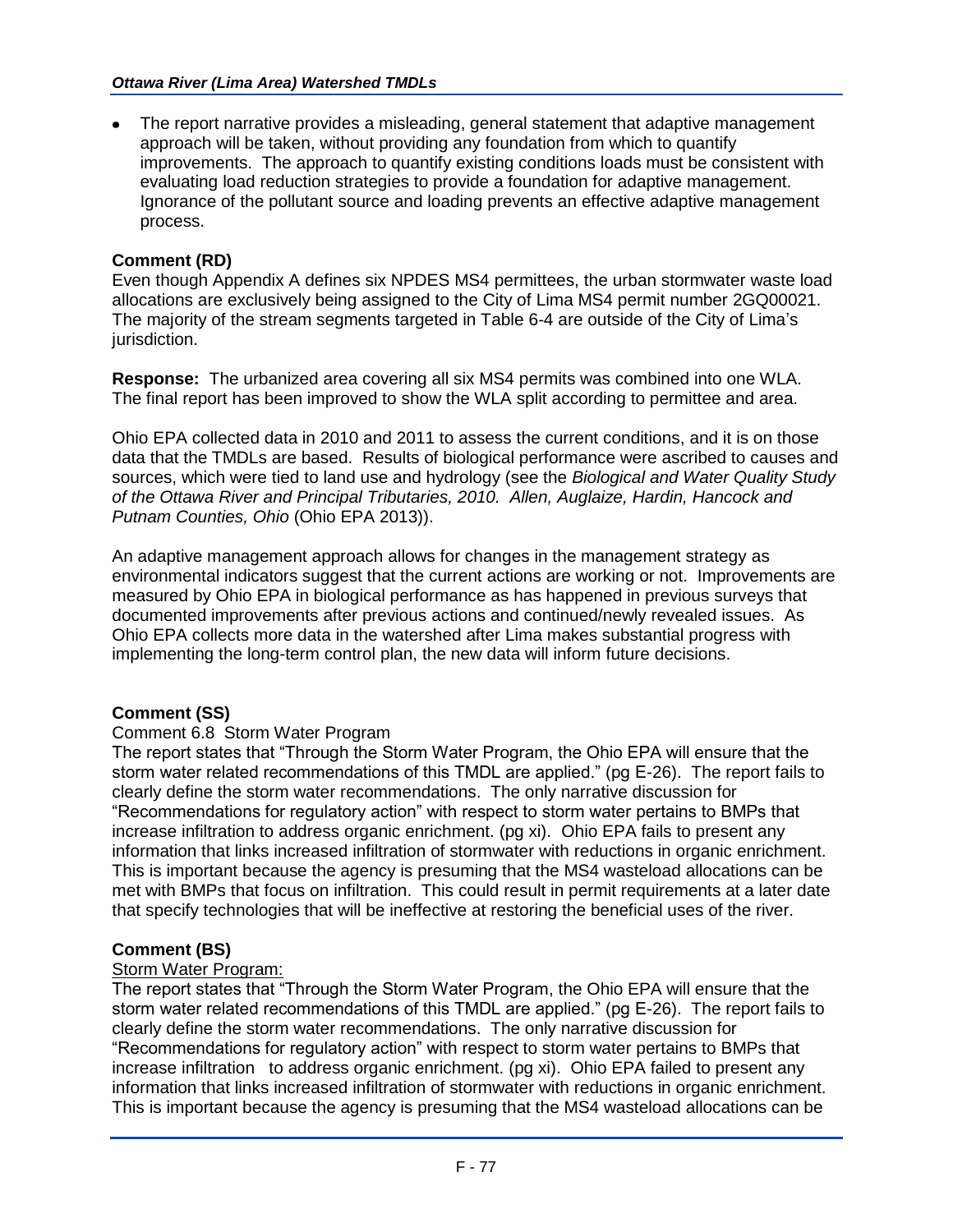met with BMPs that focus on infiltration. This could result in permit requirements at a later date that specify technologies that will be ineffective at restoring the beneficial uses of the river.

# **Comment (BS)**

We appreciate this opportunity to comment on the Ottawa River Watershed Draft TMDL. From what we understand, when this TMDL is approved by USEPA, it effectively becomes law in that it has the power to dictate the permit levels for specific parameters within the regulated community of the Ottawa River watershed, including the MS4 permits. Allen County ETAL is the permittee and operator of MS4 permit# 2GQ00010\*BG. Our permit covers approximately 40 square miles (~73%) of the Lima Ohio Urbanized Area. Therefore we recognize the serious implications of this TMDL and its wasteload allocations to further unfunded mandates that the MS4 Program represents for Allen County and its citizens….

This TMDL does not assign the WLAs between the different MS4 permits. The following questions and concerns arise from the information in Table 6-4:

- 1. The City of Lima's MS4 permit is referenced exclusively.
- 2. Ohio EPA has not provided any information as to how the wasteload allocation for the MS4s will be incorporated into the permits. Language should be added to Section 6.1 to address this.
- 3. Is Section 6.1 the extent of the MS4 regulatory recommendations, or the "law", that can be imposed on our MS4 permits? Appendix D Loading Analysis Information, Section D4 Results would suggest otherwise, especially with regard to WLA assignations to the Lima  $MS4$  for  $CBOD<sub>5</sub>$  and Sediment/Habitat TMDLS.

**Response:** The commenter has been misinformed: TMDLs do not "effectively" become law (or a rule). Any subsequent permit for the parameter in question must be consistent with the TMDL, but there is wide latitude in what constitutes consistency in terms of timeframes, numeric vs. narrative conditions, etc. These decisions are made at the time the permit is issued and are subject to public comment as an action of the director of Ohio EPA.

Ohio EPA's intention here is that MS4s should be aware of applicable TMDLs and make informed decisions on a proper suite of BMPs, selected in order to address water quality concerns as noted in an associated TMDL. These BMPs shall be of the variety that once implemented, would be effective in establishing improvements towards water quality.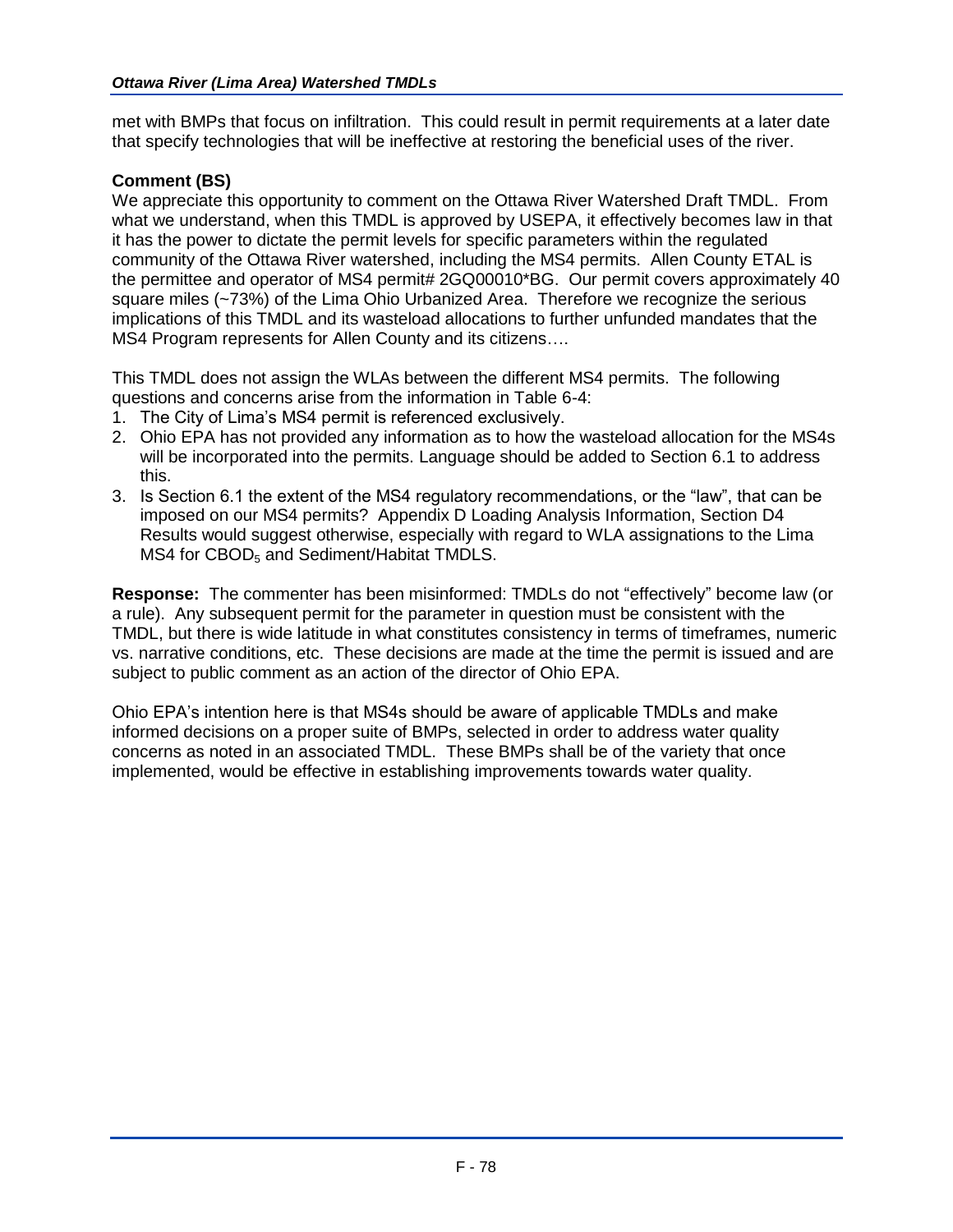#### **References cited in responses:**

Batie S.S. 1983. Soil erosion: crisis in America's croplands. The Conservation Foundation, Washington DC.

Barton D.R. and Farmer M.E.D. 1997. The effects of conservation tillage practices on benthic invertebrate communities in headwater streams in Southwestern Ontario, Canada. Environmental Pollution Volume 96, No 2, pp 207-215. Elsevier Science Limited.

Fajen O.F. and J.B. Layzer 1993. Agricultural Practices, pages 257-269. In Bryan and D.A. Rutherford, editors, Impacts on warmwater streams: Guidelines for evaluation, second edition. Southern Division, American Fisheries Society.

IPNI (International Plant Nutrition Institute). 2012. 4R plant nutrition: A manual for improving the management of plant nutrition. North American Version.

Miltner R.J., Rankin E.T., and Yoder C.O. 2009. Analysis of National Wadable Stream Survey Results in Region V: 2004-05. Final Report to US EPA Region V. and Office of Wetlands, Oceans, and Watersheds. Center for Applied Bioassessment and Biocriteria, Midwest Biodiversity Institute, Columbus, Ohio. 77 pg. [http://www.midwestbiodiversity.org](http://www.midwestbiodiversity.org/)

Myer D.N. and Metzker K.D. 2000. Status and trends in suspended-sediment discharges, soil erosion, and conservation tillage in the Maumee. Water-Resources Investigation Report 00- 4091. US Department of the Interior, US Geological Society. 20 pp.

Natural Resources Conservation Service, 2010. 2007 National Resources Inventory - Soil Erosion

Ohio EPA (Ohio Environmental Protection Agency) 1987. Biological Criteria for the Protection of Aquatic Life: Volume II: User's Manual for the Biological Field Assessment of Ohio Surface Waters. Division of Water Quality Planning and Assessment, Columbus Ohio.

Ohio EPA (Ohio Environmental Protection Agency) 1998. Biological and Water Quality Study of the Ottawa River Basin, 1996. Division of Surface Water, Columbus Ohio. Ohio EPA Technical Report No. MAS/1997-12-6. 115 pp.

Ohio EPA (Ohio Environmental Protection Agency) 2006. Methods for assessing habitat in flowing waters: Using the Qualitative Habitat Evaluation Index (QHEI). Ohio EPA Tech. Bull. EAS/2006-06-1. Div. of Surface Water, Ecol. Assess. Sect., Columbus, Ohio.

Ohio EPA (Ohio Environmental Protection Agency) 2012. 2012 Integrated Water Quality Monitoring and Assessment Report. Published at: [http://www.epa.ohio.gov/dsw/tmdl/OhioIntegratedReport.aspx.](http://www.epa.ohio.gov/dsw/tmdl/OhioIntegratedReport.aspx)

Ohio EPA (Ohio Environmental Protection Agency) 2013. Biological and Water Quality Study of the Ottawa River and Principal Tributaries, 2010. Allen, Auglaize, Hardin, Hancock and Putnam Counties, Ohio.

Omernik, J.M. 1987. Ecoregions of the conterminous United States. Ann. Assoc. Amer. Geogr. 77(1), pp 118-125.